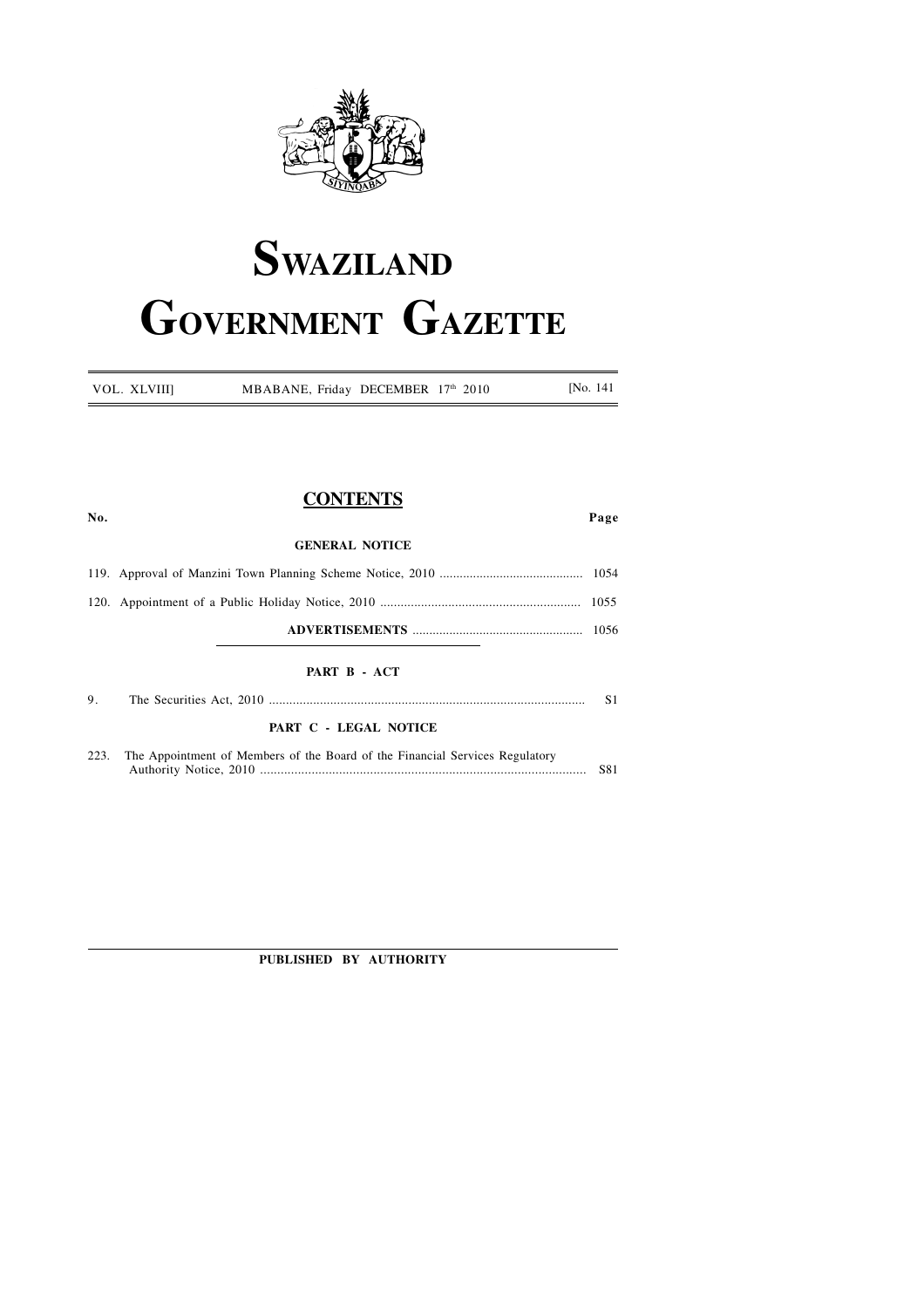1054

#### GENERAL NOTICE NO. 119 OF 2010

#### THE TOWN PLANNING ACT, 1961 (Act No. 45 of 1961)

#### APPROVAL OF MANZINI TOWN PLANNING SCHEME NOTICE, 2010 (Under Section 17)

In exercise of the powers conferred by Section 17 of the Town Planning Act, No. 1961, the Minister for Housing and Urban Government hereby issues the following Notice:

#### *Citation and Commencement*

1. (1) This Notice may be cited as The Approval of Manzini Town Planning Schemers Notice, 2010.

(2) This Notice shall come into force on the date of publication.

#### *Extension of Time*

2. The time within which the inspection of the scheme, maps, documents and other relevant matters is extended from the 17<sup>th</sup> December 2010 to the 21<sup>st</sup> January 2011 during working days from 8:00am to 4:30pm.

3. The inspection shall be conducted at the Municipal Council of Manzini.

4. Any person who wishes to make objections or submissions to the proposed scheme may lodge in writing within 30 days from the 31<sup>st</sup> December 2010.

> **T. M. L. MAMBA** *PRINCIPAL SECRETARY MINISTRY OF HOUSING & URBAN GOVERNMENT*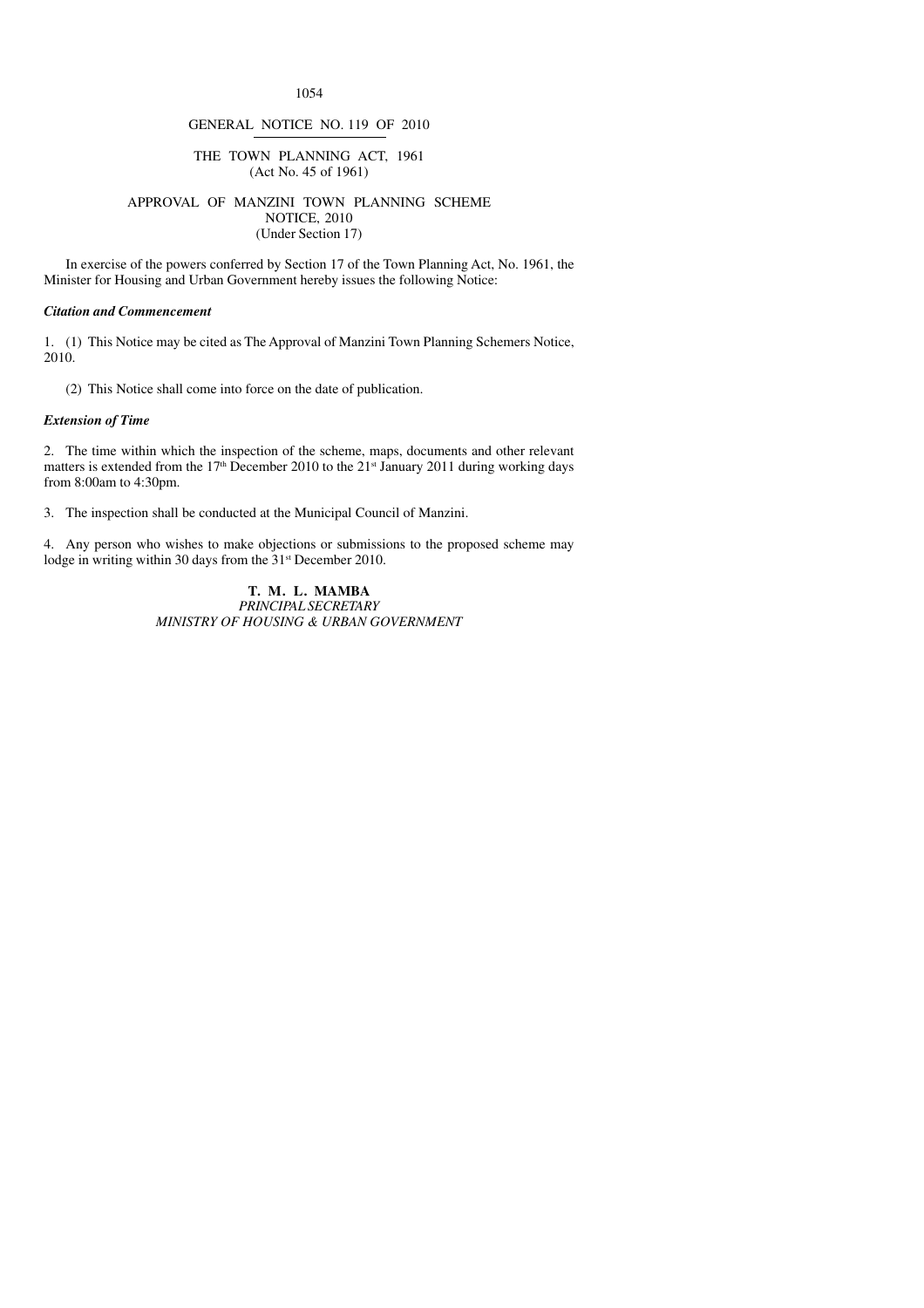1055

#### GENERAL NOTICE NO. 120 OF 2010

#### THE PUBLIC HOLIDAYS ACT, 1938 (Act No. 71 of 1938)

#### APPOINTMENT OF A PUBLIC HOLIDAY (Under Section 2)

In exercise of the powers conferred by Section 2 of the Public Holidays Act, 1938, the Minister of Home Affairs, hereby appoints Monday 27 December 2010 a Public Holiday in Swaziland since the Boxing Day falls on a Sunday.

> **M. S. MAGONGO** *PRINCIPAL SECRETARY*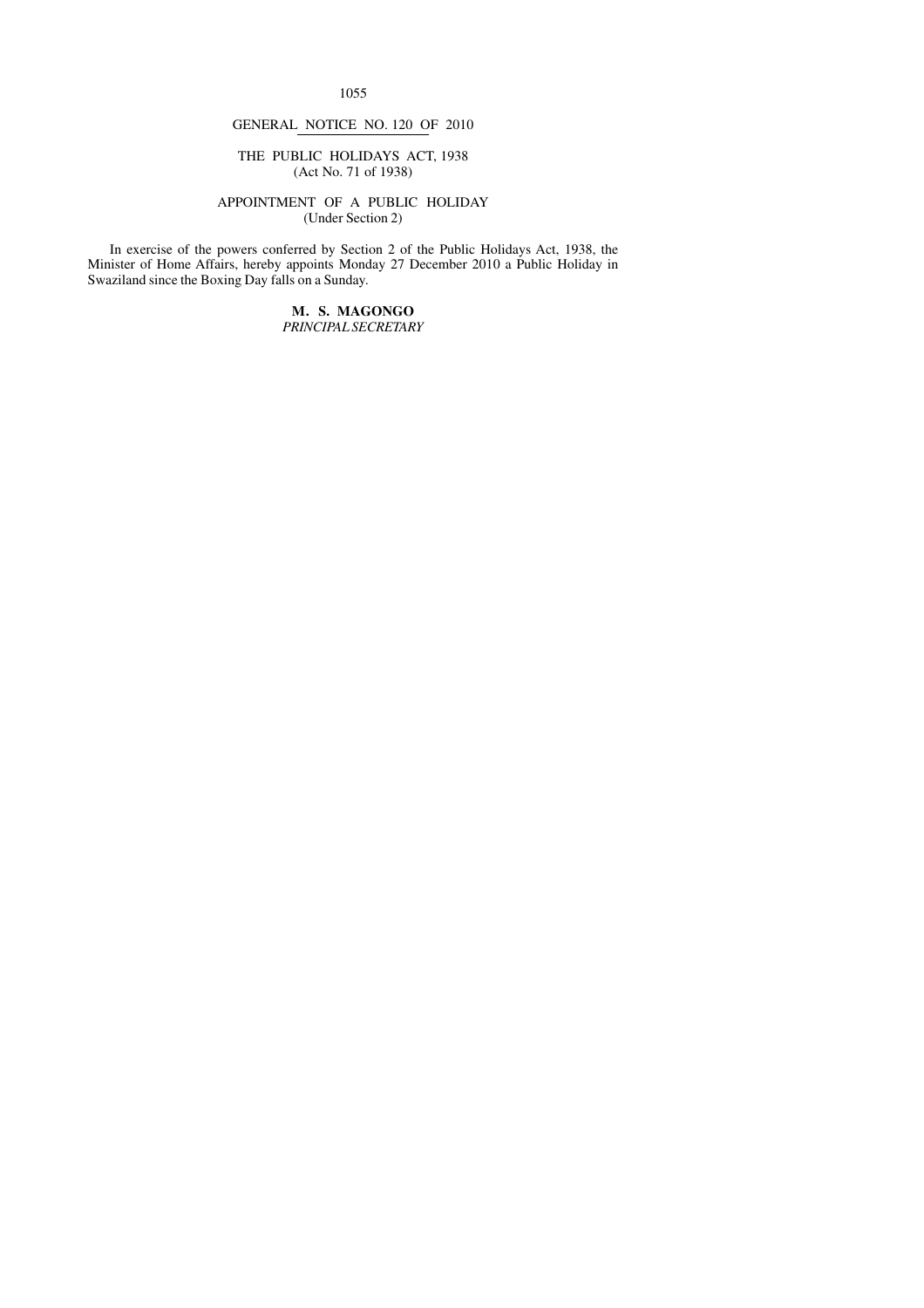## **SUPPLEMENT TO THE SWAZILAND GOVERNMENT GAZETTE**

VOL. XLVIII] MBABANE, Friday, DECEMBER 17<sup>th</sup> 2010 [No. 141]

|      | <b>CONTENTS</b>                                                              |                |
|------|------------------------------------------------------------------------------|----------------|
| No.  |                                                                              | Page           |
|      | PART B - ACT                                                                 |                |
| 9.   |                                                                              | S <sub>1</sub> |
|      | PART C - LEGAL NOTICE                                                        |                |
| 223. | The Appointment of Members of the Board of the Financial Services Regulatory | S81            |

**PUBLISHED BY AUTHORITY**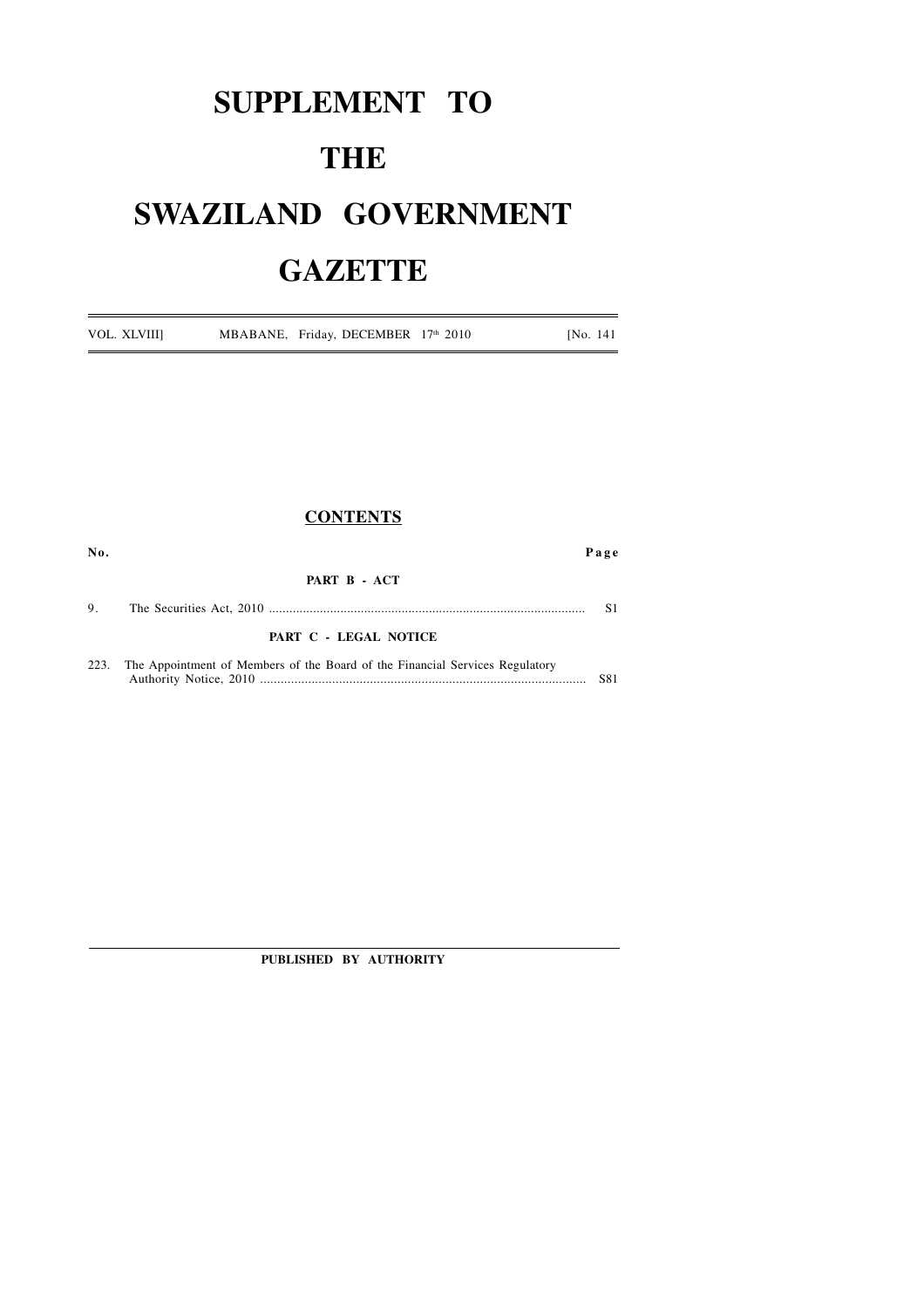### S1 **PART B**

THE SECURITIES ACT, 2010

(Act No. 9 of 2010)



**I ASSENT**

**MSWATI III** King of Swaziland

02nd November, 2010

#### **AN ACT** ENTITLED

**AN ACT** to promote and facilitate the development of an orderly, fair and efficient capital market in Swaziland and for matters incidental thereto.

**ENACTED** by the King and the Parliament of Swaziland.

**PART I** PRELIMINARY

1. Short Title and Commencement

2. Interpretation

#### **PART II** REGISTRAR OF CAPITAL MARKETS

3. Registrar

4. Objectives and functions of the Registrar

5. Power of Registrar to make Rules

**PART III** CAPITAL MARKETS ADVISORY BOARD

6. Capital Markets Advisory Board

7. Composition of the Board

8. Meetings of the Board

9. Term of office of Board members

10. Allowances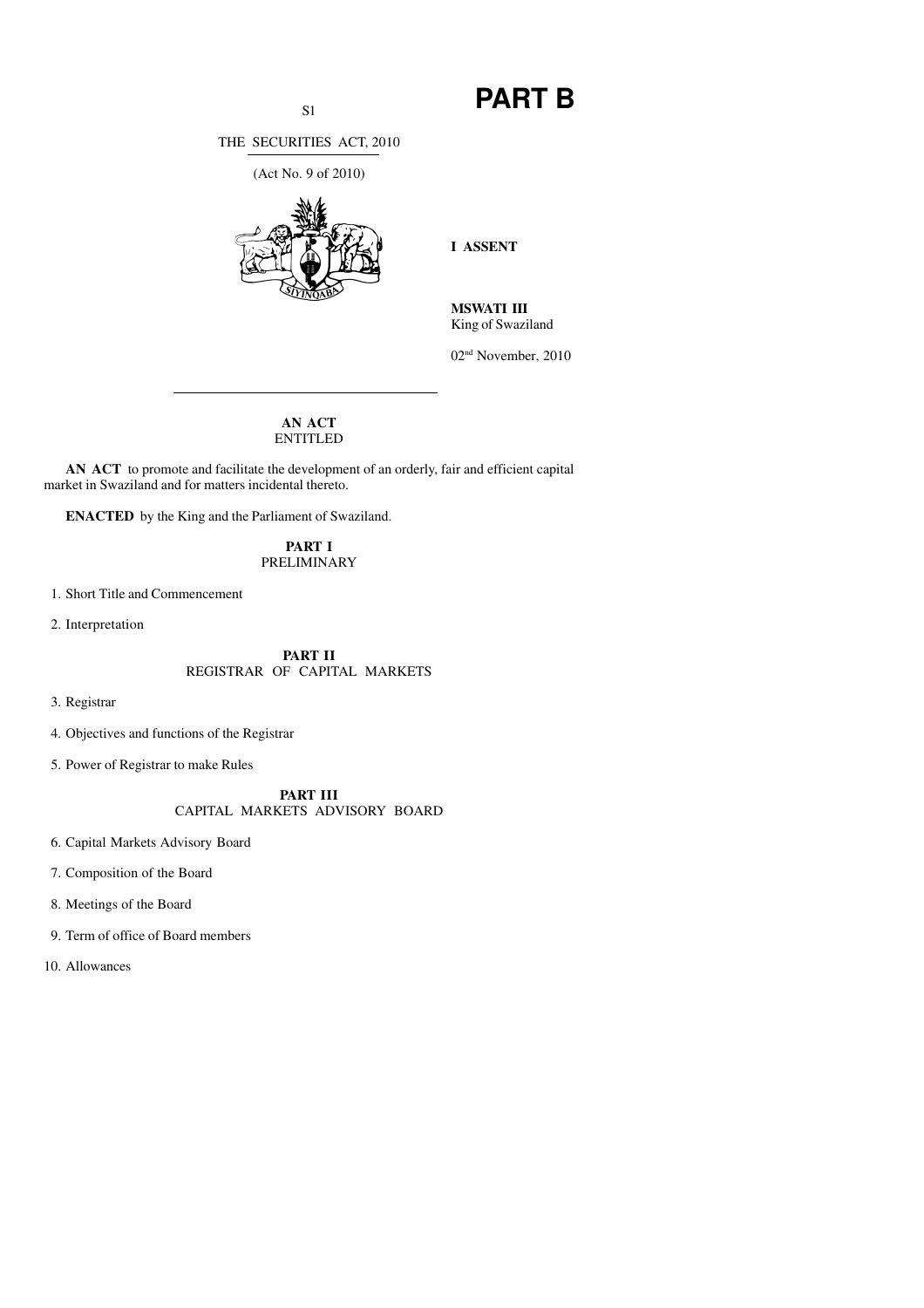#### **PART IV**

#### LICENSING OF SECURITIES EXCHANGES

11. Restriction on the right to carry on business of a securities exchange

- 12. Application for an exchange licence
- 13. Requirements to be met by applicants for an exchange licence
- 14. Grant of an exchange licence
- 15. Circumstances under which an exchange licence may be withdrawn

16. Contents of exchange rules

- 17. Functions of a securities exchange
- 18. Listing of securities
- 19. Removal or suspension of listing
- 20. Disclosure of information by issuers of listed securities
- 21. Establishment and maintenance of an Investor Protection Fund
- 22. A securities exchange to provide assistance to the Registrar and disciplinary powers of the Registrar
- 23. Power of the Registrar to issue written directives to a securities exchange
- 24. Attendance of meetings of a securities exchange and furnishing of certain documents to Registrar
- 25. Restriction on shareholdings on a licensed securities exchange

#### **PART V** LICENSING OF DEALERS, INVESTMENT ADVISERS AND THEIR REPRESENTATIVES

#### 26. Dealer's Licence

- 27. Dealer's representative's licence
- 28. Investment adviser's licence
- 29. Investment adviser's representative's licence
- 30. Application for a licence or renewal of a licence
- 31. Grant of dealer's licence or investment adviser's licence
- 32. Grant of representative's licence
- 33. Power of Registrar to impose conditions or restrictions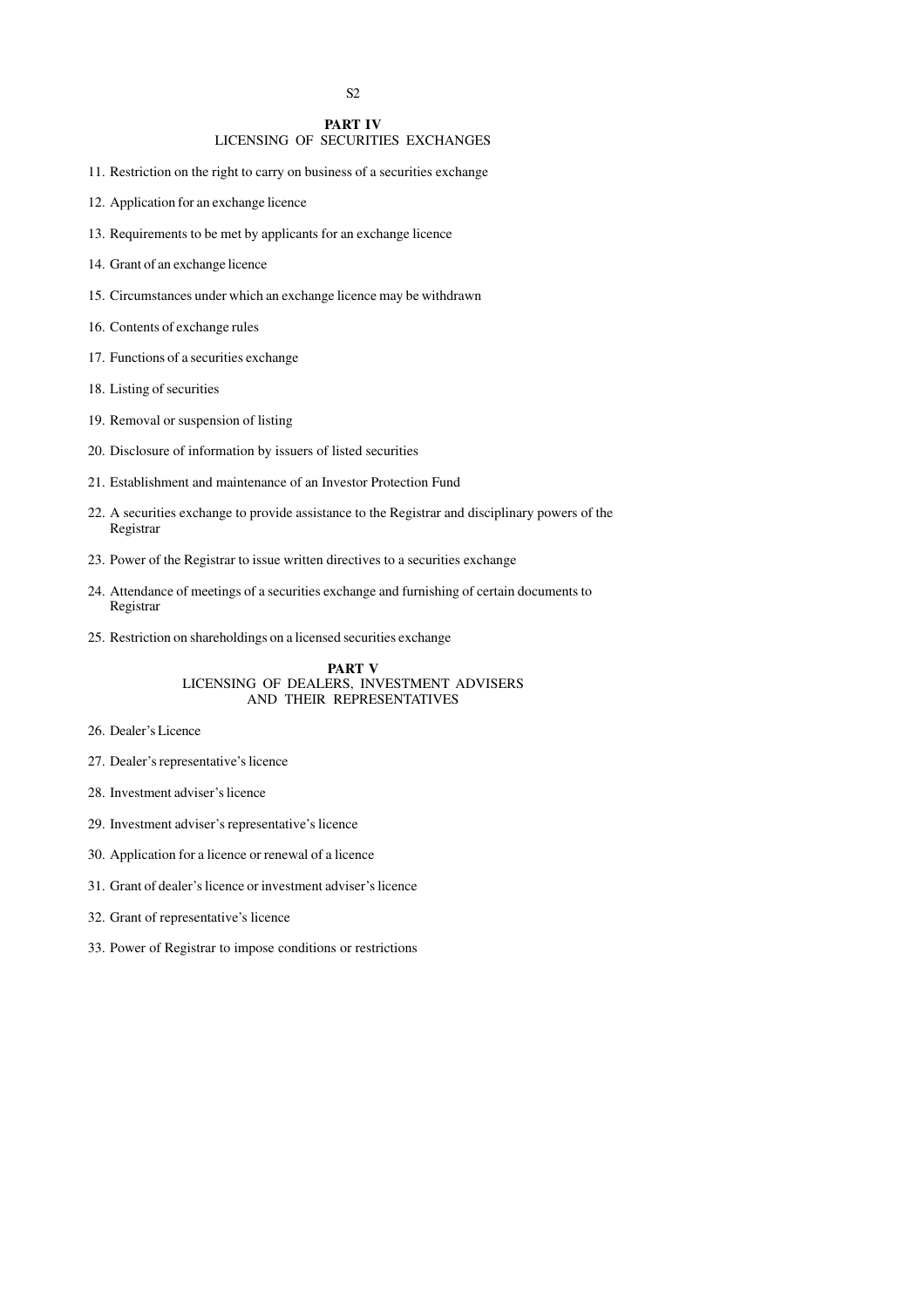- 34. The Registrar may issue written notices
- 35. Revocation and suspension of licences
- 36. Membership of a securities exchange

#### **PART VI** COLLECTIVE INVESTMENT SCHEMES

- 37. Interpretation
- 38. Restrictions on promotion of collective investment schemes
- 39. Application for authorisation
- 40. Authorisation of schemes by Registrar
- 41. Conditions for authorisation of schemes
- 42. Revocation of authorisation
- 43. Restriction on management of collective investment schemes
- 44. Procedure in connection with registrartion of managers
- 45. Cancellation or suspension of registration of a manager
- 46. Determination of exchange value
- 47. Accounts, returns and reports to be kept and rendered by a manager
- 48. Provisions with regard to contents of price lists, advertisements, brochures and similar documents
- 49. Exercise of voting power by manager
- 50. Restriction on loans against security of participatory interests
- 51. Manager or director not to derive unauthorised gain from acquisition of underlying assets
- 52. Permissible deductions from a portfolio
- 53. Change of investments and furnishing of a list of underlying assets
- 54. Appointment and termination of appointment of trustee or custodian
- 55. Qualifications of trustees or custodians
- 56. Duties and obligations of trustee or custodian
- 57. Liability of trustee or custodian in respect of loss of assets
- 58. Retirement of a trustee or custodian
- 59. Separation of assets of portfolio handed to or received by manager, trustee or custodian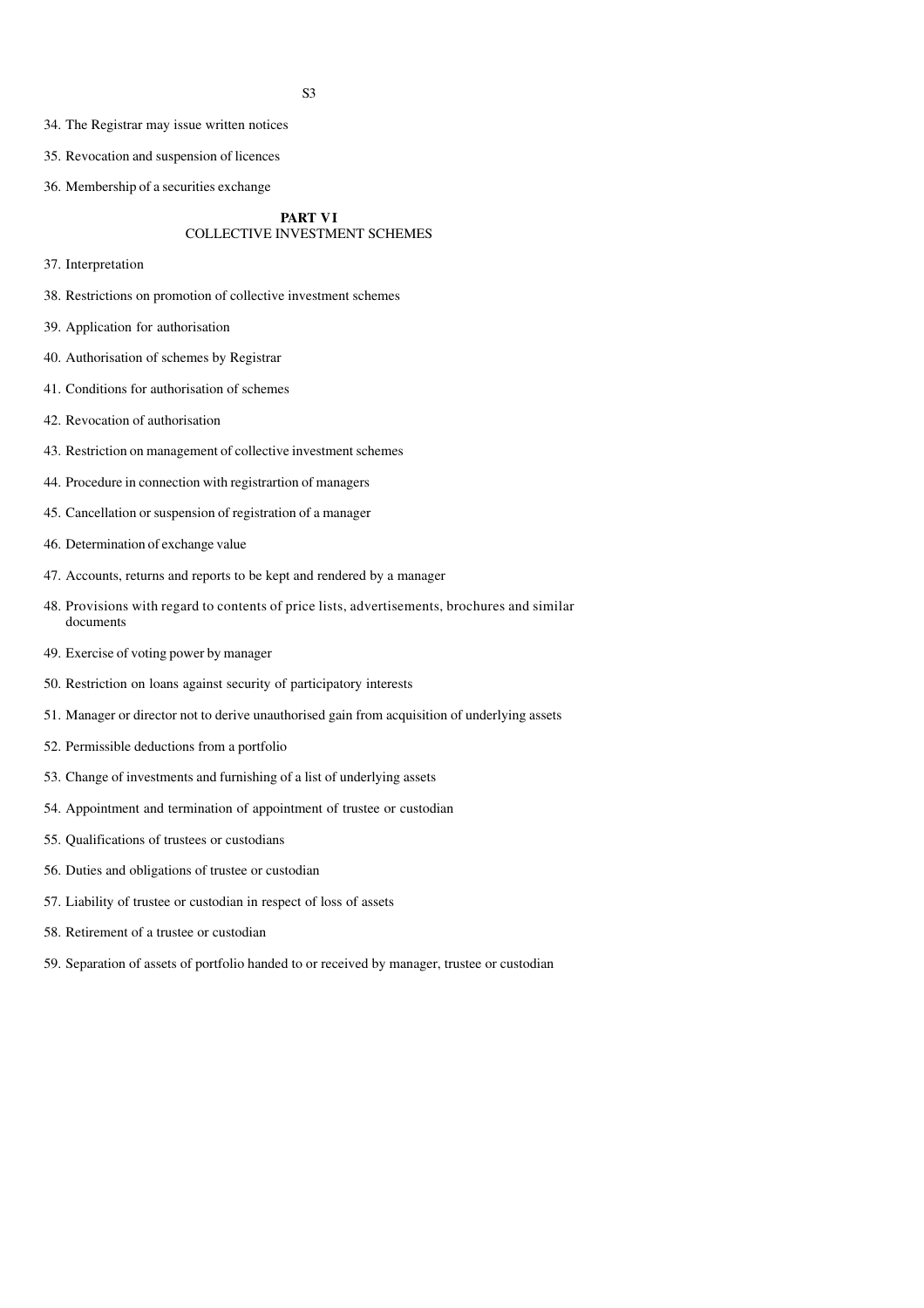- 60. Separation of funds of investors and other persons
- 61. Matters which shall be provided for in deeds
- 62. Amendments and void provisions of deeds
- 63. Amalgamation of business of collective investment schemes or porfolios and cession, transfer or take over of rights of investors
- 64. Winding-up of portfolios of collective investment schemes
- 65. Manner of dealing with property on winding-up of manager
- 66. Listing of participatory interests by a securities exchange
- 67. Appointment of auditor
- 68. Conduct of audits
- 69. Furnishing of information to Registrar
- 70. Scheme Rules
- 71. Foreign assets in which collective investment schemes may invest
- 72. Limitation on investment in portfolio

#### **PART VII** CONDUCT OF BUSINESS

- 73. Power of Registrar to prescribe Rules of good business conduct
- 74. Capital adequacy standards, fidelity insurance and professional indemnity and appointment of compliance officer

#### **PART VIII** ACCOUNTS OF DEALERS AND INVESTMENT ADVISERS

- 75. Application of this Part
- 76. Accounts to be kept by dealers
- 77. Certain moneys or property received by dealers to be paid into trust account
- 78. Purposes for which money may be withdrawn from trust account by a dealer
- 79. Accounts to be kept by an investment adviser
- 80. Clients' money
- 81. Operation of a trust account by an investment adviser
- 82. Rights to copies of book entries of transactions and to inspect contract notes related thereto
- 83. Duty to furnish Registrar with such returns and information as Registrar requires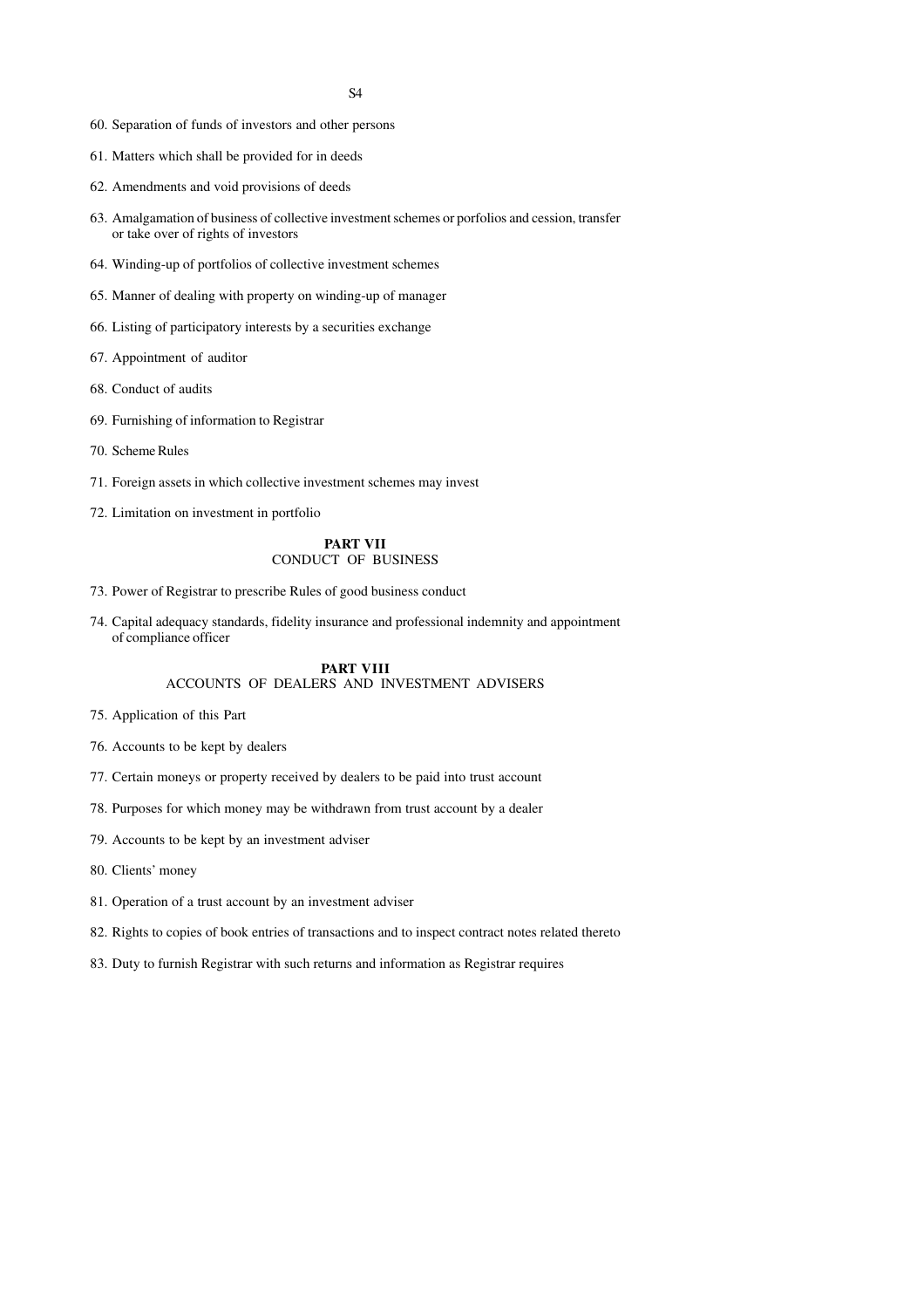- 84. Moneys in trust accounts not available for payment of debts, etc.
- 85. Claims and liens not affected
- 86. Application to the High Court by the Registrar

#### **PART IX** PUBLIC OFFERS OF SECURITIES

- 87. Advertisements offering securities
- 88. Prospectus to be approved by Registrar
- 89. Contents of prospectus
- 90. Compensation for false or misleading particulars
- 91. Continuing disclosure obligations

#### **PART X** IMPROPER TRADING PRACTICES

- 92. False trading and manipulation of the securities exchange
- 93. Use of deceptive statements, etc., as inducements
- 94. Fraudulent transactions
- 95. False or misleading statement in connection with sale of securities
- 96. Short selling
- 97. Stock market manipulation
- 98. Offences and penalties
- 99. Convicted person liable to pay damages

**PART XI** INSIDER DEALING

- 100. Inside information, etc.
- 101. Offence of insider dealing
- 102. Insiders
- 103. Information "made public"

#### **PART XII** CENTRAL SECURITIES DEPOSITORIES AND CLEARING AND SETTLEMENT OF SECURITIES TRANSACTIONS

104. Interpretation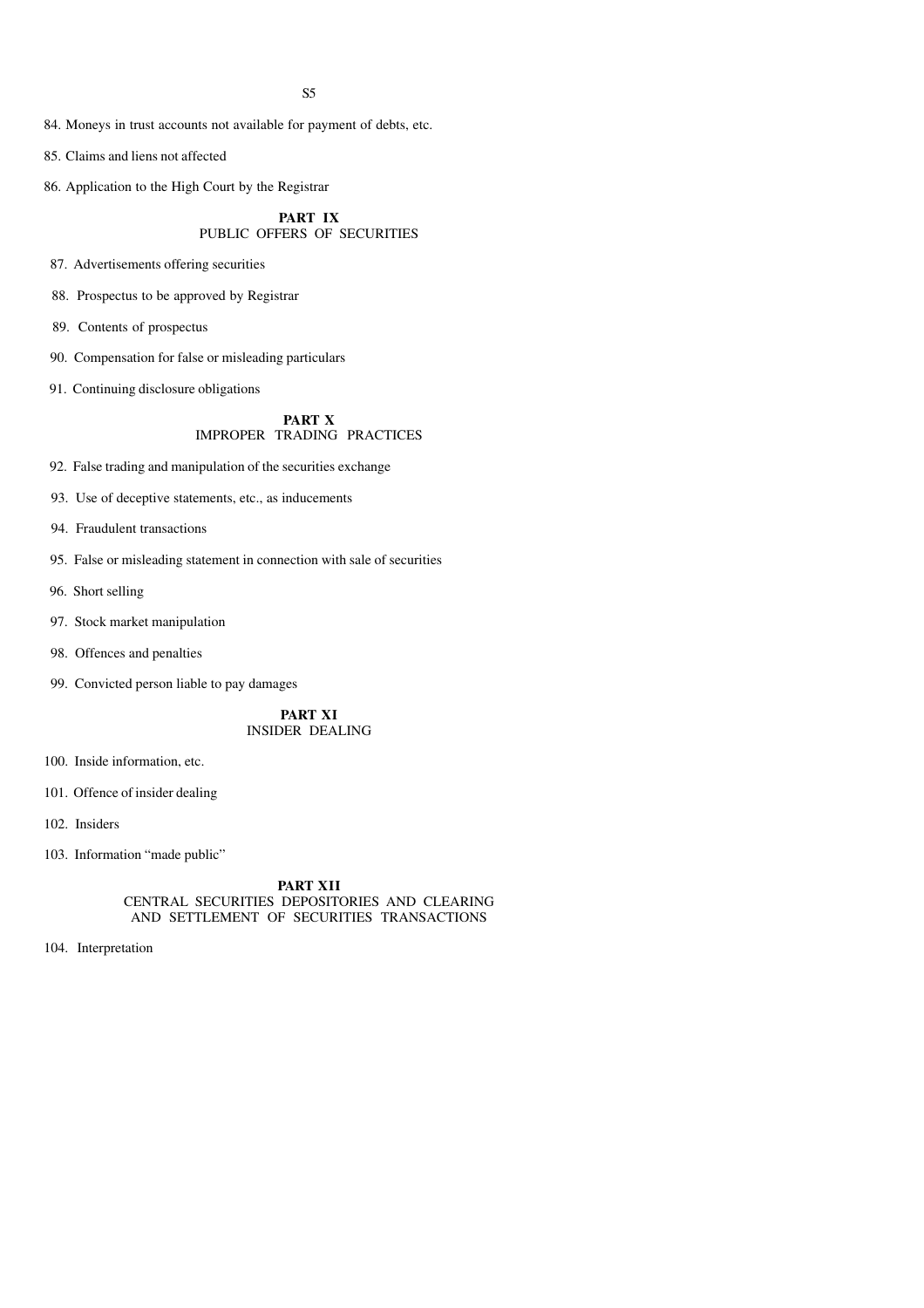- 105. Application and construction of existing laws and documents
- 106. Prohibition of unlicensed business
- 107. Licensing of central securities depositories
- 108. Refusal of licence
- 109. Revocation of licence
- 110. Compliance order
- 111. Functions of a central securities depository
- 112. Rules of a central securities depository to have effect as contract and participants to comply
- 113. Participants in a central securities depository to comply
- 114. Central securities depository to provide assistance
- 115. Nominees
- 116. Dematerialisation, maintenance of security accounts and negotiability of deposited securities
- 117. Fungibility
- 118. Asset segregation
- 119. Holders of record
- 120. Restriction on central depositories dealing in deposited securities
- 121. Status of central securities depository in relation to issuer
- 122. Pledging of securities
- 123. Securities in suspense accounts
- 124. Securities lending
- 125. Securities exchange transactions to be cleared and settled
- 126. Book entry transfers
- 127. Electronic book entries admissible in evidence
- 128. Settlement of securities transactions
- 129. Settlement guarantee fund
- 130. Tainted scrip and defective securities
- 131. Meaning and commencement of insolvency under this Part
- 132. Utilisation of collateral upon insolvency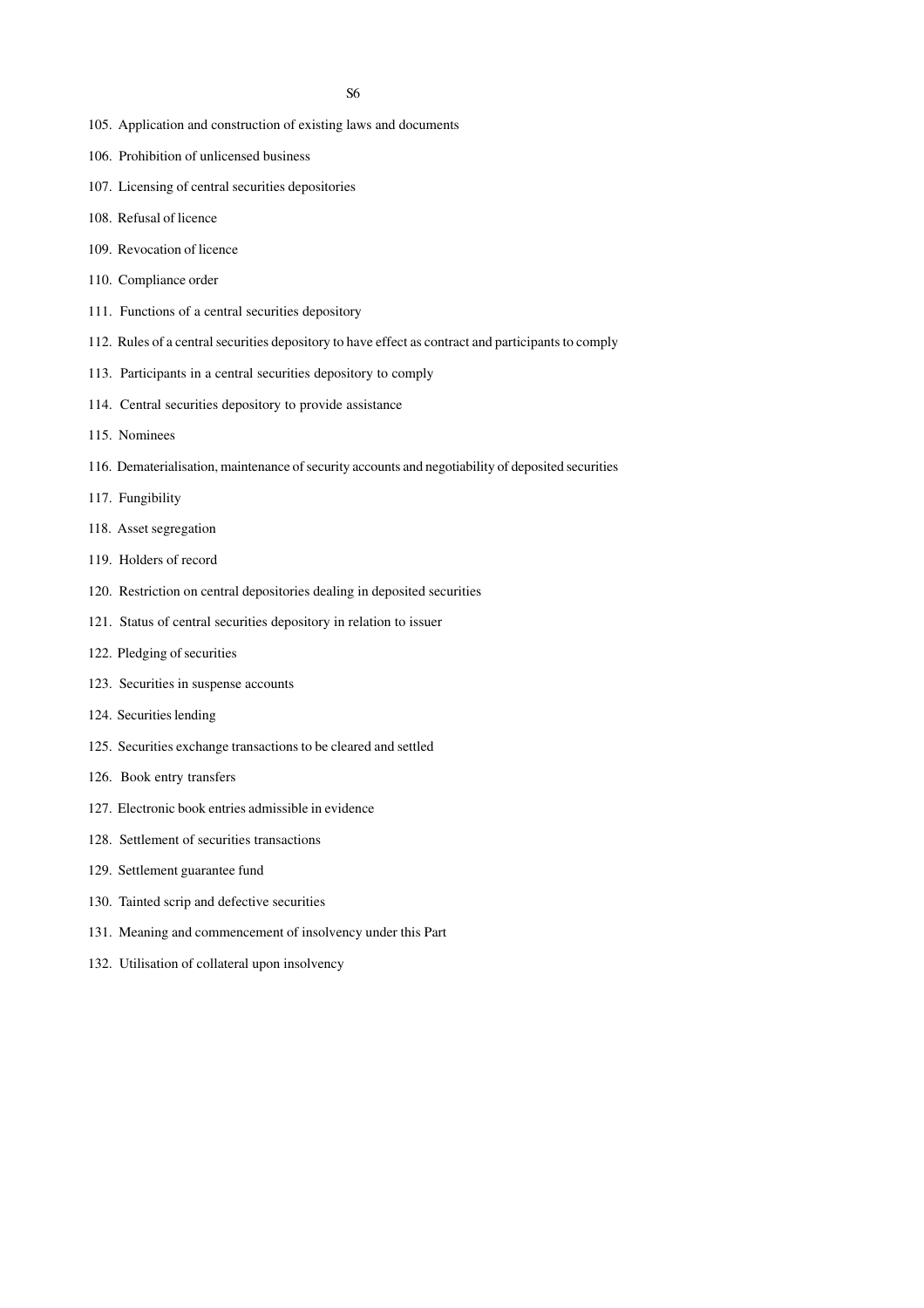- 133. Insolvency of participant
- 134. Insolvency of central securities depository
- 135. Irrevocability and finality of settlement
- 136. Netting agreements, rules and procedures
- 137. Restrictions on disclosure of Information
- 138. Permitted disclosures
- 139. Regulation of access to electronic records
- 140. Reports and accounts

#### **PART XIII** TAKEOVERS

- 141. Application
- 142. Takeover offers
- 143. When companies deemed to be related
- 144. Conduct of takeovers

#### **PART XVI** MISCELLANEOUS PROVISIONS

- 145. Regulations
- 146. Period of licences
- 147. Transitional provisions
- 148. Exemption from liability
- 149. Prohibition of misleading names

#### **PART I** PRELIMINARY

#### *Short title and commencement*

1. This Act may be cited as the Securities Act, 2010, and shall come into force on the date of publication in the Gazette.

#### *Interpretation*

2. (1) In this Act, unless the context otherwise requires:

"*advertisement*" includes every form of advertising, whether:

(a) in a publication, by the display of Notices, by means of circulars or other documents;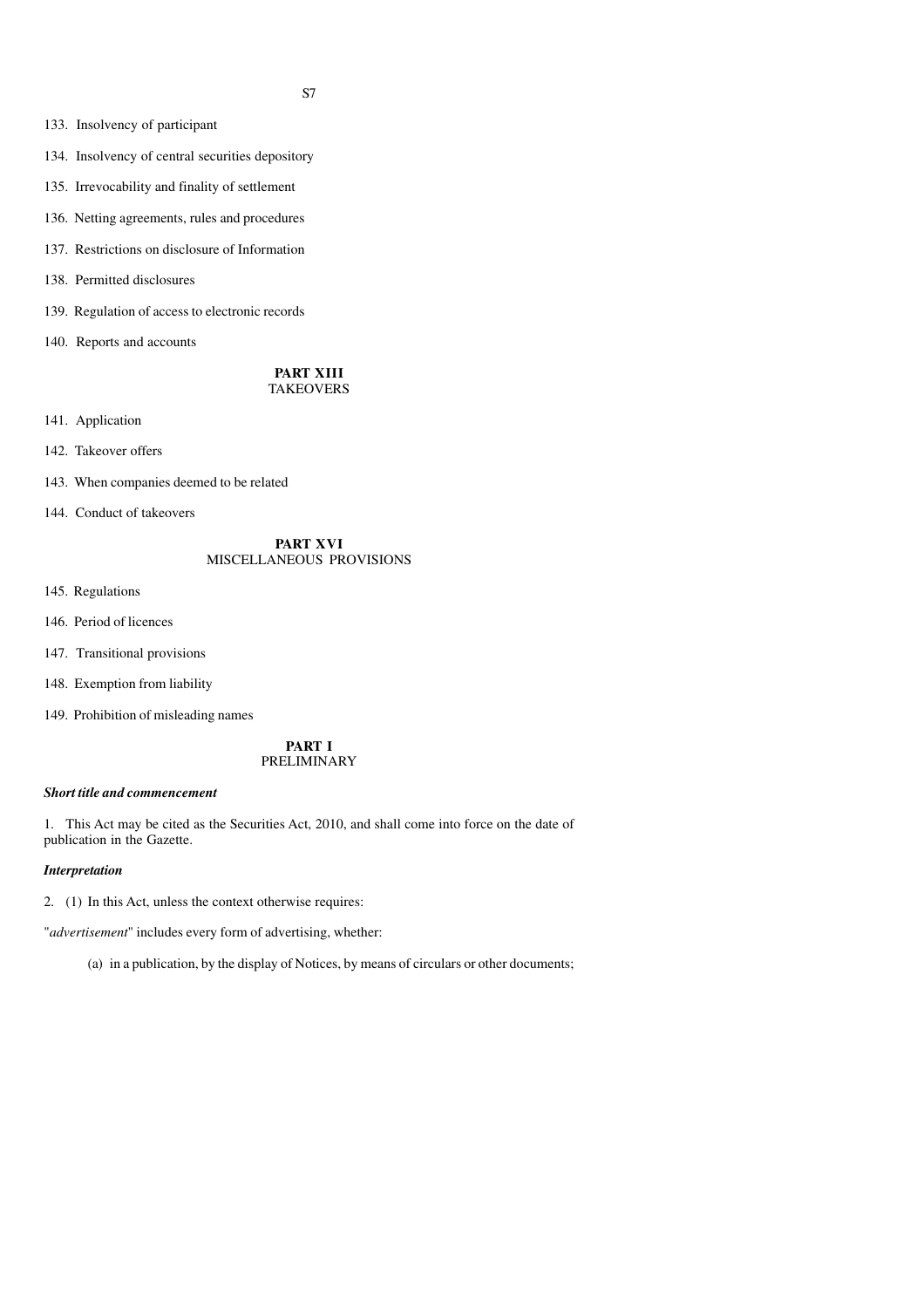- S8
- (b) by the exhibition of photographs, cinematograph films or videos;
- (c) by way of sound broadcast, television, or by the distribution of recordings; or,
- (d) in any other manner;

"*auditor*" means a practising auditor duly registered by the Swaziland Institute of Accountants in terms of the Accountants Act, 1985;

"*Board*" has the same meaning as in the Financial Services Regulatory Authority Act, 2010;

"*book*" includes any register, document or other record of information and any account or accounting record, however compiled, recorded or stored whether in written or printed form or microfilm by electronic process or otherwise;

"*capital adequacy*" means adequate financial resources to meet business commitments and to withstand risks to which a licensed person may be subjected;

"*Central Bank*" means the Central Bank established under the Central Bank of Swaziland Order, 1974;

"*central securities depository*" means a person licensed as a central depository in terms of section 107 of this Act;

"*collective investment scheme*" means any arrangement in respect of property of any description, including money, the purpose or effect of which is to enable a person taking part in the arrangement, whether by becoming the owner of the property or any part of it or otherwise, to participate in or receive profits or income arising from the acquisition, holding, management or disposal of the property or sums paid out of such profits or income and where:

- (a) the persons who are to participate in the arrangement do not have day-to-day control over the management of the property in question;
- (b) the contributions of the persons who participate in the arrangement are pooled; and,
- (c) the property in question is managed as a whole by or on behalf of the operator of the scheme;

"*company*" has the same meaning as in the Companies Act, 2009;

"*contract for differences*" means a right under a contract which does not provide for the delivery of securities, but whose purpose or pretended purpose is to secure a profit or avoid a loss by reference to fluctuations in:

- (a) a share index or other similar factor connected with other securities;
- (b) the price of other particular securities;
- (c) the interest rate offered on money placed on deposit; or,
- (d) the exchange rate available between two or more currencies;

"*dealer*" means a person who carries on the business of dealing in securities whether or not that person carries on any other business, but does not include an exempt dealer;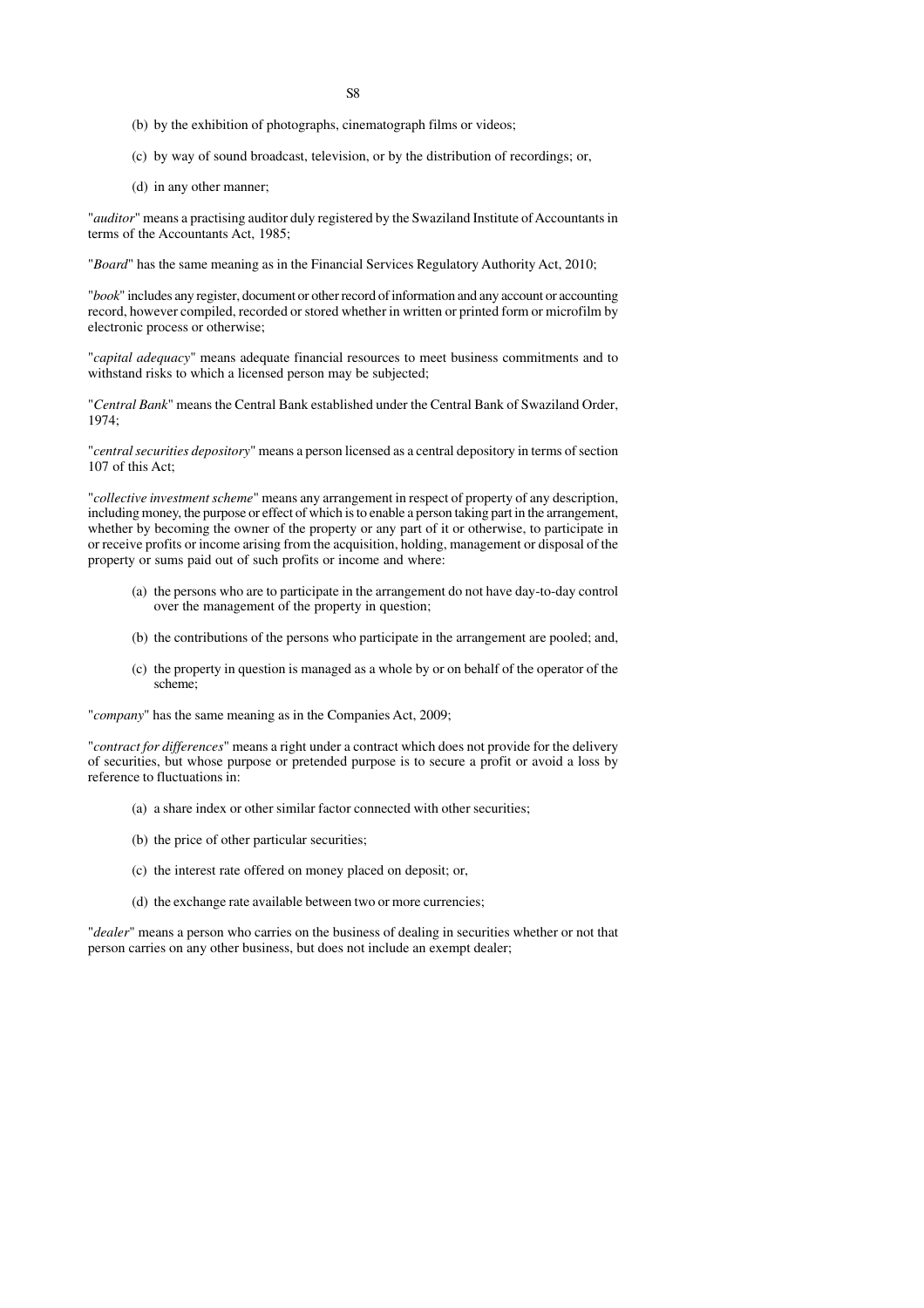"*dealer's licenc*e" means a licence under Part V of this Act authorising a company to carry on business as a dealer;

"*dealer's representativ*e" means a person, by whatever name described, who is in the direct employment of, or acting for, or by arrangement with, a dealer, and who performs for that dealer any of the functions of a dealer, other than work ordinarily performed by accountants, clerks or cashiers, whether or not the remuneration of that person is by way of salary, wages, commission or otherwise, and includes any director or officer of a company who performs for the company any of those functions, whether or not the remuneration of that director or officer is as aforesaid;

"*dealer's representative's licence*" means a licence under Part V of this Act authorising a person to act as a dealer's representative;

"*dealing in securities*" means, whether as principal or agent, making or offering to make with any person, or inducing or attempting to induce any person to enter into or to offer to enter into:

- (a) any agreement for or with a view to acquiring, disposing of, subscribing for, or underwriting securities; or,
- (b) any agreement the purpose or pretended purpose of which is to secure a profit to any of the parties from the yield of securities or by reference to fluctuations in the price of securities;

"*debt security*" means any instrument creating or acknowledging indebtedness issued or proposed to be issued by a company including a debenture, debenture stock, loan stock, bond or note;

"*depositary receipt*" means a certificate or other record which:

- (a) is issued by or on behalf of a person who holds any shares, debt securities or warrants of a particular issue; and,
- (b) acknowledges that another person is entitled to rights in relation to those securities or securities of the same kind;

"*exchange licence*" means a licence to carry on the business of a securities exchange in terms of this Act;

"e*xchange Rules*" means, in relation to a securities exchange, the Rules governing the activities and market conduct of a securities exchange or of its members, by whatever name called and wherever contained, and includes Regulations, by-laws; and Rules contained in the articles and memorandum of the securities exchange;

"*exempt dealer*" means:

- (a) a person who carries on a business of dealing in securities only through the holder of a dealer's licence for his or her own account;
- (b) any person acting in the capacity of a manager or trustee or custodian under a collective investment scheme approved under Part VI of this Act;
- (c) any bank licensed under the Financial Institutions Act, 2005, if the dealing is by way of:
	- (i) making or offering to make with any person an agreement for or with a view to the underwriting of securities;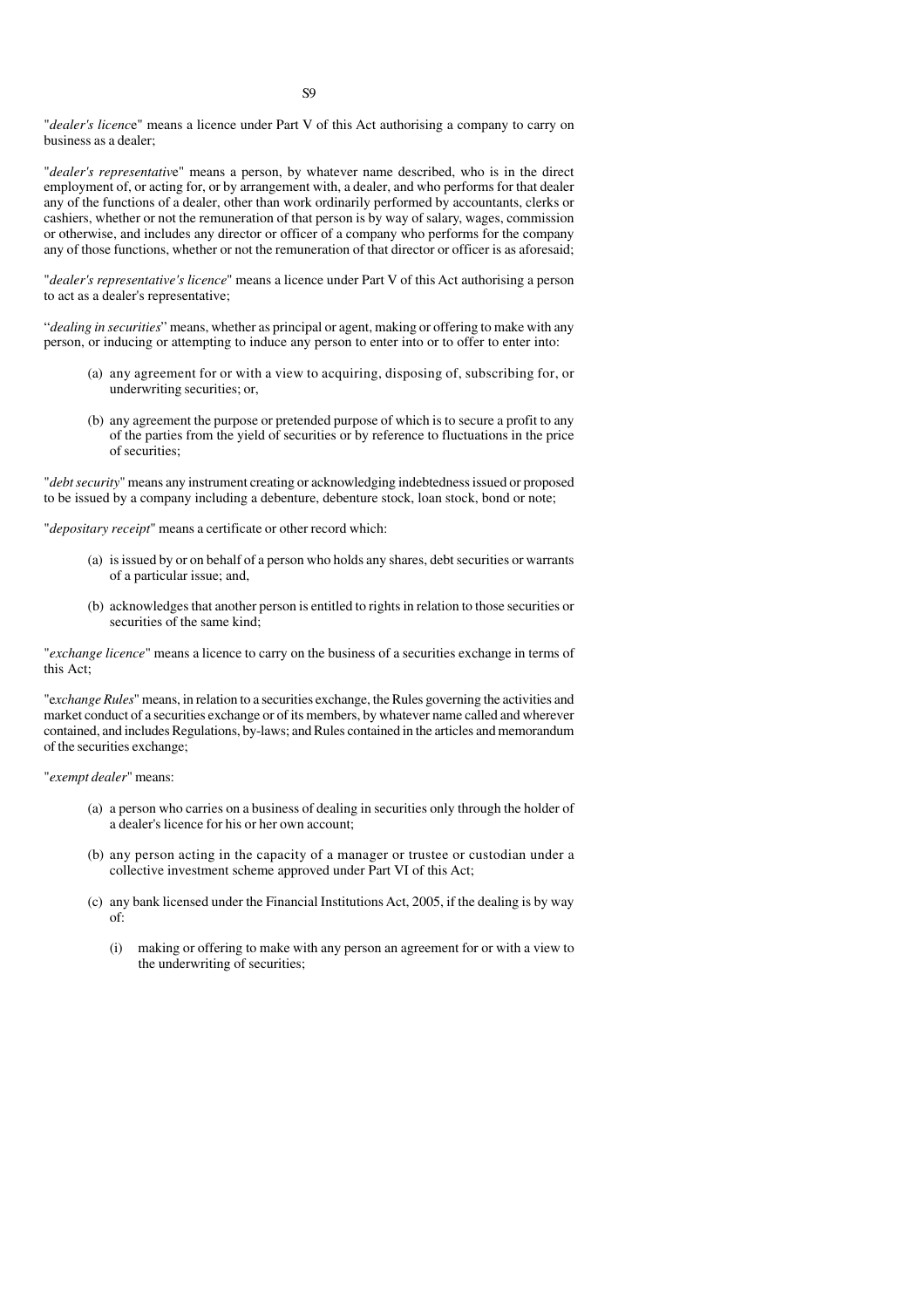- S10
- (ii) making an invitation to persons to subscribe for securities or to purchase securities on the first sale thereof;
- (iii) issuing any document, which is or is deemed to be a prospectus within the meaning of the Companies Act, 2009;
- (iv) acquiring or disposing of securities only through the holder of a dealer's licence; or,
- (v) such other way as the Registrar may from time to time decide;
- (d) any public statutory corporation constituted under any law in Swaziland; or,
- (e) an investment adviser whose dealing in securities is solely incidental to his carrying on the business of managing a portfolio of securities on behalf of a client;

"*Financial Services Regulatory Authority*" means the Financial Services Regulatory Authority established in terms of the Financial Services Regulatory Authority Act No. 2 of 2010;

"*government and public debt security*" means any loan stock, bond, note or other instrument creating or acknowledging indebtedness issued by or on behalf of a Government, statutory corporation, parastatal body or local authority;

"*holding company*" means a company as defined in subsection (5) of this section;

"*investments*" mean, in relation to an investment adviser:

- (a) securities listed on a licensed securities exchange;
- (b) securities listed on a foreign securities exchange;
- (c) participatory interests in a collective investment scheme approved under this Act;
- (d) participatory interests in a collective investment scheme licensed or registered in a foreign country;
- (e) any other instruments declared to be investments for the purposes of this Act by the Registrar by Notice published in the Gazette; or,
- (f) funds intended for the purchase of such securities, participatory interests or other instruments;

"*investment adviser*" means a persons who:

- (a) carries on the business of advising others concerning investments;
- (b) as part of a regular business, issues or promulgates analyses or reports concerning investments; or,
- (c) pursuant to a contract or agreement with a client, undertakes on behalf of the client, whether on a discretionary authority granted by the client or otherwise, the management of investments, including the arranging of purchases, sales or exchange of securities through a licensed dealer;

but does not include: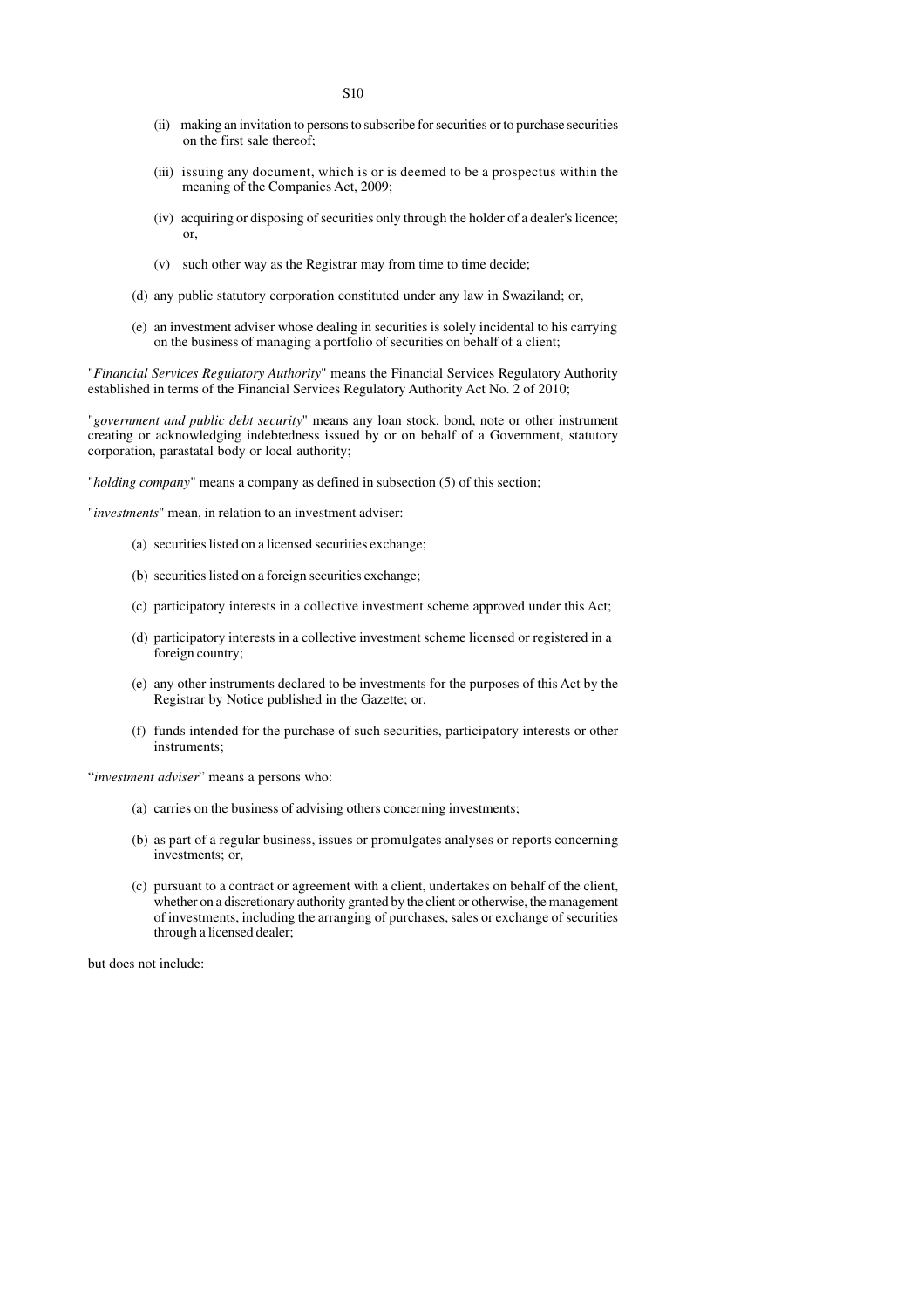- (d) a financial institution licensed under the Financial Institutions Act, 2005;
- (e) an insurance company licensed under the Insurance Act, 2005;
- (f) a lawyer or accountant in practice whose advice with respect to investments is wholly incidental to the practice of his profession;
- (g) a pension fund licensed under the Retirement Funds Act, 2005;
- (h) a building society registered under the Building Societies Act, 1962;
- (i) a licensed dealer or a licensed dealer's representative whose advice with respect to investments is solely incidental to the conduct of his business of or employment in dealing in securities; or,
- (j) a person who is the proprietor or publisher of a bona fide newspaper, magazine, journal or other periodical publication that is generally available to the public, in relation to any advice with respect to investments given therein, where:
	- (i) the advice is given or the analyses or reports are issued or promulgated only through that publication;
	- (ii) that person receives no commission or other consideration for giving the advice or for issuing or promulgating the analyses or reports; and,
	- (iii) the advice is given and the analyses and reports are issued or promulgated solely as incidental to the conduct of that person's business as a newspaper proprietor or publisher;

"*investment adviser's licence*" means a licence under Part V of this Act authorising a person to act as an investment adviser;

"*investment adviser's representative*" means a person, by whatever name described, in the employment of, or acting for or by arrangement with, an investment adviser and who performs for that investment adviser, any of the functions of an investment adviser, other than work ordinarily performed by accountants, clerks or cashiers, whether the remuneration of that person is by way of salary, wages, commission or otherwise, and includes any director or officer of a company who performs any of those functions for the company, whether or not the remuneration of that director or officer is as aforesaid;

"*investment adviser's representative's licence*" means a licence issued under Part V of this Act authorising a person to act as an investment adviser's representative;

"*Investor Protection Fund*" means a fund established under section 21 of this Act;

"*issuer*" means a person who issues or proposes to issue any security;

"*licensed person*" means a person or company licensed or registered or authorised in terms of this Act;

"*licensed securities exchange*" means a securities exchange to which an exchange licence has been issued in terms of this Act;

"*list*"' or "*listed securities*" means securities listed or quoted on a licensed securities exchange;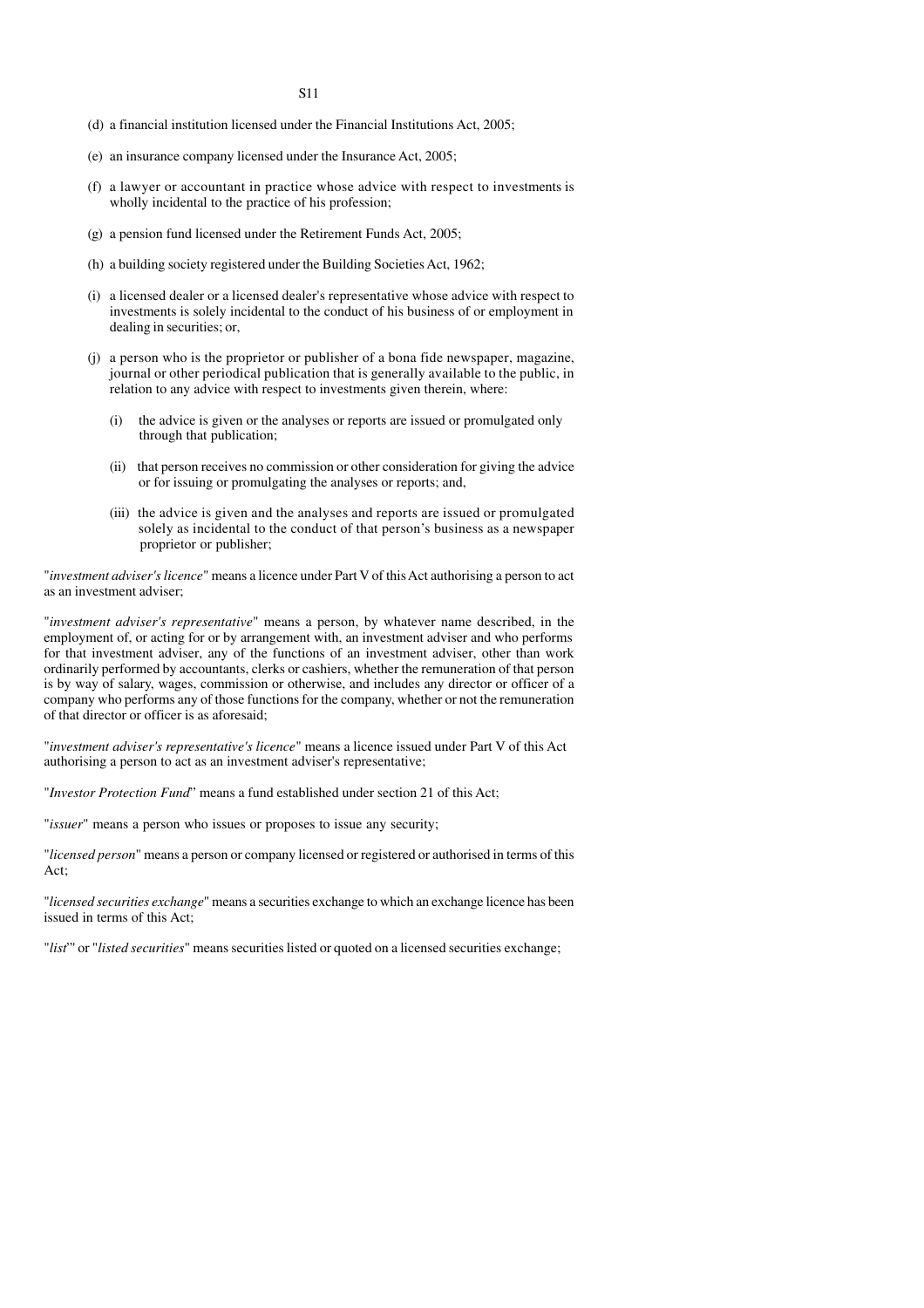"*listing Rules*" or "listing requirements" mean, in relation to a securities exchange, Rules governing or relating to:

- (a) the grant of a listing or quotation of, and permission to deal in, securities on a securities exchange or the removal from listing and for other purposes; or,
- (b) the activities or conduct of issuers and other persons who are admitted to that list, whether those Rules:
	- (i) are made by the securities exchange or are contained in any of the constituent documents of the securities exchange; or
	- (ii) are made by another person and adopted by the securities exchange;

"*manager*" means, in relation to a collective investment scheme, a person, by whatever name called, who is authorised in terms of Part VI of this Act to manage, operate or control that scheme;

"*market committee*" means, in relation to a securities exchange, the committee of that securities exchange with responsibility for the enforcement of the exchange Rules and listing requirements of that securities exchange;

"*member*" means any person who is qualified in terms of the exchange Rules of a securities exchange to be a member and is admitted as such by that securities exchange;

"*Minister*." means the Minister responsible for Finance;

"*option contract"* means a standardised contract that gives a person the right, but not the obligation, to:

- (a) buy from, or sell to, the writer of the option, on or before a future date, a particular thing at a pre-arranged price; or,
- (b) receive from, or pay to, the writer of the option on or before a future date, an amount of money depending on whether the value of the particular thing is higher or lower on or before that future date than the pre-arranged value or price;

"*prescribed by the Minister*" means prescribed by the Minister by Regulation published in the Gazette;

"*prescribed by the Registrar*" means prescribed by the Registrar by Notice published in the Gazette;

"*public company*" has the same meaning as under the Companies Act, 2009;

"*quotation*" means, in relation to securities and in relation to a securities exchange, includes the displaying or providing, on a securities exchange, of information concerning:

- (a) in a case where offers to sell, purchase or exchange securities at particular prices, or for particular consideration, are made or accepted on that securities exchange, those prices or that consideration,
- (b) in a case where offers or invitations are made on that securities exchange, being offers or invitations that are intended, or may reasonably be expected, to result, whether directly or indirectly, in the making or acceptance of offers to sell, purchase or exchange the securities at particular prices or for particular consideration, those prices or that consideration, or,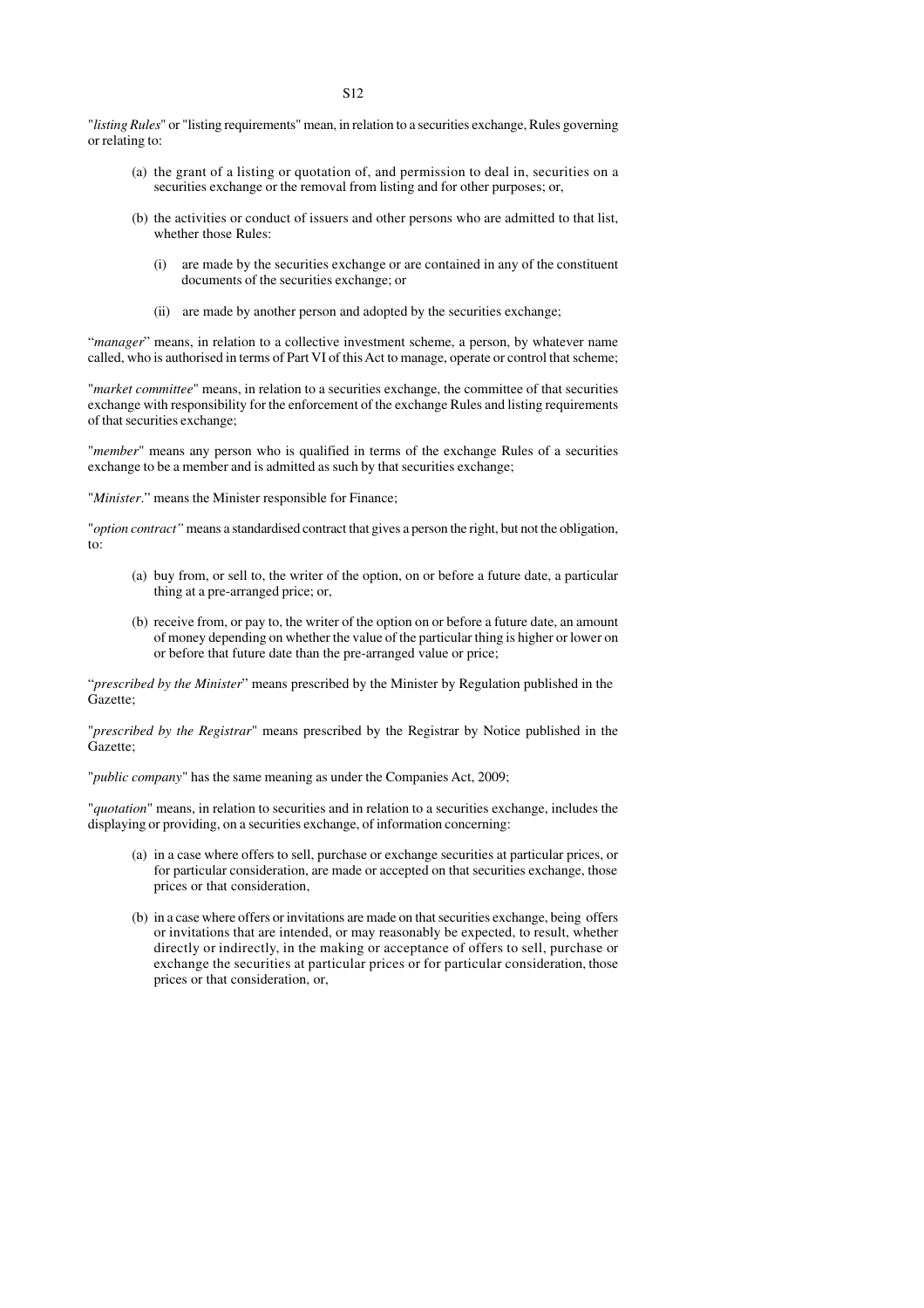- S13
- (c) in any case, the price at which, or the consideration for which, particular persons, or particular classes of persons, propose, or may reasonably be expected, to sell, purchase or exchange the securities;
- "*Registrar*" means the Registrar of Capital Markets appointed under section 3 of this Act;
- "*Regulations*" means Regulations made under this Act;

"*representative's licence*" means a licence to act as a dealer's or investment adviser's representative;

- "*securities*" include:
	- (a) shares;
	- (b) debt securities;
	- (c) Government and public debt securities;
	- (d) warrants;
	- (e) depositary receipts;
	- (f) option contracts;
	- (g) securities futures;
	- (h) contracts for differences;
	- (i) participatory interests or units in a collective investment scheme;
	- (j) any instruments commonly known as securities; or,
	- (k) any other instruments deemed by the Registrar to be securities for the purposes of this Act;

#### but does not include:

- (m) treasury bills with an original maturity of less than one year;
- (n) promissory notes; or.
- (o) certificates of deposit issued by a bank licensed under the Financial Institutions Act, 2005;

"*securities exchange*" means a public company which constitutes, maintains or provides a market or other place at which, or a facility by means of which:

- (a) offers to sell, purchase or exchange securities are regularly made or accepted;
- (b) offers or invitations are regularly made, being offers or invitations that are intended, or may reasonably be expected to result, whether directly or indirectly, in the making or acceptance of offers to sell, purchase or exchange securities; or,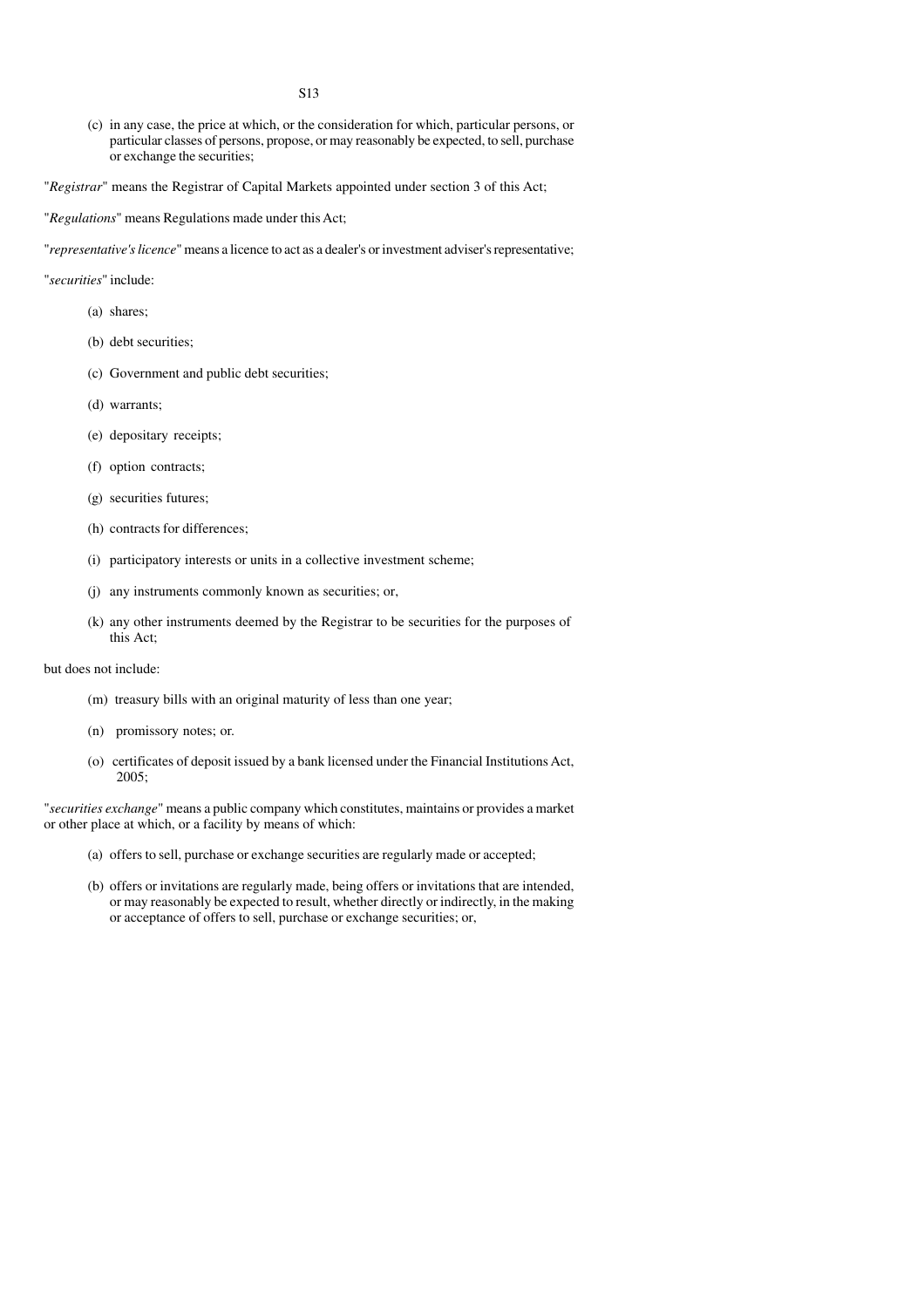(c) information is regularly provided concerning the prices at which, or the consideration for which, particular persons or particular classes of persons, propose, or may reasonably be expected, to sell, purchase or exchange securities;

"*securities future*" means a right under a contract, which provides for the acquisition or disposal of any other security under which delivery is to be made at a future date and at a price agreed when the contract is made, including a date and a price determined in accordance with the contract;

"*share*" means any share or stock in the share capital of a company;

"*subsidiary company*" or "subsidiary" means a company as defined in subsection (2);

"*Technical Committee*" means a committee set up by the Financial Services Regulatory Authority in terms of section 6( 1) (c) of the Financial Services Regulatory Authority Act, 2010;

"*this Act*" includes the Regulations and the Rules made and Notices issued hereunder;

"*trust account*" means a trust account established under sections 60, 77 or 81 of this Act;

"*underwriting*" means the purchase of newly issued securitties for the purpose of public resale on behalf of the issuer, or the guaranteeing to an issuer that the unsold residue of the issuer's public issue or sale will be taken up;

"*warrant*" means any right, whether conferred by warrant or otherwise, to subscribe for shares or debt securities;

"*wholly owned subsidiary*" means a company as defined in subsection (4).

(2) For the purposes of this Act, a company shall be deemed to be a subsidiary of another company if:

- (a) that other company is a member of it and:
	- (i) holds a majority of the voting rights in it;
	- (ii) has the right to appoint or remove directors holding a majority of the voting rights at meetings of the Board; or,
	- (iii) has the effective control of a majority of the voting rights in it, whether pursuant to agreement with other members or otherwise;
- (b) it is a subsidiary of any company which is a subsidiary of that other company; or,
- (c) subsidiaries of that other company or that other company and its subsidiaries together hold the rights referred to in subparagraph (a) (i), (ii) or (iii).

(3) In determining whether a company holds the majority of the voting rights as contemplated in subsection  $(2)$   $(a)$   $(i)$ :

- (a) voting rights which are exercisable only in certain circumstances shall be taken into account only:
	- (i) when those circumstances have arisen, and for so long as they continue; or,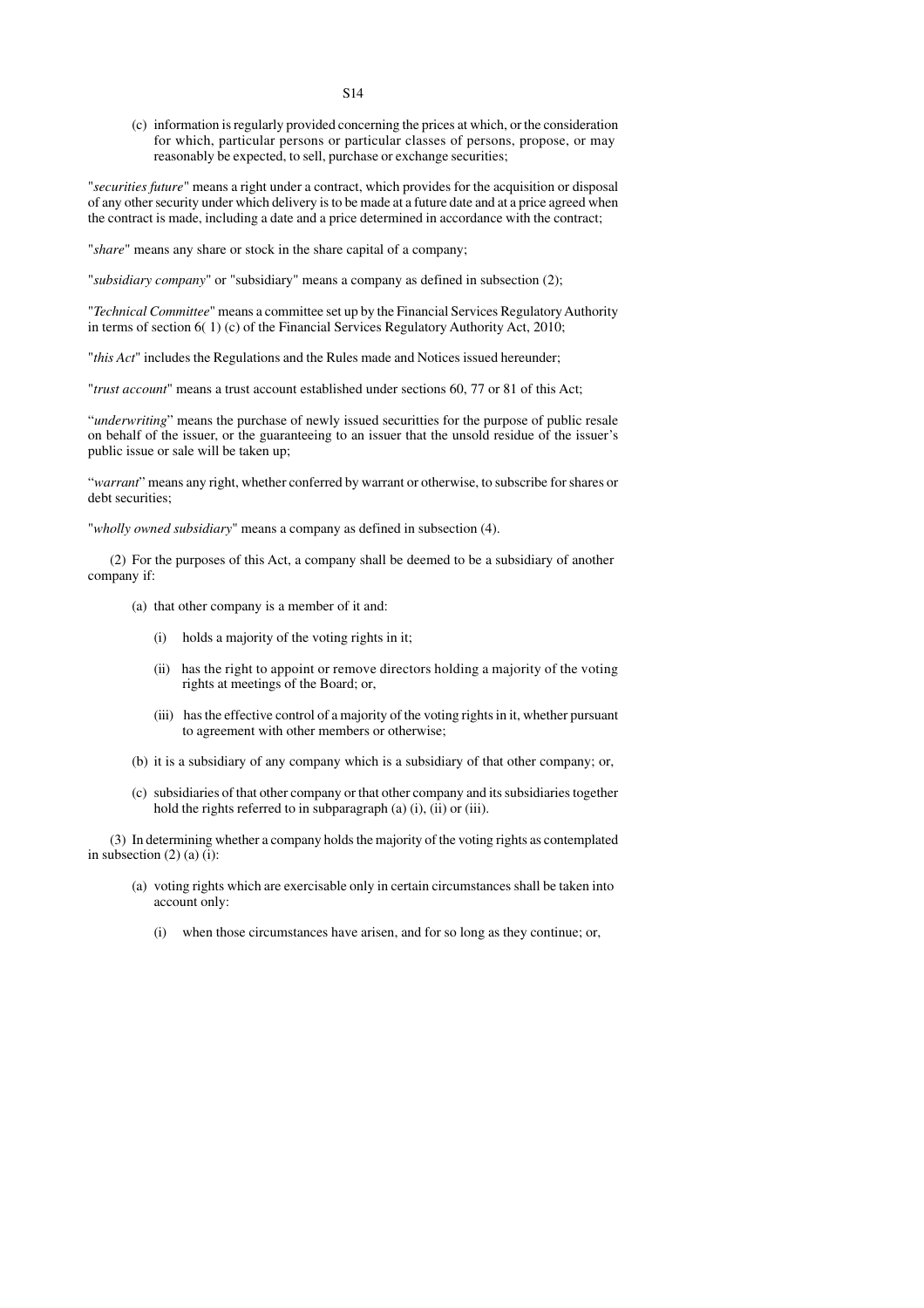- (ii) when those circumstances are under the control of the person holding the voting rights;
- (b) voting rights held by a person in a fiduciary capacity shall be treated as not held by him but by the beneficiary of such voting rights; or
- (c) voting rights held by a person as nominee for another person shall be treated as not held by the nominee but by that other person, and voting rights shall be deemed held by a nominee for another person if they are exercisable only on the instructions or with the consent or concurrence of that other person.

(4) For purposes of this Act, a subsidiary shall be deemed to be a wholly owned subsidiary of another company if it has no member except that other company or a wholly owned subsidiary of that other company and its or their nominees.

(5) For the purposes of this Act, a company shall be deemed to be a holding company of another company if that other company is its subsidiary.

#### **PART II** REGISTRAR OF CAPITAL MARKETS

#### *Registrar*

3. There shall be the Registrar of Capital Markets who shall be appointed by the Financial Services Regulatory Authority.

#### *Objectives and functions of the Registrar*

- 4. (1) The principal objectives of the Registrar shall be:
	- (a) the development of all aspects of capital markets in Swaziland with particular emphasis on the removal of impediments to, and the creation of incentives for, longer-term investments in productive enterprises;
	- (b) the creation, maintenance and regulation, through implementation of a system in which the securities exchange participants are self-regulatory, of an exchange in which securities can be issued and traded in an orderly, fair, efficient and transparent manner;
	- (c) the protection of investor interests; and,
	- (d) the reduction of systemic risk.
	- (2) For the purpose of carrying out the objectives of the office, the Registrar may:
		- (a) take all available steps to ensure that this Act and any Regulations or Rules made or Notices issued under this Act are complied with;
		- (b) advise the Minister on all aspects of the development and operations of capital markets and, in particular, maintain machinery for the monitoring of market conditions, on a continuing basis, in order to:
			- (i) determine whether any disincentives to capital market development exist and what new incentives should be provided to foster the achievement of the purposes of this Act; and,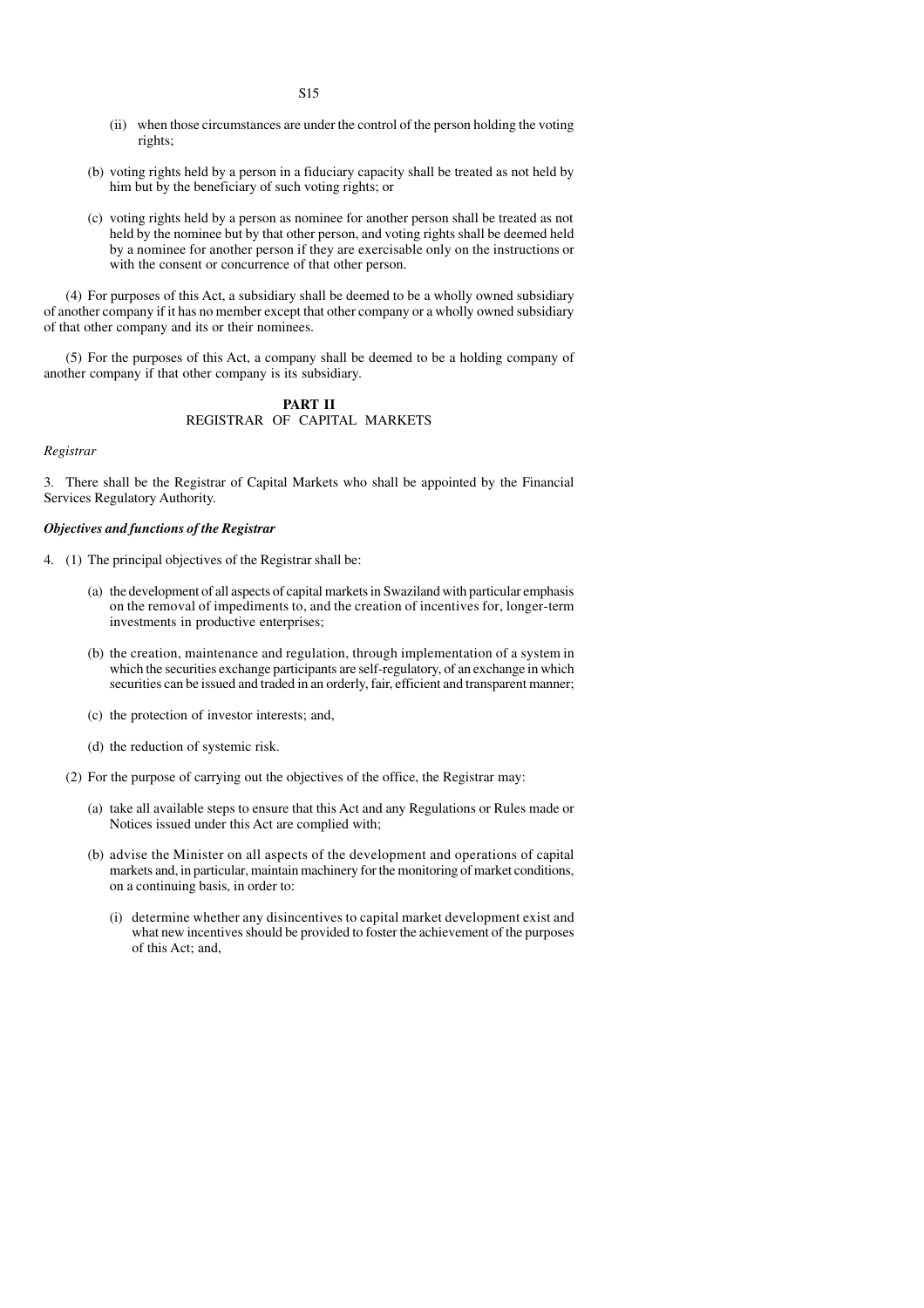- (ii) consider and suggest proposals for the reform of the law relating to capital markets.
- (c) increase the supply of securities by encouraging companies to increase investment in capital assets and raise finance through the public issue of securities; and encourage holders of securities to engage in the secondary market;
- (d) make Rules and issue Notices on all matters within the jurisdiction of the Registrar under this Act and conduct, on a continuing basis, an examination of trading practices in the capital market to determine which practices should be covered by Rules and Regulations in order to provide for fair and orderly exchange conditions and ensure that investors are adequately protected and can develop increased confidence in the capital market;
- (e) establish conditions for, approve, register or grant a licence to a public company or any other person, as the case may be, to operate as a:
	- (i) securities exchange;
	- (ii) dealer, investment adviser or representative of any of the foregoing;
	- (iii) collective investment scheme, manager, trustee or custodian under a collective investment scheme;
	- (iv) central securities depository; or,
	- (v) nominee,

and ensure the proper conduct of any such business;

- (f) approve standards of competence for dealers, investment advisers, and their respective representatives whether by way of examination or otherwise;
- (g) approve the constitutions, memoranda, articles, by-laws, rules and regulations of securities exchanges and promote and develop self-regulation by such securities exchanges;
- (h) monitor and enforce Regulations for the conduct of licensed persons and for the supervision and investigation of that conduct, including Regulations relating to licensing and the revocation and suspension of licences;
- (i) promote and encourage high standards of investor protection and integrity among licensed persons;
- (j) support the operation of a free, orderly, fair, secure and properly informed capital market;
- (k) regulate the manner of trading and the range of securities traded on a securities exchange, the rules of a securities exchange, listing rules or requirements, margin requirements, capital adequacy requirements, disclosure and periodic reporting requirements, trade settlement and clearing requirements;
- (1) take all reasonable steps to: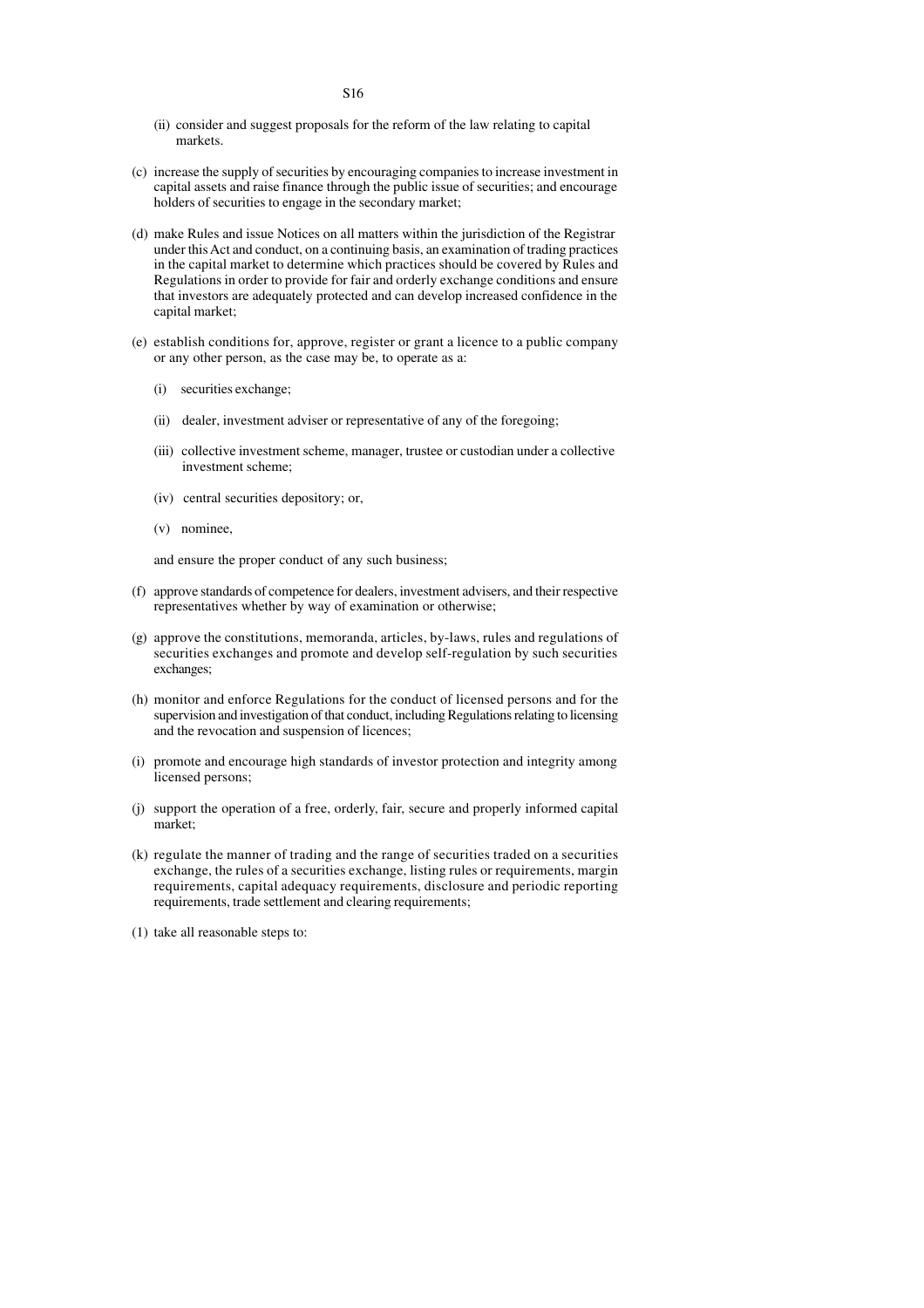- (i) safeguard the interests of persons who invest in securities and to suppress illegal, dishonourable and improper practices in relation to dealings in securities, whether on a securities exchange or otherwise; and,
- (ii) promote and maintain the integrity of investment advisers and their representatives and encourage the promulgation by them of balanced and informed advice to their clients and to the public generally;
- (m) inquire, either of his own motion or at the request of any other person, into the affairs of any person whom the Registrar has approved or to whom he has granted a licence and any public company, the securities of which are traded on a licensed securities exchange; and give directions to such person;
- (n) conduct an inspection of the activities, books and records of any person whom the Registrar has approved and persons to whom the Registrar has granted a licence;
- (o) disseminate to the public information on the capital market and on securities and create facilities from the regular publication of prices, indices, dealings and securities;
- (p) suspend or cancel the listing of any securities or the trading of any securities, for the protection of investors;
- (q) encourage savings and investment of such savings in securities and encourage the development of securities intermediaries and other securities professionals;
- (r) act as an appellate body for appeals from securities exchange actions brought by aggrieved parties;
- (s) require information by licensed and other persons to be provided in the form prescribed by the Registrar;
- (t) regulate and oversee the issue and subsequent trading both in primary and secondary markets of capital market instruments;
- (u) enter into arrangements with regulatory agencies outside Swaziland in order to facilitate the simultaneous listing of securities in Swaziland and elsewhere;
- (v) share both public and non-public information with domestic and foreign counterparts and, in particular:
	- (i) establish information sharing mechanisms, through memoranda of understanding or otherwise, that set out when and how to share both public and non-public information with domestic and foreign counterparts; and,
	- (ii) provide assistance to foreign counterparts who need to make inquiries in the discharge of their functions and exercise of their powers; or,
- (w) exercise and perform such other powers, authorities and duties as may be conferred or imposed upon the Registrar by or under this or any other Act and do all such other acts as may be incidental or conducive to the attainment of the objectives of the objectives of the Registrar or the exercise of the powers of the Registrar under this Act.

(3) In exercising the powers and discharging the functions and duties under this Act, the Registrar shall adopt processes which are: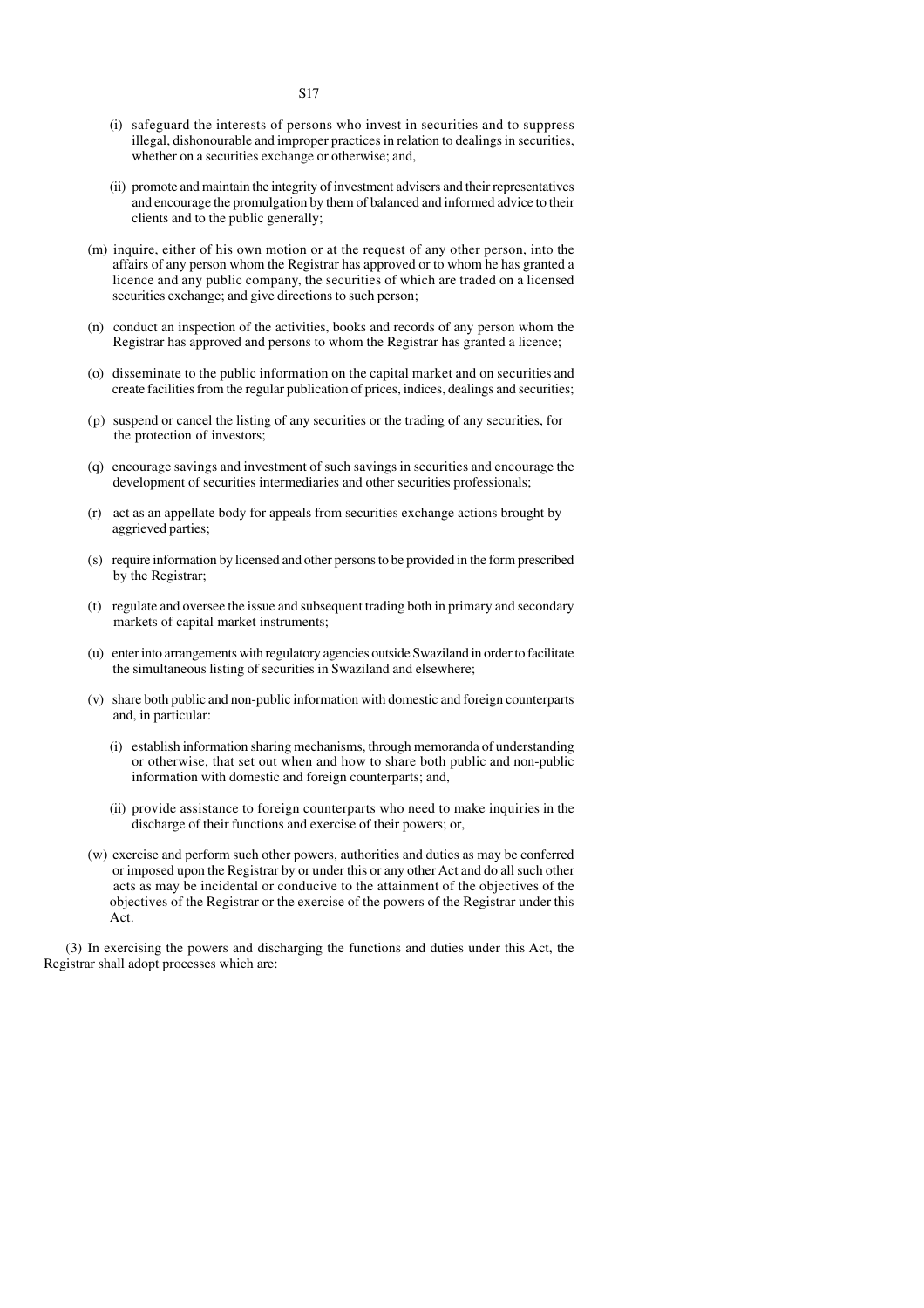- (a) consistently applied;
- (b) comprehensible;
- (c) transparent to the public; and,
- (d) fair and equitable.
- (4) In the formulation of policy, the Registrar shall:
	- (a) have a process of consultation with the public, including those who may be affected by the policy;
	- (b) publicly disclose, where appropriate, the policies of the Registrar in important operational areas;
	- (c) observe high standards of procedural fairness; and,
	- (d) have regard to the cost of compliance with regulation.

#### *Power of Registrar to make Rules*

5. (1) Without prejudice to the generality of the powers conferred by section 4, the Registrar may, by Notice published in the Gazette, make such Rules applying to licensed persons as may be required for the purpose of ensuring the protection of investors including, but not limited to Rules regulating the:

- (a) orderly and fair trading in capital market instruments;
- (b) listing of securities on a securities exchange;
- (c) disclosures about securities transactions by:
	- (i) dealers and their representatives;
	- (ii) persons who acquire or dispose of securities; and,
	- (iii) a securities exchange;
- (d) proper maintenance of books, records, accounts and audits by all licensed persons of their affairs; or,
- (e) the operations of any other bodies corporate or persons dealing with capital market instruments.

(2) All Rules made by the Registrar shall take into account and be consistent with the objective of promoting and maintaining an effective and efficient capital market.

#### **PART III** CAPITAL MARKETS TECHNICAL COMMITTEE

#### *Capital Markets Technical Committee*

6. (1) There shall be a Capital Markets Technical Committee to advise: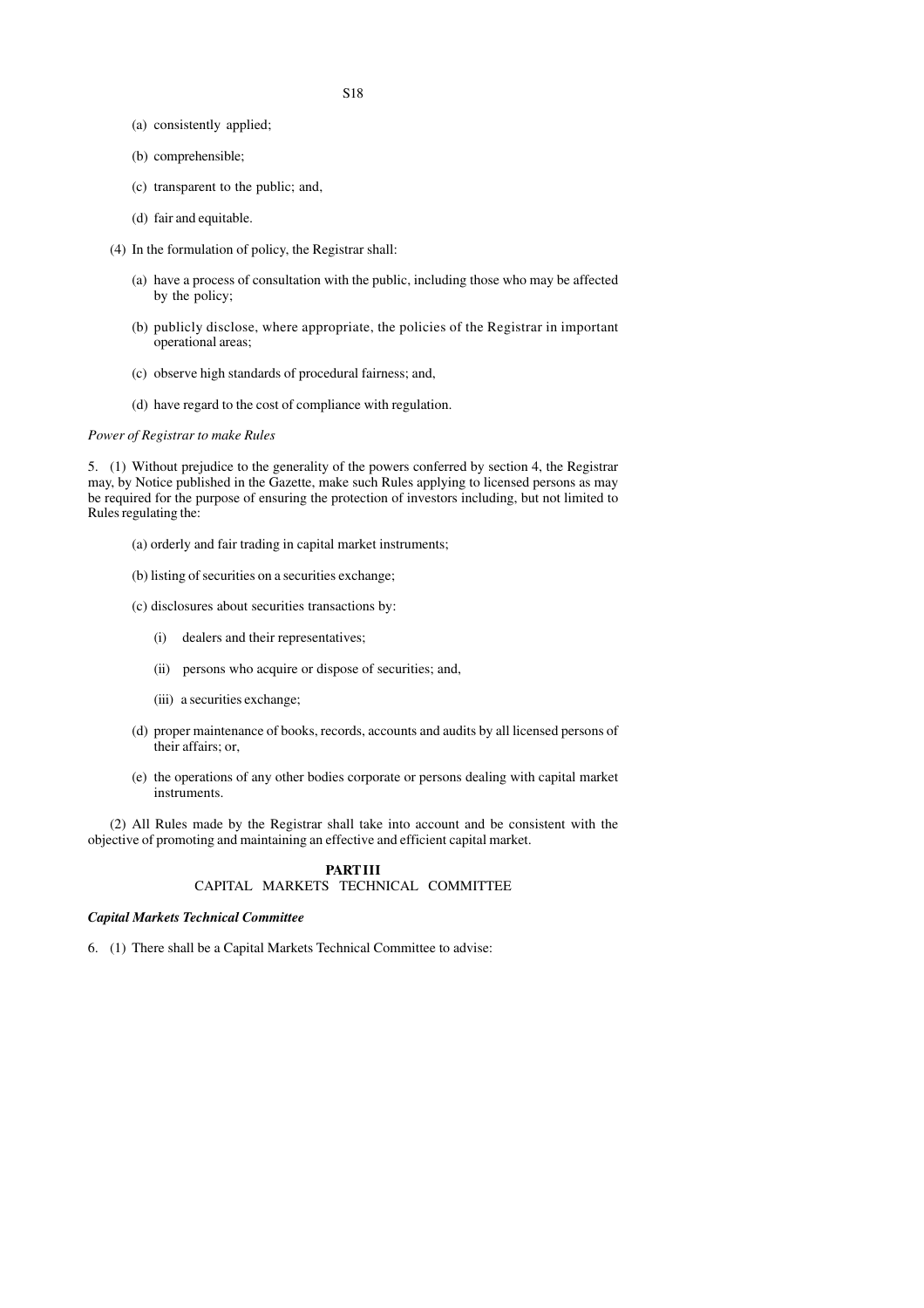- (a) the Registrar on all matters relating to Capital Market Development in Swaziland; and,
- (b) the Registrar on the exercise of the functions of the Registrar under this Act.

(2) The Registrar may request the advice of the Committee on any administrative, technical or policy matter regarding the performance by the Registrar of any of his functions under this Act.

(3) Nothing in sub-section (2) shall prevent the Committee from providing advice to the Minister or the Registrar on its own initiative.

(4) The Committee shall, in the exercise of its functions, have regard to the interests of the public, the protection of investors and the safeguarding of sources of information.

#### *Composition of the Committee*

7. (1) The Committee shall consist of:

- (a) a Chairperson;
- (b) a representative of each licensed securities exchange;
- (c) the Principal Secretary of the Ministry responsible for Finance, or a person authorised in writing by the Principal Secretary to act on behalf of the Principal Secretary;
- (d) not more than three members appointed by the Registrar; and,
- (e) the Registrar or a person authorised in writing by the Registrar to act on Behalf of the Registrar, who shall be secretary to the Committee.

(2) The Chairperson and the members under subsection (1) (d) shall be appointed by the Registrar and shall be persons with experience and expertise in legal, commercial, industrial, capital markets or financial matters.

#### *Meetings of the Committee*

8. (1) The Committee shall meet as often as may be necessary but, in any event, at least once every two months.

- (2) A meeting of the Committee may be convened at any time:
	- (a) by the Chairperson;
	- (b) by the Registrar; or,
	- (c) at the request of at least one third of the members of the Committee.
- (3) At a meeting of the Committee:
	- (a) the Chairperson shall preside; or,
	- (b) if the Chairperson is not present, the members present shall elect one of their member to preside.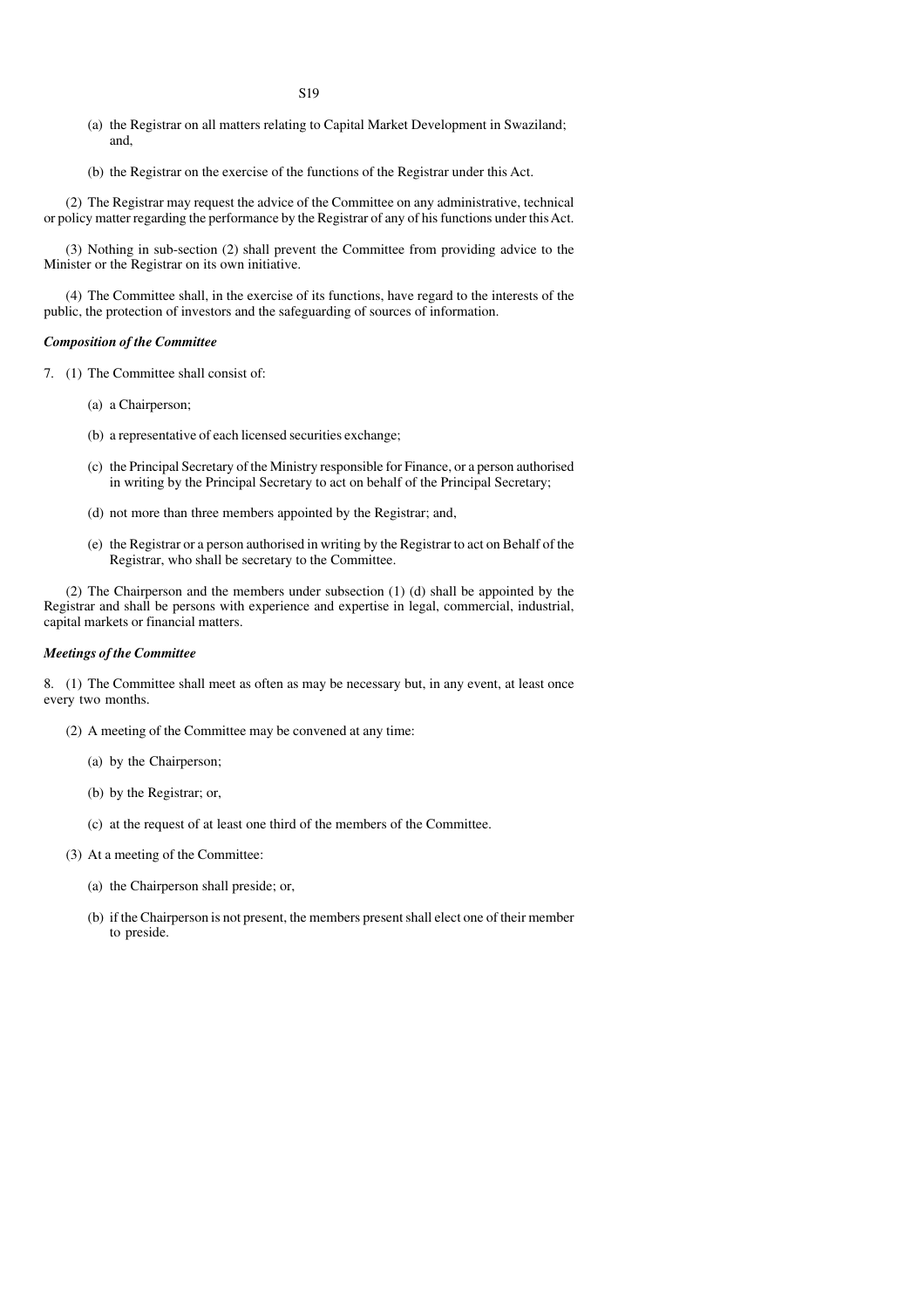(4) The quorum for any meeting of the Committee shall be at least half of its members and the Committee may, subject to the requirement for a quorum, regulate the procedure in regard to meetings and transaction of business at such meetings.

(5) All questions for decisions at any meeting of the Committee shall be decided by the vote of the majority of the members present and, in case of an equality of votes, the Chairman shall have a casting vote.

(6) A member of the Committee who has a direct or indirect interest in any decision that is to be taken on any specific matter by the Committee, shall disclose the nature of such interest at the meeting of the Committee where such decision is being taken and the disclosure shall be recorded in the minutes of the meeting.

(7) Where a member or the majority of the members of the Committee believe that that a member's interest in a matter is such as to influence that member's judgement, that member shall not participate in the deliberation or the decision of the Committee on that matter.

(8) Nothing contained in subsection (6) or (7) shall prevent Committee members from voting upon matters which affect them generally.

(9) The Registrar shall be responsible for the administrative work incidental to the functions of the Committee and may submit to the Committee any information that is in the Registrar's possession, or that the Registrar may obtain, and that is relevant to any matter investigated by the Committee.

#### *Term of office of Committee members*

9. (1) The members of the Committee shall hold office for a period not exceeding three (3) years and shall be eligible for reappointment.

- (2) Any member appointed under section 7 (1) shall cease to hold office as a member of the Committee if:
	- (a) that member delivers to the Registrar a written resignation of his appointment;
	- (b) on the advice of the Committee, and subject to an independent professional assessment, the Registrar removes that member from office on the grounds that that member is unable or unfit to discharge the functions of a member or is unable to continue as a member;
	- (c) that member has been absent for three consecutive meetings of the Committee without leave or good cause;
	- (d) that member is insolvent or makes or offers any arrangement with any of that member's creditors;
	- (e) that member is sentenced by a court to imprisonment without the option of a fine; or
	- (f) that member is convicted of an offence involving dishonesty.

(3) The Registrar shall not take action under subsection (2)(b) unless the Registrar has given that member a hearing.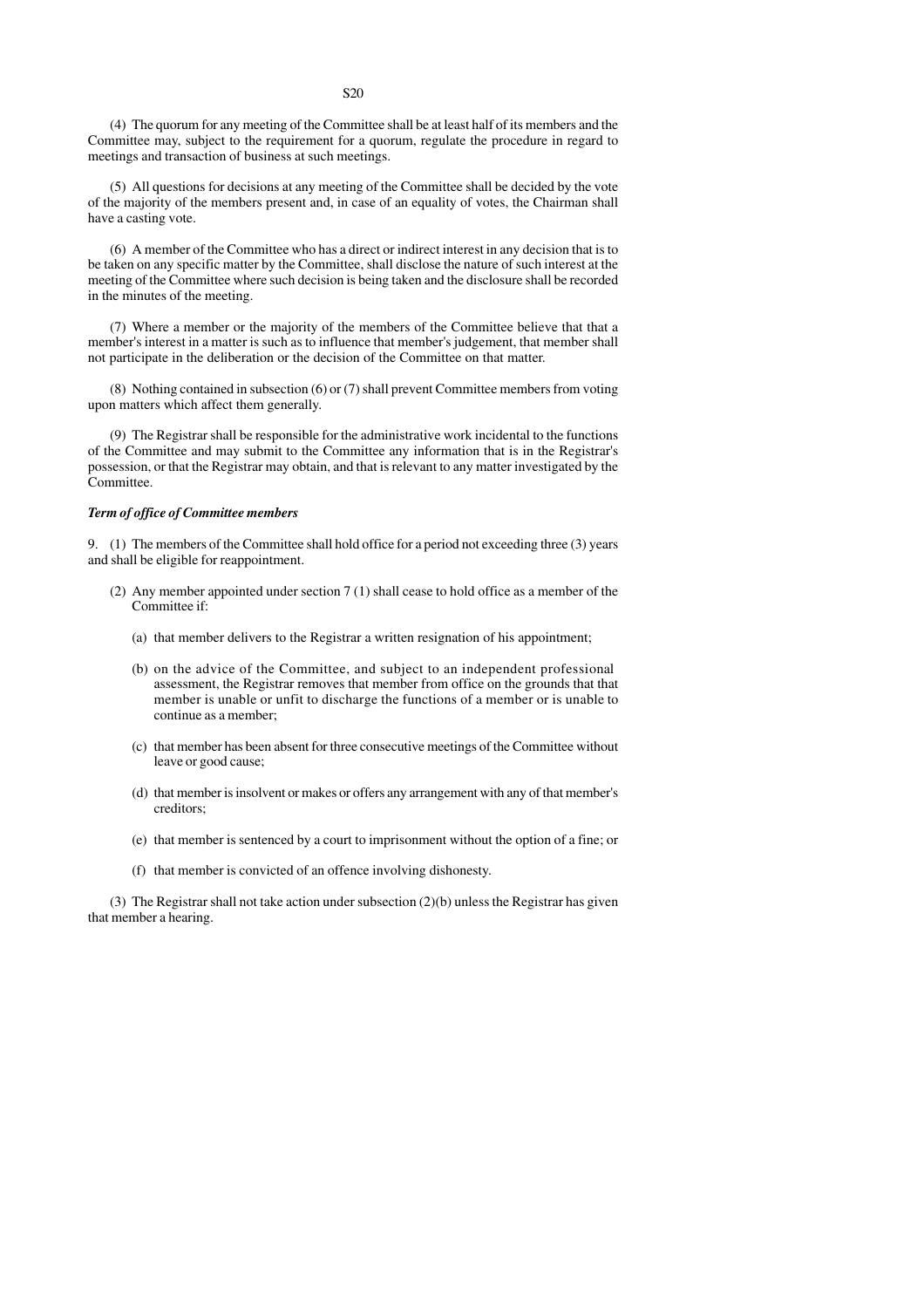(4) A member appointed under Section 7 (1) (b) or (c) shall cease to hold office if that member is removed in writing, by Notice to the Registrar, or by the organisation which that member represents.

#### *Allowances*

10. A member of the Committee shall be paid such allowances as the Minister may, on the recommendation of the Registrar, approve.

#### **PART IV** LICENSING OF SECURITIES EXCHANGES

#### *Restriction on the right to carry on business of a securities exchange*

11. (1) Subject to this Act, a person shall not carry on, establish or assist in establishing or maintaining, or hold himself or herself out as carrying on, providing or maintaining the business of a securities exchange except under an exchange licence.

(2) A person who contravenes subsection (1) commits an offence and shall be liable on conviction to a fine not exceeding two hundred thousand Emalangeni (E200,000) or to imprisonment for a term not exceeding five (5) years, or to both such fine and imprisonment.

#### *Application for an exchange licence*

12. (1) A public company may apply for an exchange licence in respect of one or more types of securities.

- (2) An application for an exchange licence shall:
	- (a) be made to the Registrar in the manner and form prescribed by the Registrar;
	- (b) be accompanied by fees prescribed by the Registrar;
	- (c) show that the applicant complies with the requirements referred to in section 13;
	- (d) be accompanied by a copy of the proposed exchange rules and the listing requirements;
	- (e) be accompanied by the applicant's memorandum and articles of association; and,
	- (f) be accompanied by such additional information as the Registrar may require.

(3) The Registrar shall give Notice of an application for an exchange licence in a national newspaper of general circulation in Swaziland at the expense of the applicant, which Notice shall state the:

- (a) name of the applicant;
- (b) place at which the exchange rules may be inspected by members of public; and,
- (c) period within which objections to the licensing may be lodged with the Registrar.

#### *Requirements to be met by applicants for an exchange licence*

13. (1) An applicant for an exchange licence shall satisfy the Registrar that the applicant: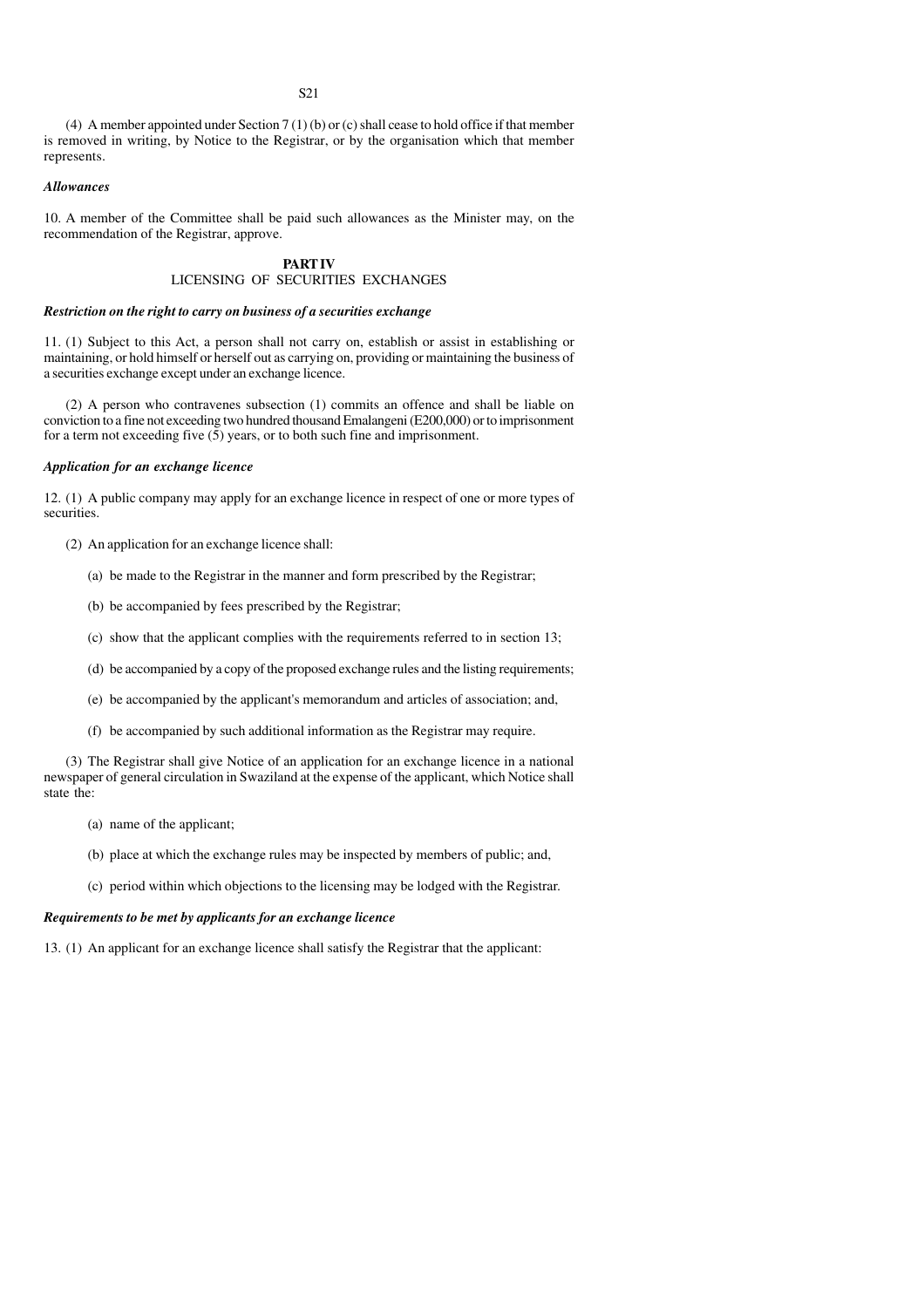- (a) has financial resources sufficient for the proper performance of functions;
- (b) has sufficient arrangements to provide and maintain, to the satisfaction of the Registrar, adequate and properly equipped premises and systems for the conduct of the business of a securities exchange;
- (c) is willing and able to promote and maintain high standards of integrity and fair dealing by its members;
- (d) provides:
	- (i) for a fair representation of persons in the appointment of its market committee members and in the administration of its affairs; and
	- (ii) that one or more market committee members shall represent the public interest and listed companies and not be associated with a member of the securities exchange; and,
- (e) has made such arrangements as the Registrar considers appropriate for:
	- (i) the clearing and settlement of dealings in securities to ensure the performance of transactions effected on the securities exchange, and for the recording and publication of such transactions;
	- (ii) market surveillance;
	- (iii) the effective monitoring and enforcement of compliance with its rules and this Act and any Regulations made or Notices is under this Act; and,
	- (iv) investigating complaints in respect of business transacted by any of its members;

(2) The objects clause of an applicant's memorandum of association shall include the establishment and operation of a securities exchange.

(3) At least two of the applicant's market committee members shall be persons engaged in carrying on the business of dealing in securities independently of and in competition with each other.

#### *Grant of an exchange licence*

14. (1) The Registrar in consultation with the Board may, after consideration of an application lodged with the Registrar, grant or renew to a public company a licence to carry on the business of a securities exchange if the Registrar is satisfied that:

- (a) the interests of the public will be served by the issue of the licence;
- (b) such conditions as stipulated by the Registrar have been met;
- (c) proper arrangements exist to establish a market committee to manage the market and regulatory functions of the securities exchange;
- (d) trading on the securities exchange will not commence before the committee referred to in paragraph (c) is established and the Rules referred to in section 16 comply with the requirements of this Act and are approved by the Registrar; and,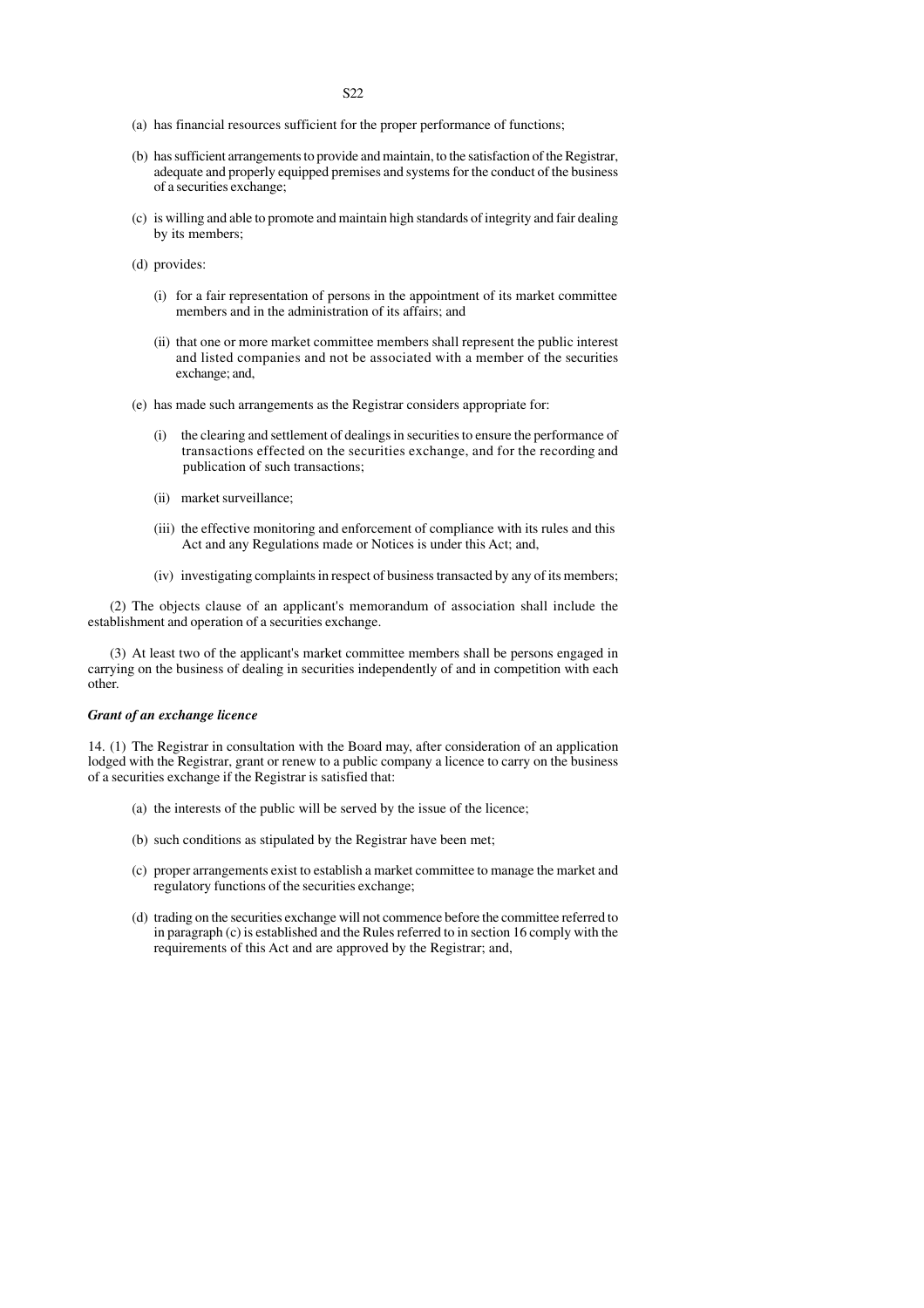- (e) the licence fee prescribed by the Registrar has been paid.
- (2) The licence shall specify:
	- (a) the place or places at which the business of the securities exchange may be carried on;
	- (b) the type of securities to be dealt in;
	- (c) that business shall not be carried on in any other manner otherwise than as stipulated in the licence without the written permission of the Registrar; and,
	- (d) the period of its validity.

(3) The Registrar shall inform the applicants of the decision of the Registrar on the application not later than 3 months after the date on which the application was received or, if within that period the Registrar has required the applicants to furnish further information in connection with the application, from the date on which that information is furnished.

#### *Circumstances under which an exchange licence may be withdrawn*

15. (1) The Registrar may cancel an exchange licence if the Registrar is satisfied that:

- (a) the securities exchange fails to commence operations within a period of one year following the grant of the licence;
- (b) the securities exchange is in continuous breach of any of its obligations under this Act;
- (c) the securities exchange ceases to carry on the business for which it is licensed; or,
- (d) the exchange rules are not properly enforced.

(2) The Registrar shall give thirty (30) days written Notice to a licensed securities exchange of the intention of the Registrar to cancel a licence under this section.

(3) The securities exchange concerned shall make representations to the Registrar within the period prescribed in subsection (2) above giving reasons as to why such a licence should not be cancelled.

(4) If the Registrar has revoked a licence, the Registrar shall, as soon as possible,publish a Notice of such revocation in the Government Gazette and take other means calculated to inform the public of such revocation, including, where possible, publication of the Notice in a newspaper of general circulation in Swaziland.

#### *Contents of exchange rules*

16. (1) The exchange rules shall not be inconsistent with this Act.

(2) The exchange rules and practices proposed to be followed shall be such as will ensure that business conducted by means of its facilities will be conducted in an orderly manner so as to afford proper protection to investors and, in particular, the exchange rules shall provide:

(a) that no natural person is admitted as a member unless that person complies with the prescribed minimum requirements in regard to experience and educational qualifications and is a fit and proper person to be so admitted;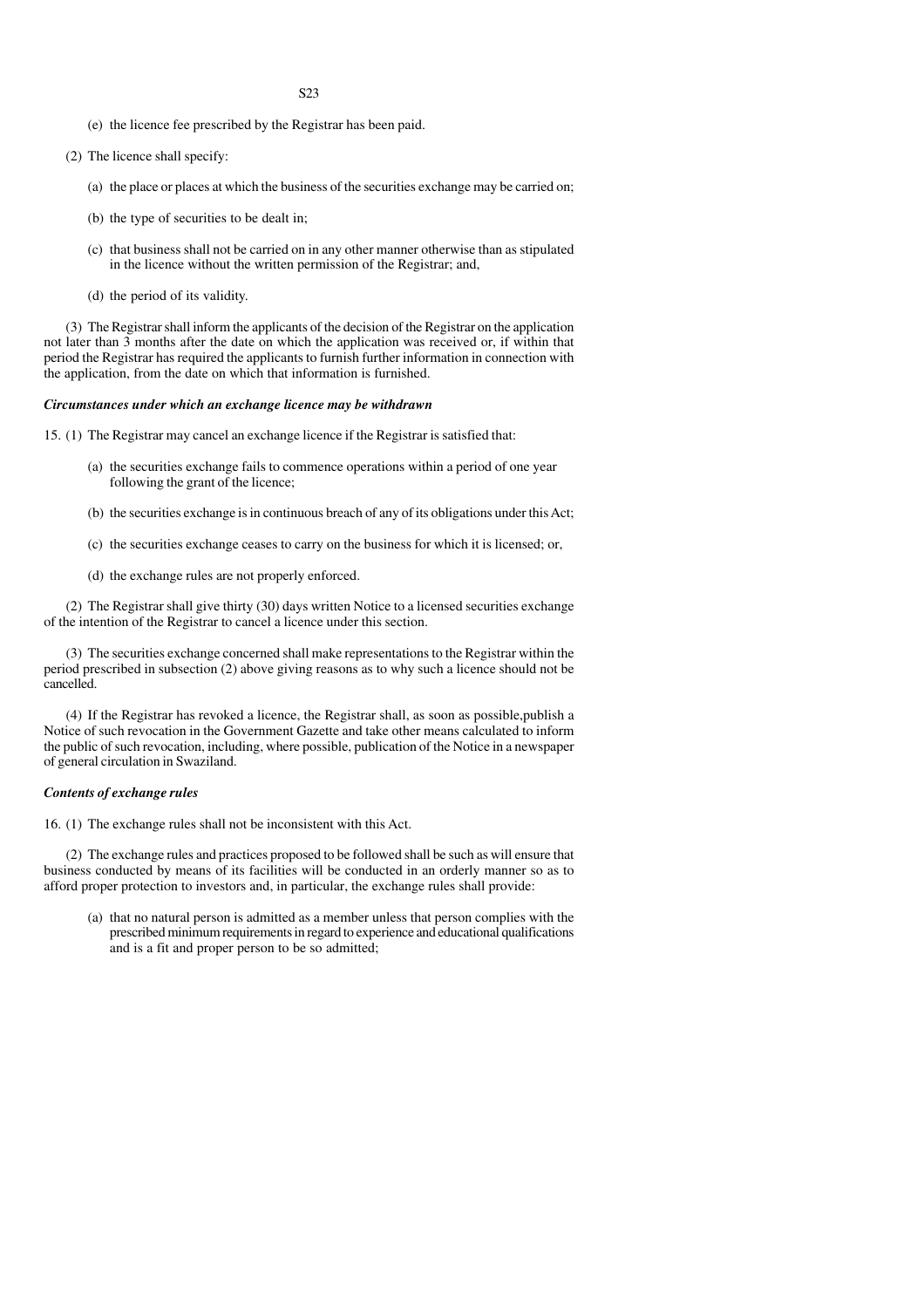- (b) for the exclusion from its membership of persons who are not of good character and business integrity, and the suspension or disciplining of members for conduct inconsistent with just and equitable principles in the transaction of business or for contravention or failure to comply with the exchange rules or the provisions of this Act;
- (c) that a member may not resign where the securities exchange intends to investigate any matter affecting that member or any of the member's representatives for the purpose of deciding whether to expel or take other disciplinary action against that member;
- (d) that the membership of a member who is a dealer is not terminated on any ground, unless the member has had an opportunity of at least thirty (30) days to make representations to the market committee, and that a member who has made such representations to the market committee shall be entitled to be supplied with a copy of a record of the meeting at which his representations were considered;
- (e) that trading in securities shall be efficient, honest, fair, competitive and informed and that the business of the securities exchange is carried on with due regard to the public interest;
- (f) the conditions governing dealings in securities by members of the securities exchange, and the class or classes of securities that may be dealt in by members;
- (g) that there be established requirements and conditions for the listing, suspension and de-listing of securities and that issuers of securities listed on the securities exchange comply with its ongoing disclosure requirements so as to afford to investors proper and timely information for determining their current value;
- (h) that members comply with financial requirements, which are determined from time to time by the market committee or the Registrar, as the case may be;
- (i) that a member who is a dealer and knowingly buys securities from a client of that member's or sells securities to such client on that member's own account and through another dealer, notifies the client concerned in writing that those securities were bought or sold by the member on that member's own account;
- (j) that any qualifying right to be held by any person in order to be admitted as a member, if any, is available for acquisition by any applicant for admission, at not more than the price stated in the exchange rules;
- (k) that every member who is a dealer provides, if required, sureties or security to the satisfaction of the market committee in an amount of not less than an amount as prescribed from time to time in the Gazette by the Minister, for the discharge, during the first three years in which the member is entitled to carry on business as a dealer, after the member has been excused, of the member's liabilities arising out of transactions entered into by the member in respect of securities;
- (l) that members submit to the market committee audited annual financial statements within ninety (90) days after the end of each financial year;
- (m) that a member who is a dealer submits a weekly report in writing to the market committee in which: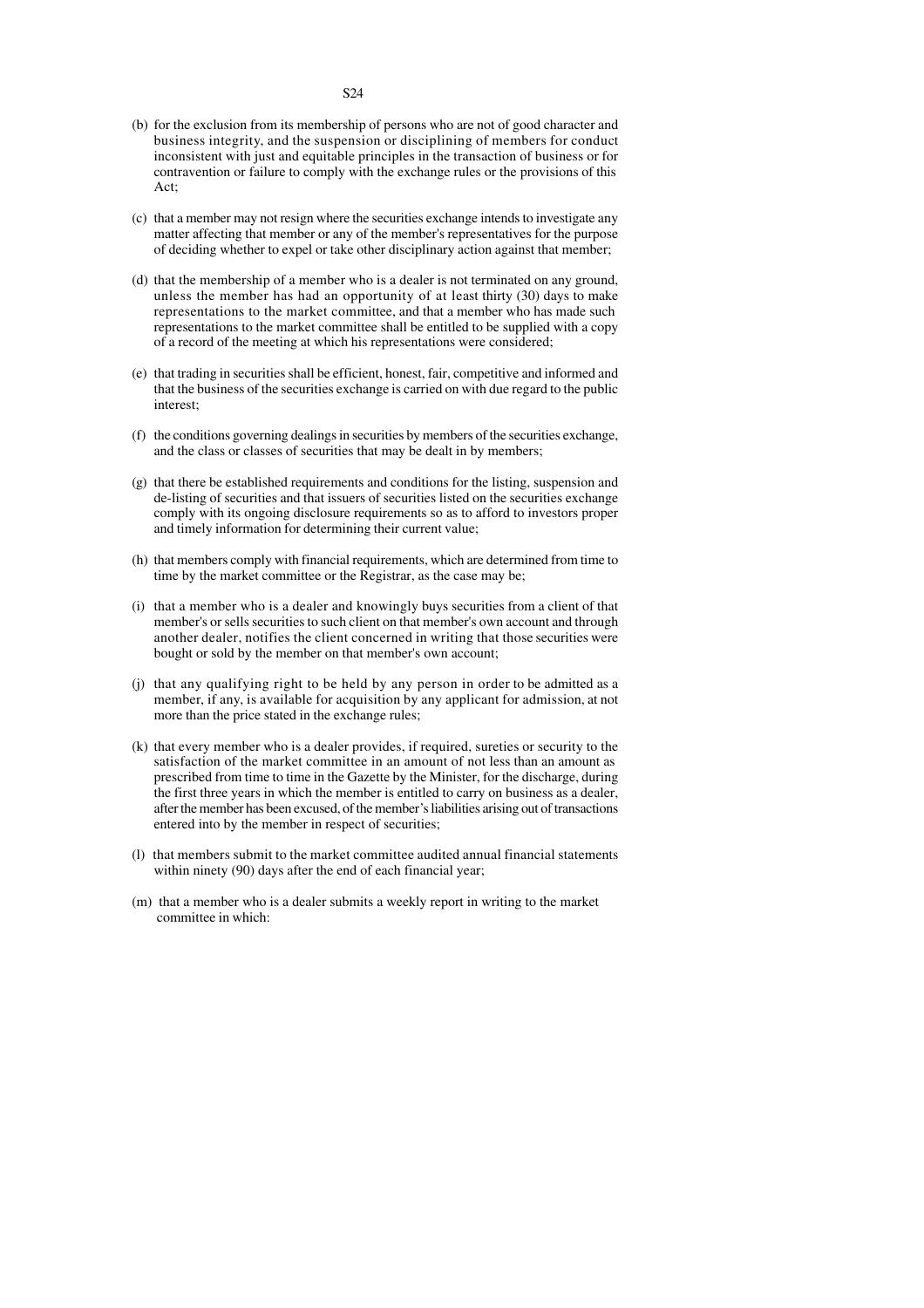- (i) particulars are furnished of securities which the member is required to buy or sell for the account of a person who failed to pay for securities purchased or to deliver securities sold, within the prescribed period, but which the member has not yet purchased or sold; and
- (ii) reasons are furnished for that member's failure to complete a purchase or sale contemplated in subparagraph (i);

(n) that the market committee monitors the operations of the securities exchange and submits:

- (i) a yearly report to the Registrar within three (3) months after the end of their year on the activities of the securities exchange during the previous year;
- (ii) audited financial statements to the Registrar within three (3) months after the end of their financial year; and,
- (iii) a report to the Registrar on any other matters of importance pertaining to the functioning of the securities exchange; and
- (o) that all requirements pertaining to the prohibition of insider trading, money laundering and other improper conduct are enforced.

(3) The Registrar shall, within thirty (30) days, after the Registrar has granted an exchange licence, cause the exchange rules to be published in the Gazette at the expense of that securities exchange.

(4) No additions to or alterations of the exchange rules shall be valid unless they have, on application by the securities exchange and on payment of the fee prescribed by the Registrar, been approved by the Registrar.

(5) Upon receipt of an application for the approval of the Registrar under subsection (4), the Registrar shall cause to be published, at the expense of the applicant, a Notice in the Gazette setting forth the proposed additions to or alterations of the exchange rules.

(6) The Notice referred to in subsection (5) shall call upon all interested persons, other than members of the securities exchange concerned, who have any objections to the proposed additions or alterations to lodge their objections with the Registrar within a period of thirty (30) days from date of publication in the Government Gazette.

(7) Additions or alterations approved by the Registrar in terms of subsections (4), (5) and (6) shall come into operation on a date mentioned in the approval.

- (8) Exchange rules shall operate as a binding contract between:
	- (a) the securities exchange and each exchange member; and,
	- (b) a member and any other member,

in terms of which each of the parties agrees to observe and perform the provisions of the exchange rules.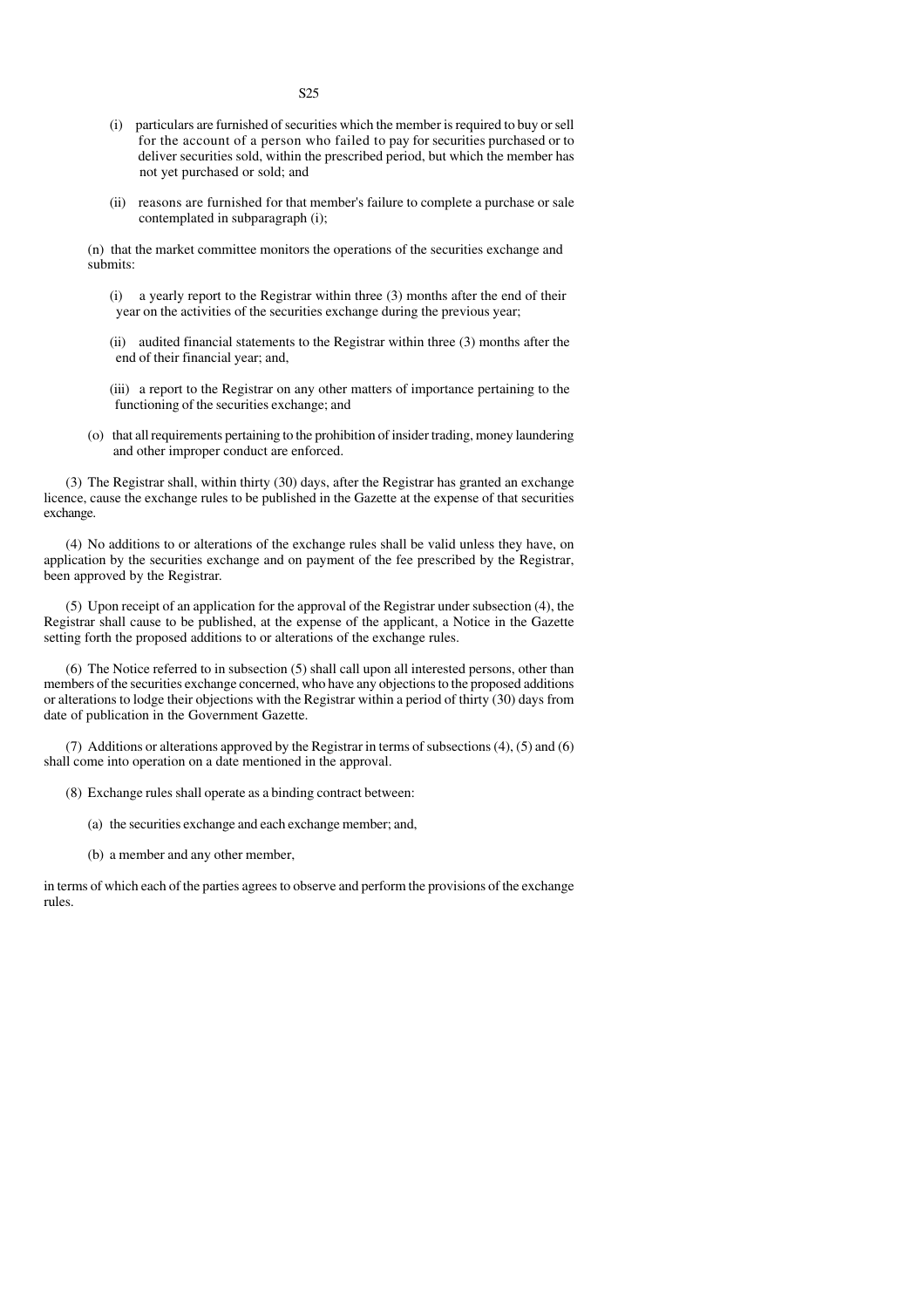#### *Functions of a securities exchange*

17. (1) A securities exchange may, if empowered by its constitution to do so, and subject to such requirements as the Registrar may consider necessary, carry on business other than the business of a securities exchange.

- (2) A securities exchange:
	- (a) shall enforce the exchange rules in accordance with the provisions of this Act;
	- (b) shall ensure that its members, their officers and employees comply with, the provisions of this Act and the exchange rules;
	- (c) may issue directives to govern the internal affairs of the securities exchange;
	- (d) shall make listing requirements, after consultation with the Registrar which prescribe:
		- (i) the manner in which securities may be listed, removed or suspended from the list;
		- (ii) the requirements with which issuers of listed securities and of securities which are intended to be listed shall comply;
		- (iii) the conduct expected of issuers of listed securities and of directors, officers and agents of such issuers; and,
		- (iv) the standards of disclosure and corporate governance expected of issuers of listed securities;
	- (e) shall supervise compliance by issuers of listed securities with the listing requirements, the exchange rules and this Act; and,
	- (f) may do all other things necessary, incidental or conducive to the proper operation of a securities exchange and which are not inconsistent with this Act.

(3) The Registrar may, subject to ratification by the Board, temporarily take over one or more of the functions referred to in subsection (2).

#### *Listing of securities*

18. (1) A securities exchange:

- (a) shall keep a list of the securities that may be dealt in on the securities exchange;
- (b) shall receive and consider, and may grant, defer or refuse, subject to conditions that it may determine, applications for the issue of securities to be included in the list;
- (c) may include securities issued by it in its own list subject to the approval of and on the conditions prescribed by the Registrar; and,
- (d) may charge the fees provided for in the listing requirements or the exchange rules.
- (2) A securities exchange shall, before refusing an application to include securities in the list:
	- (a) inform the issuer of its intention to refuse the application;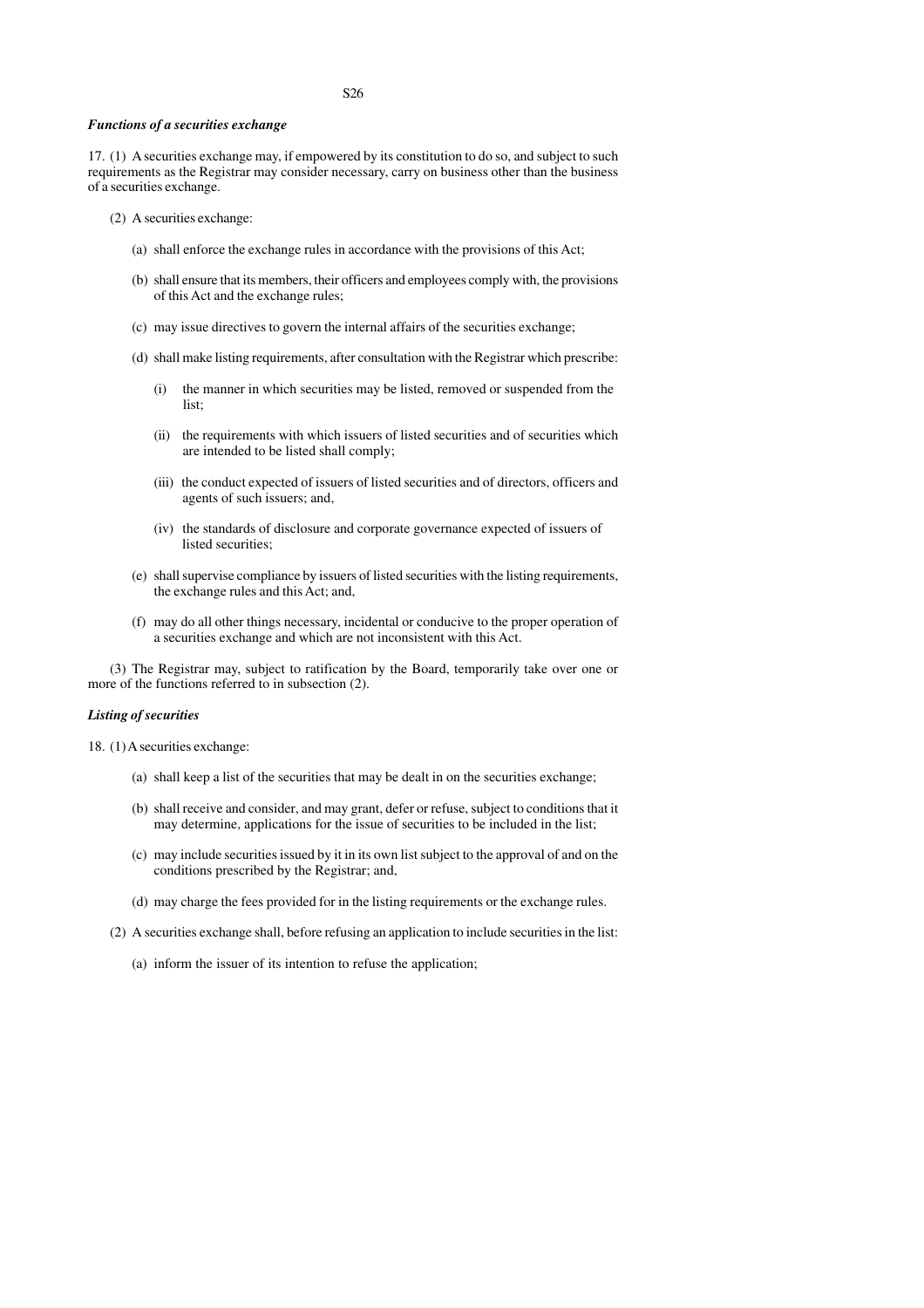- (b) give the issuer the reasons for the intended refusal; and,
- (c) call upon the issuer to show cause within a period specified by the securities exchange why the application should not be refused.

(3) Listing requirements are binding on issuers, their officers, employees and agents, and investors using the facilities of a securities exchange.

(4) Fees charged to issuers for the listing of securities shall, notwithstanding any other law, rank in pari passu with preferred creditors on the winding up of the issuer.

#### *Removal or suspension of listing*

19. (1) A securities exchange may, subject to this section, exchange rules and the listing requirements, and if it is in the public interest, remove securities from the list or suspend the inclusion of securities in the list.

(2) A securities exchange shall, subject to subsection (3) and before a removal or suspension referred to in subsection (1):

- (a) inform the issuer of the securities of its intention to remove or suspend;
- (b) give the issuer the reasons for the intended removal or suspension; and,
- (c) call upon the issuer to show cause, within a period specified by the securities exchange, why the removal or suspension should not be effected.

(3) If it is in the public interest, or if the listing requirements or the conditions determined by a securities exchange in respect of the listing of securities are not complied with, a securities exchange may order an immediate suspension, for a period not exceeding thirty (30) days, which period may be extended for further periods of thirty (30) days.

(4) If the inclusion of securities in the list has been suspended in terms of this section, a securities exchange may, despite subsections (1) and (3), permit members to settle transaction in respect of those securities for the sole purpose of fulfilling their obligations entered into in relation to those securities before the suspension.

(5) If an issuer requests a securities exchange to remove its securities from the list, but the securities exchange considers the securities to be eligible for continued inclusion in the list, the removal shall only be effective after the approval by the shareholders of the issuer in a manner specified by the securities exchange.

(6) If a securities exchange refuses an application for the inclusion of securities in the list as contemplated in section  $18(1)$  (b), or under subsection  $(1)$  removes securities from or suspends the inclusion of securities in the list, the issuer concerned shall notify every other exchange on which such securities are listed of the date of the refusal, removal or suspension.

(7) A licensed securities exchange may not, within a period of six months from the date referred to in subsection (6), grant an application for the inclusion of the securities concerned in the list kept by it, or allow trading in such securities, unless the refusal, removal or suspension has been set aside on appeal by the Registrar.

(8) If a securities exchange withdraws a refusal, removal or suspension before the expiry of the period of six months, the issuer concerned shall notify every other exchange on which the securities are listed accordingly, and the prohibition contemplated in subsection (6) lapses from the date of such withdrawal.

S27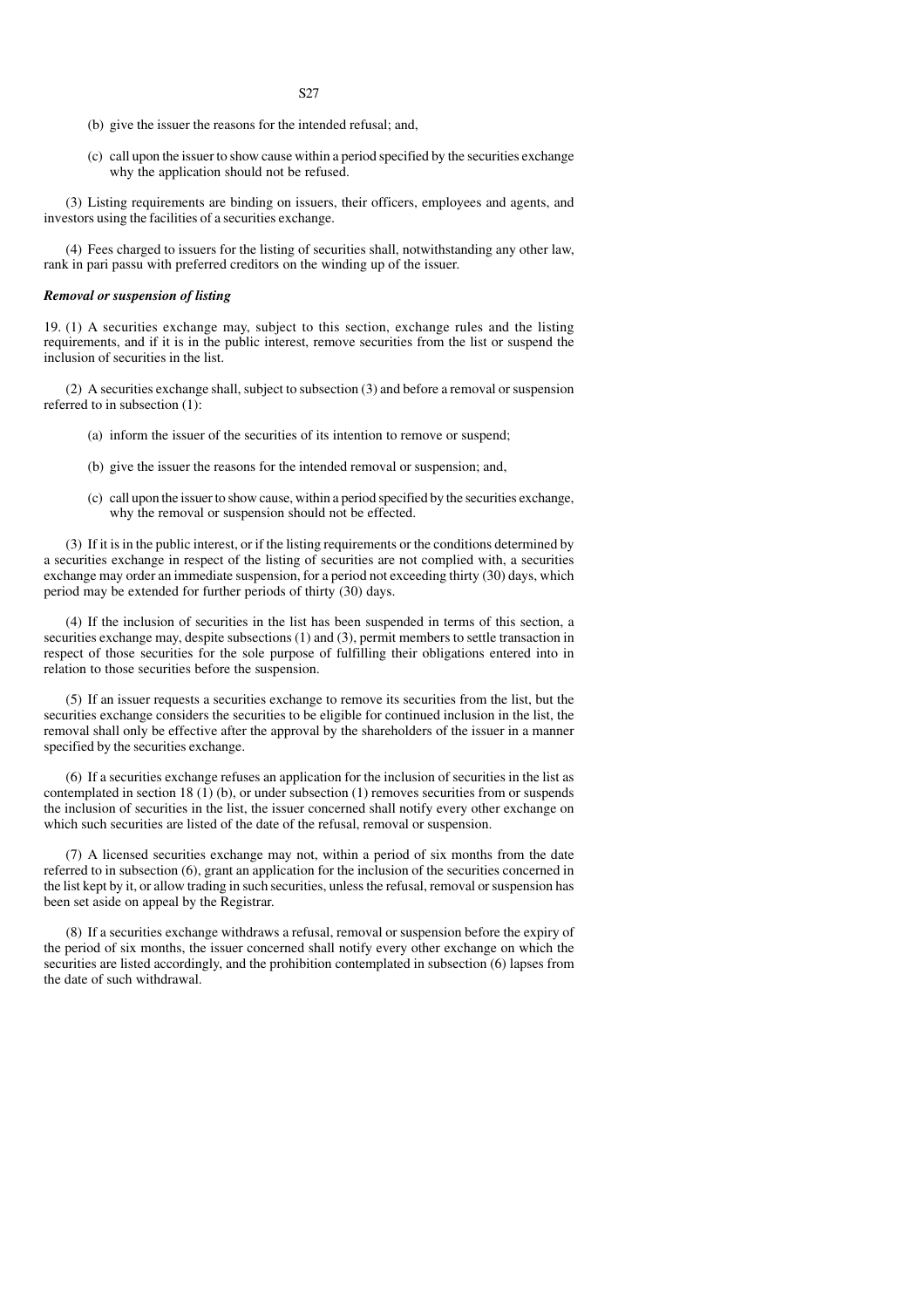(9) A securities exchange referred to in subsections (6) and (7) shall, if it is aware of the listing of the same securities on other exchanges, also notify those exchanges of the refusal, removal, suspension or withdrawal, as the case may be.

#### *Disclosure of information by issuers of listed securities*

20. (1) A securities exchange may, by Notice in writing, require an issuer whose securities are included in the list to disclose to it, within a period specified in the Notice, any information at the issuer's disposal about such securities, or about the affairs of that issuer, that is in the public interest.

(2) A securities exchange may, after giving the issuer an opportunity of making representations to it, require the issuer to disclose that information to the registered holders of the securities within a further period specified by the securities exchange.

(3) Where an issuer has any objection to the disclosure of the information to the securities exchange or the registered holders of the securities, or to both, the securities exchange may, unless the issuer obtains a court order excusing it from such disclosure, suspend such, securities from its list until such time as the required disclosure has been made to the satisfaction of the securities exchange.

(4) Where an issuer discloses information in terms of this section to the registered hlolders of securities that may influence the price of those securities, the issuer shall, at the same tirne, cause the information to be published in the local daily newspapers and the Gazette.

#### *Establishment and maintenance of an Investor Protection Fund*

21. (1) A securities exchange shall establish and maintain an investor protection fund or similar fund for the protection of investors, which shall be administered by the market committee on behalf of the securities exchange.

(2) The contributions to, and payments out of, the fund referred to in subsection (1) shall be made in accordance with the rules of a securities exchange or Rules prescribed by Reglstrar.

(3) The assets of the fund referred to in subsection (1) shall be the property of the securities exchange but shall be kept separate from all other property and shall be kept in trust for the purposes set out in this section.

- (4) The Registrar may make Rules as to the:
	- (a) moneys constituting the fund;
	- (b) accounts to be maintained by the fund;
	- (c) administration of the fund and powers of the market committee administering the fund;
	- (d) minimum amount to be kept in the fund and provisions if fund is reduced below the minimum amount;
	- (e) levies that may be imposed to meet liabilities of the fund;
	- (f) the power of a securities exchange to make advances to the fund;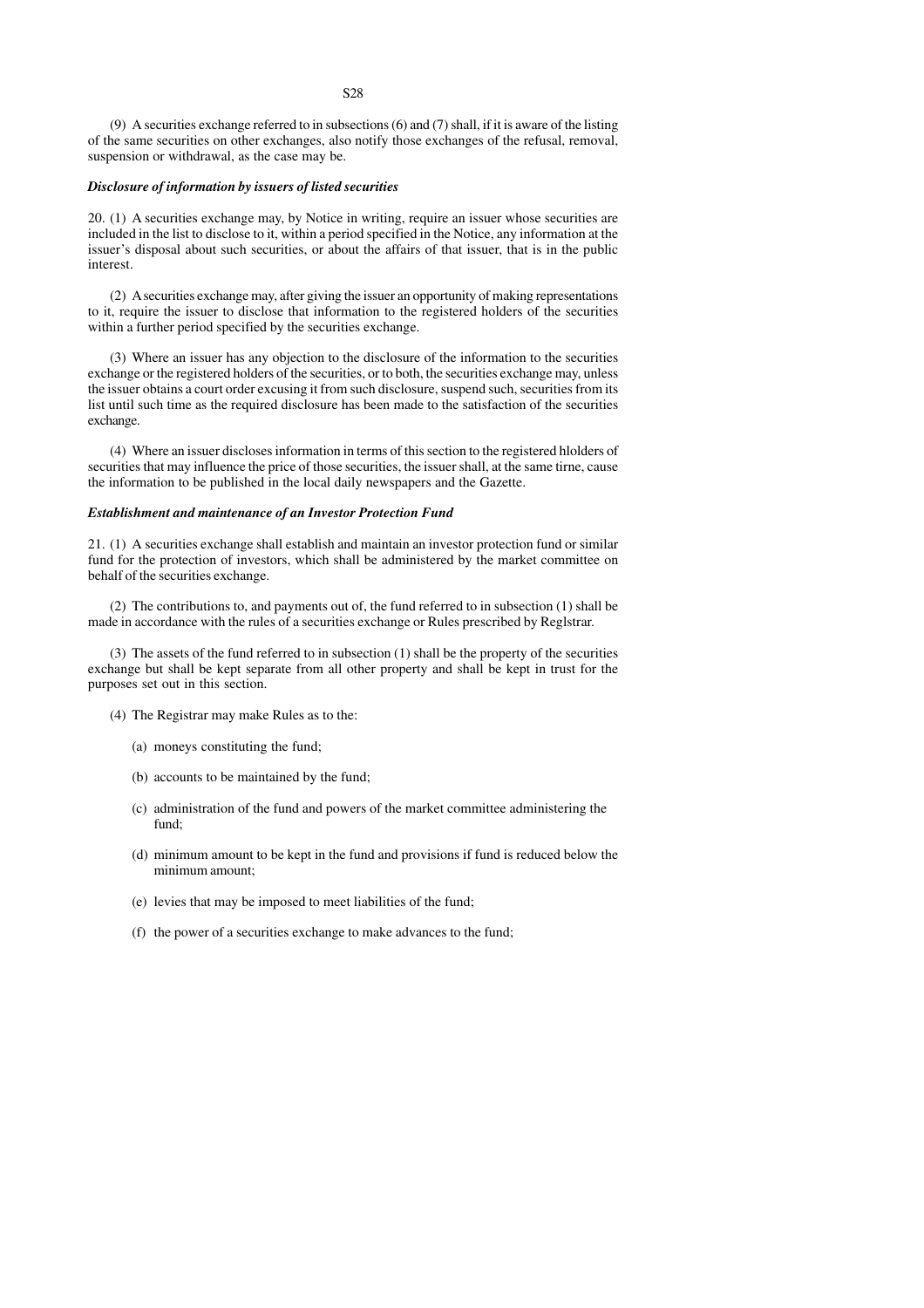- (g) investment of moneys of the fund;
- (h) manner of lodging claims against the fund;
- (i) power of the market committee to settle claims;
- (j) power of the market committee to enter into contracts of insurance for purposes of the fund; or,
- (k) any other matter incidental to the establishment and maintenance of the fund.

(5) Where the Registrar is satisfied that adequate arrangements, other than those required under subsection (1) for the protection of investors exist, the Registrar may exempt securities exchange from the requirements of that subsection.

(6) On payment out of the fund referred to in subsection (1) of any moneys in respect of any claim under this section, the securities exchange shall be subrogated to the extent of such payment to all the rights and remedies of the claimant in relation to the loss suffered by him by reason of the defalcation on which the claim was based.

#### *A securities exchange to provide assistance to the Registrar and disciplinary powers of the Registrar*

22. (1) A securities exchange shall provide such assistance to the Registrar as the Registrar reasonably requires for the performance of the functions and duties of the Registrar, including the furnishing of such returns and providing such information relating to its business or in respect of such dealing in securities or any other specified information as the Registrar may require for the proper administration of this Act.

(2) Where a securities exchange reprimands, fines, suspends, expels or otherwise takes disciplinary action against a member of the securities exchange, it shall, within seven (7) days, give to the Registrar in writing, particulars of the:

- (a) name of the member;
- (b) reason for and nature of the action taken;
- (c) amount of the fine, if any; and,
- (d) period of the suspension, if any.

(3) The Registrar may review any disciplinary action taken by a securities exchange under subsection (2) and may affirm or set aside the decision of a securities exchange after giving the member and the securities exchange an opportunity to be heard.

(4) Nothing in this section shall preclude the Registrar, in any case where a securities exchange fails to act against a member, from suspending, expelling or otherwise disciplining that member.

(5) The Registrar shall, before taking any action as contemplated in subsection (4), give the member and the securities exchange an opportunity to be heard.

- (6) Where the Registrar is satisfied that an officer of a securities exchange:
	- (a) has wilfully contravened or wilfully caused that securities exchange to contravene this Act or the Rules or, where applicable, listing rules of that securities exchange;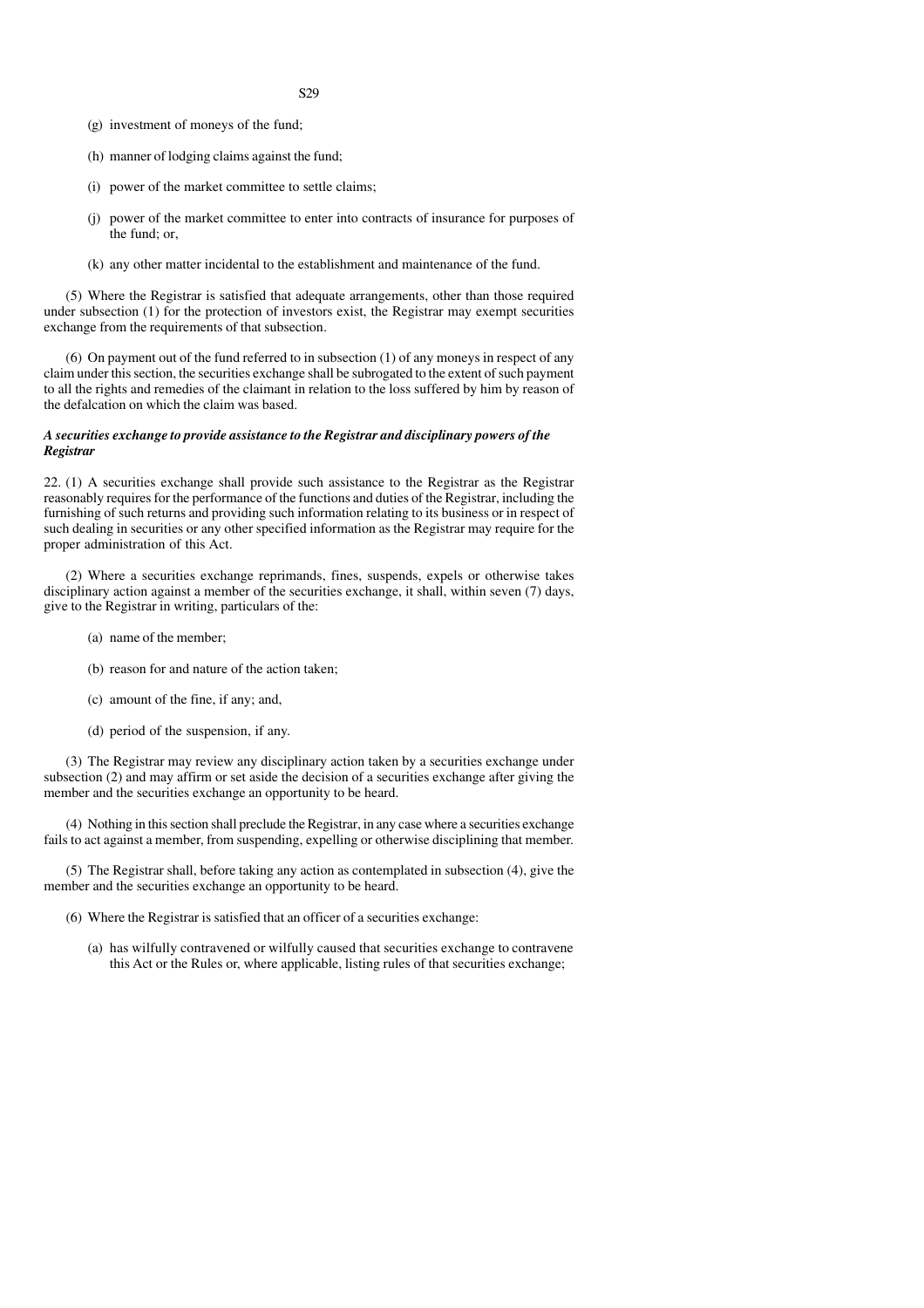- (b) has, without reasonable justification or excuse, failed to enforce compliance with this Act or the Rules or, where applicable, listing rules of that securities exchange, by that securities exchange or a member of that securities exchange or a person associated with that member:
- (c) has failed to discharge the duties or functions of his or her office;
- (d) is an undischarged bankrupt whether in Swaziland or elsewhere;
- (e) has had execution against him or her in respect of a judgment debt returned unsatisfied in whole or in part;
- (f) has, whether in Swaziland or elsewhere, made a compromise or scheme of arrangement with his or her creditors, being a compromise or scheme of arrangement that is still in operation; or,
- (g) has been convicted, whether in Swaziland or elsewhere, of an offence involving fraud or dishonesty or the conviction for which involved a finding that he acted fraudulently or dishonestly,

the Registrar may, if the Registrar thinks it is necessary in the interest of the public or for the protection of investors, direct by Notice in writing that securities exchange to remove the officer from office or employment and that securities exchange shall comply with such Notice.

(7) The Registrar shall not direct a securities exchange to remove an officer from office or employment without giving the securities exchange an opportunity to be heard.

#### *Power of the Registrar to issue written directives to a securities exchange*

23. (1) The Registrar may, where it appears to be in the public interest, issue written directives to a securities exchange:

- (a) with respect to trading on or through the facilities of that securities exchange or with respect to any security listed on that securities exchange;
- (b) with respect to the manner in which a securities exchange carries on its business, including the manner of reporting off-market purchases; or,
- (c) with respect to any other matters which the Registrar considers necessary for the effective administration of this Act,

and the securities exchange shall comply with any such written directive.

(2) A securities exchange which, without reasonable excuse, fails or refuses to comply with a written directive given under subsection (1), commits an offence and is liable on conviction to a fine not exceeding twenty thousand Emalangeni (E20,000) and, in the case of a continuing offence, to a further fine of five thousand Emalangeni (E5,000) for every day or part thereof during which the offence continues.

#### *Attendance of meetings of a securities exchange and furnishing of certain documents to Registrar*

24. (1) The Registrar or a person nominated by the Registrar may attend any meeting of a securities exchange or the committee of a securities exchange or a subcommittee of that committee and take part in all non-voting proceedings at such meeting.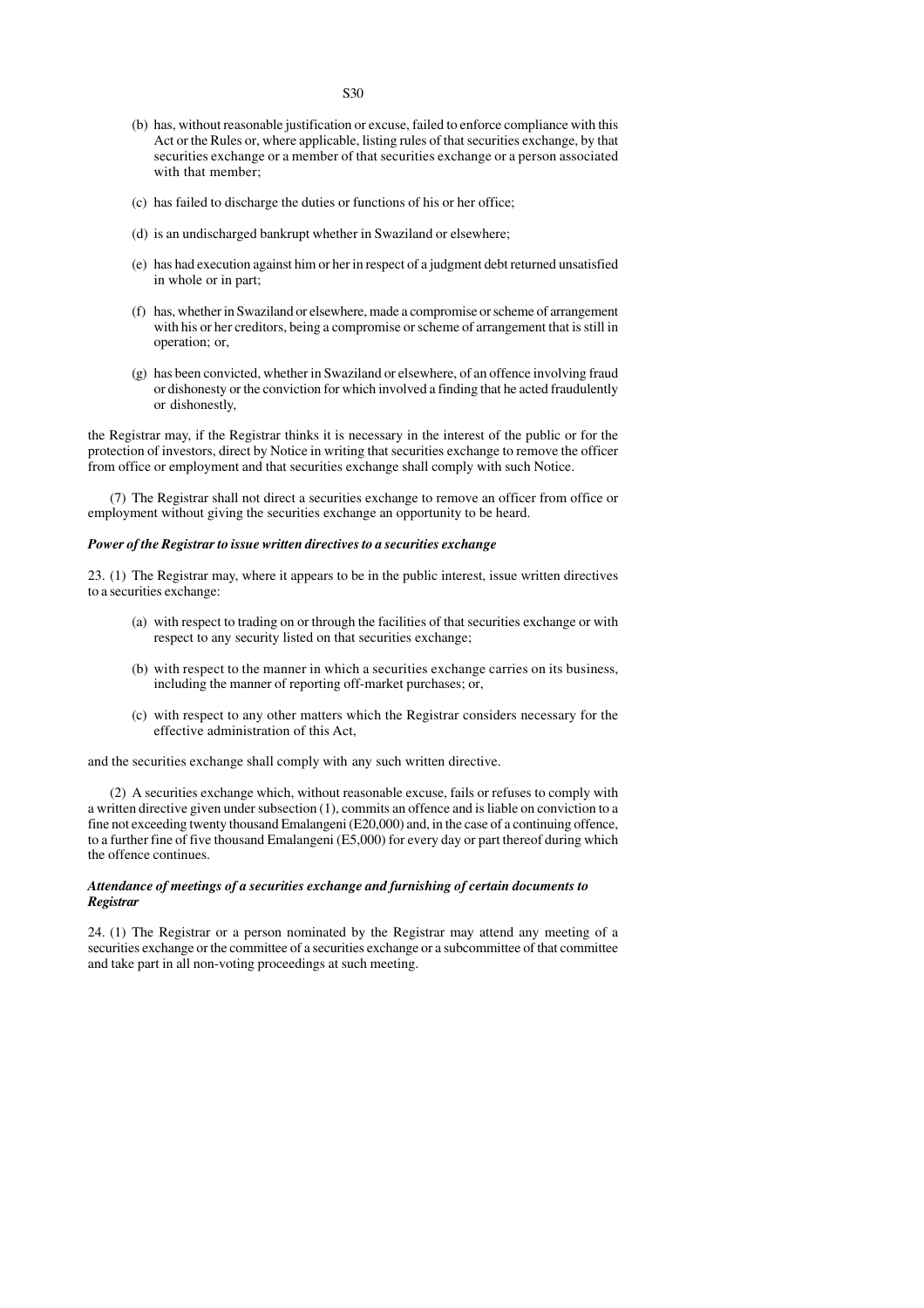(2) The chairperson or an executive officer of a securities exchange shall, on request, furnish the Registrar will all notices, minutes and documents which are furnished to the members of a securities exchange and the members of the executive committee or a sub-committee of that committee.

#### *Restriction on shareholdings on a licensed securities exchange*

25. (1) A person, company or combination of persons or companies acting jointly or in concert shall not, without the prior approval of the Registrar, beneficially own or exercise control or direction over more than five (5) per cent, or such other percentage as may be prescribed under subsection (3), of any class or series of voting shares of a licensed securities exchange.

(2) The Registrar may, in granting approval to a person, company or transaction, for the purposes of subsection (1), impose such terms and conditions as the Registrar considers appropriate.

(3) The Minister may, by Notice published in the Gazette, prescribe a percentage for the purposes of subsection (1) and may prescribe different percentages for different classes of persons or companies.

#### **PART V** LICENSING OF DEALERS, INVESTMENT ADVISERS AND THEIR REPRESENTATIVES

#### *Dealer's licence*

26. (1) A person shall not carry on the business of dealing in securities or hold himself or herself out as carrying on such business unless that person is the holder of a dealer's licence issued under this Part.

(2) Subsection (1) shall not apply to an exempt dealer.

(3) A person who contravenes subsection (1) commits an offence and is liable on conviction to a fine not exceeding one hundred thousand Emalangeni (E100,000) or to imprisonment for a term not exceeding three (3) years or to both such rme and imprisonment.

#### *Dealer's representative's licence*

27. (1) A person shall not act as a dealer's representative or hold himself out to be a dealer's representative unless that person is the holder of a dealer's representative's licence issued under this Part.

(2) Any person who contravenes subsection (1) commits an offence and is liable on conviction to a fine not exceeding ten thousand Emalangeni (E10,000) or to imprisonment for a term not exceeding one (1) year or to both such fine and imprisonment.

#### *Investment adviser's licence*

28. (1) A person shall not act as an investment adviser or hold himself or herself out to be an investment adviser unless that person is the holder of an investment adviser's licence issued under this Part.

(2) A person who contravenes subsection (1) commits an offence and is liable on conviction to a fine not exceeding one hundred thousand Emalangeni (E100,000) or to imprisonment for a term not exceeding three (3) years or to both such fine and imprisonment.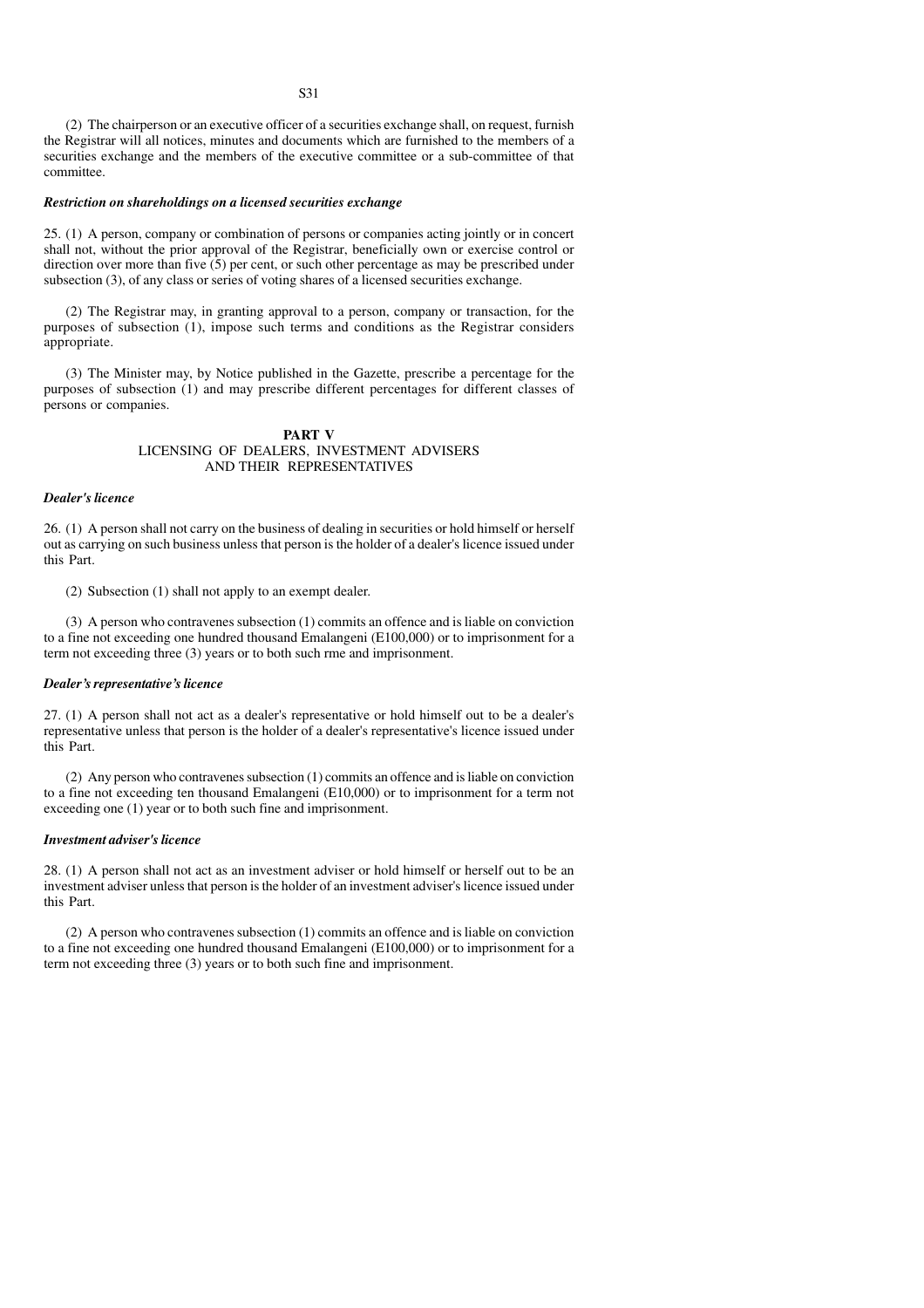#### *Investment adviser's representative's licence*

29. (1) A person shall not act as an investment adviser's representative or hold himself or herself out to be an investment advisor's representative unless that person is the holder of an investment adviser's representative's licence issued under this Part.

(2) Any person who contravenes subsection (1) commits an offence and is liable on conviction to a fine not exceeding one hundred thousand Emalangeni (E100,000) or to imprisonment for a term not exceeding three (3) years or to both such fine and imprisonment.

#### *Application for a licence or renewal of a licence*

30. (1) An application for a licence or for the renewal of a licence issued under this Part shall be made to the Registrar in the form and manner prescribed by the Registrar and shall be accompanied by the prescribed fee and, in the case of an application for renewal of a licence, such application shall be made not later than one month before the expiry of the licence.

(2) The Applicant may be required to supply the Registrar with such further information, in relation to the application, as the Registrar considers necessary.

(3) The Registrar shall not refuse to grant or renew a licence without first giving the applicant or the holder of a licence, an opportunity of being heard.

#### *Grant of dealer's licence or investment adviser's licence*

31. (1) A dealer's licence shall only be granted to a company incorporated under the Companies Act, 2009, if it meets:

- (a) the capital adequacy standards prescribed by the Registrar under section 74 of this Act, and,
- (b) minimum financial requirements as may be determined by rules of a securities exchange as approved by the Registrar.

(2) In cases where an investment adviser intends to carry on a class of business involving the management of a portfolio of securities on behalf of clients for investment purposes, an investment adviser's licence shall only be granted if the investment adviser meets and continues to meet the capital adequacy standards prescribed by the Registrar under section 74 of this Act.

(3) Where an application is made for the grant or renewal of a dealer's licence or investment adviser's licence, the Registrar shall, subject to section 39 (3) and the Regulations made and Notices issued under this Act, refuse the application if:

- (a) in the case of an applicant who is a natural person, the:
	- (i) applicant has been declared insolvent whether in Swaziland or elsewhere;
	- (ii) applicant is not ordinarily resident in Swaziland;
	- (iii) applicant has been convicted, either within Swaziland or elsewhere, within a period of ten (10) years immediately preceding the date on which the application was made, of an offence involving dishonesty punishable on conviction with imprisonment for a term of not less than three  $(3)$  months;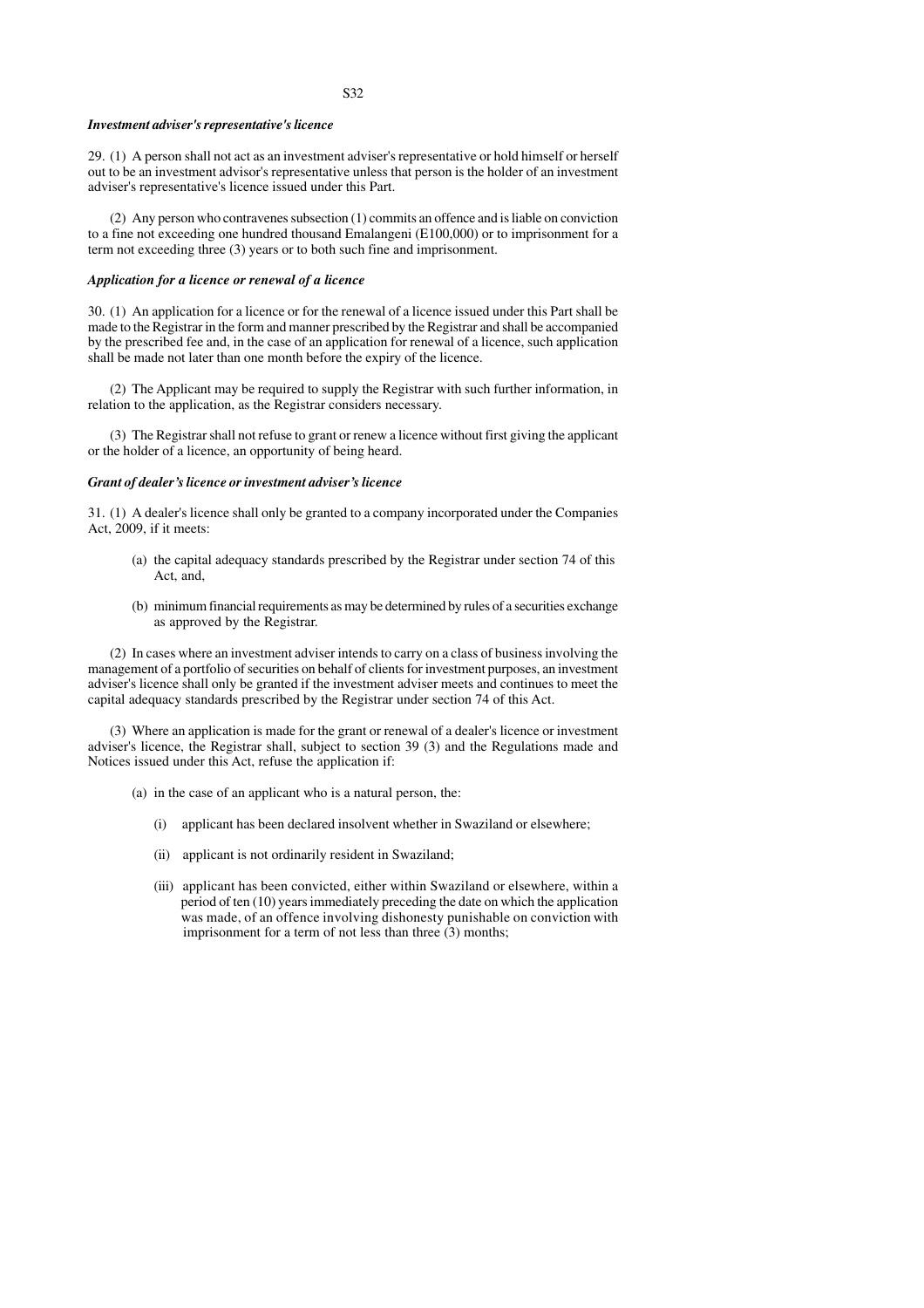- (iv) Registrar is not satisfied as to the educational qualifications or experience of the applicant having regard to the nature of the duties of a holder of an investment adviser's licence;
- (v) Registrar has reason to believe that the applicant is not a fit and proper person; or,
- (vi) Registrar has reason to believe that the applicant will not perform the duties of a holder of an investment adviser's licence efficiently, honestly and fairly; or,
- (b) in the case of an applicant that is a company the:
	- (i) company is in the course of being wound up under the Companies Act, 2009;
	- (ii) company is a company in respect of property of which a liquidator has been appointed under the Companies Act, 2009;
	- (iii) company has, whether within or outside Swaziland, entered into a compromise or scheme of arrangement with its creditors, being a compromise or scheme of arrangement that is still in operation; or,
	- (iv) Registrar has reasonable cause to believe that the officers of the applicant who are to perfonn duties in connection with the holding of the dealer's licence or investment adviser's licence, as the case may be, are not fit and proper persons.

(4) In considering whether a person is a fit and proper person in terms of this section, the Registrar shall have regard to the:

- (a) financial status;
- (b) educational or other qualifications or experience having regard to the nature of the application;
- (c) ability to perfonn his proposed function efficiently, honestly and fairly; and,
- (d) reputation, character, financial integrity and reliability of that person.

(5) For the purposes of this section, the Registrar may have regard to any information in the possession of the Registrar, whether furnished by the applicant or not.

(6) For the purposes of subsection (4), the Registrar may take into account any matter relating to:

- (a) any person who is or is to be employed by, or associated with, the applicant for the purposes of the proposed business to which the application relates;
- (b) any person who will be acting as a representative in relation to such business; or,
- (c) where the applicant is a company, any substantial shareholder, director or officer of the company, any other company in the same group of companies or to any director or officer of any such company.

(7) In subsection (6), "substantial shareholder" means, in relation to a company, a person who has an interest in shares in the company: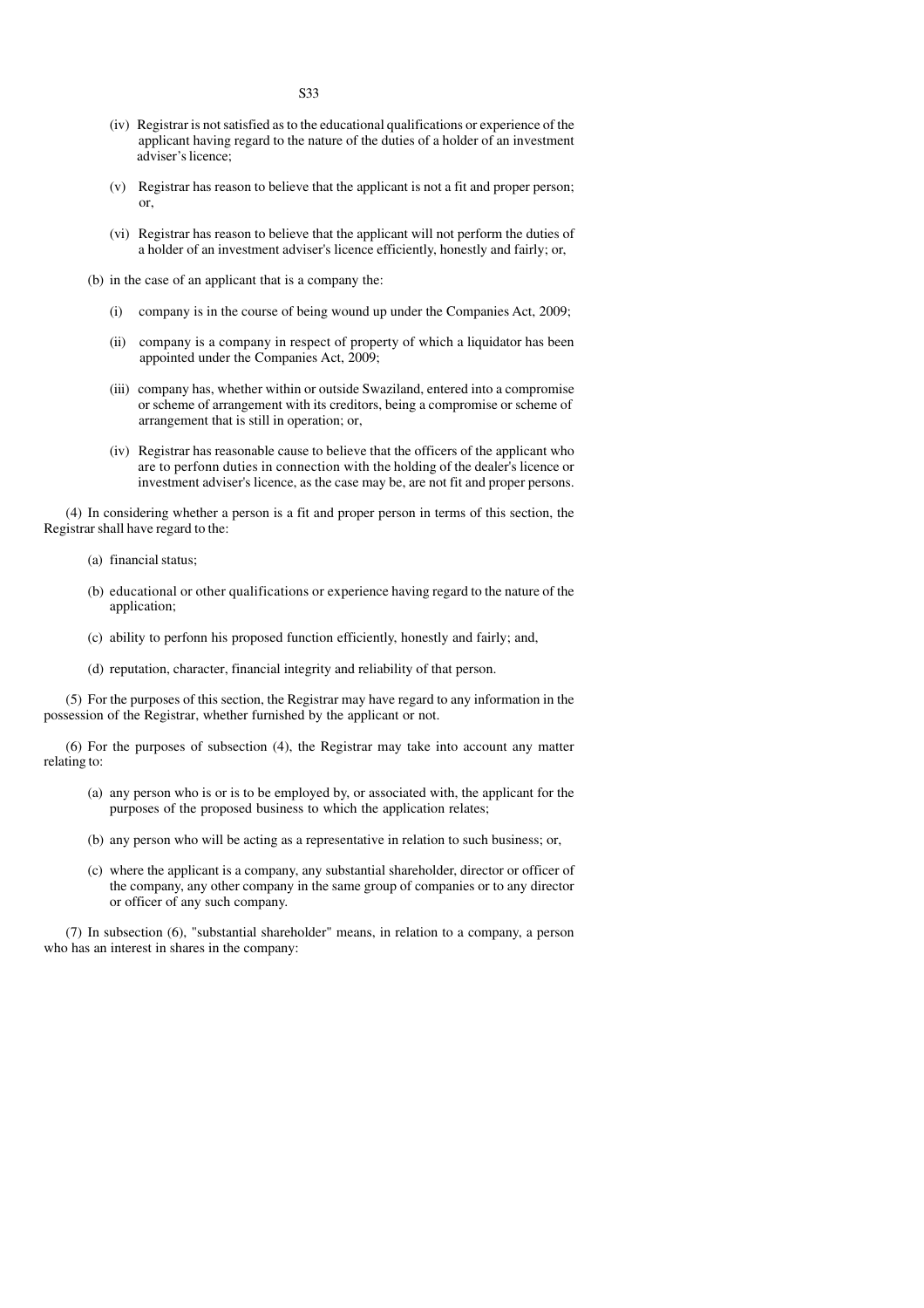- (a) the nominal value of which is equal to or more than twenty five percent  $(25%)$  or such other percentage as the Minister may, by Notice in the Gazette determine, of the issued share capital of the company; or
- (b) which entitles the person to exercise or control the exercise of twenty-five percent (25%) or such other percentage as the Minister may, by Notice in the Gazette determine, or more of the voting power at any general meeting of the company.

(8) An exempt dealer who meets the requirements of subsection (1) of this section may apply to the Registrar for a licence to carry on the business of dealing in securities.

(9) An exempt dealer who has been granted a licence under subsection (8) shall be subject to all the requirements of this Part.

### *Grant of representative's licence*

32. Subject to section 30 (3) and the Regulations made under this Act, the Registrar shall only grant or renew a dealer's representative's licence or investment adviser's representative's licence if, after consideration of the application, the Registrar does not have reason to believe that the applicant will not perform the duties of the holder of a dealer's representative's or an investment adviser's representative's licence, as the case may be, efficiently, honestly and fairly.

# *Power of Registrar to impose conditions or restrictions*

33. (1) The Registrar may grant or renew a licence under this Part subject to such conditions or restrictions as the Registrar thinks fit and the Registrar may, at any time by written notice to a licence holder, vary any condition or restriction or impose further conditions or restrictions.

(2) Without limiting the generality of subsection (1), the Registrar may, in granting or renewing a dealer's licence, impose such conditions or restrictions as the Registrar deems fit as to the class or classes of business that a dealer may carry on.

(3) Without limiting the generality of subsection (1), the Registrar may, in granting or renewing an investment adviser's licence, impose such conditions or restrictions as to the class or classes of business that an investment adviser may carry on, including a condition or restriction that the investment adviser shall:

- (a) only carry on the class of business of advising others concerning securities;
- (b) only carry on the class of business of issuing or promulgating analyses or reports concerning securities;
- (c) subject to the execution of a mandate in the form prescribed by the Registrar, only carry on a class of business involving the management of a portfolio of securities on behalf of clients for investment purposes; or,
- (d) only carry on any of the classes of business in paragraphs (a), (b) and (c) in combination with each other.

(4) A person who contravenes or fails to comply with any condition of, or restriction in, a licence granted to that person commits an offence and is liable on conviction to a fine not exceeding one hundred thousand Emalangeni (E100,000) and, in the case of a continuing offence, to a further fine of five thousand Emalangeni (E5,000) for every day or part thereof during which the offence continues.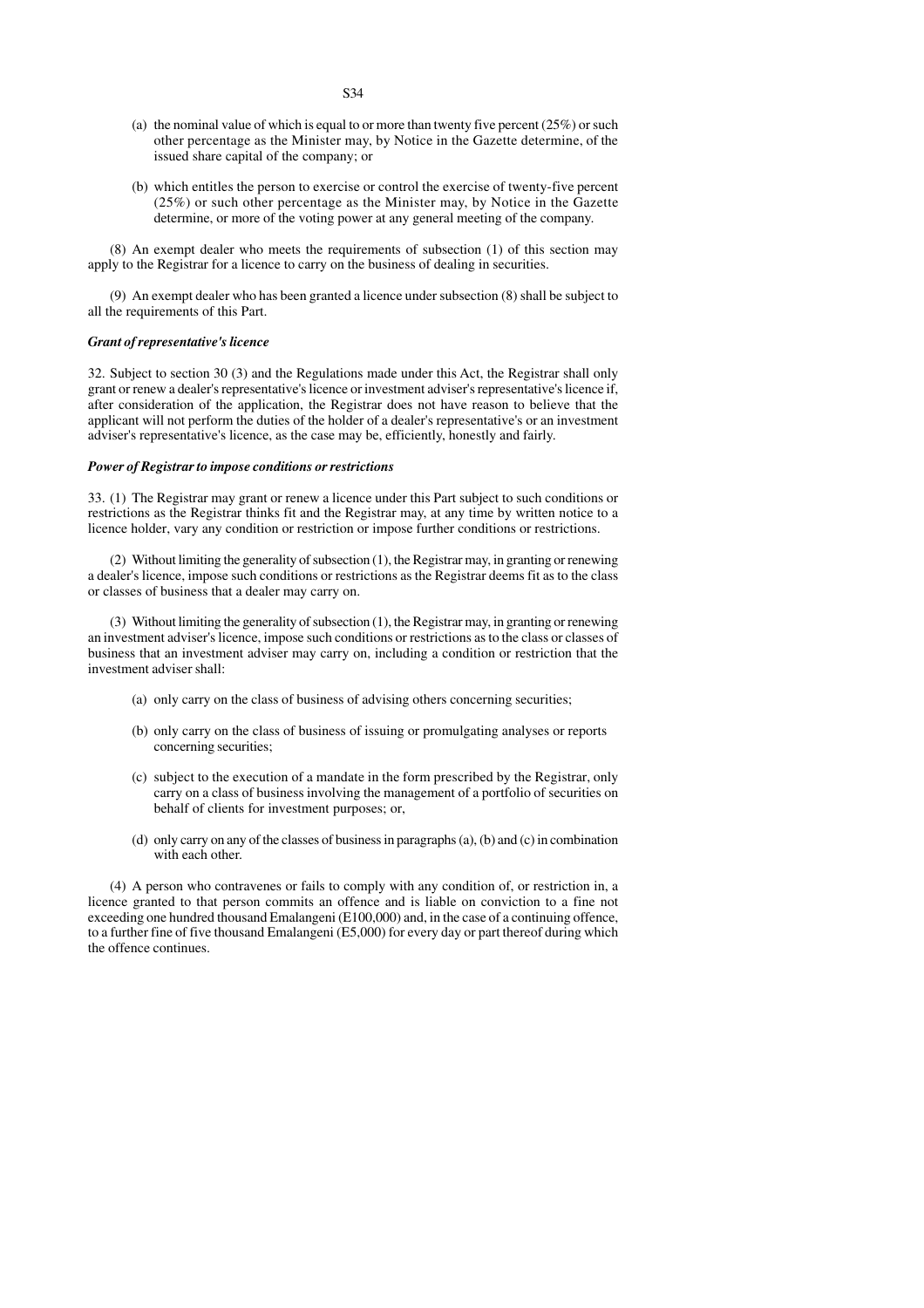# *The Registrar may issue written notices*

34. (1) Where it appears to be necessary or expedient in the public interest or in the interest of the securities industry, the Registrar may, by notice in writing, direct any holder or class of holders of a dealer's licence, an investment adviser's licence or a representative's licence to comply with such requirements as the Registrar may specify in the notice.

(2) Without prejudice to the generality of subsection (1), any requirement specified in a notice issued by the Registrar under that subsection may relate to:

- (a) the standards to be maintained by the person concerned in the conduct of that person's business; and,
- (b) the type and frequency of financial returns and other information to be submitted to the Registrar.

(3) A holder of a dealer's licence, an investment adviser's licence or a representative's licence who contravenes or fails to comply with any of the requirements specified in a notice issued under subsection (1) commits an offence and is liable on conviction to a fine not exceeding twenty thousand Emalangeni (E20,000), and, in the case of a continuing offence, to a further fine of five thousand Emalangeni (E5,000) for every day or part thereof during which the offence continues.

# *Revocation and suspension of licences*

35. (1) A licence under this Part shall be deemed to be revoked, in the case of:

- (a) a natural person, if that person dies; or,
- (b) a company, if the company has been wound up.
- (2) The Registrar may revoke a licence:

(a) in the case of a natural person if:

- (i) a writ of execution in respect of that person has not been satisfied;
- (ii) that person ceases to carry on the business for which that person was licensed;
- (iii) that person has been declared insolvent in Swaziland or elsewhere;
- (iv) in the case of a representative, the licence of the dealer or investment adviser in relation to whom the licence was granted, is revoked;
- (v) the Registrar has reason to believe that person has not performed his or her duties efficiently, honestly or fairly;
- (vi) that person is convicted of an offence involving dishonesty punishable by imprisonment for a term of not less than three (3) months; or,
- (vii) that person contravenes or fails to comply with any condition or restriction applicable in respect of the licence or any other provision in this Act; or,
- (b) in the case of a company if:
	- (i) it is being or will be wound up;

#### S35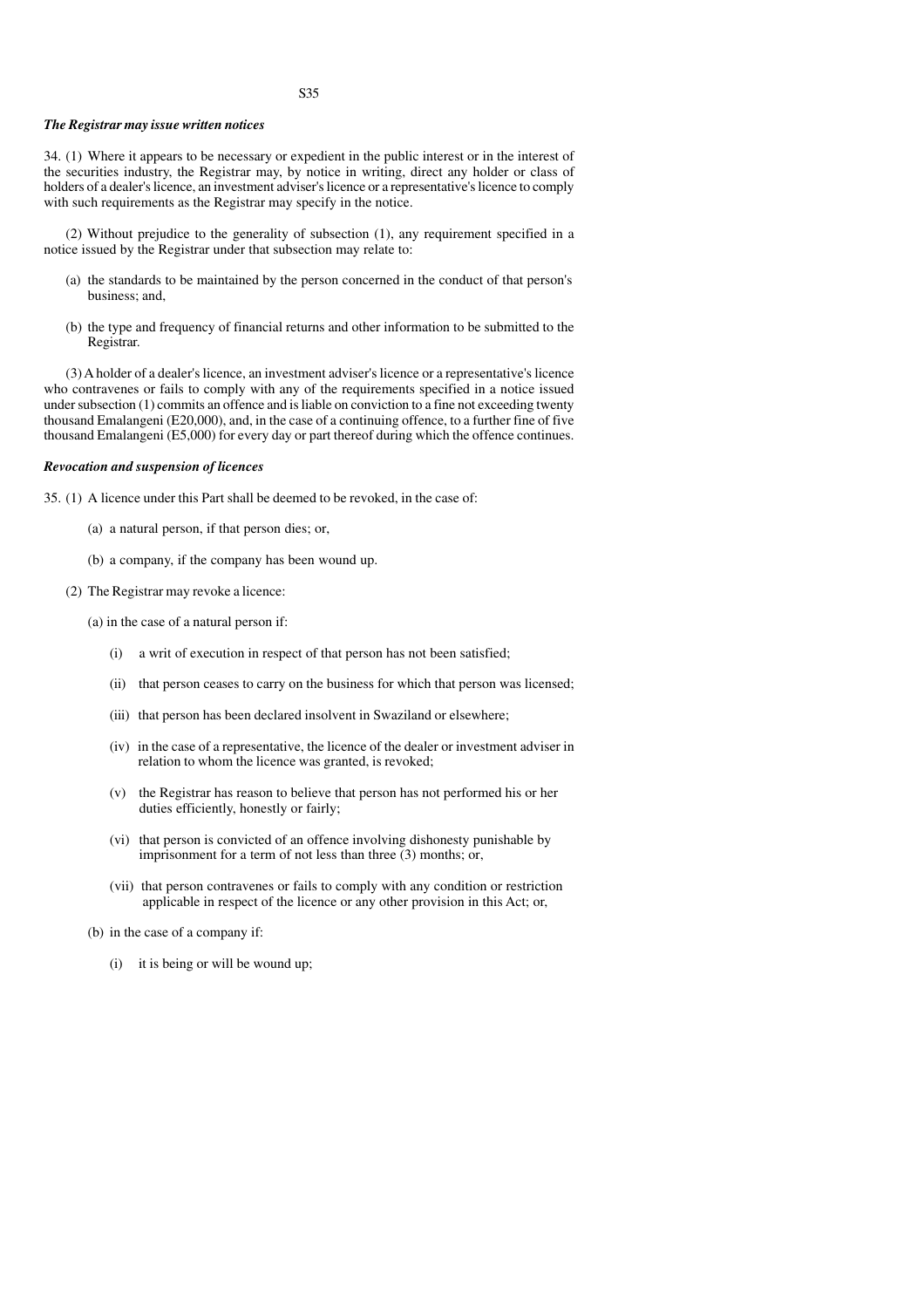S36

- (ii) a writ of execution in respect of it has not been satisfied;
- (iii) a liquidator has been appointed whether by the court or creditors in respect of the company's property;
- (iv) it has entered into any composition or arrangement with its creditors;
- (v) it ceases to carry on the business for which it was licensed;
- (vi) the Registrar has reason to believe that the company or any of its directors or employees has not performed his duties efficiently, honestly or fairly; or,
- (vii) the company contravenes or fails to comply with any conditions or restrictions applicable in respect of the licence or any other provision in this Act.

(3) In a case to which subsection (2) applies, the Registrar may, instead of revoking a licence, suspend the licence for a specific period.

(4) The Registrar shall not revoke or suspend a licence under subsection (2) or (3) without first giving such person an opportunity of being heard.

(5) A person whose licence is revoked or suspended under this section shall, for the purpose of this Part, be deemed not to be licensed as from the date that the Registrar revokes or suspends the licence, as the case may be.

- (6) A revocation or suspension of a licence shall not operate so as to:
	- (a) avoid or affect any agreement, transaction or arrangement relating to the trading in securities entered into by any person, whether the agreement, transaction or arrangement was entered into before or after the revocation or suspension of the licence; of,
	- (b) affect any right, obligation or liability arising under any such agreement, transaction or arrangement.

# *Membership of a securities exchange*

36. A person who holds a dealer's licence shall not continue to hold that licence if that person ceases to be a member of a securities exchange.

# **PART VI** COLLECTIVE INVESTMENT SCHEMES

# *Interpretation*

37. In this Part, unless the context otherwise requires:

"assets" mean the investments comprised in, or constituting, a portfolio of a collective investment scheme and includes any income accruals derived or resulting from the investments in the portfolio, which are held for or are due to the investors in that portfolio;

"authorised agent" means a person authorised by a manager of a collective investment scheme to solicit investments in a portfolio from members of the public or to perform other functions on behalf of such manager;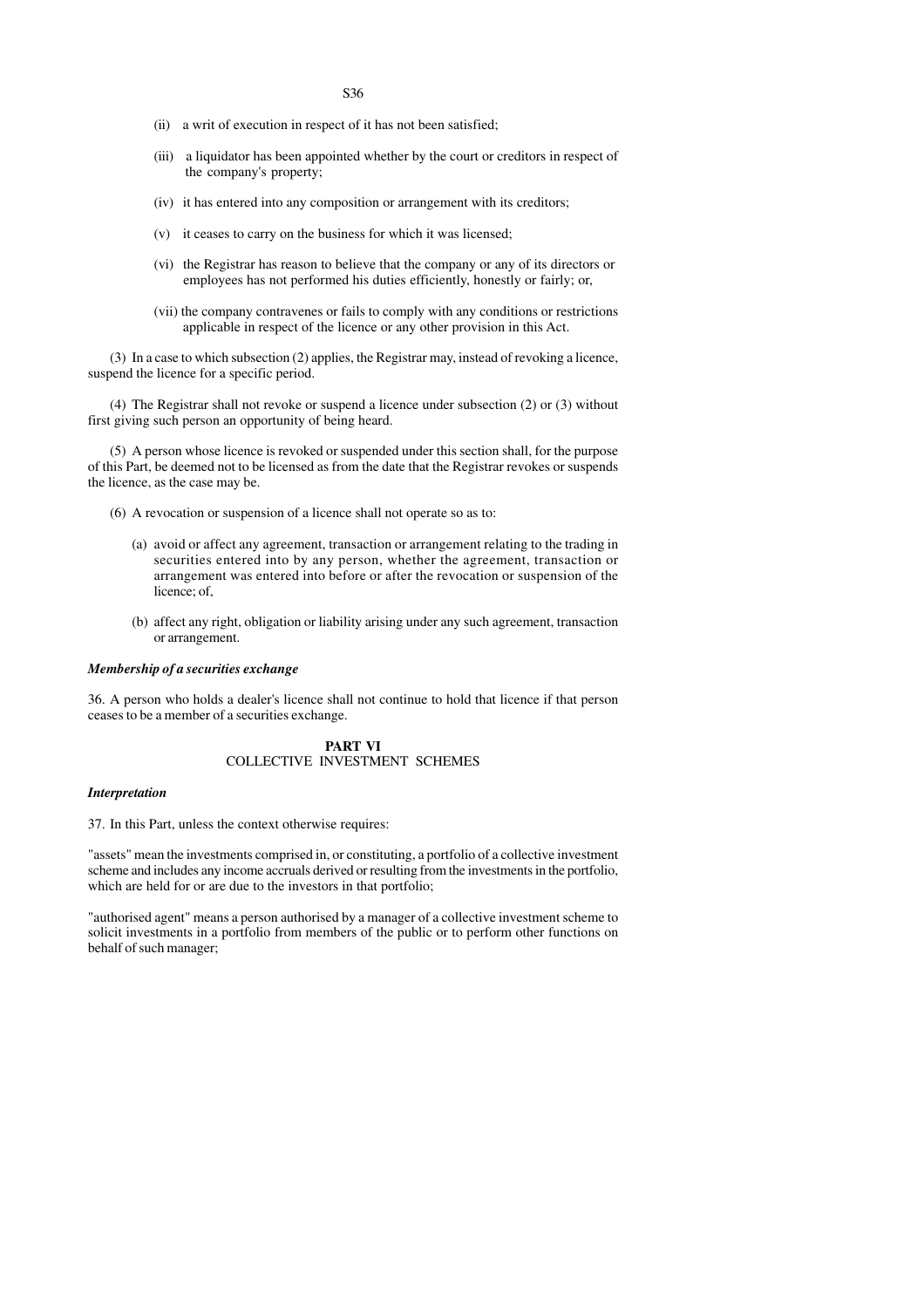"authorised collective investment scheme" means a collective investment scheme authorised under this Part;

"certificate" means a document which serves as evidence of the title of the holder thereof to one or more participatory interests acquired by the person in a portfolio;

"custodian" means, in relation to a scheme other than a unit trust scheme, any person who, whether or not under a trust, is entrusted with the custody of the property of a scheme;

"deed" means the agreement between a manager and a trustee or custodian, or the document of incorporation whereby a collective investment scheme is established and in terms of which it is administered, and includes a trust deed;

"fixed property company" means a company where all the issued shares which are included in a portfolio and the principal business of which consists in the acquisition and holding of:

- (a) urban immovable property or any undivided share therein; or,
- (b) such other immovable property, undivided share therein, or leasehold in respect thereof, as the Registrar may have approved;

"foreign scheme" means a scheme incorporated outside Swaziland;

"income accruals" means any dividends or interest or any other income for distribution received by the trustee or custodian or the manager on behalf of holders of participatory interests;

"investor" means a participant;

"open-ended investment company" means a collective investment scheme under which:

- (a) the property of the scheme belongs beneficially to, and is managed by or on behalf of, a company having as its purpose the investment of its funds with the aim of spreading investment risk and giving its members the benefit of the results of the management of those funds by or on behalf of that company; and,
- (b) the rights of the participants are represented by shares in or securities of that company which:
	- (i) the participants are entitled to have redeemed or repurchased, or which are redeemed or repurchaded from them by, or out of funds provide by, that company; or
	- (ii) the company ensures can be sold by the participants on a securities exchange at a price related to the value of the property to which they relate;

"participant" means the holder of a participatory interest in a portfolio;

"participatory interest" means any interest, undivided share or share, whether called a participatory interest, unit or by any other name, and whether the value of such interest, unit, undivided share or share remains constant or Varies from time to time, which may be acquired by an investor in a portfolio;

"portfolio" means a group of assets including any amount of cash in which members of the public are invited or permitted by a manager to acquire a participatory interest or, participatory interest of a specific class pursuant to a collective investment scheme;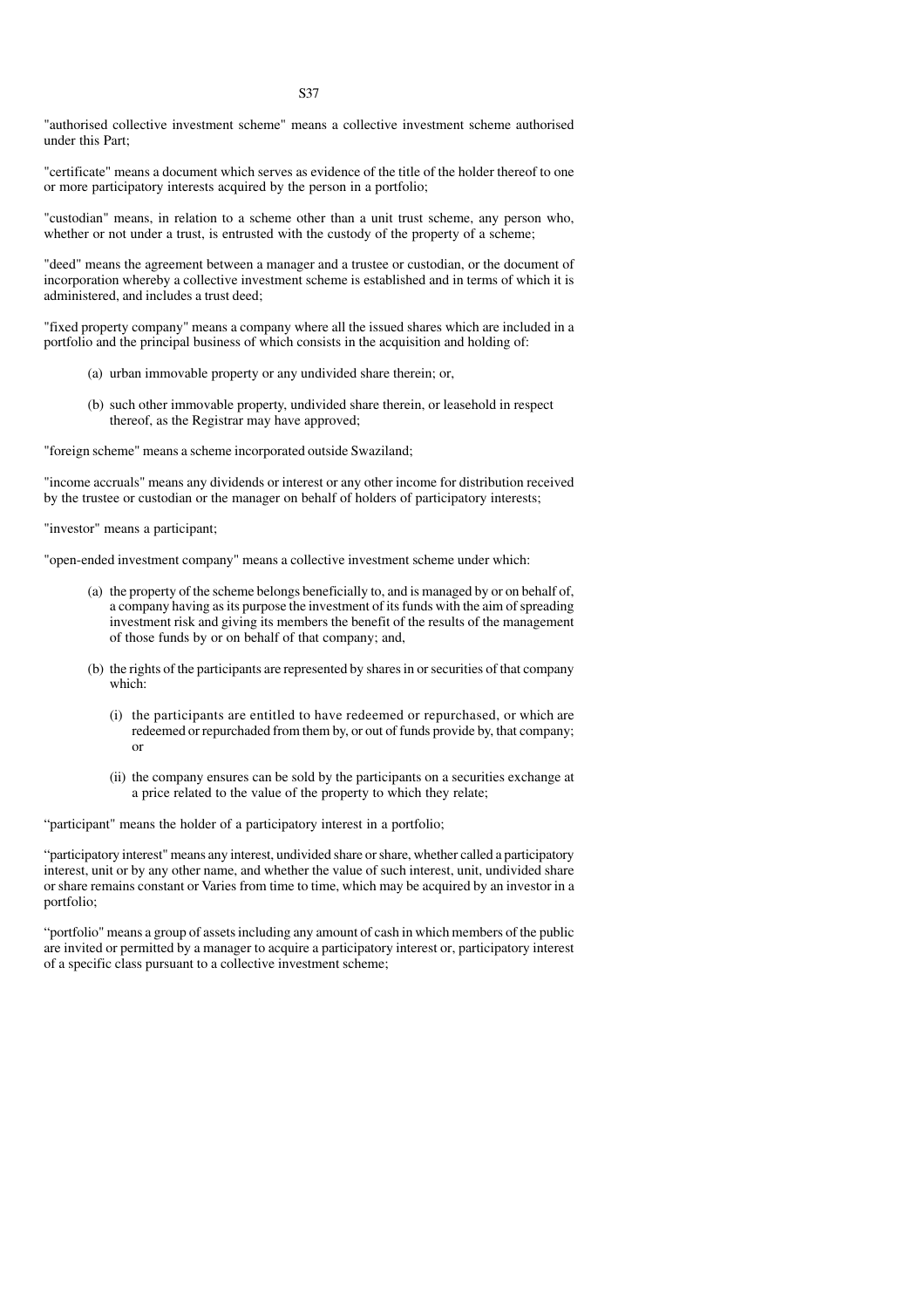property shares" means securities in and of a:

(a) fixed property company; or,

(b) holding company, which has no subsidiaries other than fixed property, companies, which are wholly, owned subsidiaries.

"scheme" means a collective investment scheme;

"trustee" means, in relation to a unit trust scheme, the person holding the property of the scheme on trust for the participants;

"trust deed" means, in relation to a unit trust scheme, the agreement between the manager and the trustee constituting the trust for the purposes of the scheme;

"underlying assets" means, in relation to a portfolio, the assets comprised in or constituting the portfolio and includes any moneys derived or resulting from the management of the portfolio which are held by or are due to the manager or the trustees or custodians for the benefit of the holders of certificates in that portfolio; and,

"unit trust scheme" means a collective investment scheme under which the property of the scheme is held on trust for the participants.

## *Restrictions on promotion of collective investment schemes*

38. (1) A person shall not:

- (a) issue or cause to be issued any advertisement inviting persons to become or offer to become participants in a scheme, or containing information calculated to lead directly or indirectly to persons becoming or offering to become, participants in a scheme; or,
- (b) advise or procure any person to become or offer to become a participant in a scheme,

unless the scheme is authorised by the Registrar under this Part.

(2) Any person who contravenes subsection (1) commits an offence and is liable on conviction to a fine not exceeding one hundred and fifty thousand Emalangeni (E150,000) or to mprisonment for a term not exceeding four (4) years or to both such fine and imprisonment.

#### *Application for authorisation*

39. (1) An application for the authorisation of a scheme shall be made to the Registrar by the manager or proposed manager of the scheme.

- (2) An application shall be accompanied by the :
	- (a) scheme's constitution;
	- (b) scheme's prospectus in the form prescribed by the Registrar;
	- (c) manager's latest audited report;
	- (d) trustee's or custodian's latest audited report; and,
	- (e) fees prescribed by the Registrar.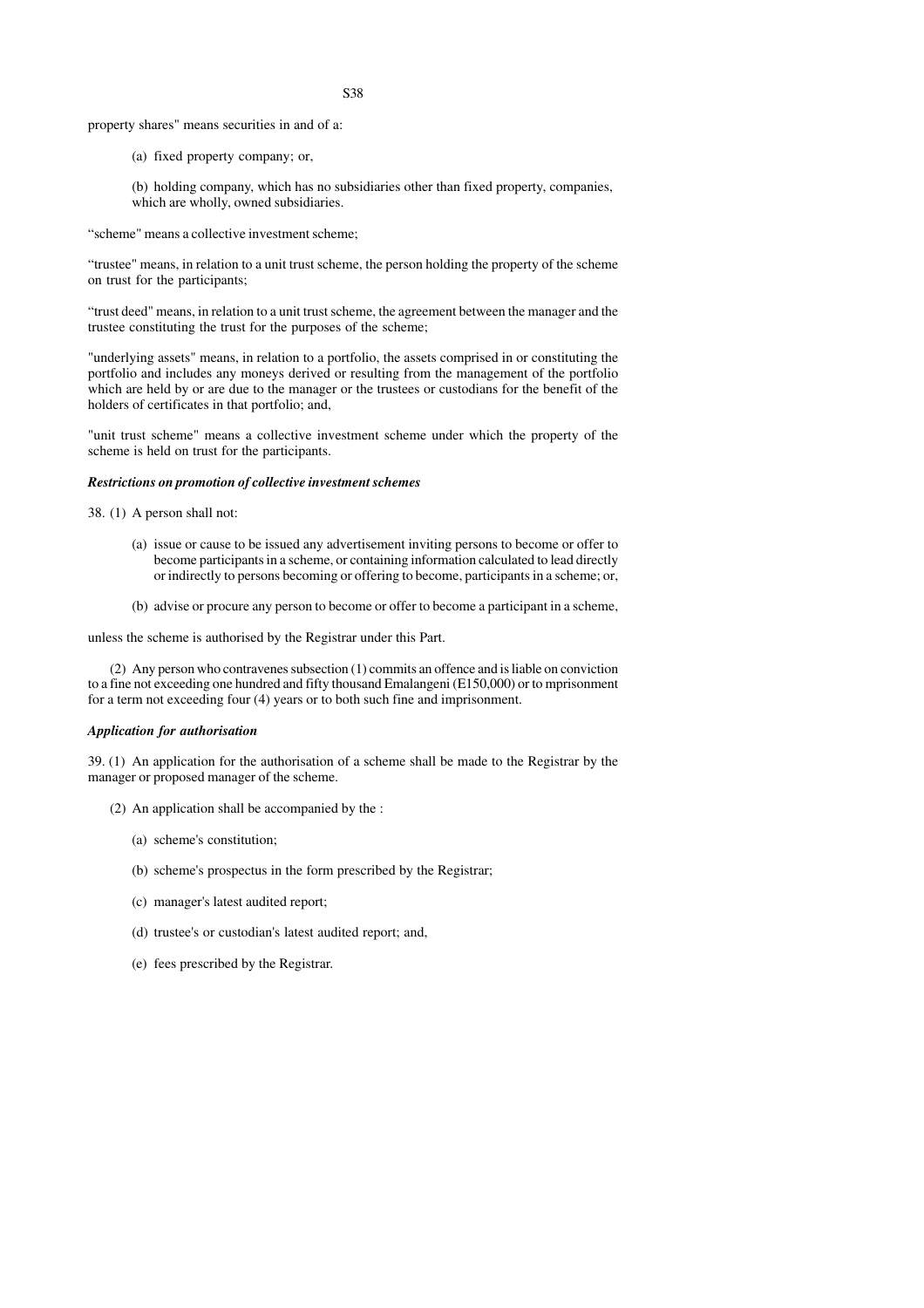(3) The Registrar may require the applicant to furnish such additional information, as the Registrar may deem necessary.

# *Authorisation of schemes by Registrar*

40. (1) The Registrar may, on an application being made in the manner and form prescribed by the Registrar, and after being furnished with all such information as the Registrar may require, authorise a collective investment scheme for the purposes of this Part if the scheme complies with the provisions of section 41.

(2) An authorisation under subsection (1) may be granted subject to such terms and conditions, as the Registrar considers necessary or desirable for the protection of investors.

(3) The Registrar shall inform the applicants of the decision not later than three (3) months after the date on which the application was received or, if within that period the Registrar has required the applicants to furnish further information in connection with the application, from the date on which that information is furnished.

#### *Conditions for authorisation of schemes*

41. Subject to the provisions of this Part, the Registrar may only authorise a collective investment scheme if the:

- (a) scheme has both a manager and a trustee or custodian;
- (b) manager of the scheme is incorporated in Swaziland and has its registered office in Swaziland;
- (c) manager and trustee or custodian of the scheme are different persons who are independent of each other;
- (d) manager and trustee or custodian of the scheme are each registered by the Registrar;
- (e) constitution and prospectus comply with the relevant provisions of this Part and are in a form acceptable to the Registrar;
- (f) name of the scheme is approved by the Registrar;
- (g) purpose of the scheme shall be reasonably capable of being successfully carried into effect;
- (h) scheme either:
	- (i) entitles participants to have their participatory interests redeemed in accordance with the scheme at a price related to the net value of the property to which the participatory interests relate and determined in accordance with the scheme; or
	- (ii) requires the manager to ensure that a participant is able to sell his participatory interests on a securities exchange at a price not significantly different from that mentioned in sub-paragraph (i) and,
- (i) the manager has appointed an auditor who complies with the requirements of this Part.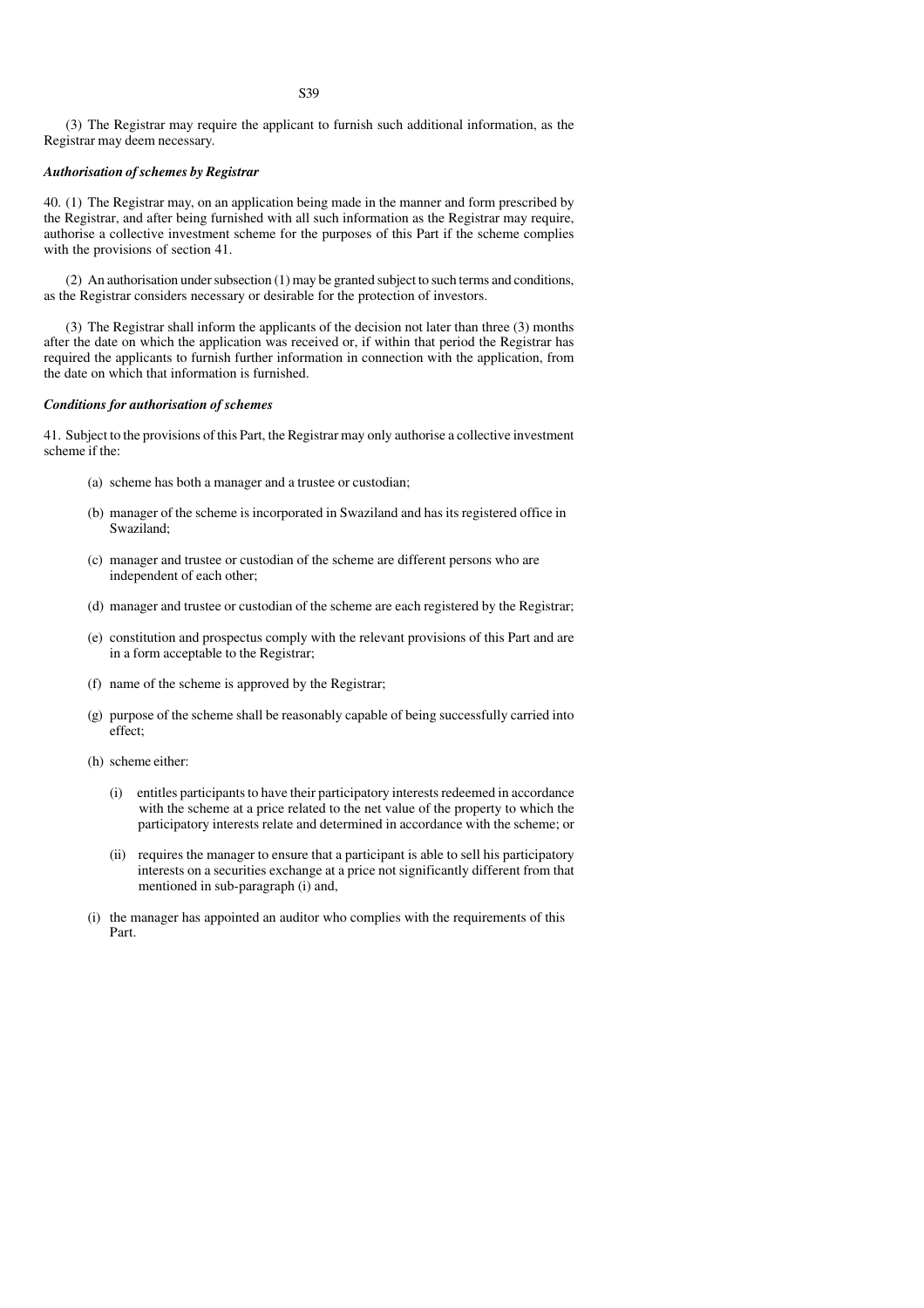#### *Revocation of authorisation*

42. (1) The Registrar may revoke the authorisation of a collective investment scheme if the Registrar determines that:

- (a) any of the requirements for the granting of authorisation are no longer satisfied;
- (b) it is undesirable in the interests of the participants or potential participants that the scheme should continue to be authorised; .
- (c) the manager, trustee or custodian of the scheme has contravened any provision of this Act or, in purported compliance with any such provision, has furnished the Registrar with false, inaccurate or misleading information or has contravened any prohibition or requirement imposed under this Act; or,
- (d) the name of the scheme has been changed without the prior approval of the Registrar.

(2) For the purposes of subsection (1) (b), the Registrar may take into account any matter relating to the scheme, the manager, trustee or custodian, a director or controller of the manager, trustee or custodian or any person employed by or associated with the manager, trustee or custodian in connection with the scheme.

# *Restriction on management of collective investment schemes*

43. (1) A person who is not a company which has been registered as a manager under this Part or its authorised agent shall not manage or carry on any scheme.

- (2) A person who is not a company which:
	- (a) is registered under the Companies Act, 2009; and,
	- (b) meets the capital adequacy standards prescribed by the Registrar under section 74 of this Act,

shall not be or remain registered as a manager in terms of this Act.

(3) A person who contravenes subsection (1) commits an offence and is liable on conviction to a fine not exceeding one hundred thousand Emalangeni (E100,000) or to imprisonment for a period not exceeding three (3) years or to both such fine and imprisonment.

## *Procedure in connection with registration of managers*

44. (1) A company which seeks to be registered as a manager under this Part shall lodge with the Registrar an application in the manner and form prescribed by the Registrar disclosing the prescribed particulars and pay the prescribed application fee.

(2) The Registrar may call upon any company which has applied for registration under subsection (1) to furnish the Registrar with any further information, which is relevant to the application.

(3) If the Registrar is satisfied that the company meets the requirements of section 43, the Registrar shall, on such additional conditions as the Registrar may deem fit, register the applicant as a manager and issue to it a registration certificate in the prescribed form.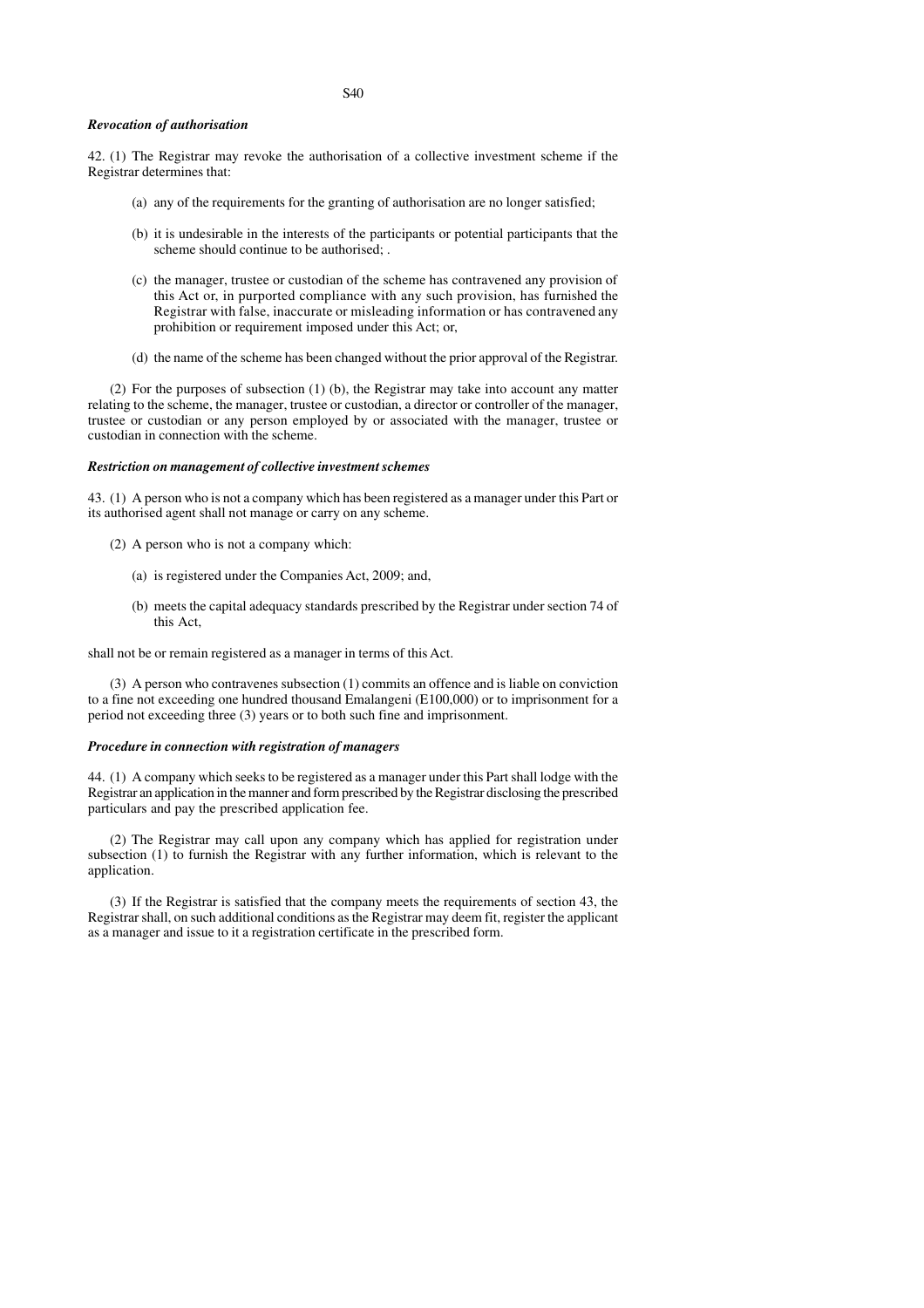# *Cancellation or suspension of registration of a manager*

45. (1) The Registrar may at any time, subject to the provisions of subsection (2), cancel or suspend, for a period not exceeding twelve (12) months at a time, the registration of a company to act as a manager under this Part if:

- (a) the Registrar is satisfied that the company has contravened or failed or neglected to comply with any provision of this Act or with any requirements lawfully given or imposed under this Act, and that such failure or neglect has resulted or is calculated to result in serious prejudice to the interests of the public or of the holders of certificates issued by the company;
- (b) the Registrar is satisfied, after an investigation in terms of this Act has been held, that the manner in which the business of the company is carried on is unsatisfactory or not calculated to serve the best interests of holders of certificates; carried on is unsatisfactory or not calculated to serve the best interests of holders of certificates;
- (c) it appears that the registration was obtained through fraud on the part of the manager; or
- (d) the company is being wound up, either voluntarily or by the court.

(2) The Registrar shall not cancel or suspend the registration of a manager for any reason mentioned in subsection (1) (a), (b) or (c) unless the Regsitrar has:

- (a) notified the company concerned of the intention to do so and of the grounds upon which the Registrar proposes to do so; and,
- (b) allowed the company fourteen (14) days to make any representations in connection with the proposed cancellation or suspension.

(3) Where the registration of a manager is cancelled in terms of subsection  $(1)$   $(a)$ ,  $(b)$  or  $(c)$ , the provisions of this Part with regard to continuance or the winding up of a scheme in the event of the winding-up of the manager shall *mutatis mutandis* apply.

(4) The Registrar may, in any such case, direct the manager whose registration has been cancelled to defray, in whole or in part, expenses incurred in continuing the management of the scheme, or in realising any of the underlying assets, including any commission to which a trustee or a custodian or a person appointed to take over the duties and obligations of a trustee or a custodian, may be entitled under this Part.

(5) Where the registration of a manager has been suspended under subsection (1), the manager shall not, during the period of suspension, issue any fresh certificates but shall, in respect of certificates already issued, continue the management of the scheme and deal with such certificates in all respects as it would have been bound to do so had its licence not been suspended.

### *Determination of exchange value*

46. (1) Whenever a manager is unable to determine the exchange price for securities quoted on a securities exchange for the purposes of a scheme, a fair exchange price for such securities shall, at the request of such manager, be determined by a dealer who is a member of a licensed securities exchange.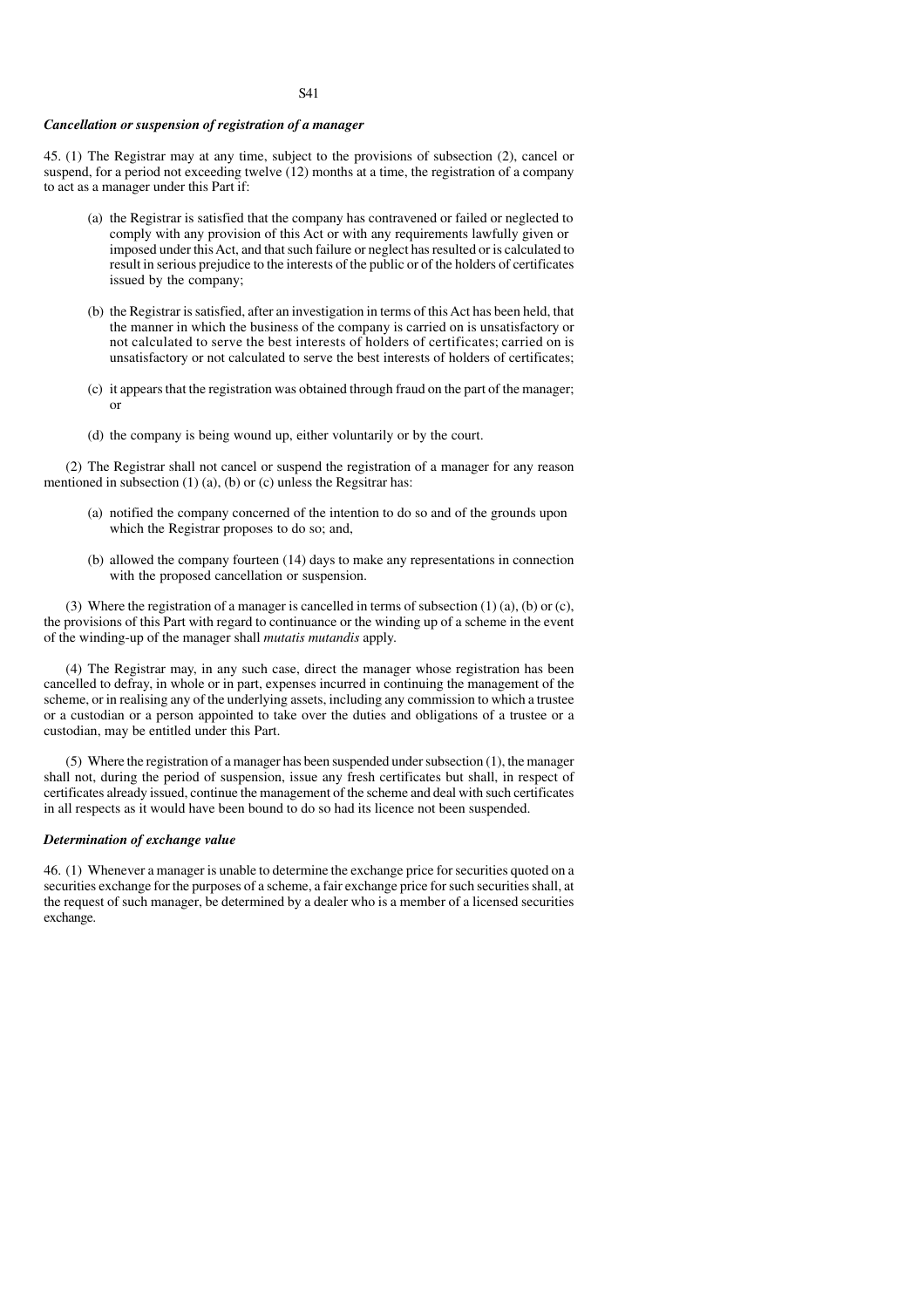(2) Where the manager does not agree with the price determined by a dealer, it shall refer the matter to the committee of the securities exchange concerned, which shall thereupon determine the fair exchange price for such securities and whose decision shall be final.

## *Accounts, returns and reports to be kept and rendered by a manager*

47. (1) Every manager shall in respect of itself and every collective investment scheme administered by it:

- (a) maintain accounting records and prepare annual financial statements in conformity with generally accepted accounting practice;
- (b) preserve such records in a safe place for a period of at least five (5) years as from the date of the latest entry therein; and,
- (c) cause such records and annual financial statements to be audited, not later than three (3) months after the financial year-end of the manager or collective investment scheme, as the case may be, or such later date as the Registrar may allow, by an auditor whose appointment has been approved by the Registrar in terms of section 67.

(2) Every manager shall, not less than once in every year, transmit to every holder of a certificate in the scheme managed by the manager and to the Registrar, an audited balance sheet and account of income and expenditure and such other statements as the Registrar may prescribe in regard to the operations of that scheme during the period which ended not more than three (3) months before the date on which such balance sheet, account and statements are so transmitted, and in regard to its position as at the end of that period.

(3) Every manager shall, not less than once in every half year, transmit to every holder of a certificate in the scheme managed by the manager and to the Registrar, a report on the scheme in such manner and form as the Registrar may prescribe.

(4) A manager shall keep available, for inspection during ordinary office hours at its registered office, copies of the balance sheet, account and statements referred to in subsection (1) which shall be kept available at the registered office of the manager.

(5) A manager shall, in addition, within a period of thirty (30) days after receipt of a written request from the Registrar, or within such further period thereafter as the Registrar may allow, lodge with the Registrar such further information and explanations in connection with any balance sheet, account or statement referred to in subsection  $(1)$  as may be specified in the request.

- (6) A manager shall, in the manner prescribed by the Registrar, lodge with the Registrar:
	- (a) copies of all advertisements, brochures and pamphlets proposed to be published by the company or any of its authorised agents, and all proposed additions and variations thereto, signed and certified in the prescribed manner by or on behalf of the directors of the manager; and,
	- (b) a copy of every return or Notice which the company is required to furnish to the Registrar of Companies under the Companies Act, 2009.

(7) The Registrar may exempt a manager to such extent and on such conditions as the Registrar may deem fit, from the obligations to lodge with the Registrar a copy of any advertisement, brochure or pamphlet prior to its publication;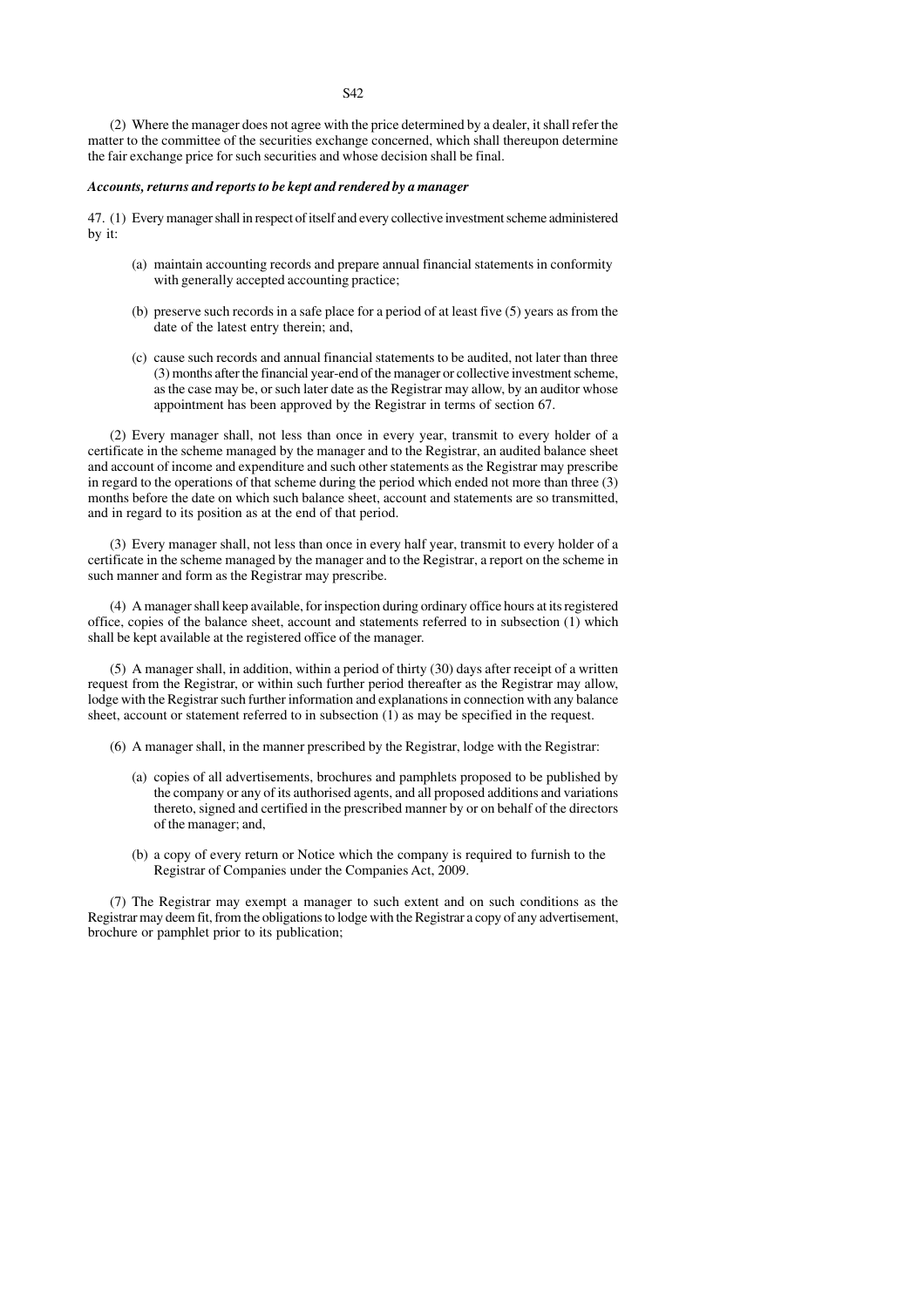# *Provisions with regard to contents of price lists, advertisements, brochures and similar documents*

48. (1) Where in any price list, advertisement, brochure or similar document published by a manager or by any of its authorised agents for the purpose of promoting the sale of participatory interests, the price of any unit is mentioned or a particular portfolio is referred to, the undermentioned particulars shall be clearly set out therein with reference to each such unit or portfolio, namely:

- (a) the manager's initial charge expressed as a percentage of the made-up price of the unit offered;
- (b) the manager's service charge;
- (c) an undertaking by the manager to repurchase any number of participatory interests offered to it on the basis of prices calculated in accordance with the requirements of this Part and on the terms and conditions set forth in the deed; and,
- (d) whether or not securities in respect of wasting assets included in the portfolio concerned are amortised.

(2) Any reference in a price list, advertisement, brochure or similar document published by a manager or by any of its authorised agents, to the yield to be derived from any participatory interests offered for sale by the company, shall be limited:

- (a) in the case of any such document published after the lapse of a period of twelve (12) months following the date of the first offer of participatory interests to the public, to particulars of the yield, calculated in the manner for which dividends have been declared, and a statement as to any facts likely to influence future yield; and,
- (b) in the case of any such document published within the period referred to in paragraph (a), to information as to the probable yield calculated in a manner clearly set out in such documents.

(3) Where, in any price list, advertisement, brochure or similar document published by a manager or any of its authorised agents, it is stated that holders of certificates issued by the manager are entitled to participate in its profits, there shall also be stated what amount was so distributed during the previous financial year, expressed as a percentage of the aggregate exchange value, as the close of that year, of all underlying assets then held on behalf of ertificate holders.

(4) There shall be included in every price list, advertisement, brochure or similar document published by a manager or any of its authorised agents in which such manager's participatory interests are commended to the public, a statement in clear and unambiguous terms, to the effect that the value of the portfolio is subject to fluctuation from time to time relative to the value of the underlying assets comprised in the portfolio.

(5) The Registrar may disapprove of the terms of any price list, advertisement, brochure or similar document relating to a scheme published or proposed to be published by a manager or any of its authorised agents if, in the opinion of the Registrar, the said terms are calculated to mislead or are, for any other good and sufficient reason, objectionable.

(6) Where the Registrar disapproves of the terms of any price list, advert or brochure or similar document relating to a scheme, the Registrar may direct the manager to discontinue or refrain from publication of any such document, or to introduce such variations or modifications of its terms as the Registrar may specify.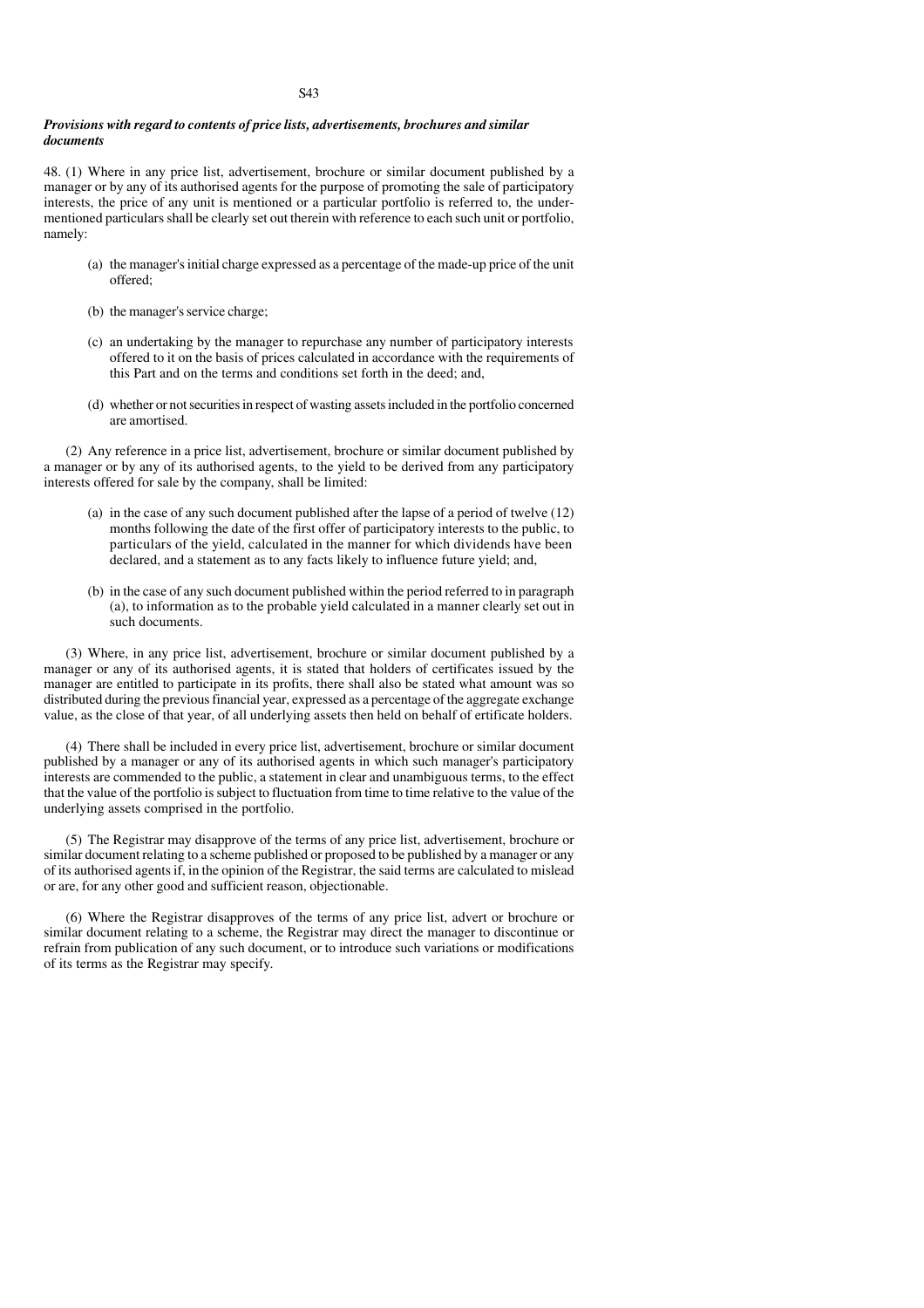## *Exercise of voting power by manager*

49. Where a manager exercises voting powers conferred by underlying assets held in a scheme, the manager shall owe a duty to the holders of certificates issued pursuant to that scheme to exercise those voting powers in a manner calculated to serve the interests of those holders without, however, entirely subordinating the interest of the company in which the voting powers are held, to the immediate interest of such holders.

## *Restriction on loans against security of participatory interests*

## 50. A manager shall not:

- (a) sell or offer for sale any participatory interests under a scheme except by requiring payment of the full purchase price of the participatory interests to be made upon the acceptance by the manager or any of its duly authorised agents, of the purchaser's offer for the purchase of participatory interests; or,
- (b) lend or advance any money on the security of participatory interests sold by it to any other manager in relation to which it is either a holding company or a subsidiary within the meaning of those terms as defined in section 2 of this Act.

# *Manager or director not to derive unauthorised gain from acquisition of underlying assets*

51. A manager or director shall not, either directly or indirectly, derive any pecuniary advantage from the acquisition or sale by such manager of any assets of a portfolio except such advantage as may accrue to the manager, in the ordinary course of its business, by virtue of:

- (a) any difference between the price at which it acquires the underlying assets and the price at which participatory interests therein are subsequently sold; or,
- (b) any underwriting business done by the manager.

## *Permissible deductions from a portfolio*

- 52. Unless otherwise prescribed by the Registrar, no amounts other than:
	- (a) charges payable on the buying or selling of assets for the portfolio such as brokerage or stamp duties;
	- (b) auditors fees., bank charges., trustee and custodian fees and other levies or taxes;
	- (c) share creation fees payable to the Registrar of Companies for the creation of authorised capital or the costs incurred in the creation and issue of participatory interests;
	- (d) the agreed and disclosed service charges of the manager; and,
	- (e) any costs incurred as a result of a collective investment scheme being listed on a securities exchange in terms of section 66.

may be deducted from a portfolio.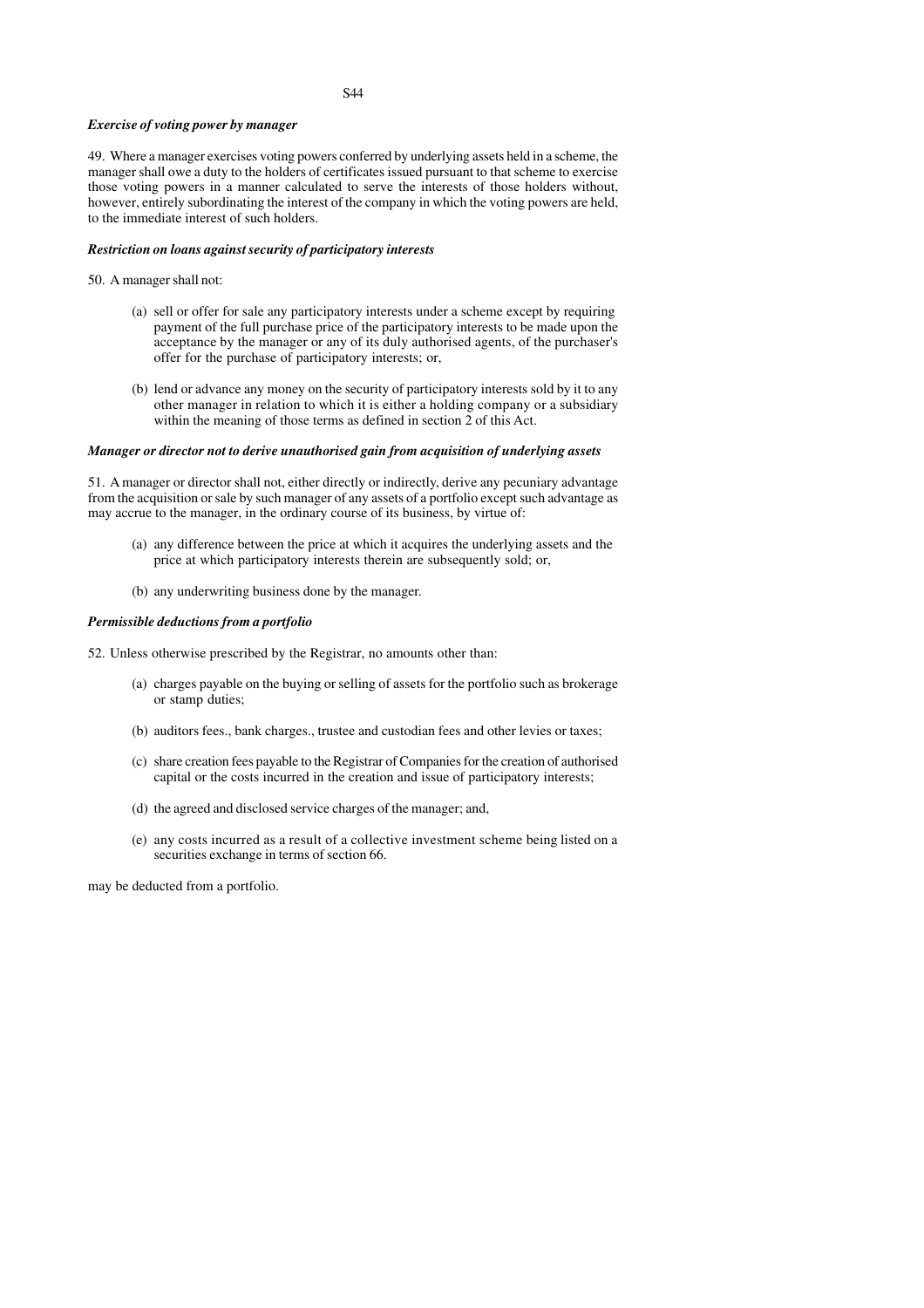### *Change of investments and furnishing of a list of underlying assets*

53. (1) A manager may, if it considers it in the best interests of the holders of certificates to do so, sell or dispose of any of the underlying assets comprised in a portfolio, and shall substitute for such underlying assets or cash equal in value to the net amount realised for the assets disposed of, less the compulsory charges in respect of the assets substituted.

(2) Every manager shall, once in every three (3) months, furnish to the Registrar a full list of all the underlying assets comprised in any portfolio managed by it, and such list shall be kept available at the registered office of the manager for inspection during ordinary office hours by any holders of participatory interests or other person *bona fide* interested in the purchase of certificates from the manager.

## *Appointment and termination of appointment of trustee or custodian*

54. (1) A manager shall appoint, depending on the structure of the collective investment scheme, either a trustee or a custodian for its scheme.

(2) A person shall not become or act as a trustee or custodian unless that person is registered as such under section 55.

(3) When the appointment of a trustee or custodian is terminated, otherwise than as contemplated in section 58, that trustee or custodian shall submit a report to the Registrar in which it is stated:

- (a) whether to its knowledge any irregularity or undesirable practice in the conduct of the affairs of the scheme which has caused or is likely to cause financial loss to investors in a portfolio of the scheme is contemplated; has taken place; or is taking place;
- (b) particulars of the irregularity or undesirable practice; and,
- (c) the reason, if known, or the presumable reason for the termination of its appointment.

(4) A trustee or custodian, who intends to retire from an appointment in terms of this section, shall give not less than six months' notice of such intention to the manager and to the Registrar.

(5) A manager shall, during the period of not less than six (6) months' notice of such intention, take steps to appoint as trustee or custodian some other person competent to act as such in terms of section 55.

(6) Where a manager fails to take the steps mentioned in subsection (5) within the said period of six months, the Registrar may, after consultation with the manager, direct the manager to appoint as trustee or custodian a competent person nominated by the Registrar.

(7) When it is impracticable for a trustee or custodian to perform any or all its duties under section 56, it may appoint a representative which is independent from the manager and any of its agents, to perform such duties.

(8) A trustee or custodian of a scheme who has appointed a representative as contemplated in subsection (7), is not divested of the functions referred to in that sub-section.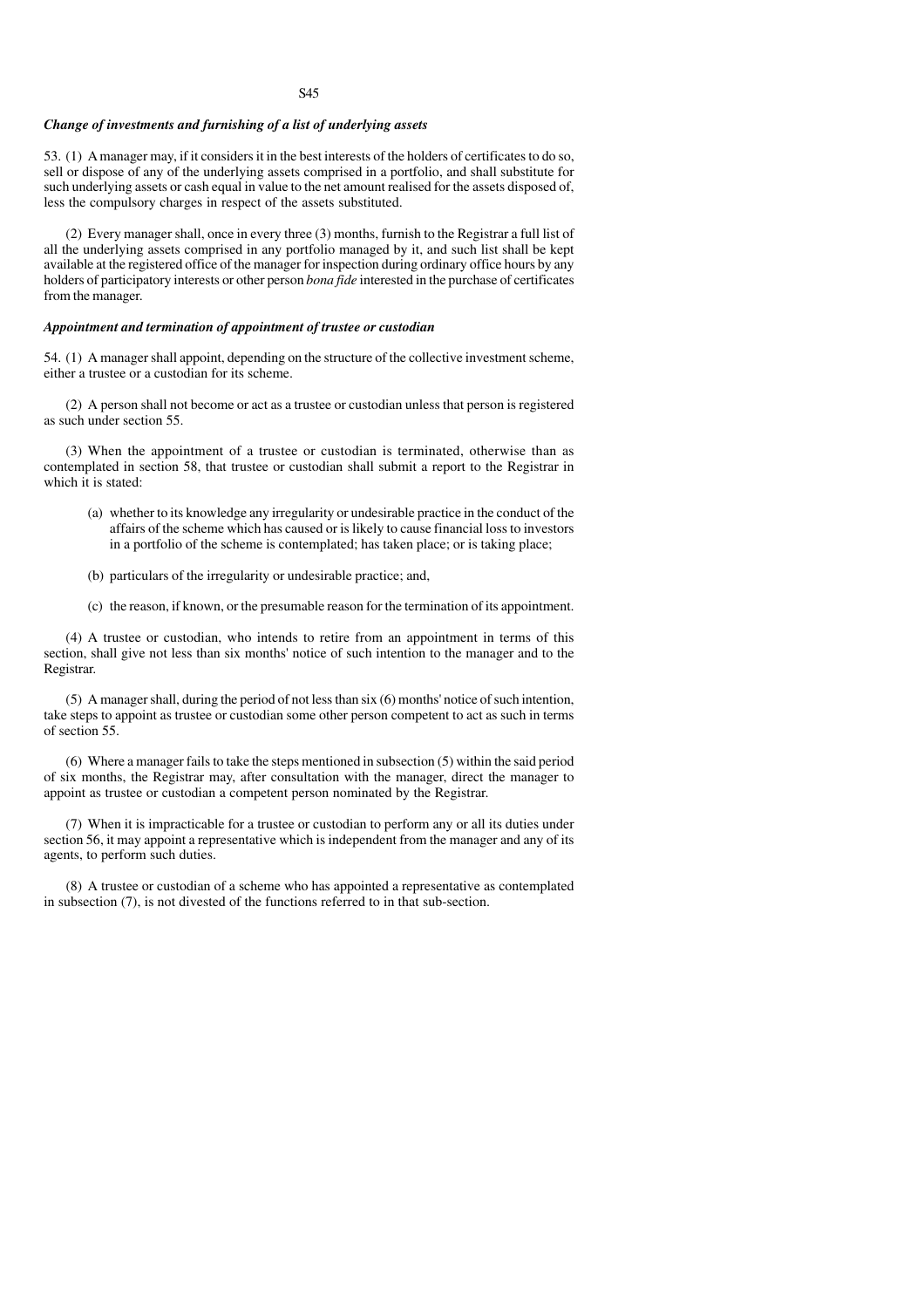## *Qualifications of trustees or custodians*

- 55. (1) A person other than:
	- (a) a company registered as a company under the Companies Act, 2009;
	- (b) an institution licensed to carry on business as a banking institution under the Financial Institutions Act, 2005; or,
	- (c) an institution which is registered as an insurer under the Insurance Act, 2005;

shall not become or act as a trustee or custodian under a scheme.

(2) A company or institution referred to in subsection (1) shall not become or act as a trustee or custodian under a scheme unless it:

- (a) maintains capital and reserves together amounting to not less than an amount prescribed by the Registrar; and,
- (b) has been registered by the Registrar as a trustee or custodian and is in possession of a valid certificate setting forth the fact of such registration.
- (3) The Registrar may not register any company or institution as a trustee or custodian under this section unless the Registrar is satisfied that:
	- (a) the company or institution is not, in relation to the manager, either a holding company, or a subsidiary or fellow subsidiary company within the meaning of those terms as defined in section 2 of this Act, and,
	- (b) the general financial and commercial standing and independence of the company or institution is such as to fit it for assuming the functions of a trustee or custodian and that the company or institution is by reason of the nature of its business sufficiently experienced and equipped to assume such functions.

(4) The Registrar may revoke or suspend registration already granted if at any time thereafter the Registrar ceases to be satisfied that the requirements referred to in subsection (3) are met by the trustee or custodian.

(5) A person who contravenes subsection (1) or (2) commits an offence and is liable on conviction to a fine not exceeding one hundred thousand Emalangeni (E100,000) or to imprisonment for a period not exceeding three (3) years or to both such fine and imprisonment.

### *Duties and obligations of trustee or custodian*

56. (1) A trustee or custodian, whether it became such before or after the commencement of this Act, shall:

- (a) verify that the sale, issue, repurchase, redemption and cancellation of participatory interests effected by or on behalf of a scheme are carried out in accordance with this Part and in accordance with the deed;
- (b) verify that the selling or repurchase price of participatory interests is calculated in accordance with this Part and the deed;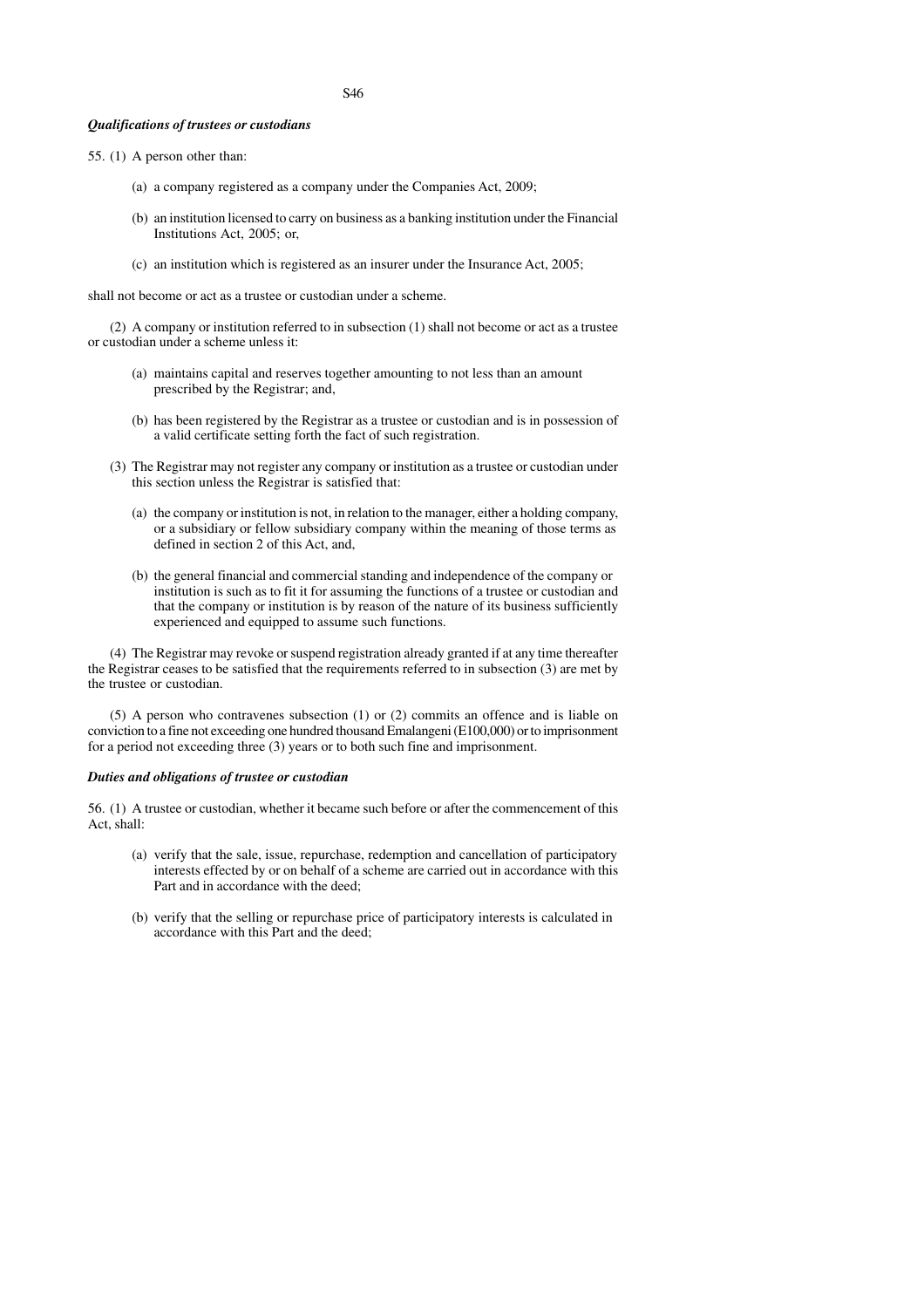- (c) carry out the instructions of the manager unless they are inconsistent with this Part or the deed;
- (d) verify that in transactions involving the assets of a scheme any consideration is remitted to it within time limits which are acceptable market practice in the context of a particular transaction;
- (e) verify that the income accruals of a portfolio are applied in accordance with this Part and the deed;
- (f) enquire into and prepare a report on the administration of the scheme by the manager during each annual accounting period, in which it shall be stated whether the collective investment scheme has been administered in accordance with the:
	- (i) limitations imposed on the investment and borrowing powers of the manager by this Part; and,
	- (ii) provisions of this Part and its deed;
- (g) send the report referred to in paragraph (f) to the Registrar and to the manager in good time to enable the manager to include a copy of the report in its annual report;
- (h) subject to subsection (2), create or cancel participatory interest in accordance with the conditions laid down in the deed and on receipt of written instruction from the manager; and,
- (i) ensure that:
	- (i) there is a legal separation of assets held on trust or under custody and that the legal entitlement of investors to such assets is assured and,
	- (ii) appropriate internal control systems are maintained and that records clearly identify the nature and value of all assets under custody, the ownership of each asset and the place where documents of title pertaining to each asset are kept.

(2) A trustee or custodian may refuse to create or cancel participatory interests considers that such creation or cancellation of participatory interests will prejudice the interest of investors;

(3) A trustee or custodian shall report to the manager any irregularity or undesirable practice concerning the collective investment scheme of which it is aware and, if steps to rectify the irregularity or practice in question are not taken to the satisfaction of the trustee or custodian it shall as soon as possible report such irregularity or undesirable practice to the Registrar.

(4) A trustee or custodian shall satisfy itself that every income statement, balance sheet or other prescribed return prepared by the manager in terms of section 47 fairly presents the assets and liabilities, as well as the income and distribution of income, of every portfolio of the collective investment scheme administered by the manager.

(5) At the request of the trustee or custodian, every director or employee of the nanager shall submit to the trustee or custodian any book or document or information relating to the administration by the manager of its collective investment scheme which is in its possession or at its disposal, and which the trustee or custodian may deem necessary to perform its functions as trustee or custodian.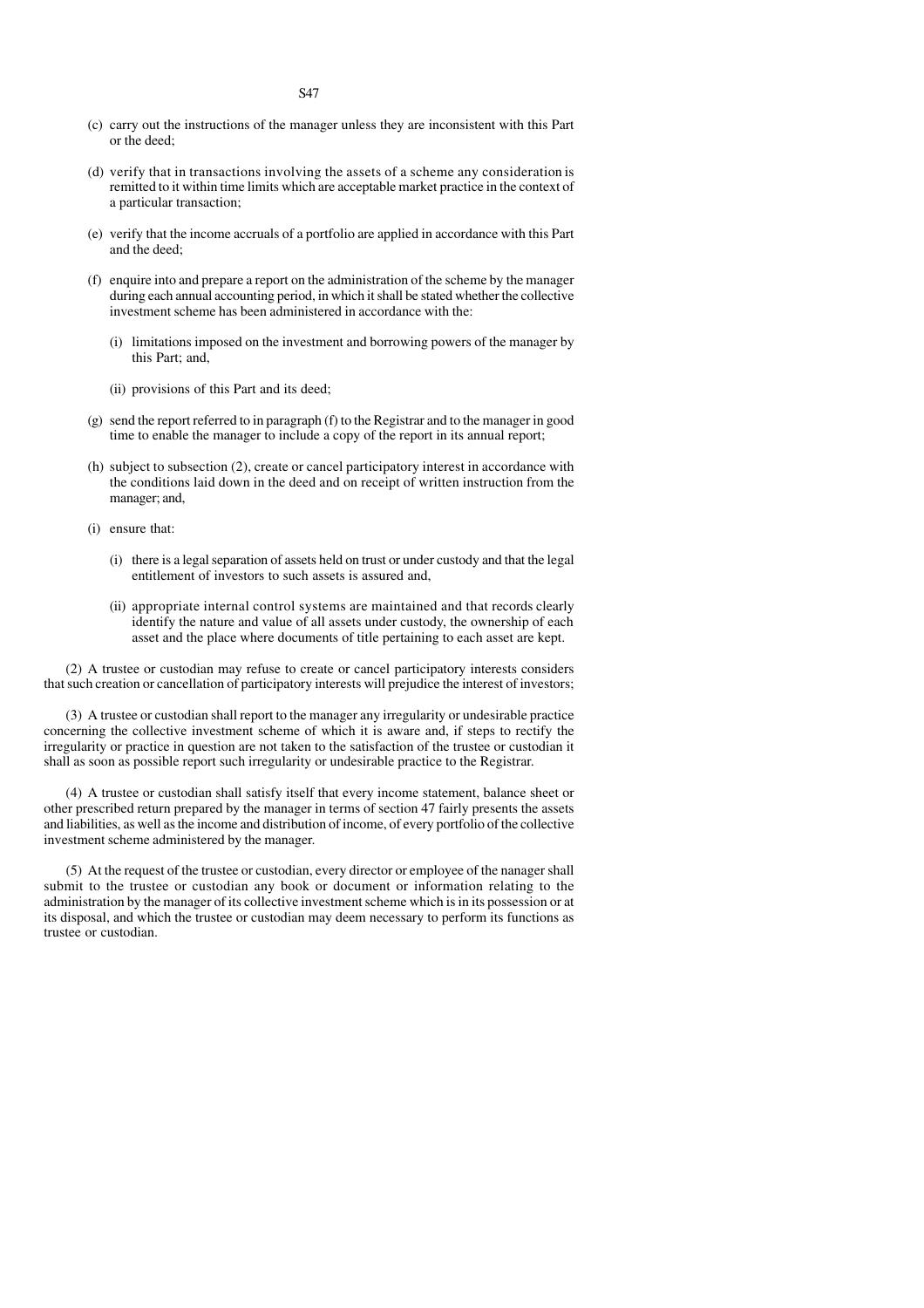(6) A person shall not interfere with the performance by a trustee or custodian of its functions under this Part.

(7) A trustee or custodian of a scheme which fails to perform any of its duties referred to in this section, commits an offence and is liable on conviction to a fine not exceeding two hundred thousand Emalangeni (E200,000) or to imprisonment for a term not exceeding five (5) years or both such fine and imprisonment.

# *Liability of trustee or custodian in respect of loss of assets*

57. A trustee or custodian shall indemnify the manager and investors against any loss or damage suffered in relation to any money or other assets in the custody of the trustee or custodian where the loss or damage is caused by any willful or negligent act or omission by trustee or custodian.

### *Retirement of a trustee or custodian*

58. (1) Every trustee or custodian under a scheme, whether appointed before or after the commencement of this Act shall, if it intends to retire from the scheme, give not less than six (6) month's notice of such intention to the manager and to the Registrar.

(2) A manager shall, during the period referred to in (1), take steps to substitute as trustee or custodian under the scheme some other person competent to act as such.

(3) If a manager fails to take the steps mentioned in subsection (2) within the said period of six (6) months, the Registrar may, after consultation with the manager, direct the manager to appoint as trustee or custodian under the deed a competent person, nominated by the Registrar, who is willing to act as such.

### *Separation of assets of portfolio handed to or received by manager, trustee or custodian*

59. For the purposes of a claim against a manager, trustee or custodian:

- (a) any money or other assets handed to that manager, trustee or custodian or its authorised agents by an investor for the sale or repurchase of a participatory interest; or,
- (b) the assets of a portfolio

shall be excluded from the assets of the manager, trustee or custodian.

## *Separation of funds of investors and other persons*

60. (1) A manager shall:

- (a) open and maintain a separate trust account controlled by the trustee or custodian for each or for all the portfolios administered under its scheme at a bank licensed under the Financial Institutions Act, 2005; and,
- (b) on the date of receipt of any payment in cash, cheque, draft or other instrument from or on behalf of an investor or on the first business day thereafter, deposit in such account either the cash, cheque, draft or other instrument by means of which such payment is made or, alternatively, deposit for same day value in such account funds equal to the amount of such payment.

(2) Subject to subsection (3), funds deposited into a trust account referred to in subsection (1) may only be withdrawn for the purposes of making payment: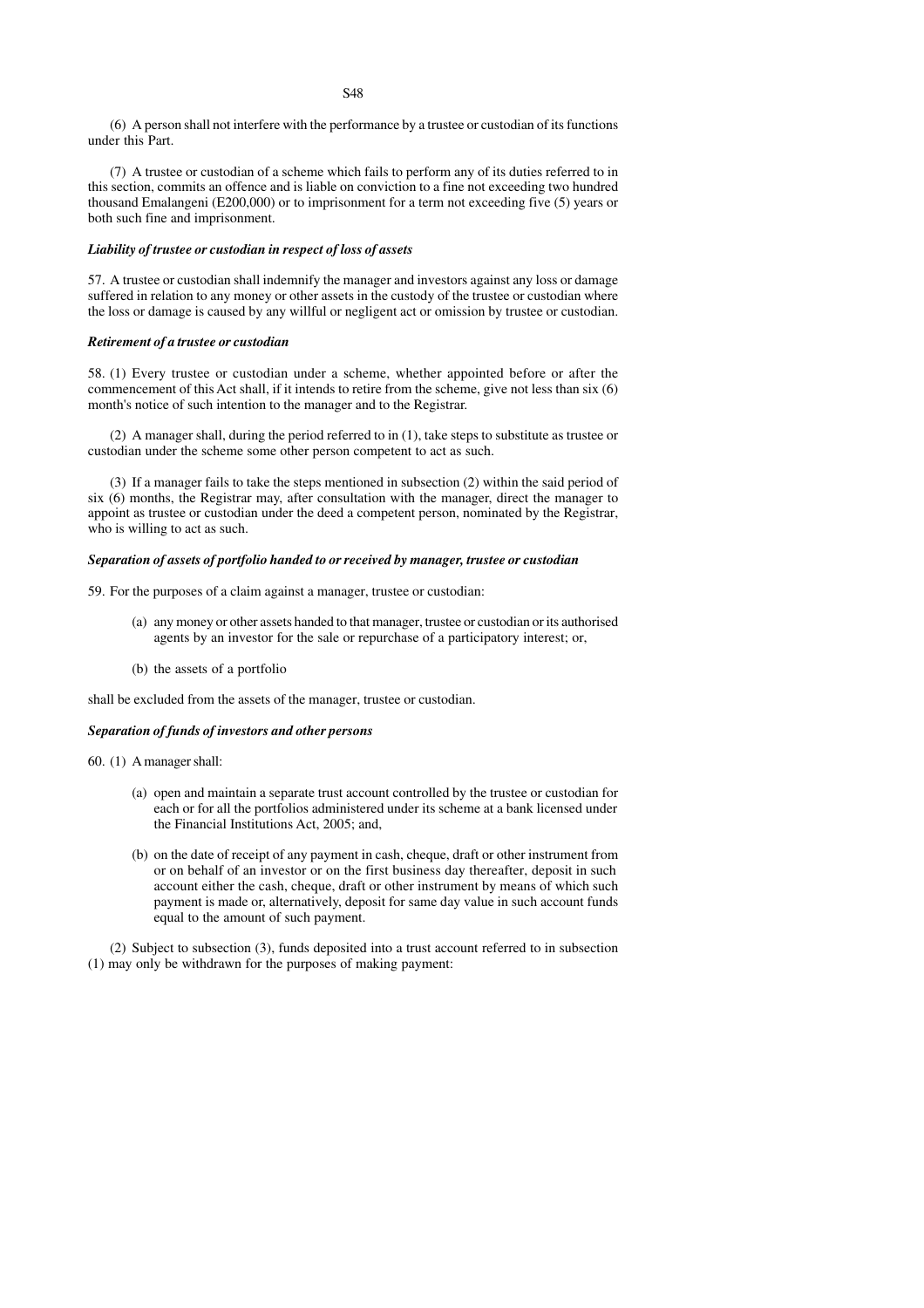S49

- (a) to the investor, person or manager entitled to such payment; or,
- (b) in terms of this Act, any other law and the deed:

(3) If, after a withdrawal as contemplated in subsection (2), any deposited cheque, draft or other instrument against which such withdrawal was made is not subsequently honoured, the manager shall immediately pay the shortfall arising from such default into the trust account or cancel any participatory interest issued in respect of such defaulting payment.

(4) The High Court may, on application by the Registrar or by any other person having a financial interest in or claim against a trust account, on good cause shown, prohibit a manager from operating such account in any way and may appoint a curator to control and administer such account with such duties and powers in relation thereto as the court may deem fit.

#### *Matters which shall be provided for in deeds*

61. (1) A deed shall prescribe the Rules for the administration of the scheme concerned and shall contain such provisions as may be prescribed by the Registrar.

(2) The Registrar may prescribe different sets of provisions for different types of schemes.

# *Amendments and void provisions of deeds*

62. (1) Any amendment to a deed shall require the prior approval of the Registrar.

(2) A provision in a deed relating to a scheme, which is inconsistent with any provision of this Act, shall be void.

(3) Any provision of a deed shall be void in so far as it would have the effect of exempting the manager, trustee or custodian from liability for any failure to exercise reasonable care in the discharge of their functions in respect of a scheme.

### *Amalgamation of business of collective investment schemes or portfolios and cession, transfer or take over of rights of investors*

63. The business of two or more collective investment schemes or two or more portfolios of a collective investment scheme may not be amalgamated, and the rights of the investors in a portfolio may not be ceded or transferred to or be taken over by any other portfolio or collective investment scheme, except with the prior consent of:

- (a) investors holding a majority in value of participatory interests in each collective investment scheme or portfolio to which a proposed amalgamation, cession, transfer or take-over refers; and,
- (b) the Registrar, granted on such conditions as he may determine in writing.

### *Winding-up of portfolios of collective investment schemes*

64. (1) If at the time, whether before or after the commencement of this Act, when a portfolio was first formed under a collective investment scheme, no period was fixed for the duration of that portfolio, the manager, trustee or custodian may, on application to the Registrar and subject to such terms and conditions as the Registrar may determine, wind-up that portfolio at any time.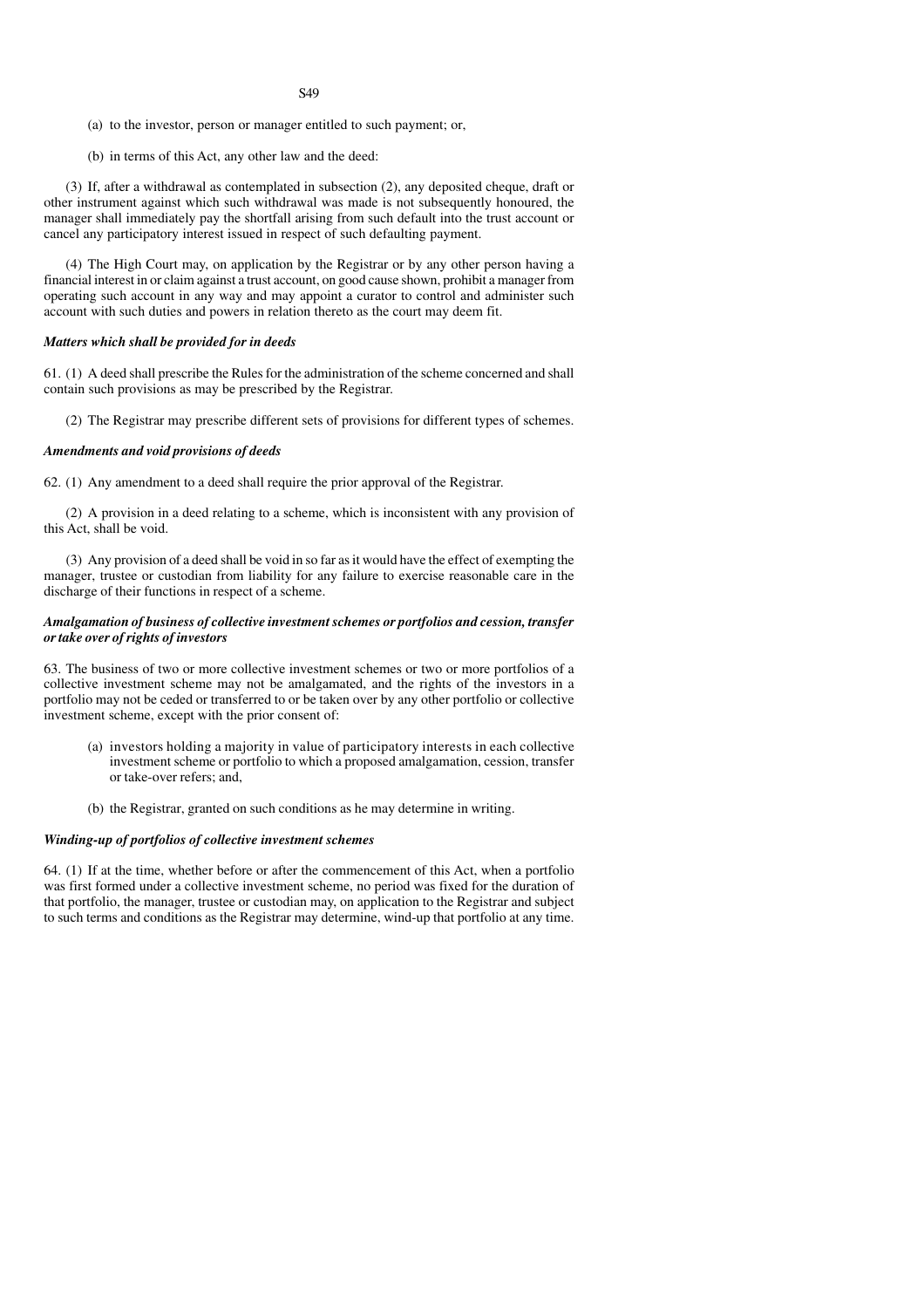(2) Notwithstanding subsection (1), the High Court may, on the application of a manager, trustee or custodian, order any such portfolio to be wound-up if the court is satisfied that to do so would be in the interest of the investors in that portfolio.

(3) Upon the winding-up of a portfolio in terms of this section, the manager shall under the control and supervision of the trustee or custodian, realise all the assets of such portfolio as soon as possible having regard to the interests of investors, but the manager incurs no liability by reason of the exercise in good faith of its discretion as to the time of realisation as to the time of realisation of any assets unless the discretion is exercised in a grossly negligent manner.

(4) The net proceeds of the realisation of the assets of a portfolio under this section shall be deposited in the trust account referred to in section 60 and shall, under the control and supervision of the trustee or custodian, be distributed by the manager or the trustee or custodian, as the case may be, amongst the investors and the manager in proportion to their respective participatory or other interests in the portfolio.

(5) Pending the realisation of the assets of a portfolio in a winding-up in terms of this section, the manager, trustee or custodian shall, on behalf of the collective investment scheme, collect all income accruals in respect of the portfolio and shall deposit and distribute the amounts collected in the manner prescribed in subsection (4).

# *Manner of dealing with property on winding-up of manager*

65. (1) In the event of the winding-up of a manager, the liquidator shall take immediate steps to cause the underlying assets constituting each portfolio to be transferred into the name of the trustee or custodian who shall hold such assets on behalf of the holders of certificates relating thereto pending their realisation by the liquidator.

(2) The trustee or custodian shall deal with the underlying assets constituting each portfolio referred to in subsection (1) in the manner prescribed by the Registrar.

# *Listing of participatory interests by a securities exchange*

66. (1) The manager of a prescribed scheme shall apply for permission for participatory interests in that scheme to be dealt on a licensed securities exchange and shall ensure that the requirements of such exchange for inclusion of the participatory interests in its list of securities which may be dealt in on such exchange are complied with.

(2) For purpose of this section, "prescribed scheme" shall mean a scheme prescribed by the Registrar.

#### *Appointment of auditor*

67. (1) The manager of a scheme shall appoint an auditor and apply within thirty (30) days from the date of such appointment to the Registrar for approval of such appointment.

- (2) The Registrar may:
	- (a) approve the appointment;
	- (b) withhold approval of the appointment; or,
	- (c) withdraw any prior approval granted under this section.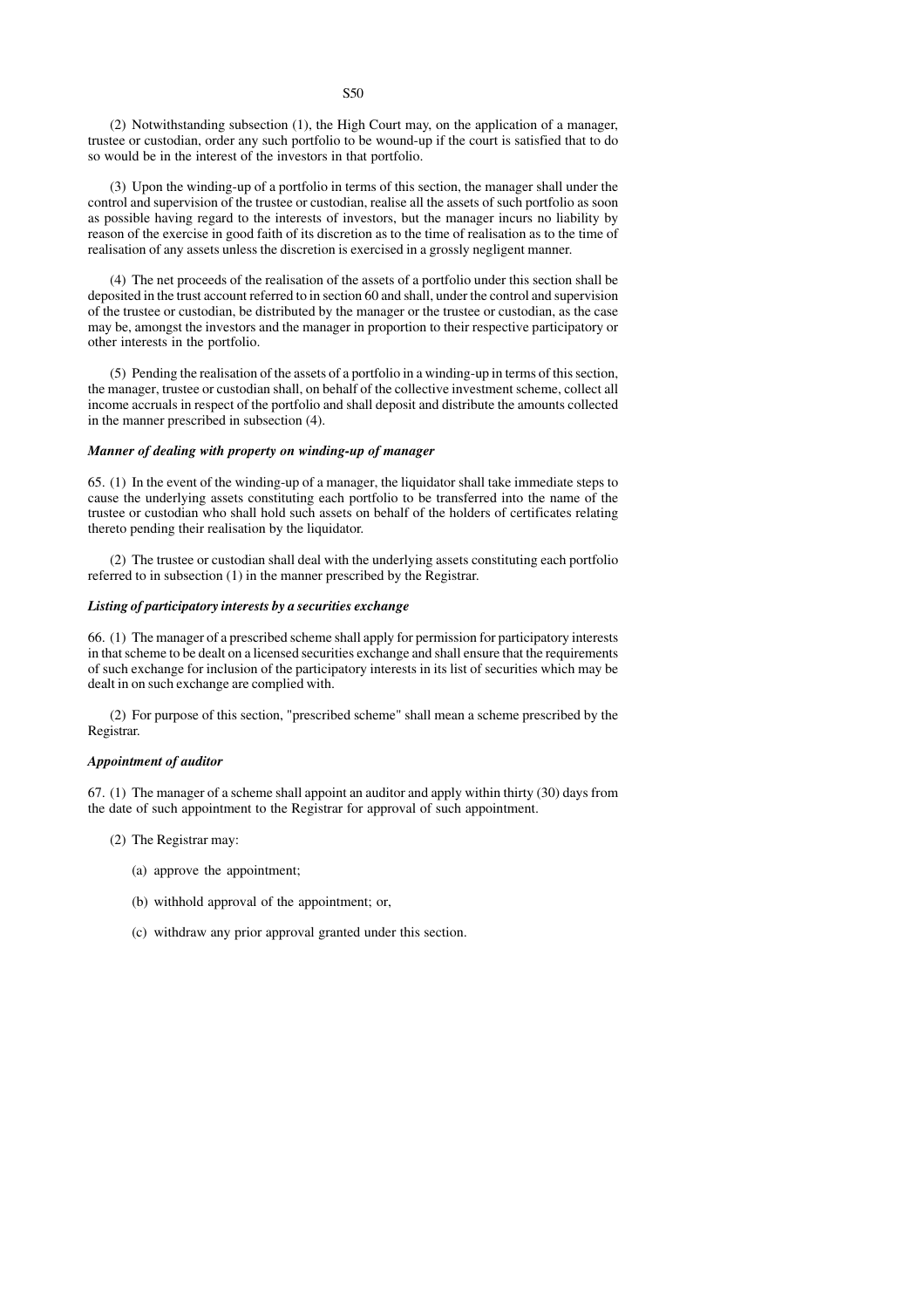(3) If the Registrar under paragraphs (b) and (c) of subsection (2) withholds approval or withdraws an approval previously granted by him, as the case may be, the manager shall appoint another person as auditor.

(4) An auditor who has been removed by a manager from office as auditor of a collective investment scheme shall forthwith inform the Registrar thereof.

(5) A director or employee of a manager, trustee or custodian or a firm of which any such director or employee is a member, may not be appointed as an auditor of a collective investment scheme.

# *Conduct of audits*

68. (1) An auditor appointed under Section 67 shall, in conformity with generally accepted auditing standards, examine the accounting records and annual financial statements of the manager and satisfy itself that:

- (a) the accounting records comply with the requirements of this Act; and,
- (b) the financial statements are properly drawn up so as to fairly present the fmancial position and the results of the operations of the manager and every portfolio of its collective investment scheme in accordance with generally accepted accounting practice and in the manner required by this Part.

(2) An auditor of a collective investment scheme who has conducted an audit in terms of subsection (1) shall report to the manager to the effect that:

- (a) the auditor has examined the accounting records and the annual financial statements in accordance with generally accepted auditing standards and in the manner required by this Part; and,
- (b) in the considered opinion of the auditor, the accounting records and annual fmancial statements of the manager fairly present the financial position and the results of the operations of the manager and its collective investment scheme.

(3) If an auditor is unable to make a report in terms of subsection (2) or to make it without qualification, the auditor shall include in his report a statement explaining the facts or circumstances which prevented the auditor from making his report or from making it without qualification.

(4) The auditor's report under subsection (3) shall, unless all the members present agree to the contrary, be read out at the annual general meeting of the manager.

- (5) The auditor shall:
	- (a) report to the manager any irregularity or undesirable practice in the management of the manager or the administration of the collective investment scheme which has come to his Notice in the ordinary course of performing work undertaken to fulfill his audit responsibilities or other duties in terms of this Part; and,
	- (b) submit a copy of such report to the Registrar if in his opinion there is reasonable cause to believe that such report is or may be of material significance to the Registrar.

(6) An auditor who fails to perform any of the duties referred to in this section commits an offence and is liable on conviction to a fine not exceeding two hundred and fifty thousand Emalangeni (E250,000) or to imprisonment for a period not exceeding five (5) years or to both such fine and imprisonment.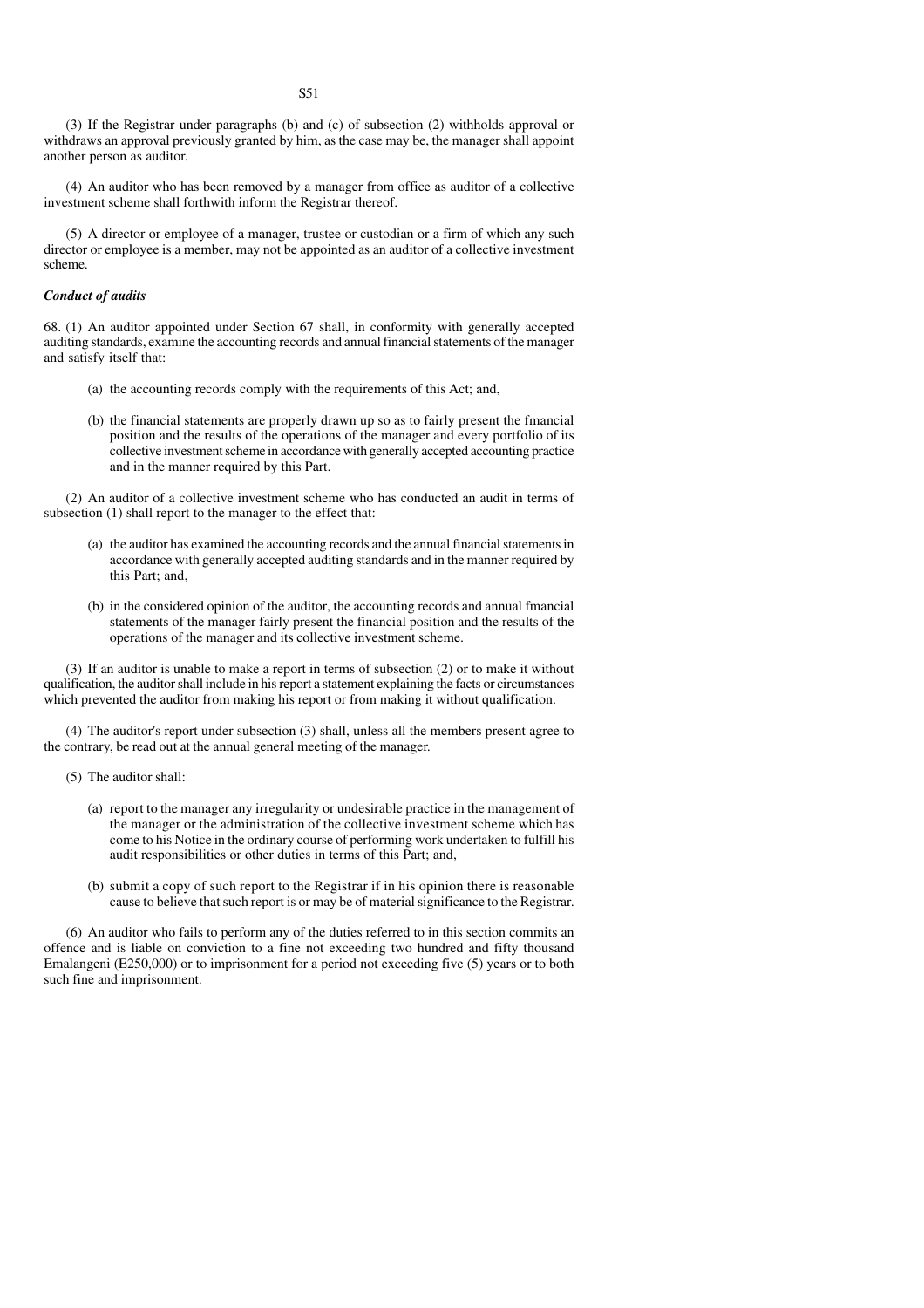# S52

## *Furnishing of information to Registrar*

69. A manager, trustee or custodian shall within a period of seven (7) days after receipt of a written request from the Registrar, or within such further period thereafter as the Registrar may allow, furnish the Registrar with such information in relation to a scheme managed by a manager as the Registrar may request.

#### *Scheme Rules*

- 70. (1) The Registrar may make Rules as to the:
	- (a) constitution, management and operation of schemes;
	- (b) powers, duties, rights and liabilities of the manager, trustee or custodian of any such scheme;
	- (c) rights, duties and obligations of the participants in any such scheme; and,
	- (d) winding up of any such scheme.

(2) Without prejudice to the generality of subsection (1), Rules under this section may make provision:

- (a) as to the issue and redemption of participatory interests under a scheme;
- (b) as to the expenses of a scheme and the means of meeting them;
- (c) for the appointment, removal, powers and duties of an auditor for a scheme;
- (d) for restricting or regulating the investment and borrowing powers exercisable in relation to a scheme;
- (e) requiring the keeping of records with respect to the transactions and financial position of a scheme and for the inspection of those records;
- (f) as to the conditions under which foreign schemes may be permitted to operate in Swaziland;
- (g) requiring preparation of periodical reports with respect to the scheme and the furnishing of those reports to the participants and to the Registrar;
- (h) with respect to the amendment of a scheme;
- (i) with respect to the types of schemes that may be authorised under this Act; or,
- (j) as to the period of validity of a prospectus issued under this Part.

(3) Rules under this section may make provisions as to the contents of the deed, including provision requiring any of the matters mentioned in subsection (2) above to be dealt with in the deed.

## *Foreign assets in which collective investment schemes may invest*

71. (1) A manager may, subject to the provisions of this Act or any or conditions that may be prescribed by the Registrar, invest assets of a portfolio of investment scheme in such foreign assets as may be approved by the Registrar.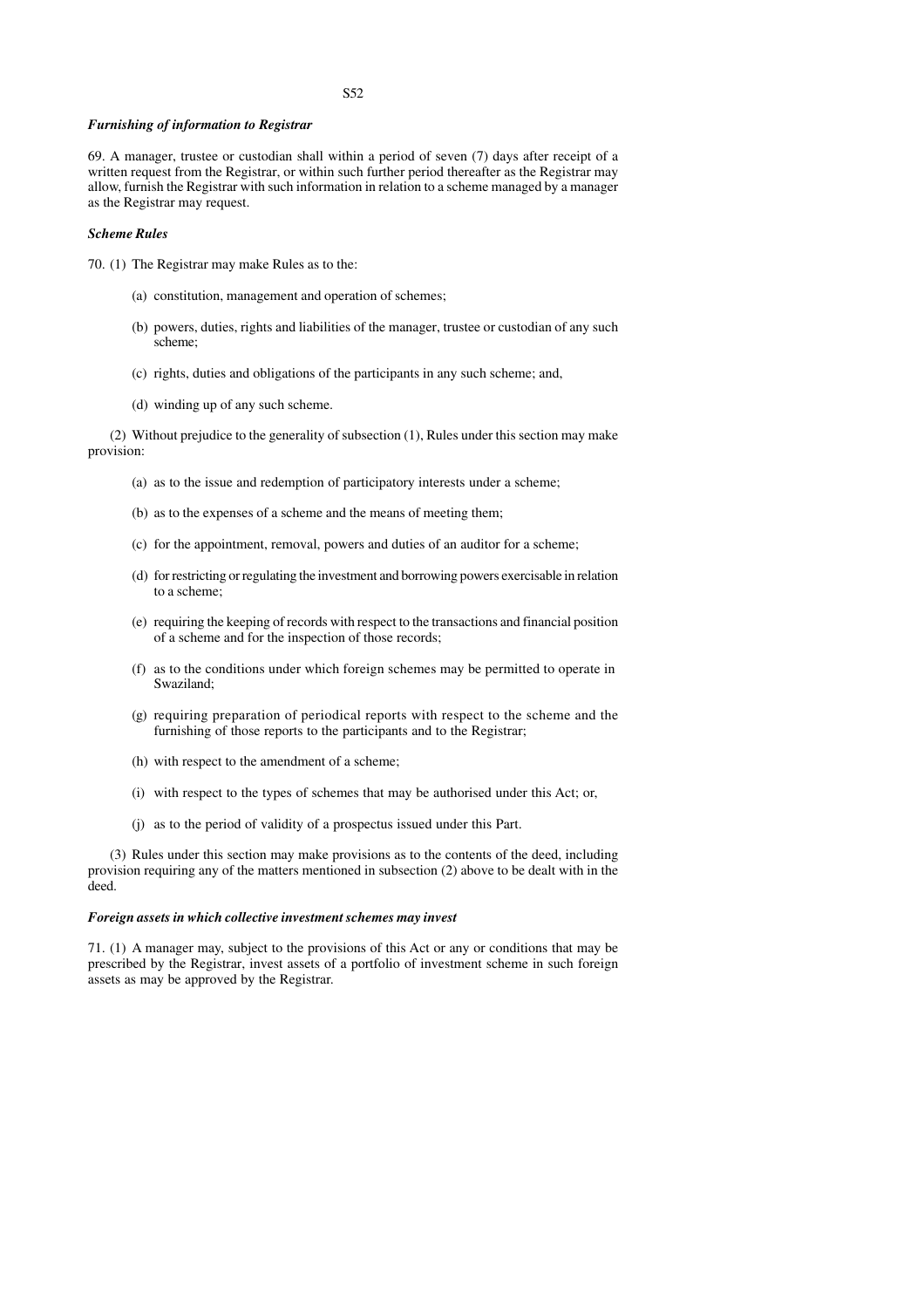(2) Notwithstanding subsection (1), a manager may not invest assets of a portfolio in excess of fifty (50) per cent of the total assets of that portfolio.

(3) The Minister may, by Notice published in the Gazette, vary the percentage prescribed in subsection (2).

## *Limitation on investment in portfolio*

72. (1) The Registrar may prescribe the manner in which limits and conditions subject to which assets or classes of assets may be included in a portfolio of a scheme.

(2) The Registrar may prescribe the manner, limit and conditions for different assets or different portfolios of a collective investment scheme.

# **PART VII** CONDUCT OF BUSINESS

# *Power of Registrar to prescribe Rules of good business conduct*

73. (1) The Registrar may prescribe Rules of good conduct in respect of the conduct of business by a licensed person.

- (2) Without affecting the generality of subsection (1), Rules made under this section may:
	- (a) specify requirements applicable to a licensed person in relation to securities financing;
	- (b) prohibit the use of misleading or deceptive advertisements by or on behalf of a licensed person, and impose conditions or restrictions for the use of advertisements by or on behalf of the licensed person;
	- (c) specify terms and conditions to be included in customer contracts and provide that the terms and conditions are, unless the Registrar in relation to any particular term or condition otherwise directs, to be deemed to be of the essence of the customer contracts in which they are included, whether or not a different intention appears in the provisions of the customer contracts;
	- (d) specify information that a licensed person is to provide to its customer on entering into a customer contract with the customer, and thereafter from time to time on request by the customer, concerning the business of the licensed person and the identity and status of any person acting on behalf of the licensed person with whom the customer may have contact;
	- (e) require a licensed person to ascertain, in relation to each customer of the licensed person, specified matters relating to the identity, financial situation, investment experience and investment objectives of the customer relevant to the services to be provided by the licensed person, and specify the steps to be taken for this purpose;
	- (f) require a licensed person, when providing information or advice concerning capital markets products to a customer of the licensed person, to ensure the suitability of the information or advice to be provided to the customer, and specify the steps to be taken for this purpose;
	- (g) require a licensed person to disclose to a customer of the licensed person the financial risks in relation to capital markets products that the licensed person recommends to the customer, and specify the steps to be taken for this purpose;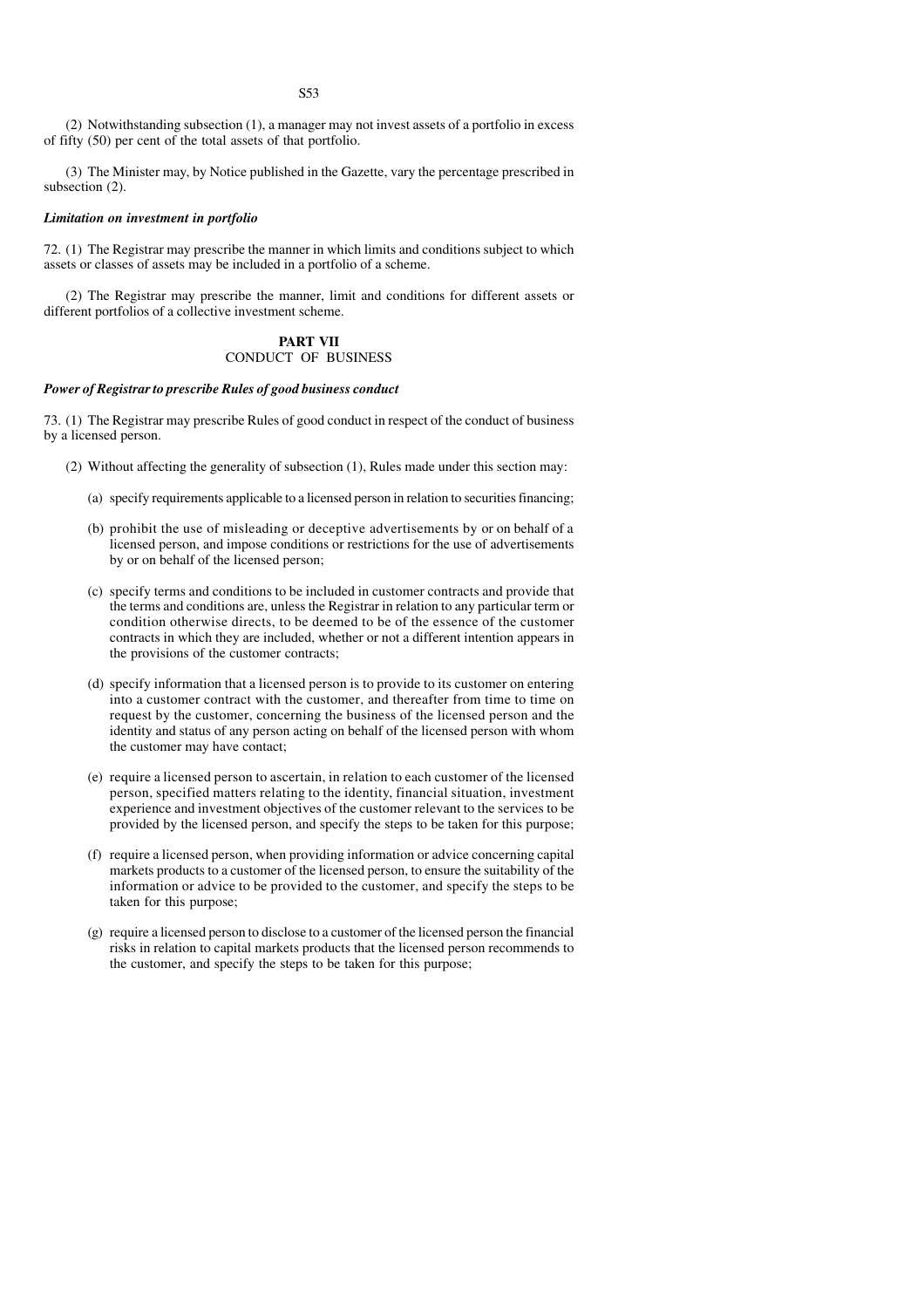- (h) require a licensed person, to disclose to a customer of the licensed person any commission or advantage the licensed person receives or is to receive from a third party in connection with any capital markets products which the licensed person recommends to the customer, and specify the steps to be taken for this purpose;
- (i) prohibit a licensed person from effecting a transaction on behalf of a customer of the licensed person except in specified circumstances;
- (j) specify the circumstances in which, and the conditions under which, a licensed person may use information relating to the affairs of the customer of the licensed person;
- (k) require a licensed person to take steps to avoid cases of conflict between any of their interests and those of a customer of the licensed person, and specify the steps to be taken in the event of a potential or actual case of conflict;
- (1) specify the circumstances in which a licensed person may receive any property or service from another licensed person in consideration of directing business to that other licensed person;
- (m)specify the circumstances in which, and the conditions and restrictions under which, a representative of a licensed person is permitted to deal or trade for his own account in securities; or,
- (n) provide for any other matter relating to the practices and standards of conduct of a licensed person in carrying on business in terms of this Act.

(3) Rules made under this section may provide that any customer contract entered into by a licensed person with its customer otherwise than in compliance with any specified Rules, notwithstanding anything in the contract, is unenforceable at the option of the customer.

- (4) Rules made under this section may provide:
	- (a) that a contravention of any specified provision thereof shall be an offence; and,
	- (b) for penalties not exceeding a fine of one hundred thousand Emalangeni (E100,000) or imprisonment for a term not exceeding 12 months or both such fine and imprisonment.

(5) In this section, "customer contract" means any contract or arrangement between a licensed person and a customer of the licensed person which contains terms on which the licensed person is to provide services to, or effect transactions for, the customer.

(6) Where any customer contract is entered into in contravention of the Rules of business conduct prescribed under this section, the contravention is actionable at the suit of any person who suffers a loss as a result of the contravention.

# *Capital adequacy standards, fidelity insurance and professional indemnity and appointment of compliance officer*

74. (1) A dealer, investment adviser or manager shall at all times maintain such capital adequacy standards in relation to the business to which they are licensed as may be prescribed by the Registrar by Notice published in the Gazette.

(2) The capital adequacy standards prescribed by the Registrar under subsection (1) may: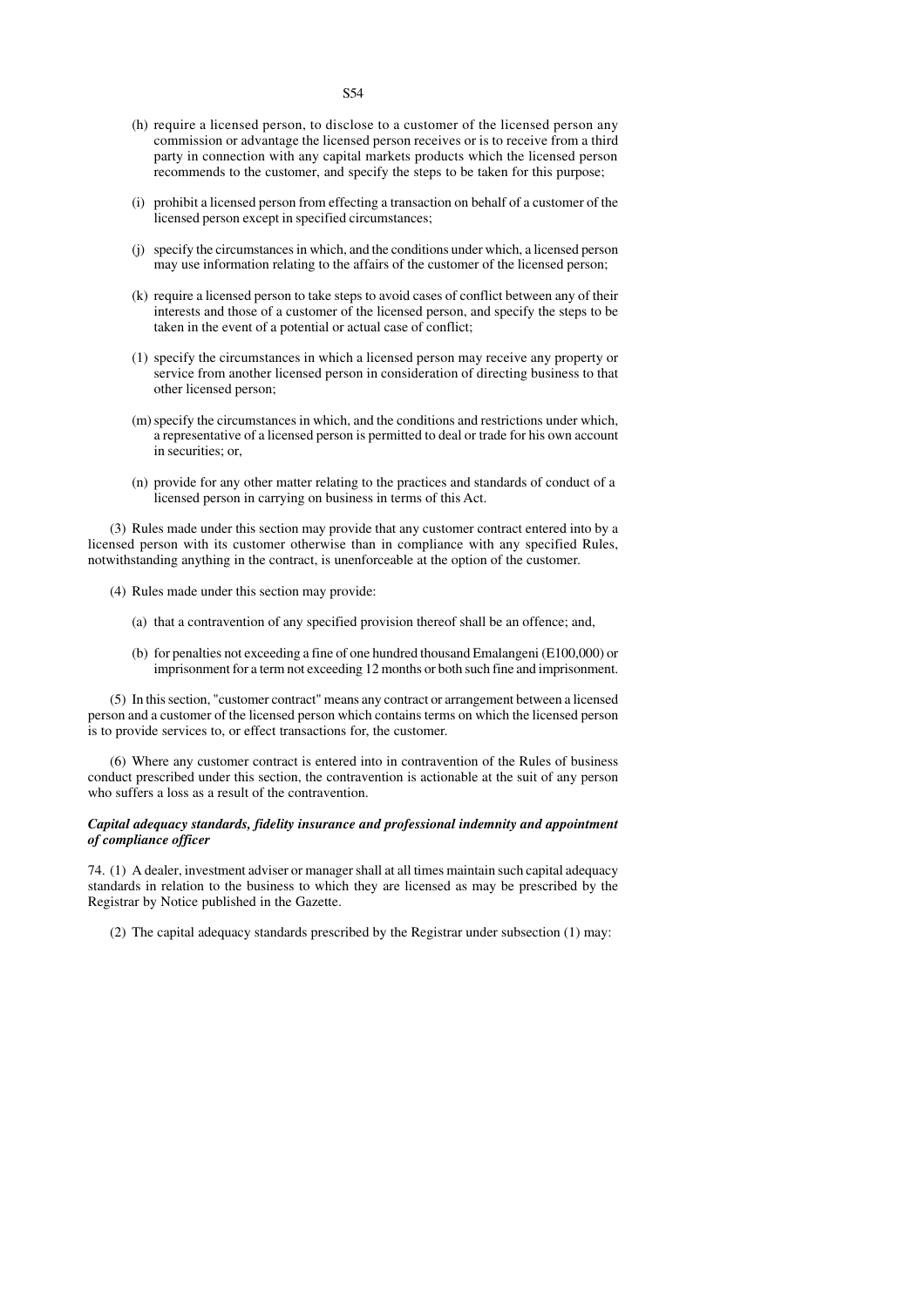- (a) impose standards which are absolute or which are to vary from time to time by reference to factors which are either specified in, or are to be determined in accordance with, the Notice;
- (b) impose standards which take account of any business carried on by the person concerned in conjunction with, or in addition to, the business in relation to which the person is licensed; and,
- (c) make provisions as to the assets, liabilities and other matters to be taken into account in determining a person's capital adequacy standards for the purposes of the notice and the extent to which, and the manner in which, they are to be taken into account for that purpose.
- (3) A dealer, investment adviser or manager shall:
	- (a) insure itself against any loss resulting from the negligence or dishonesty of any of its officers and other personnel to an amount which the Registrar deems adequate with a person approved by the Registrar and carrying on insurance business in Swaziland or the business of guaranteeing against any such loss; and,
	- (b) indemnify itself against legal liability to pay compensatory damages, including claimants and defence costs, as a result of any neglifent act, negligent error or negligent omission in the conduct or execution of its professional activities and duties to an amount that the Registrar deems adequate.

(4) A dealer, investment adviser or manager shall designate one of its officers as a compliance officer for the purpose of ensuring compliance with this section, the provisions of this Act, Regulations and Notices issued hereunder and such other Directives as may be issued by the Registrar from time to time.

# **PART VIII** ACCOUNTS OF DEALERS AND INVESTMENT ADVISERS

# *Application of this Part*

- 75. (1) This Part shall apply to and in relation with:
	- (a) the business of a dealer within the meaning of this Act, whether that business is carried on in Swaziland or elsewhere; and,
	- (b) an investment adviser who carries on the business of managing a portfolio of securities for a client for investment purposes whether on a discretionary authority granted by the client or otherwise.

(2) The Registrar may, if the Registrar deems it consistent with the public interest, exempt an investment adviser from having to comply wholly or partly with this Part.

## *Accounts to be kept by dealers*

76. (1) A dealer shall keep or cause to be kept such accounting and other records as will sufficiently explain the transactions and financial position of the dealer's business and enable true and fair profit and loss accounts and balance-sheets to be prepared from time to time and shall cause those records to be kept in such a manner as to enable them to be conveniently and properly audited.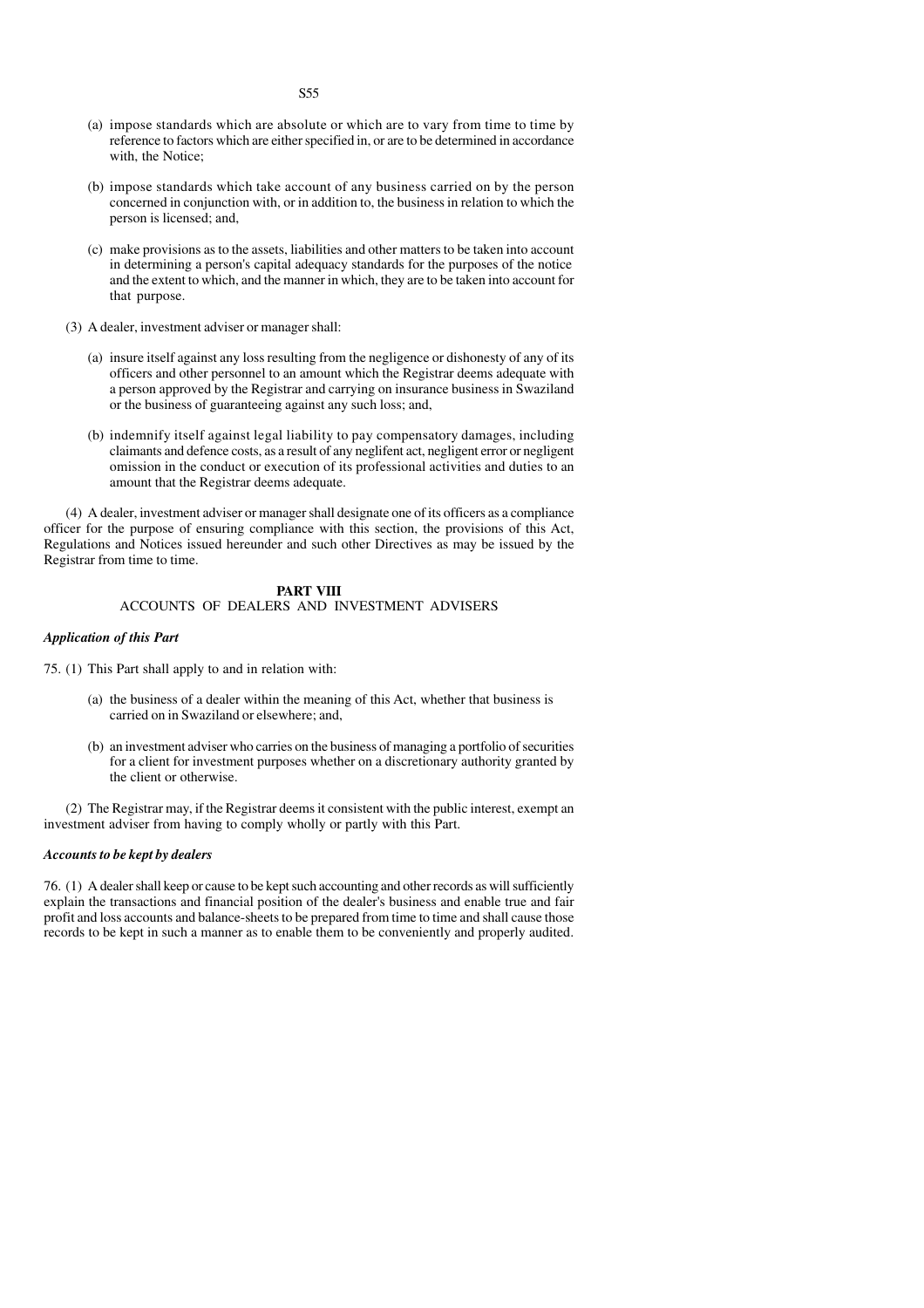(2) Without affecting the generality of subsection (1), every dealer shall maintain such books and records and file such reports in such form and manner as may be prescribed by the Registrar.

(3) A dealer who contravenes or fails to comply with any of the provisions of this section commits an offence and is liable on conviction to a fine not exceeding twenty thousand Emalangeni (E20,000) and, in the case of a continuing offence, to a further fine of five thousand Emalangeni (E5,000) for every day or part thereof during which the offence continues.

# *Certain moneys or property received by dealers to be paid into trust account*

77. (1) A dealer shall establish and maintain with a bank or banks licensed under the Financial Institutions Act, 2005, one or more trust accounts in Swaziland for the dealer's clients.

(2) A dealer shall pay or deposit any moneys or property held by that dealer on trust for a client into a trust account not later than the next bank business day following the day on which the dealer has received the moneys or property.

(3) A dealer who contravenes or fails to comply with subsection (2) commits an offence and is liable on conviction to a fine not exceeding fifty thousand Emalangeni (E50,000) and, in the case of a continuing offence, to a further fine of five thousand Emalangeni (E5,000) for every day or part thereof during which the offence continues.

(4) Without limiting the generality of subsection (2), a dealer shall pay into a trust account within the time specified in that subsection:

- (a) the moneys, less any brokerage or other proper charges, that are received from or on account of the client for the purchase of securities and that are not attributable to securities delivered to the dealer;
- (b) the moneys, less any brokerage or other proper charges, that are received for or on account of the client from the sale of securities and that are not paid to the client or paid as the client directs; and,
- (c) any other moneys received from or on account of the client that are not paid to the person entitled to the payment or paid as the client directs.

(5) For the purposes of this section, "client", in relation to a dealer, means any person on whose behalf a dealer holds moneys or property, but does not include the dealer himself or herself.

## *Purposes for which money may be withdrawn from trust account by a dealer*

78. (1) A dealer who withdraws any moneys from a trust account except for the purpose of making a payment:

- (a) to the person entitled thereto;
- (b) defraying brokerage and other proper charges; or,
- (c) that is otherwise authorised by law,

commits an offence and is liable on conviction to a fine not exceeding one hundred thousand Emalangeni (EI00,000) or to imprisonment for a term not exceeding three (3) years or to both, such fine and imprisonment.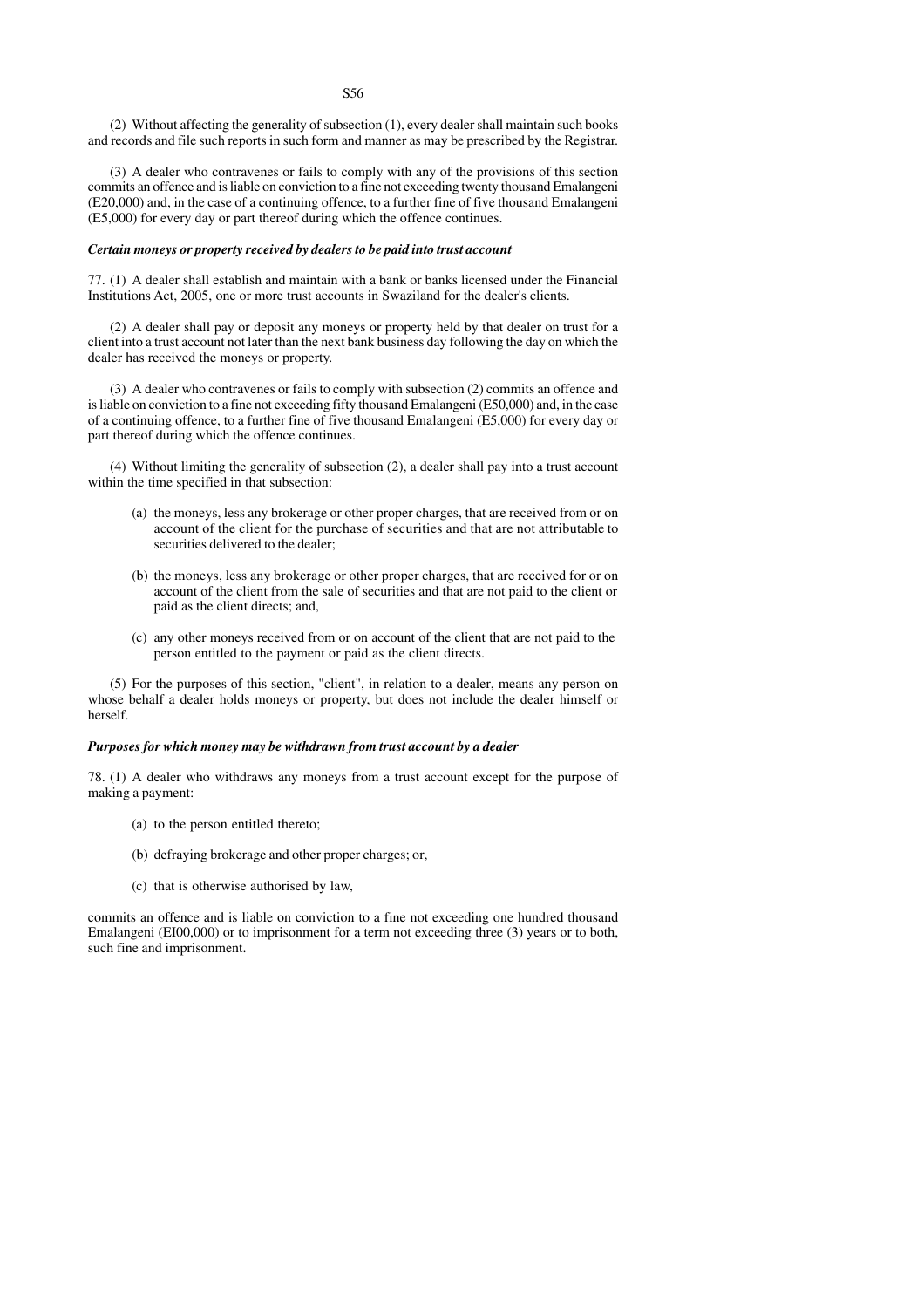(2) A dealer who, with intent to defraud, withdraws money from a trust account, commits an offence and is liable on conviction to a fine not exceeding one hundred thousand Emalangeni (E100,000) or to imprisonment for a term not exceeding three (3) years or to both such fine and imprisonment.

# *Accounts to be kept by an investment adviser*

79. (1) An investment adviser shall keep or cause to be kept such accounting and other records as will sufficiently explain the transactions and financial position of his business and enable true and fair profit and loss accounts and balance-sheets to be prepared from time to time and shall cause those records to be kept in such manner and form as to enable them to be conveniently and properly audited.

(2) Without affecting the generality of subsection (1), an investment adviser shall maintain such books and records and file such reports in such form and manner as may be prescribed by the Registrar.

# *Clients' money*

80. (1) An investment adviser shall not deal in securities for or on behalf of a client unless, to the extent that the investment adviser receives client's money or property:

- (a) the investment advisor does so on the basis that it shall be applied solely for specified purposes agreed when or before the investment advisor receives the money or property;
- (b) pending such application, the money or property is paid or deposited by the next bank business day to a bank with whom the trust account is maintained in accordance with this Part; and,
- (c) a separate book entry shall be recorded and maintained for each client by the investment adviser in accordance with this Act or Regulations made thereunder, in relation to that client's money or property.

(2) In this section, "client's money or property" means money received or retained by an investment adviser or property deposited with an investment adviser in the course of the business of the investment adviser as such for which the investment adviser is liable to account to another person; or money received or property deposited and held on trust by a bank for which it is liable to account or deliver to another person.

#### *Operation of a trust account by an investment adviser*

81. (1) An investment adviser shall make arrangements for a bank or banks licensed under the Financial Institutions Act, 2005, to maintain one or more trust accounts in Swaziland for the clients of that investment adviser.

- (2) The bank shall be appointed by:
	- (a) an investment adviser with the prior written consent of the client concerned; or,
	- (b) the client concerned.

(3) An investment adviser shall pay or deposit any moneys or property held by the investment adviser on trust for a client into a trust account not later than the next bank business day following the day on which the investment adviser received the moneys or property.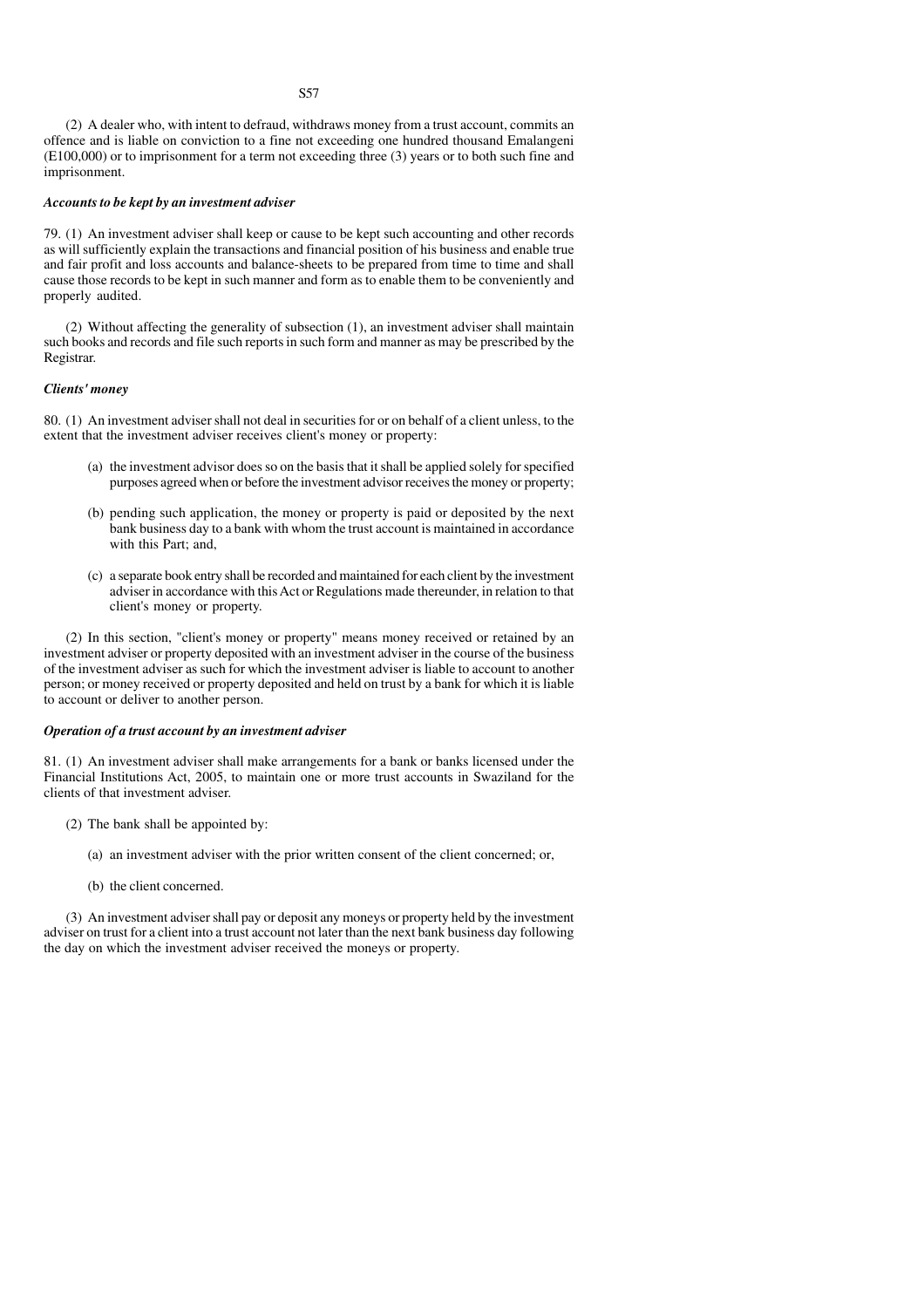- (a) to the person entitled thereto; or,
- (b) that is otherwise authorised by law,

commits an offence and is liable on conviction to a fine not exceeding fifty thousand Emalangeni (E50,000) or to imprisonment for a term not exceeding eighteen (18) months or to both such fine and imprisonment.

(5) An investment adviser who, with intent to defraud, withdraws any moneys from a trust account commits an offence and is liable on conviction to a fine not exceeding one hundred thousand Emalangeni (E100,000) or to imprisonment for a term not exceeding three (3) years or to both such fine and imprisonment.

(6) The holder of an investment adviser's representative's licence shall neither accept nor hold client's moneys or property unless the investment adviser's representative does so on behalf of an investment adviser and in the course of employment under a contract of service with that investment adviser.

# *Rights to copies of book entries of transactions and to inspect contract notes related thereto*

82. (1) An investment adviser shall supply, on demand, to any client of the investment adviser or to any person authorised by the client, copies of all entries in the books of the investment adviser relating to any transaction carried out on behalf of that client, and the investment adviser shall be entitled to levy a reasonable charge therefor.

(2) A client or any person authorised by the client shall be entitled at any time, free of charge, to inspect any contract notes and vouchers relating to any transaction in respect of that client.

# *Duty to furnish Registrar with such returns and information as Registrar requires*

83. A dealer and an investment adviser shall furnish such returns and provide such information relating to his business as the Registrar may require.

#### *Moneys in trust accounts not available for payment of debts, etc.*

84. Except as otherwise provided in this Part, moneys held in a trust account shall not be available for payment of the debts of a dealer or investment adviser or be liable to be paid or taken in execution under an order or process of any court.

## *Claims and liens not affected*

85. Nothing in this Part shall be construed as taking away or affecting any lawful claim or lien which any person has against or upon any money or property held in a trust account or against or upon any money or property received for the purchase or from the sale of securities before such money is paid or property is deposited into a trust account.

## *Application to the High Court by the Registrar*

86. Upon application made by the Registrar, and upon good cause shown, the High Court may prohibit any dealer or investment adviser from operating in any way a trust account of the investment adviser and may appoint a *curator bonis* to control and administer the trust account with such rights, duties and powers, in relation thereto, as the court may deem fit.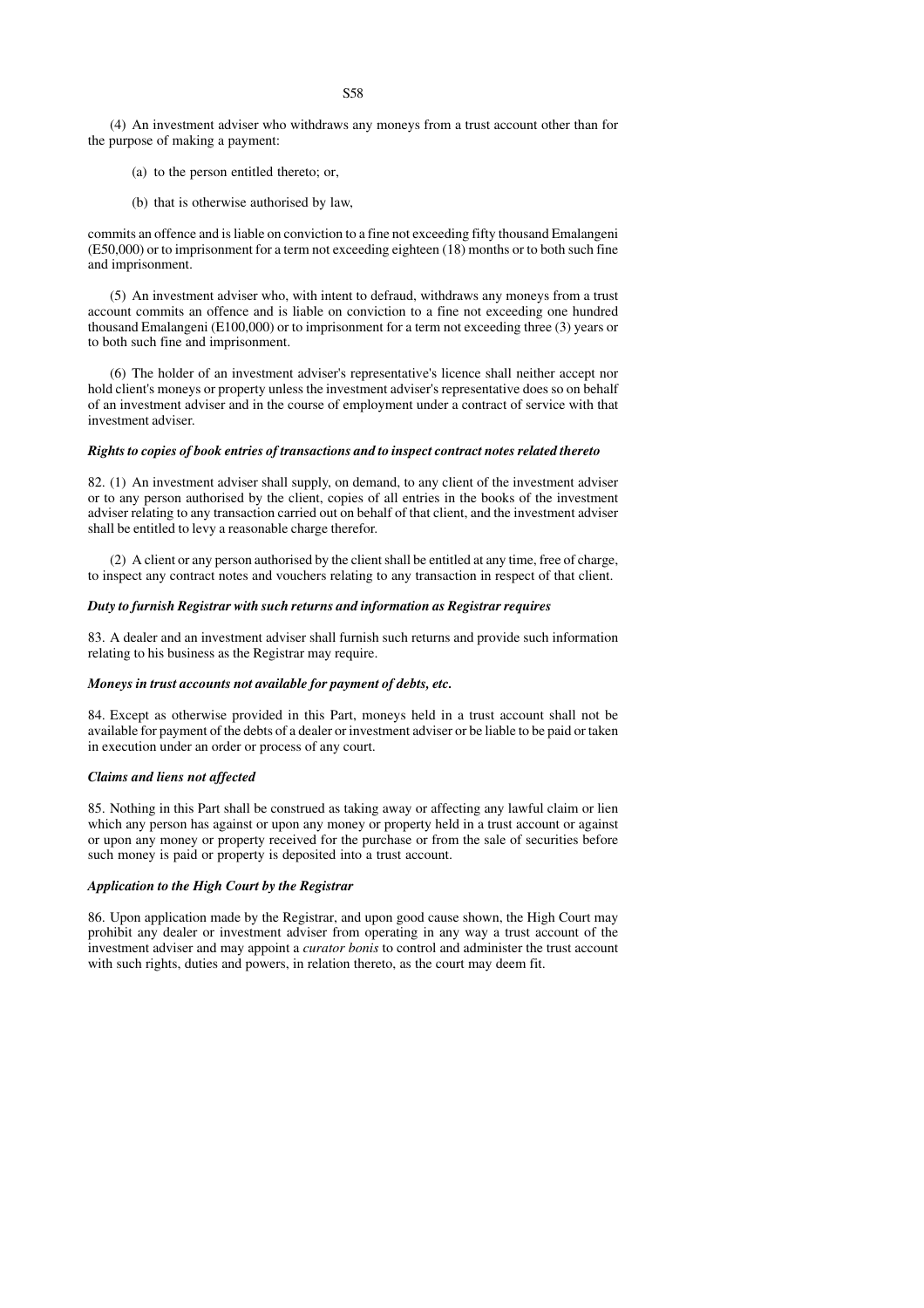S59

# **PART IX** PUBLIC OFFERS OF SECURITIES

## *Advertisements offering securities*

- 87. For the purposes of this Part, an advertisement offers securities if it:
	- (a) invites a person to enter into an agreement for or with a view to subscribing for or otherwise acquiring or underwriting any securities; or
	- (b) contains information calculated to lead directly or indirectly to a person entering into such an agreement.

## *Prospectus to be approved by Registrar*

88. (1) Subject to subsection (2), a person shall not issue or cause to be issued in Swaziland an advertisement offering securities to the public unless the issuer or offeror of such securities has submitted for approval to the Registrar, and the Registrar has approved, a prospectus which complies with the requirements of this Part.

(2) For the purposes of this Part, "public" includes any section thereof, but does not include an identifiable category of persons.

- (3) Subsection (1) shall not apply to securities of the following types:
	- (a) securities offered in connection with a takeover bid; or
	- (b) securities offered in connection with a merger.

(4) Subsection (1) shall not apply to a prospectus which is exempted from the requirements of this Part by Regulations made under this Act.

(5) An advertisement made pursuant to subsection (1) shall not be issued except by or with the consent of the issuer of the securities.

# *Contents of prospectus*

89. (1) In the case of an issue of securities that is required to be the subject of a prospectus under section 98, the Registrar shall not approve the prospectus unless:

- (a) it contains all such information as investors and their professional advisers would reasonably require, and reasonably expect to find there, for the purpose of making an informed assessment of the:
	- (i) assets and liabilities, financial position, profits and losses, and prospects of the issuer of the securities; and,
	- (ii) rights attaching to those securities; and,
- (b) it contains, in addition, such other information and particulars, and complies with such other requirements as may be prescribed by the Registrar.

(2) The requirements of subsection (1) are additional to those of the Companies Act, 2009, in relation to the contents of prospectuses.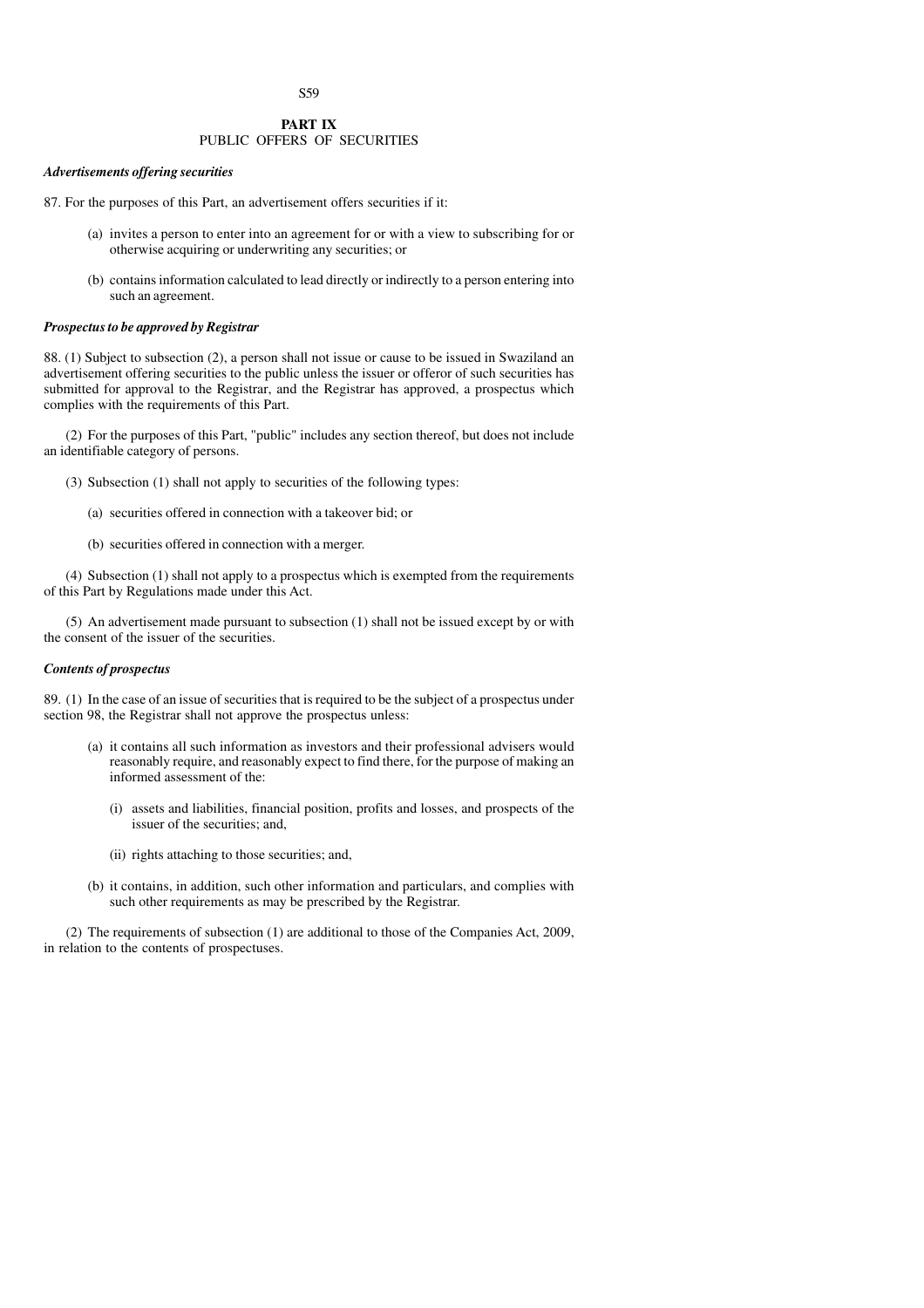### *Compensation for false or misleading particulars*

90. (1) The director of an issuer, and any other person who is responsible for the prospectus, shall be liable to pay compensation to any person who has acquired any of the securities in question and suffered loss in respect of them as a result of any untrue or misleading statement in the prospectus or the omission from the prospectus of any matter required to be included by or under section 89.

(2) For the purposes of subsection (1), acquisition by any person of securities includes the contracting to acquire them or an interest in them.

## *Continuing disclosure obligations*

91. (1) An issuer of securities that are the subject of a public offer, or which are publicly held, shall keep the Registrar, members of the issuer and other holders of its securities informed as soon as reasonably practicable of any information relating to the issuer and its subsidiaries, if any, that:

- (a) is necessary to enable them and the public to appraise the financial position of the issuer and of its subsidiaries;
- (b) is necessary to avoid the establishment of a false market in its securities or,
- (c) might reasonably be expected materially to affect market activity in the price of its securities.
- (2) In addition to the requirements of subsection (1), an issuer shall also comply with:
	- (a) such further obligations and requirements as may be prescribed by the Registrar; or,
	- (b) the listing requirements of a securities exchange where the securities are listed.

(3) For the avoidance of doubt, this section applies to the issuer of securities publicly held prior to the coming into operation of this Act.

# **PART X** IMPROPER TRADING PRACTICES

#### *False trading and manipulation of the securities exchange*

92. (1) A person shall not create or cause to be created, or do anything with the intention of creating a false or misleading appearance:

- (a) of the volume of trading in any securities on any securities exchange in Swaziland; or,
- (b) with respect to the market for, or the price of, any such securities.

(2) A person shall not by means of the purchase or sale of any securities that does not involve a change in the beneficial ownership of those securities, or by any fictitious transaction or device, maintain, inflate, depress or cause fluctuations in the market price of any securities.

(3) A purchase or sale of securities does not, for the purposes of subsection (2), involve a change in the beneficial ownership if a person who had an interest in the securities before the purchase or sale, or a person associated with that person in relation to those securities, holds an interest in the securities after the purchase or sale.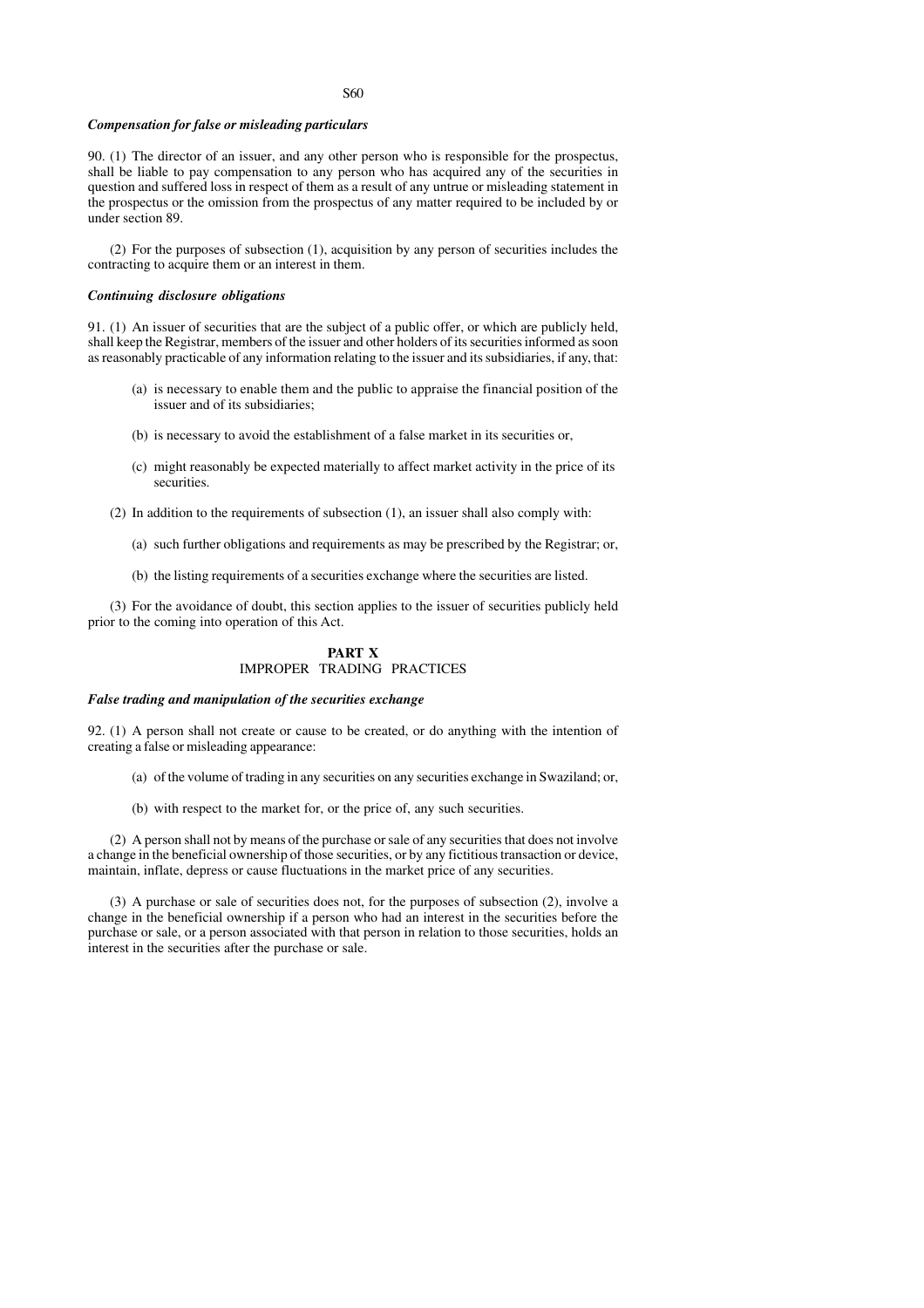#### S61

#### *Use of deceptive statements, etc., as inducements*

- 93. A person shall not induce or attempt to induce another person to deal in securities by:
	- (a) making or publishing any statement, promise or forecast that that person knows to be misleading, false or deceptive;
	- (b) the dishonest concealment of material facts; or,
	- (c) recklessly or dishonestly making or publishing any statement, promise forecast that is false or misleading.

#### *Fraudulent transactions*

94. A person shall not, directly or indirectly, in connection with any transaction with other person involving the purchase, sale or exchange of securities:

- (a) employ any device, scheme or artifice to defraud that other person; or,
- (b) engage in any act, practice or course of business which operates as a fraud or deception, or is likely to operate as a fraud or deception, on that other person.

# *False or misleading statement in connection with sale of securities*

95. A person shall not, directly or indirectly, for the purpose of inducing the sale or purchase of the securities of any company, make with respect to those securities, or with respect to the operations or the past or future performance of the company, a statement which is:

- (a) at the time and in light of the circumstances in which it is made, false or misleading with respect to any material fact and which that person knows or has reasonable grounds to believe to be false or misleading; or,
- (b) by reason of the omission of a material fact, rendered false or misleading and which that person knows, or has reasonable grounds to believe, is rendered false or misleading by reason of omission of that fact.

#### *Short selling*

96. A person shall not sell securities which that person does not hold at, or through a securities exchange, unless at the time that person sells them:

- (a) that person has or, where that person is selling as agent, the principal has; or,
- (b) that person reasonably and honestly believes that he or she has or, where that person is selling as agent, that the principal has,

a presently exercisable and unconditional right to vest the securities in the purchaser of them.

#### *Stock market manipulation*

97. (1) A person shall not effect, take part in, be concerned in or carry out, either directly or indirectly, two or more transactions in securities of an issuer being transactions that have, or are likely to have, the effect of raising the price of securities of the issuer on a securities exchange in Swaziland, with intent to induce other persons to purchase or subscribe for securities of the issuer or of a related issuer.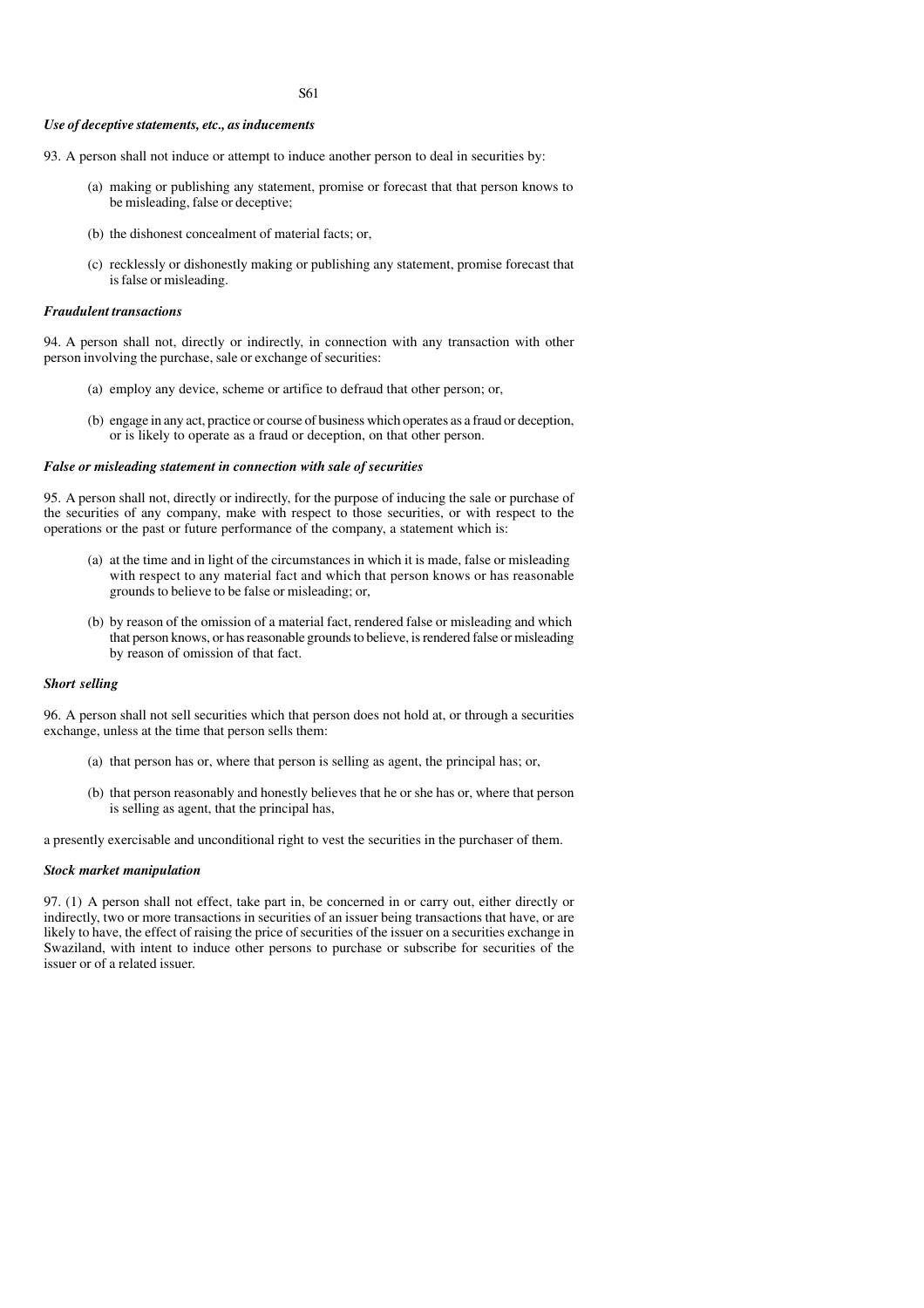(2) A person shall not effect, take part in, be concerned in or carry out, either directly or indirectly, two or more transactions in securities of an issuer, being transactions that have, or are likely to have, the effect of lowering the price of securities of the issuer on a securities exchange in Swaziland, with intent to induce other persons to sell securities of the issuer or of a related issuer.

(3) A person shall not effect, take part in, be concerned in or carry out, either directly or indirectly, two or more transactions in securities of an issuer, being transactions that have or are likely to have, the effect of maintaining or stabilising the price of securities of the issuer on a securities exchange in Swaziland with intent to induce other persons to sell, purchase or subscribe for securities of the issuer or of a related issuer.

### *Offences and penalties*

98. A person who contravenes any of the provisions of this Part commits an offence and is liable on conviction:

- (a) in the case of a person not being a company, to a fine not exceeding one hundred thousand Emalangeni (E100,000) or to imprisonment for a term not exceeding two (2) years or to both such fine and imprisonment; or
- (b) in the case of a company, to a fine of not exceeding two hundred and fifty thousand Emalangeni (E250,000) ) or to imprisonment for a term not exceeding five (5) years or to both such fine and imprisonment.

### *Convicted person liable to pay damages*

99. (1) A person who is convicted of an offence under this Part, or under section 98, shall, in addition to criminal liability for the offence, be liable, at the suit of any person who has sustained pecuniary loss as a result of having purchased or sold securities at a price affected by the act or transaction which comprises or is the subject of the offence, to an action for damages respect of the loss concerned.

(2) Nothing in this section limits or diminishes any civil liability which any person y incur under any other law.

# **PART XI** INSIDER DEALING

#### *Inside information, etc.*

100. For the purposes of this Part:

- (a) "inside information" means information which:
	- (i) relates to particular securities or to a particular issuer of securities and not to securities generally or to issuers of securities generally;
	- (ii) is specific or precise;
	- (iii) has not been made public; and
	- (iv) if it were made public would be likely to have a significant effect on the price of any securities;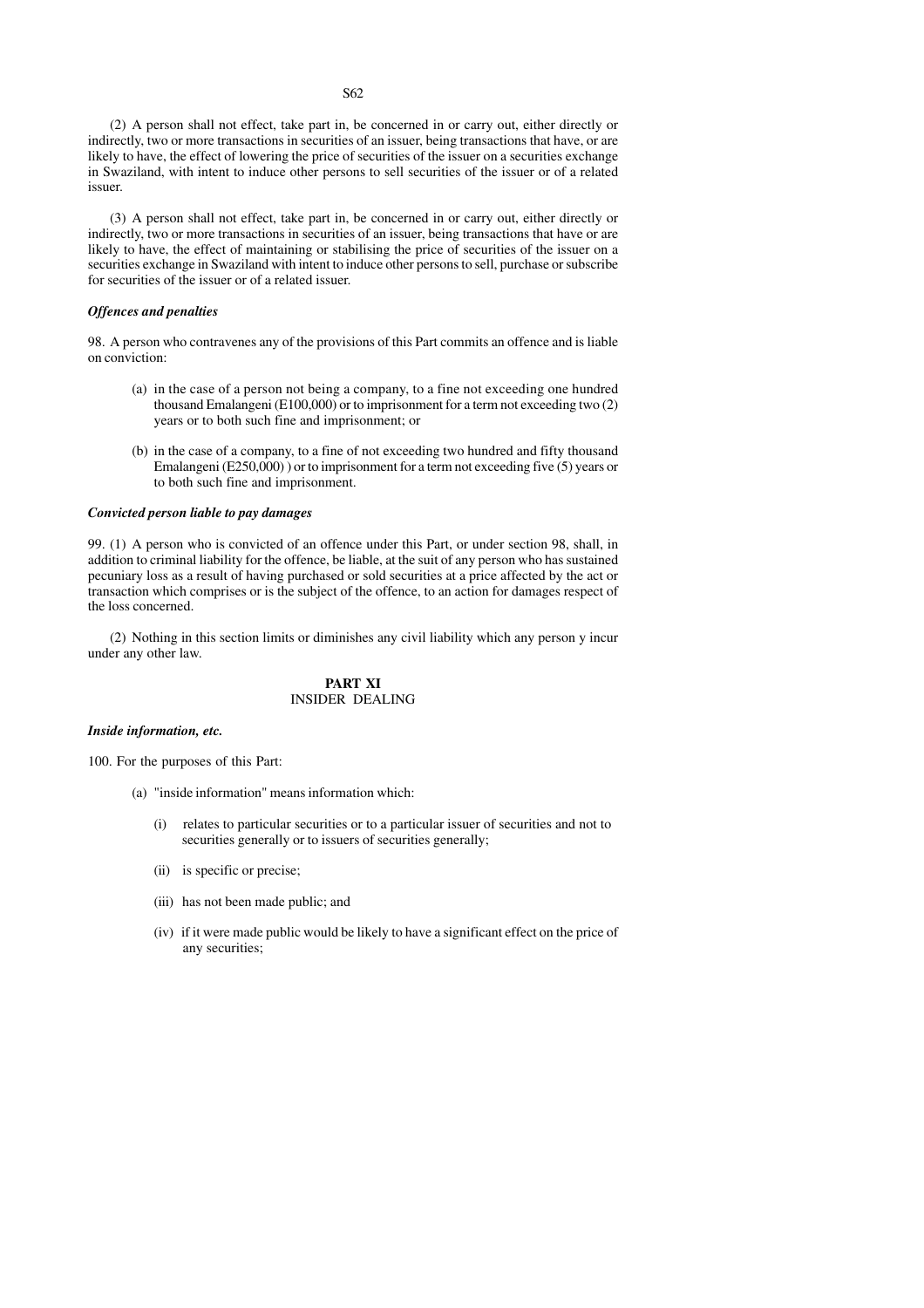(b) securities are "price-affected securities" in relation to inside information, if and only if the information would, if made public, be likely to have a significant effect on the price including the value of the securities.

## *Offence of insider dealing*

101. (1) A person who has information as an insider commits the offence of insider dealing if that person:

S63

- (a) deals in securities that are price-affected in relation to that information;
- (b) encourages another person to deal in securities that are, whether or not that other person knows, price-affected securities in relation to the information, knowing or having reasonable cause to believe that the dealing would take place; or,
- (c) discloses the information, otherwise than in the proper performance of the functions of his employment, office or profession, to another person.
- (2) A person who commits an offence under subsection (1) shall be liable conviction:
	- (a) in the case of a person not being a company, to a fine not exceeding one hundred thousand Emalangeni (E100,000) or to imprisonment for a term not exceeding two  $(2)$ years or to both such fine and imprisonment; or,
	- (b) in the case of a company, to a fine not exceeding two hundred and fifty thousand Emalangeni (E250,000).

(3) A court convicting a person under subsection (2) may make an order imposing on the convicted person a penalty of an amount not exceeding three (3) times the amount of any profit gained or loss avoided by any person as a result of the insider dealing.

(4) A contract shall not be void or unenforceable by reason only of the commission an offence under this section.

# *Insiders*

102. (1) For the purposes of this Part, a person who has information is an insider if that person knows that the information is inside information; or that person knows that it is inside information from an inside source.

- (2) For the purposes of subsection (1), a person has information from an inside source if:
	- (a) that person has it through:
		- (i) being a director, employee or shareholder of an issuer of securies; or,
		- (ii) having access to the information by virtue of his or her employment, office or profession; or,
	- (b) the direct or indirect source of the information is a person within paragraph (a).

## Information "*made public*"

103. (1) For the purposes of section 100 "made public", in relation to information, shall be construed in accordance with the following provisions of this section, but these provisions are not exhaustive as to the meaning of that expression.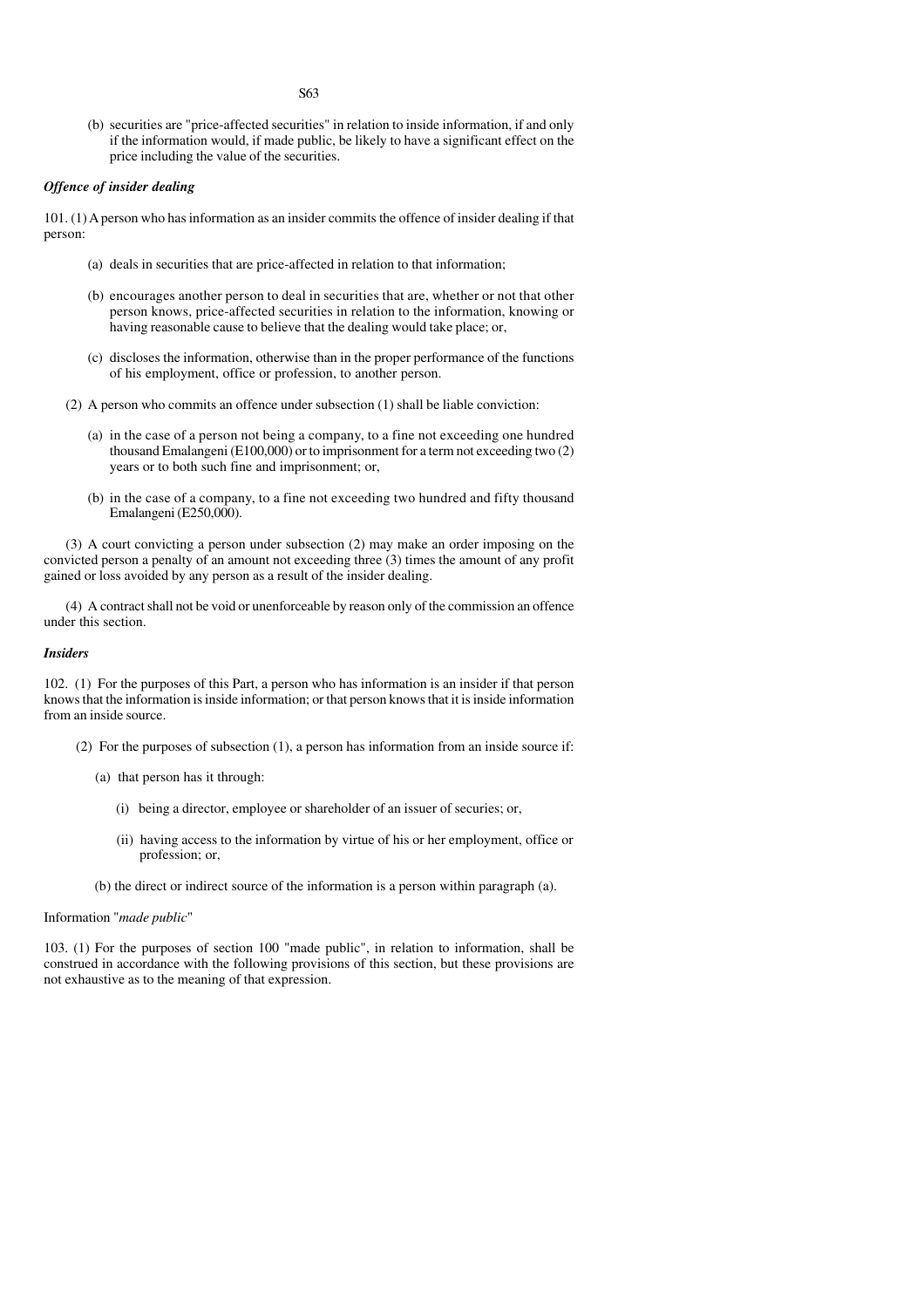- (2) Information is made public if it:
	- (a) is published in accordance with the Rules of a securities exchange for the purpose of informing investors and their professional advisers;
	- (b) is contained in records which by virtue of any enactment are open to inspection by the public;
	- (c) can be readily acquired by those likely to deal in any securities:
		- (i) to which the information relates; or,
		- (ii) of an issuer to which the information relates; or,
	- (d) is derived from information which has been made public.
- (3) Information may be treated as made public even though it:
	- (a) can be acquired only by persons exercising diligence or expertise;
	- (b) is communicated to a section of the public and not to the public at large;
	- (c) can be acquired only by observation;
	- (d) is communicated only on payment of a fee; or,
	- (e) is published only outside Swaziland.

#### **PART XII** CENTRAL SECURITIES DEPOSITORIES AND CLEARING AND SETTLEMENT OF SECURITIES TRANSACTIONS

#### *Interpretation*

104. In this Part, unless the context otherwise requires:

"account holder" means a person who holds a securities account in a central securities depository;

"beneficial owner" means, in relation to securities in a securities account, the ultimate owner of securities in that account but does not include a nominee of such owner;

"clearing" means the process of preparing for settlement a securities transaction which has been executed on a securities exchange, including the determination of the payment and delivery obligations of parties to a securities transaction, whether or not on a net basis;

"dealing ", in relation to deposited securities, includes acquiring, disposing, charging or pledging of deposited securities by an account holder; executing a securities transaction and lending, borrowing or donating a gift of a deposited security;

"dematerialise" means to eliminate the physical holdings of scrip in exchange for a book entry on the electronic records of a central securities depository;

"deposited security" means a security standing to the credit of an account holder in a securities account, including a security in a pledged securities account under section 122 or in suspense under section 123: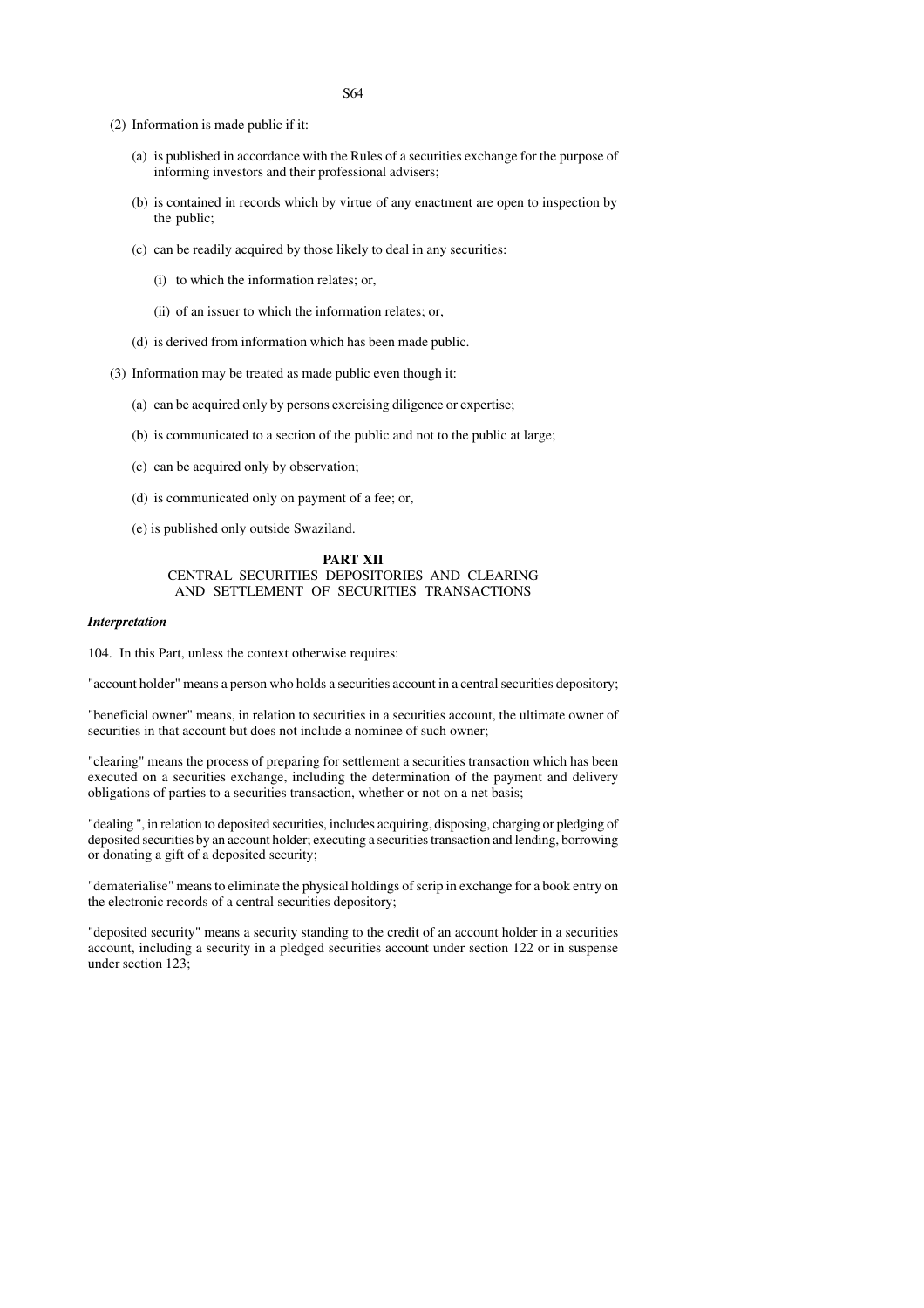#### S65

"depository" means a central securities depository as defined in section 2 of this Act;

"electronic book entry system" means an electronic arrangement which permits the holding of securities whether or not represented by scrip and which permits the transfer of ownership or interest in those securities by electronic adjustments through securities accounts without physical movement or physical exchange of scrip or endorsement, and the expression "book entry" shall be construed accordingly;

"electronic record" means the record of a central securities depository;

"holder of record" means the securities of account holders in a central securities depository produced in the form of a list by the central securities depository from the electronic record showing the particulars of the beneficial owners and account holders of deposited securities, and any references to a depository register includes a list of holders of record;

"'immobilise" means to deposit, with a central securities depository or its agent, physical loldings of scrip in exchange for a book entry on the electronic records of a central securities depository;

"netting" means the process of reducing multiple obligations for fewer settlement obligations or to a single settlement obligation;

"nominee" means a person authorised under section 115 to provide custodial services for securities;

"participant" means a company which is a member of a central securities depository;

"participating clearing bank" means a bank licensed to participate in a payment or clearing and settlement system established by law;

"pledge" means, in relation to deposited securities, the transfer of possession and control, but not of beneficial ownership, of a deposited security from the pledgor's securities account to the pledgee's securities account as security for the repayment of a debt or for the performance of an obligation in accordance with section 122;

"providing *custodial service*" means providing or agreeing to provide any service where the person providing the service has, under an arrangement with another person, the customer, possession or control of securities of the customer and carries out one or more of the following functions for the customer:

- (a) settlement of transactions relating to the securities;
- (b) collecting or distributing dividends or other pecuniary benefits derived from ownership or possession of the securities;
- (c) paying tax or other costs associated with the securities;
- (d) exercising rights, including without limitation voting rights, attached to or derived from the securities; and
- (e) any other function necessary or incidental to the safeguarding or administration of the securities.

"scrip" means any document that is, or a document of title to, a security or securities;

"securities account" means a book entry account of securities established by a central securities depository for an account holder in which dealings in securities by the account holder are recorded;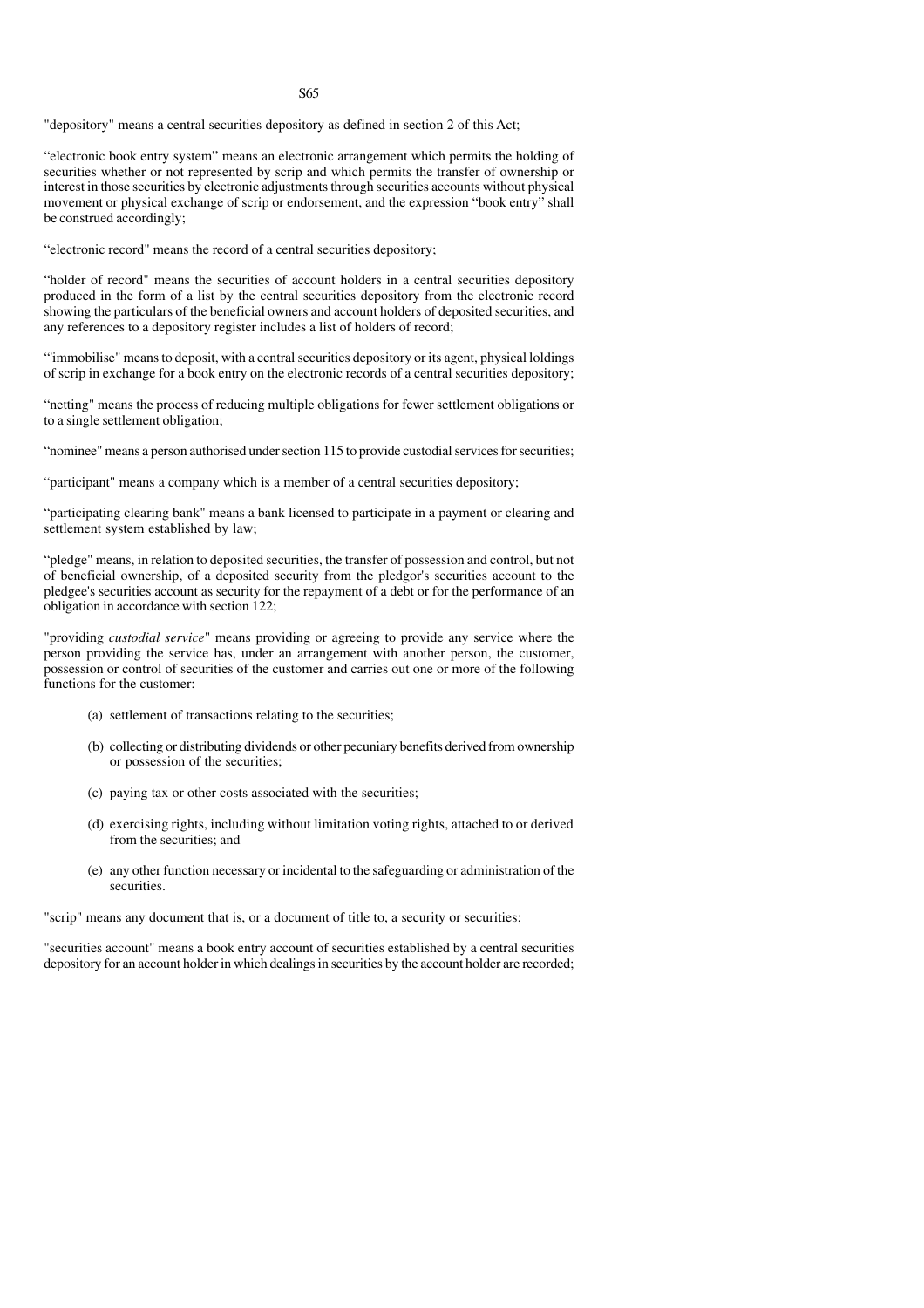"settlement" means the completion of a securities transaction in accordance with section 128;

"settlement guarantee fund" means any such fund as may be established by a central securities depository under section 129.

## *Application and construction of existing laws and documents*

105. (1) This Part shall apply to all central security depositories, deposited securities and to the clearing and settlement of transactions in securities registered under this Act or listed on a securities exchange.

(2) In the application of this Part, where, in relation to deposited securities, any law or any of the terms of a document is inconsistent with any of the provisions of this Part, the provisions of this Part shall, to the extent of the inconsistency, prevail.

# *Prohibition of unlicensed business*

106. (1) A person shall not carry on, or purport to carry on, the business of a central securities depository unless that person holds a licence granted by the Registrar under this Part.

 (2) A person who contravenes subsection (1) commits an offence and is liable on conviction to a fine not exceeding one hundred thousand Emalangeni (100,000) or to imprisonment for a term not exceeding three (3) years or to both such fine and imprisonment.

# *Licensing of central securities depositories*

107. (1) A public company may apply to the Registrar for a licence to establish and operate a central securities depository.

 (2) An application for a licence under this section shall be in the form prescribed by the Registrar and shall be accompanied by:

- (a) the fee prescribed by the Registrar;
- (b) a copy of the rules of the applicant; and,
- (c) such information as the Registrar may reasonably require for the purpose of determining the application.

(3) Upon receipt of an application under this section, the Registrar may grant a licence to the applicant if the Registrar is satisfied that the:

- (a) Rules of the applicant make satisfactory provision for the:
	- (i) holding in safe custody of deposited securities;
	- (ii) prompt, safe and accurate clearing and settlement of transactions in deposited securities;
	- (iii) protection of the interests of account holders and the protection and control of information on deposited securities and dealings therein;
	- (iv) monitoring of compliance with, and the enforcement of, the rules of the central securities depository, as well as a fair procedure with respect to the discipline and control of participants, including denial of participation and limitation of access to its services;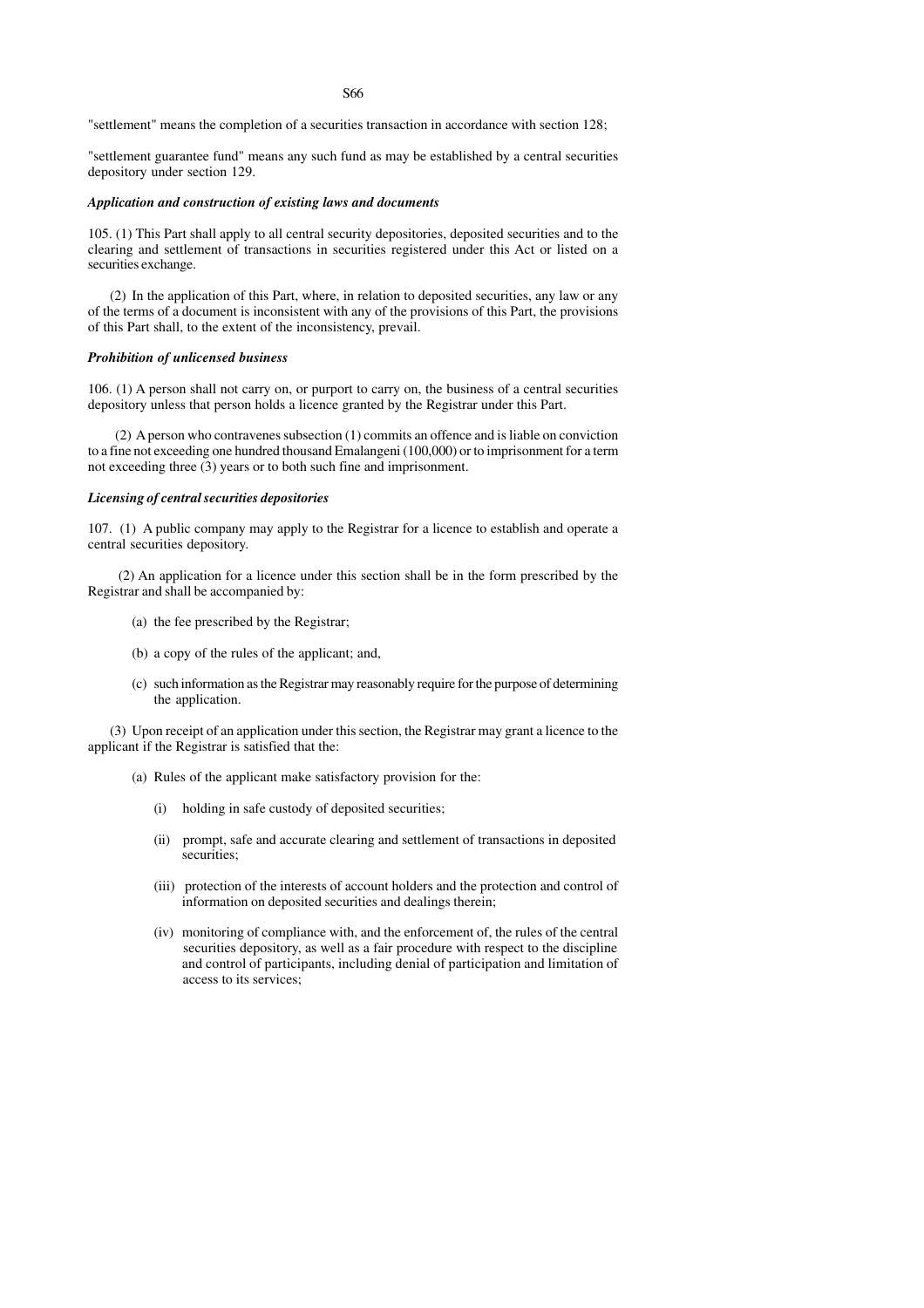S67

- (v) establishment and management of a settlement guarantee fund;
- (vi) carrying on of the business of a central securities depository with due regard to the interests of investors and the securities industry generally;
- (vii) fair and reasonable allocation of fees among its participants;
- (viii) fair representation of shareholders and participants in the selection of its directors and managers and in the administration of its affairs and services; and,
- (ix) avoidance of the imposition of any burden on competition not necessary or appropriate in furtherance of the services of the central securities depository;
- (b) establishment and maintenance of the central securities depository would promote the positive development of capital markets in Swaziland; and
- (c) applicant satisfies any other requirements prescribed under this Act or any other law.

(4) The Registrar may impose on a licence such conditions as the Registrar may consider appropriate.

# *Refusal of licence*

108. Where the Registrar refuses to grant an application for a licence, the Registrar shall inform the applicant, in writing, to that effect specifying the requirements which, in the opinion of the Registrar, have not been satisfied and state the reasons for the refusal.

#### *Revocation of licence*

l09. (1)A licence may be revoked by order of the Registrar if at any time it appears to the Registrar that the central securities depository has:

- (a) failed to comply with any obligation, including any of the conditions of its licence, to which it is subject by virtue of this Part;
- (b) has contravened any of its own rules; or,
- (c) has failed to comply with an order of the Registrar made under section 110.

(2) The Registrar shall give prior written notice of the intention to revoke a licence to the central securities depository concerned and shall publish the notice in such manner as he considers appropriate for bringing it to the attention of persons who are likely to be affected by the revocation.

(3) A notice under subsection (2) shall give the reasons for which the Registrar proposes to revoke the licence.

(4) The order of revocation of a licence shall be effected in such a manner as to allow the central securities depository affected, sufficient time, not being less than three (3) months, to wind up its affairs and may contain such transitional provisions as the Registrar considers necessary or expedient.

(5) A central securities depository on which a notice under subsection (2) is served, and a participant or any other person who, in the opinion of the Registrar, is likely to be affected by the revocation of the licence may, within two (2) months or such longer period as the Registrar may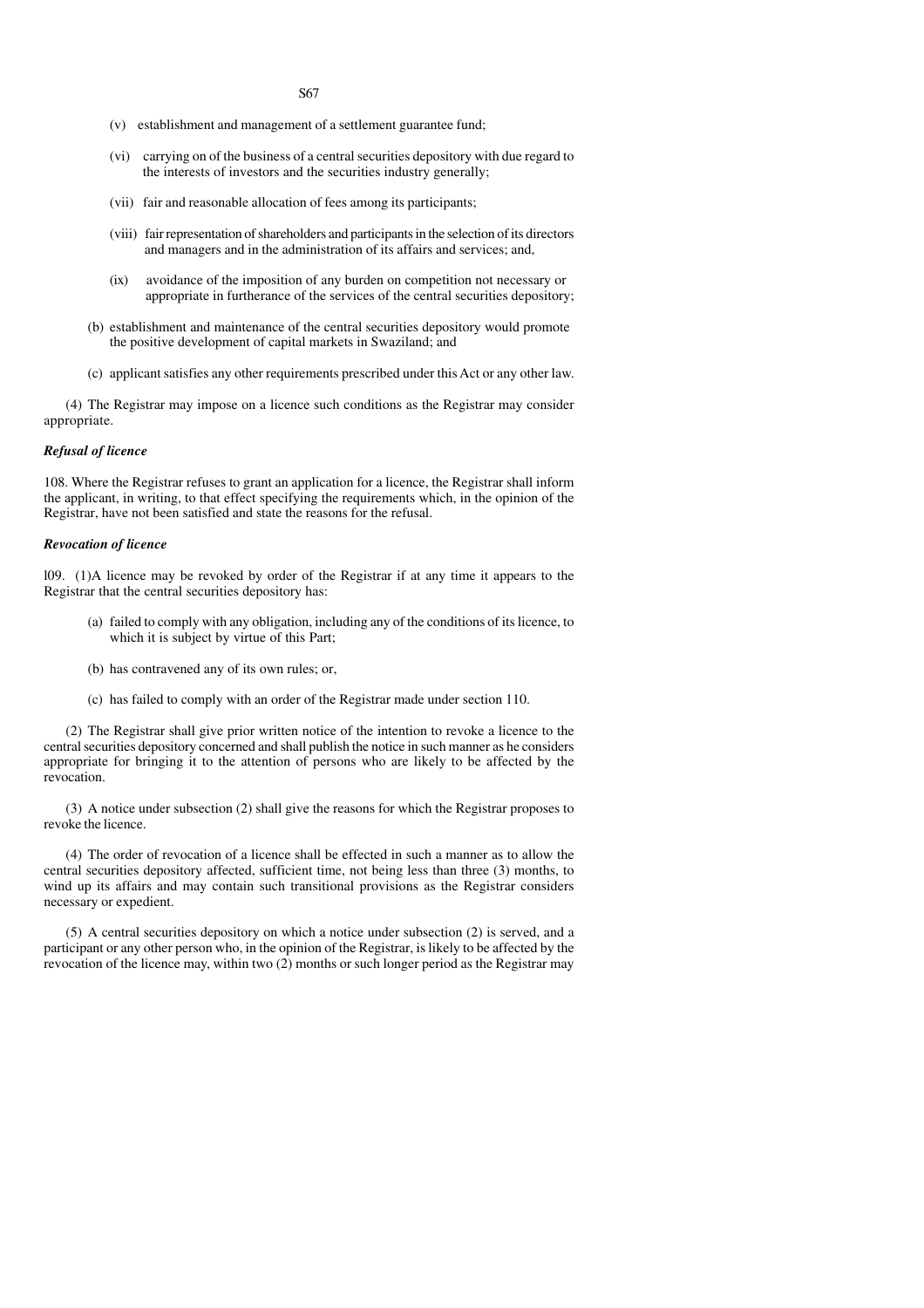allow, after the date of service or publication, make representations to the Registrar, and the Registrar shall have regard to any representations made in determining whether to revoke the licence.

(6) Upon the revocation of a licence, the Registrar shall, in writing, inform the Registrar of Companies of the revocation.

#### *Compliance order*

110. If it appears to the Registrar that the circumstances set out in section 109 (1) may be rectified by the central securities depository, the Registrar may, instead of revoking the licence, order the central securities depository to comply with the obligation or the Rules or the order to which the failure or contravention relates.

#### *Functions of a central securities depository*

- 111. (1) The functions of a central securities depository are to:
	- (a) operate a facility for the central custody and handling of securities registered under this Act or listed, under a system in which:
		- (i) securities entered in the records of the central securities depository, whether or not evidenced by scrip, are immobilised or dematerialised, as the case may be, and held in the safe custody of the central securities depository;
		- (ii) title to securities is held in book entry form;
		- (iii) securities are registered in the issuer's records under a nominee in the name of a beneficial owner; and,
		- (iv) dealings by account holders in respect of securities in securities accounts are effected by means of book entries made in those securities accounts at the central securities depository;
	- (b) provide clearing and settlement facilities for securities traded on a licensed securities exchange under this Act;
	- (c) promote the positive development of capital markets in Swaziland; and,
	- (d) provide other facilities and services incidental to the functions specified in this subsection.
	- (2) Notwithstanding the Companies Act, 2009, a central securities depository shall not:
		- (a) carry on any business other than that for which it is licensed under this Part; or,
		- (b) admit to its operations any securities which are neither registered under this Act nor listed.

(3) All dealings on a securities exchange licensed in terms of this Act shall be cleared and settled through a central securities depository in accordance with the rules of that central securities depository.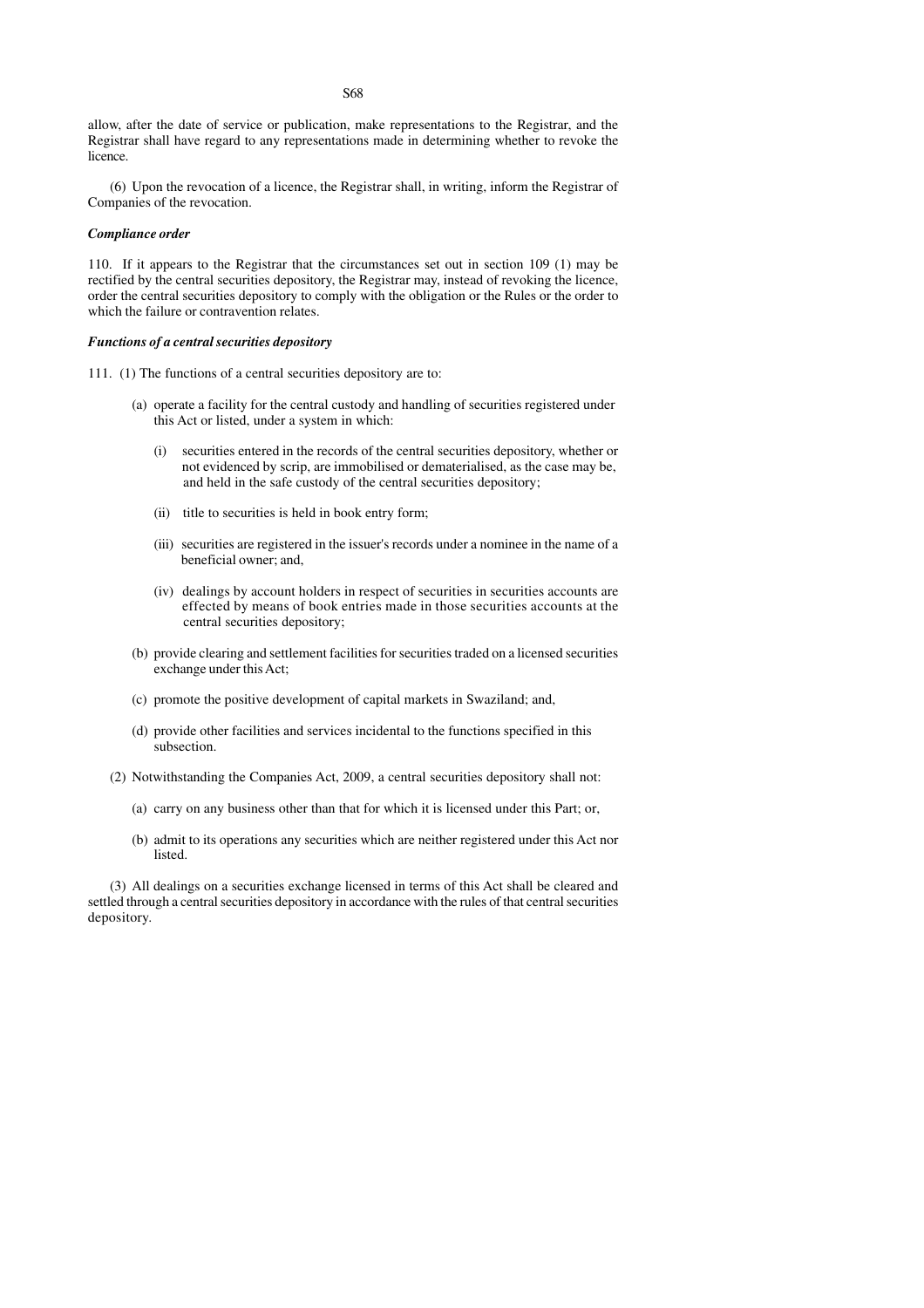#### S69

#### *Rules of a central securities depository to have effect as contract and participants to comply*

112. (1) A central securities depository shall make rules for the proper and efficient carrying on of its business and shall, in particular, make rules in respect of the matters referred to in section 111 (3).

(2) Rules made under subsection (1) or any amendments to those rules shall not have effect unless the Registrar has first approved them.

(3) The Registrar may require a central securities depository to amend any of its rules in order to ensure that they comply with the provisions of this Part.

#### *Participants in a central depository to comply*

113. (1) The rules of a central securities depository shall operate as a binding contract between:

- (a) the central securities depository and each issuer;
- (b) the central securities depository and each participant;
- (c) each issuer and each participant; and,
- (d) a participant and any other participant,

in terms of which each of the parties agrees to observe and perform the provisions of the rules.

(2) Every participant in a central securities depository shall comply with the rules made by that central securities depository to the extent that those rules purport to apply to the participant.

# *Central securities depository to provide assistance*

114. A central securities depository shall provide such assistance to the Registrar and the Central Bank as may be reasonably required by the Registrar or by the Central Bank for the performance of their respective functions under this Act or any other law.

#### *Nominees*

115. (1) A person shall not act as a nominee under this Part unless that person has been registered by the Registrar for the purpose.

(2) A person who contravenes subsection (1) commits an offence and is liable on conviction to a fine not exceeding fifty thousand Emalangeni (E50,000) or to imprisonment for a term not exceeding one (1) year or to both such fine and imprisonment.

(3) A company registered under the Companies Act, 2009, may apply for registration or for the renewal of registration under this Part to the Registrar in the form and manner prescribed by the Registrar.

(4) An application under subsection (3) shall be accompanied by the fee prescribed by the Registrar.

(5) The Registrar may require an applicant to supply him with such further information, in relation to the application, as the Registrar considers necessary.

(6) The Registrar shall not refuse to grant or renew registration under this section without first giving the applicant an opportunity of being heard.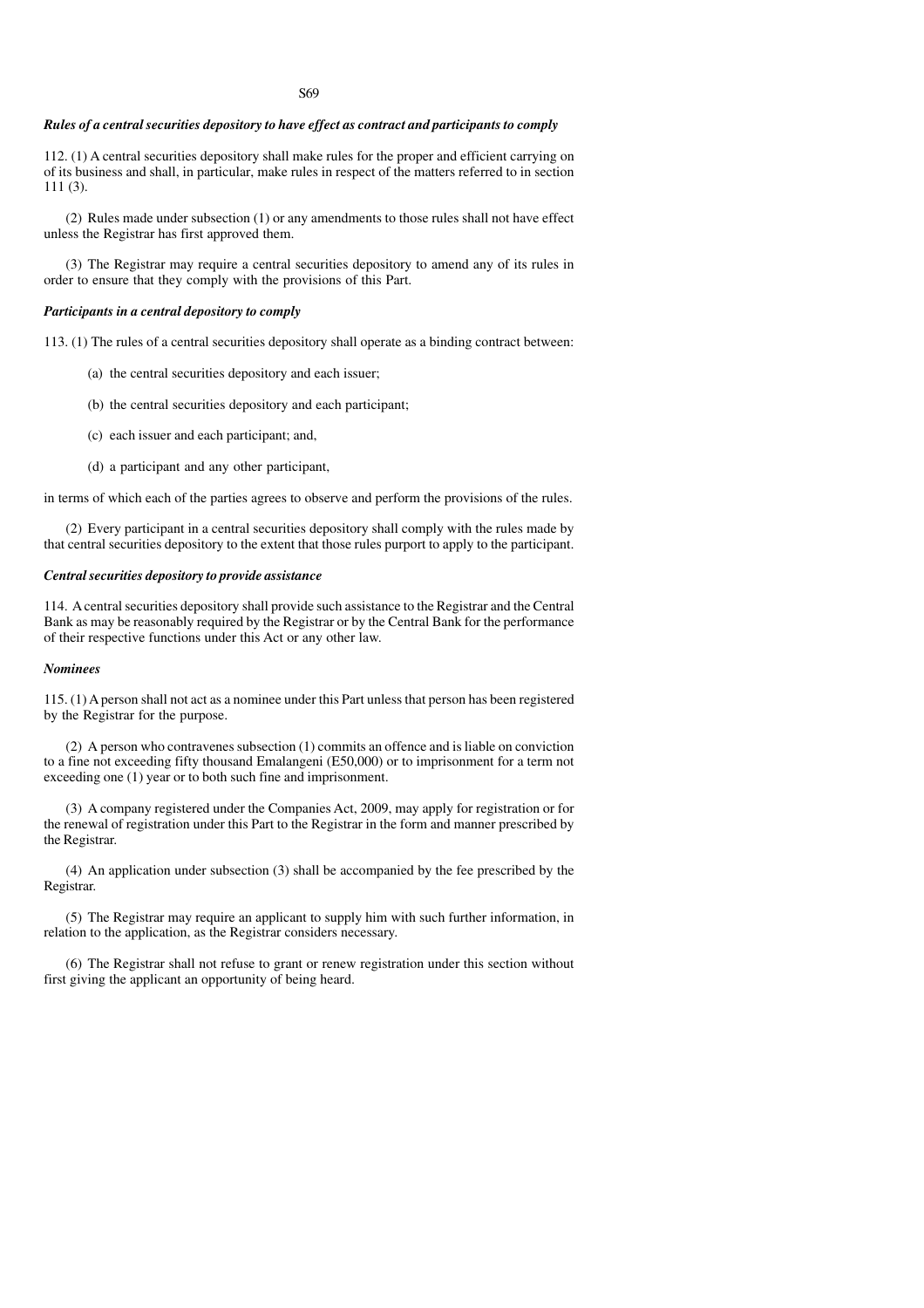#### S70

#### *Dematerialisation, maintenance of security accounts and negotiability of deposited securities*

116. (1) On a date to be prescribed by the Minister by Notice published in the Gazette:

- (a) any new issue of securities to be traded on a licensed securities exchange shall be issued in dematerialised form;
- (b) the electronic record of a central securities depository shall constitute the record of an issuer in respect of securities held in a central securities depository for that issuer and, in case of any discrepancy between the issuer's record and the record of the central securities depository, the latter shall prevail; and,
- (c) a central securities depository shall constitute the register of all securities in the securities accounts of its account holders.

(2) All securities registered under this Act or listed before the commencement of this Act shall be dematerialised within eighteen (18) months from the date prescribed by the Minister in terms of subsection (1).

(3) A central securities depository shall, during the period referred to in subsection (2), ensure safe custody of scrips and other documents evidencing title to the deposited securities of its account holders.

(4) The Minister may make Regulations for the complete elimination of scrip in order to give effect to the dematerialization of securities to which this Part applies.

(5) Every securities account in a central securities depository shall be in the name of the beneficial owner of the deposited securities or in the name of a nominee and in such form as may be prescribed by the Rules of the central securities depository.

(6) All deposited securities shall be regarded as negotiable instruments.

#### *Fungibility*

117. Securities of the same class issued by the same issuer shall be regarded as a fungible mass.

#### *Asset segregation*

118. (1) A person may hold one or more securities accounts in a central securities depository and the securities accounts of each person shall be segregated from each other and from the securities accounts of other account holders, and the interest, dividends and other benefits accruing to each securities account shall be similarly segregated.

(2) Unless otherwise agreed between a nominee and the central securities depository, a nominee shall hold securities for only one beneficial owner or for joint beneficial owners in respect of each securities account.

(3) A nominee shall, in such manner and within such period as may be specified in the rules of a central securities depository, furnish to the central securities depository the name and other particulars of the beneficial owner and of the balances of securities in a named securities account, held in the name of the nominee.

(4) A nominee who contravenes subsection (2) or (3) shall be liable to such penalty as may be specified by the central securities depository under its rules.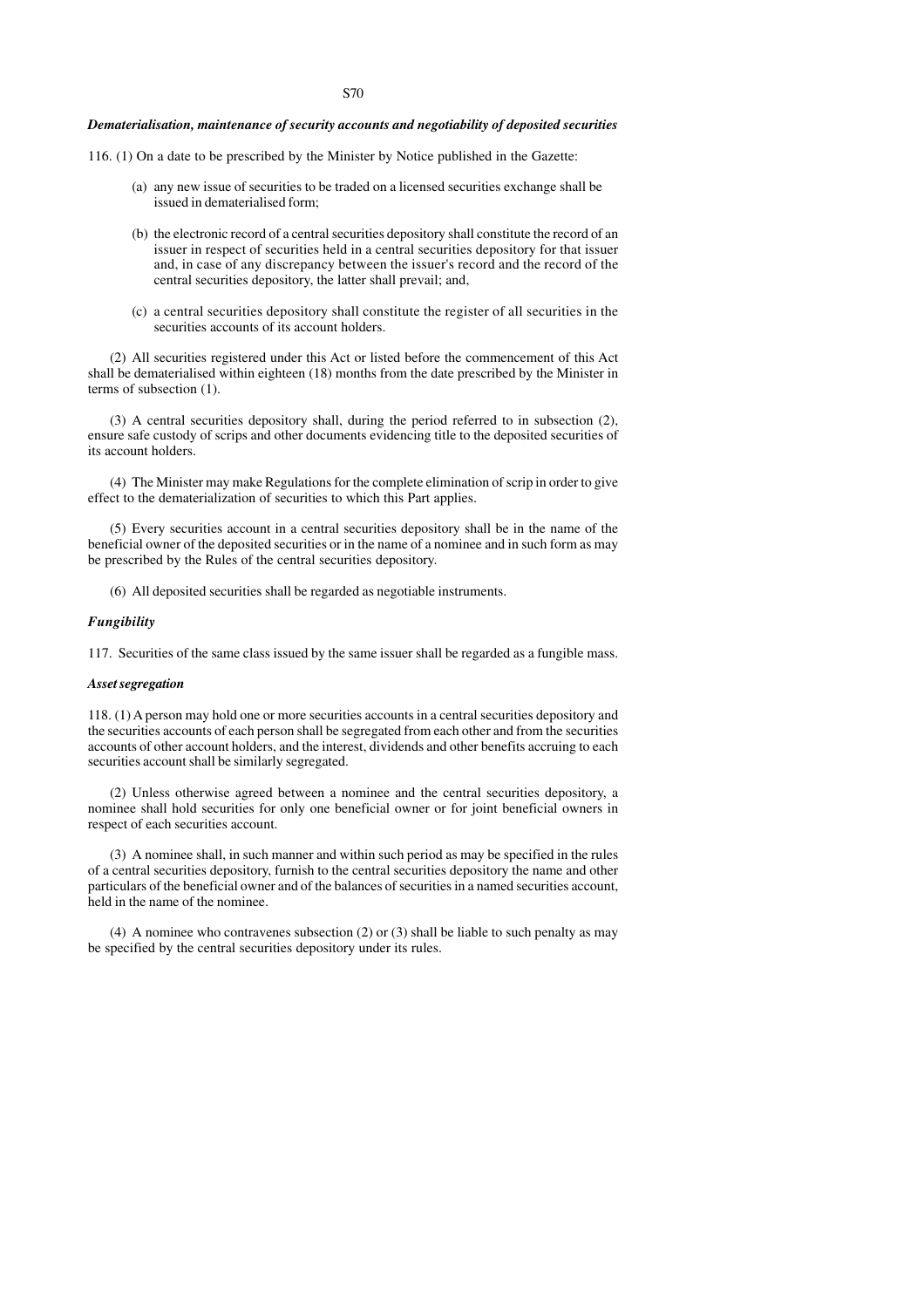#### *Holders of record*

.

l19. (1) A central securities depository shall, on such dates as may be requested in writing by an issuer or the issuer's representative, produce and submit to the issuer or the representative a list of holders of record in relation to securities held in the central securities depository relating to such issuer and the respective securities accounts held by account holders for the purpose of issuing notices, announcements, reports or for the payment of interest or dividends or for any other purpose.

(2) An account holder or a person authorised by the account holder may require the issuer in which he is a member to furnish him with a copy of the list of holders of record.

(3) A central securities depository may, in accordance with its rules, issue to an account holder upon request by the account holder in the prescribed form, a statement of the account holder's securities account specifying the amount and description of securities in the account.

(4) The High Court may, on application by an interested party, order the rectification of a list of holders of record or any other electronic record kept by a central securities depository if it is satisfied that:

- (a) an account holder did not consent to a transfer of deposited securities from the account holder's securities account and has diligently taken all reasonable measures to safe keep the securities and to inform the issuer and the central securities depository of the account holder's right to object to such transfer prior to the transfer and its registration;
- (b) a person who purports to be an account holder should not have been registered in the central securities depository register as having title to the deposited securities, unless that person acquired the securities for a consideration, in good faith and without notice of other interests in the securities and obtained registration of the transfer in the records of the issuer or the central securities depository; or
- (c) upon consideration of the application, there is other sufficient cause to justify the rectification,

and the court may make such other ancillary order as it considers appropriate.

#### *Restriction on central depositories dealing in deposited securities*

120. (1) A central securities depository shall not deal in the securities of its account holders except in accordance with the instructions of its participants pursuant to its rules.

 (2) A central securities depository which deals in deposited securities contrary to subbsection (1) shall be liable to such penalty as may be specified under rules made by the Registrar.

 (3) Subsection (1) shall not be constructed as prohibiting the buying or selling, effected by a securities exchange or its clearing house according to the rules of a securities exchange or the clearing house, of securities which, in the case of a:

- (a) buy, a seller has failed to deliver on a day specified for settlement; or
- (b) sell, a buyer has failed to accept and pay for when delivered on a day specified for settlement.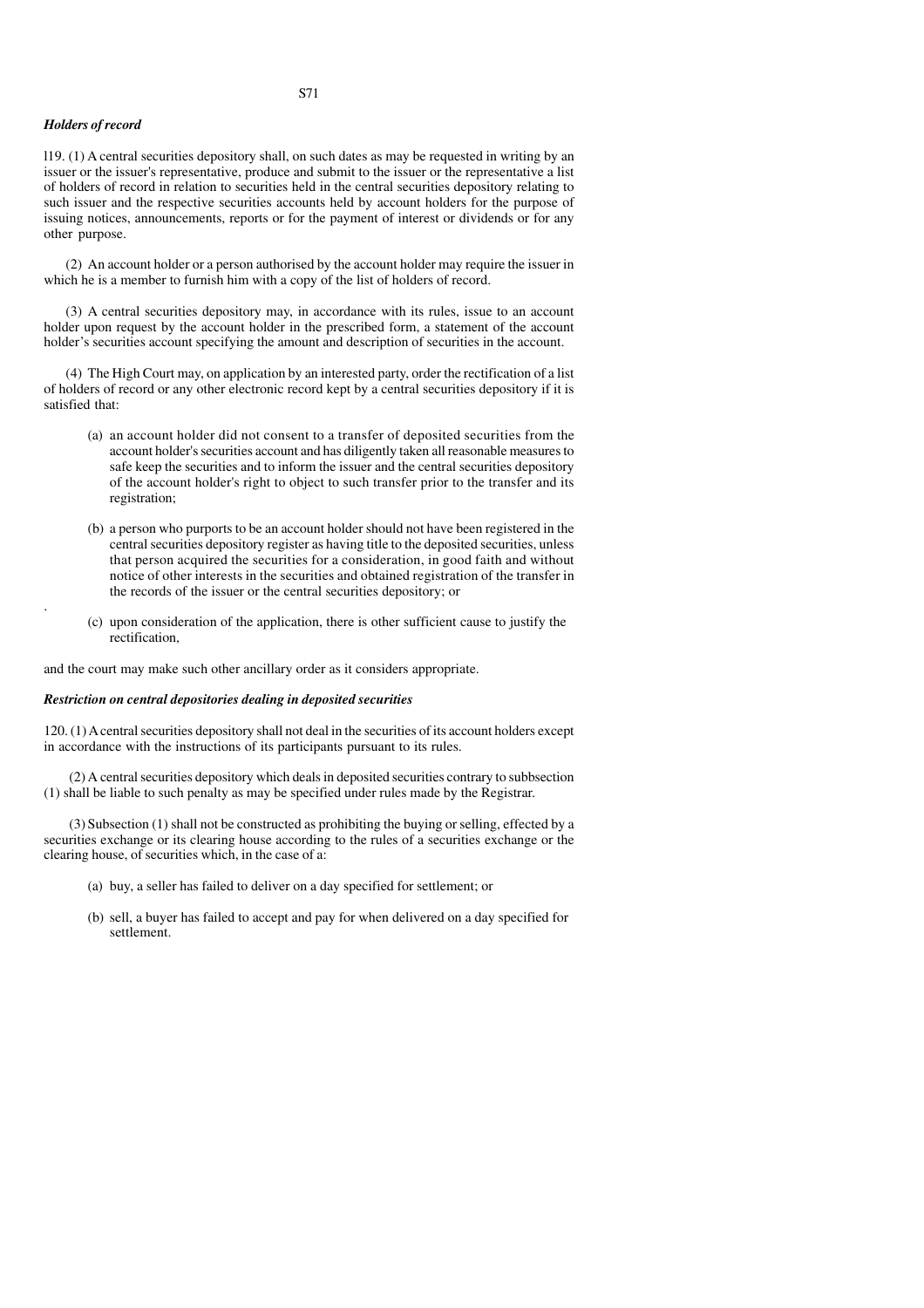#### *Status of central securities depository in relation to issuer*

121. A central securities depository shall not be deemed to be a shareholder or creditor of the issuer in respect of securities standing to the credit of its account holders.

#### *Pledging of securities*

122. (1) An account holder may, in accordance with the rules of a central securities depository, pledge as security any securities standing to the credit of that account holder in that account holder's securities account.

(2) Where deposited securities are pledged by an account holder in favour of any person, the central securities depository shall transfer the securities into the securities account of the pledgee established for the purpose in accordance with its rules and the account so established shall be designated as a pledged securities account.

(3) A request to pledge securities shall be supported by documents in the prescribed form evidencing the pledge in favour of the pledgee.

(4) Where a pledge over securities has been discharged, the central securities depository shall, upon receipt of a notice in the prescribed form from the pledgee confirming the discharge, transfer the deposited securities into the securities account of the pledgor.

(5) Subject to subsection (6), during the period in which a pledge over securities remains undischarged, a central securities depository shall act only on the instruction, and as agent, of the pledgee with regard to the pledged securities.

(6) A book entry holding of pledged securities shall constitute evidence of possession, but not ownership, of securities and the pledge of those securities shall constitute a transfer of possession from the pledgor to the pledgee.

(7) Except as otherwise provided in this section, the provisions of this Part relating to deposited securities shall apply to securities in pledged securities accounts.

#### *Securities in suspense accounts*

123. (1) A central securities depository may, in accordance with conditions prescribed by the Registrar under this Part, place deposited securities in a suspense account.

(2) A central securities depository shall declare deposited securities in a securities account to be in suspense where the central securities depository has been served with an order of a court affecting any entries in the account.

(3) Where deposited securities have been declared to be in suspense pursuant to this section, the rights, powers and privileges and the liabilities, duties and obligations of an account holder in respect of, or arising out of the suspension of such securities account, shall be directed in the court order.

(4) Where a dealing in respect of securities of an account holder has been concluded a securities exchange before a court order affecting the dealing in those securities is served on central securities depository, without prejudice to the right of an aggrieved party to any relief against the party in default, the order shall not operate so as to prevent the discharge of settlement obligations relating to that dealing.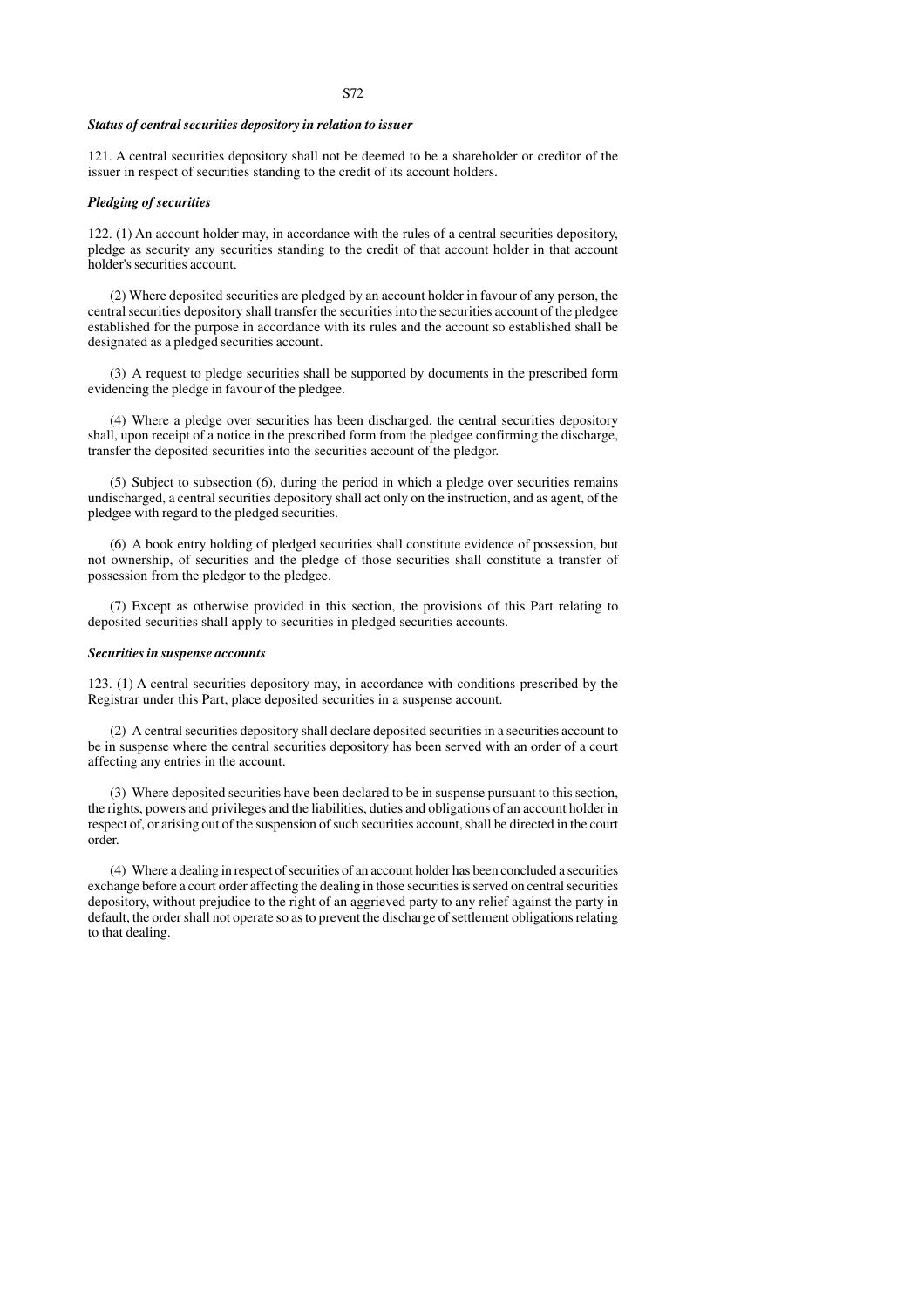(5) Where, as a result of a securities account having been declared to be in suspense under this section, the settlement of a securities transaction becomes impaired, the account holder of the securities account shall, in accordance with rules of the central securities depository, make good the loss.

# *Securities lending*

124. The Registrar may make rules to provide for the lending of deposited securities on a collateralised basis for the purpose of preventing or otherwise dealing with failed securities transactions or allowing parties to such transactions to discharge their obligations arising from those transactions.

#### *Securities exchange transactions to be cleared and settled*

125. The clearing and settlement of securities transactions made on a securities exchange shall be effected through a central securities depository designated by the securities exchange on which the transactions are made.

#### *Book entry transfers*

126. (1) The transfer of ownership or interest in deposited securities from one account holder to another or the pledge of deposited securities by one account holder to another shall be effected by means of electronic book entries in securities accounts maintained by a central securities depository.

(2) Electronic book entries in the records of a central securities depository effected in accordance with subsection (1) shall have the same effect in the case of:

- (a) non-bearer securities, as an execution of an instrument of transfer and the delivery of a certificate; or,
- (b) bearer securities, as a delivery of a scrip.

#### *Electronic book entries admissible in evidence*

127. An electronic book entry in a securities account in a central securities depository or a document certified by the chief executive officer of a central securities depository or an officer of the central securities depository authorised for the purpose as a true copy or extract of that entry, shall be admissible in any court as *prima facie* evidence of the matters recorded therein.

#### *Settlement of securities transactions*

128. (1) The settlement of securities transactions concluded on a securities exchange shall be executed and completed upon a central securities depository transferring the securities transacted within the period prescribed by the Registrar, from the securities account of the transferor to that of the transferee in accordance with section 126, and where the consideration is:

- (a) monetary, by the Central Bank simultaneously transferring funds through debiting and crediting appropriate reserve or settlement accounts of participating clearing banks in same-day value funds and in accordance with an agreement between those banks on the one part and the central securities depository on the other part; or,
- (b) not monetary, by the simultaneous transfer of the consideration in accordance with the rules made by the central securities depository.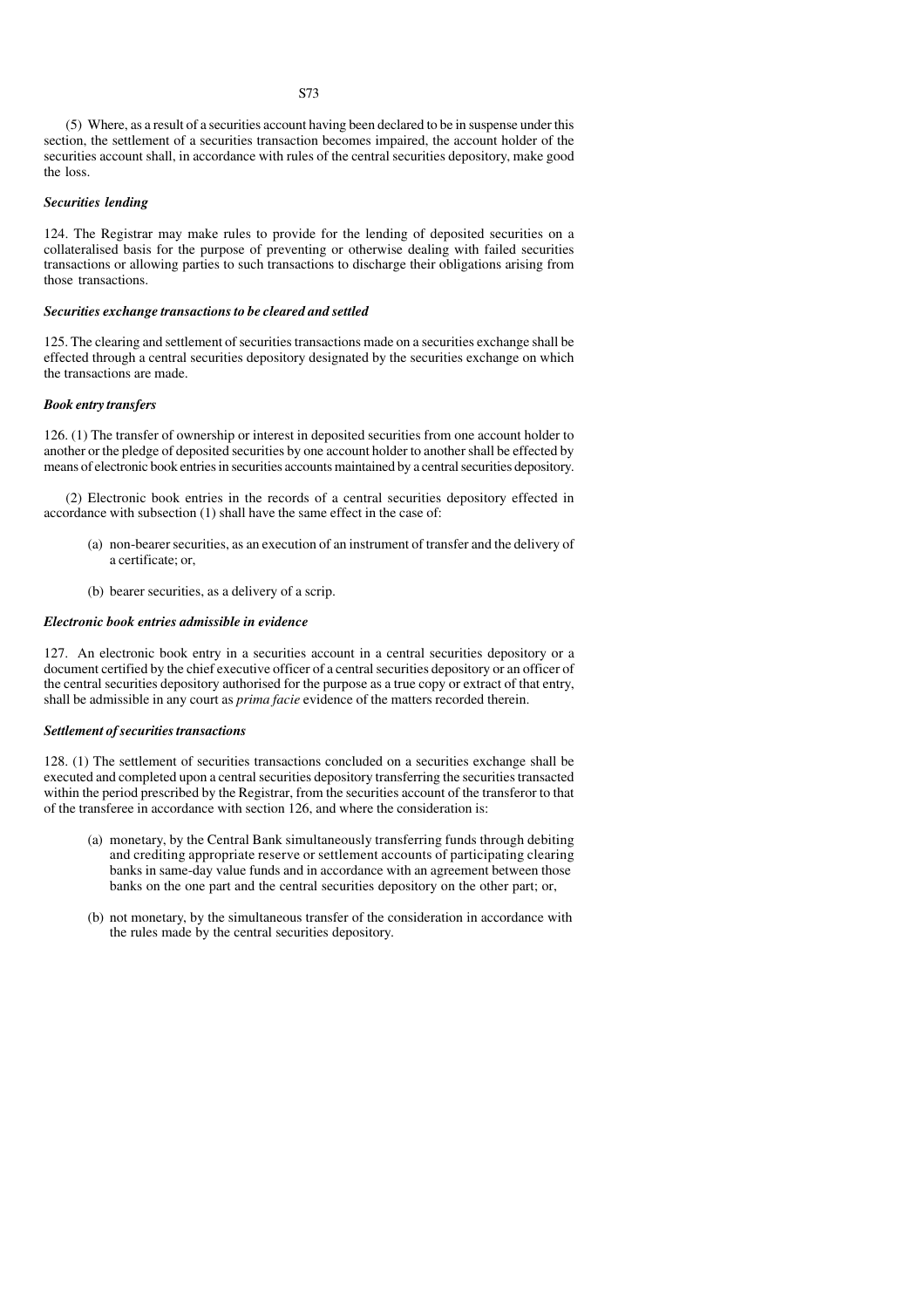(2) The transfer of securities by a central securities depository and the transfer of funds by the Central Bank or the transfer of the non-monetary consideration under subsection (1) shall be final and irrevocable for the purpose of effecting a settlement.

(3) A participant of a central securities depository, other than a participating clearing bank, shall maintain a bank account with a participating clearing bank for the purpose of settling its payment obligations in accordance with the rules of the central securities depository.

(4) As between a transferor and a transferee referred to in subsection (1), the transfer of ownership of, or of an interest in, securities or a pledge of securities shall become effective and binding only upon the settlement of the transaction concerned.

#### *Settlement guarantee fund*

129. (1) A central securities depository shall establish a settlement guarantee fund for the purpose of managing settlement risks and defaults by counter-parties to securities transactions.

(2) A central securities depository may establish separate settlement guarantee funds for different categories of securities.

(3) Where the Registrar is satisfied that adequate arrangements, other than those required under subsection (1) or (2) for managing settlement risks and defaults exist, the Registrar may exempt a central securities depository from the requirements of those subsections.

(4) A settlement guarantee fund shall be administered in accordance with rules made by the central securities depository, which may:

- (a) provide for the determination and regulation of any matter relating to the operations of the fund by a body of persons, whether or not they are participants;
- (b) provide for the levying of contributions in money, securities, letters of credit and other instruments from participants and for financing the fund; or,
- (c) contain incidental and supplementary provisions.

(5) For the purposes of this section, "settlement risks or defaults" include the risk of loss of the full value of securities or funds that have been transferred to a defaulting counter-party to a securities transaction and the risk that a counter-party is unable, or likely to be unable, to settle an obligation for full value when due or at any time thereafter.

#### *Tainted scrip and defective securities*

130. (1) A person who deposits with a central securities depository a scrip which is counterfeit, bears an unauthorised or forged endorsement or is defective in title, shall replace the securities to which the scrip relates with non-defective securities in accordance with the rules of the central securities depository but without prejudice to that person's civil or criminal liability.

(2) A central securities depository may impose such monetary surcharges, as it may consider appropriate under its rules, against any person who contravenes subsection (1).

(3) A central securities depository shall not be liable for any of the following acts done in good faith and in the course of business:

(a) the acceptance for deposit of counterfeit securities, securities bearing unauthorised or forged endorsements or which are defective in title or in any other respect that is not capable of being reasonably detected; or,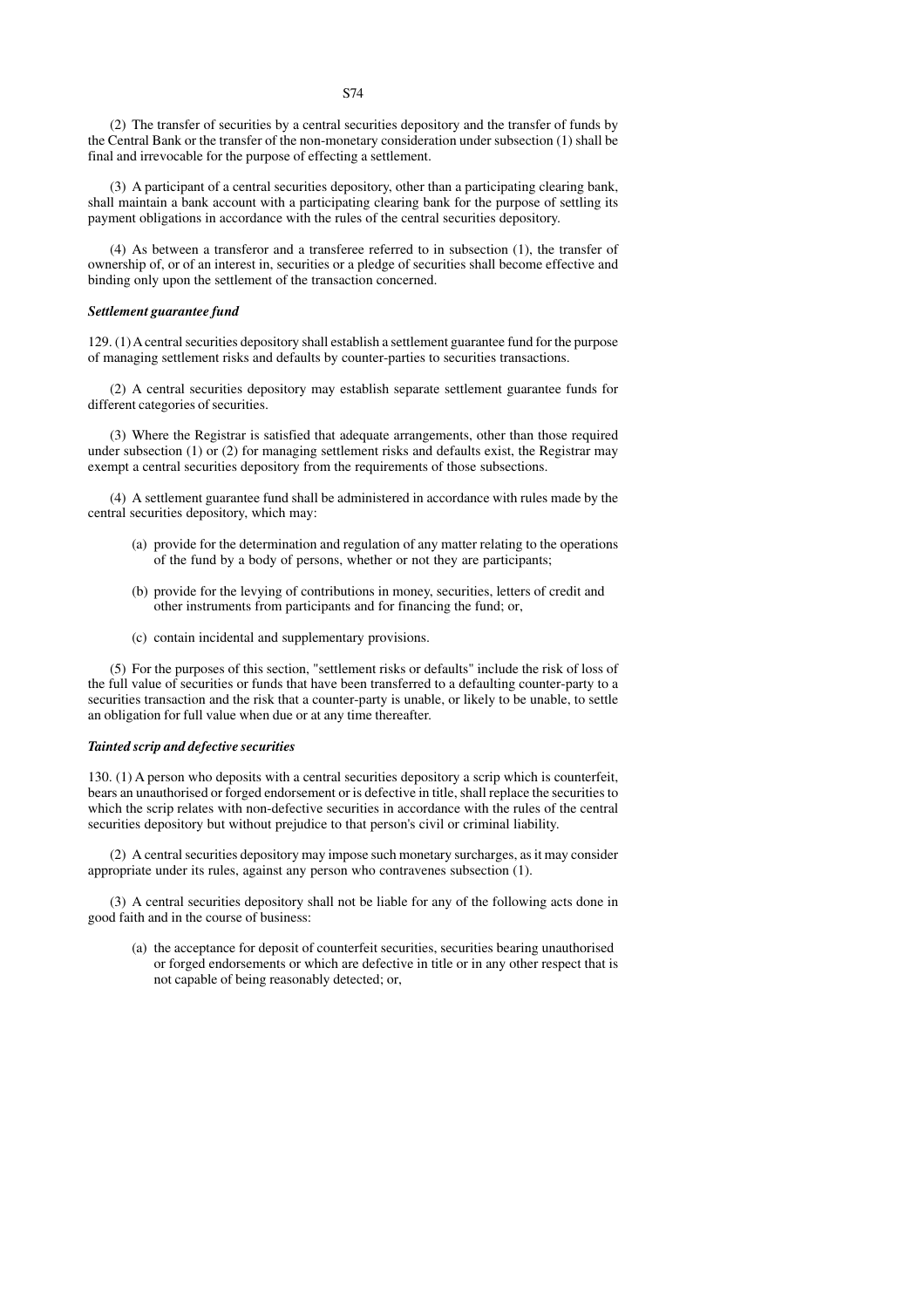- S75
- (b) the effecting of entries in the account of an account holder of any type of security referred to in paragraph (a).

### *Meaning and commencement of insolvency under this Part*

131. For the purposes of this Part, a participant or a depository is insolvent, and the insolvency shall be taken to commence, when the participant or depository ceases to be able to meet its obligations as and when they fall due or when its assets are insufficient to meet its liabilities.

## *Utilisation of collateral upon insolvency*

132. Notwithstanding any law relating to insolvency or the winding up of companies, any asset of a participant pledged to a central securities depository as security for the settlement of obligations of the participant or its client pursuant to this Part prior to the insolvency of the participant may, upon and after the commencement of insolvency, be utilised by the central securities depository to the extent, and when required, for the discharge of those obligations.

### *Insolvency of participant*

133. (1) A participant who is insolvent shall cease to be a member of the central securities depository and, except in so far as the rules of the central securities depository provide for the purpose of winding up the affairs of the participant and the protection of the interests of the participant's clients and of the securities exchange, such participant shall not, while insolvent, conduct any business relating to a depository.

(2) A person who, having ceased to be a participant and contrary to subsection (1), conducts any business relating to a depository commits an offence and is liable on conviction to a fine not exceeding one hundred thousand Emalangeni (E 100,000) or to a term of imprisonment not exceeding two (2) years or to both such fine and imprisonment.

# *Insolvency of central securities depository*

134. (1) Where a central securities depository becomes insolvent, the liquidator of the central securities depository shall not have any right or privilege of access to or control or mananagement of, any of the securities deposited in that central securities depository.

(2) Securities deposited in a central securities depository which becomes insolvent shall be managed by a person appointed by the Registrar, in such manner as the Registrar may direct, for the purpose of winding up the affairs of the depository and protecting the assets of account holders and the interests of the securities industry and the public.

(3) A central securities depository shall not, while insolvent, carry on or purport to carry on the business of a depository except in so far as the Rules made by the Registrar provide for the purpose of winding up the affairs of a depository and the protection of the interests of its participants and of the securities exchange.

(4) The chief executive or any officer or employee of a central securities depository who, while a depository is insolvent and contrary to subsection (3), carries on or permits to be carried on the business of the central securities depository commits an offence and is liable on conviction to a fine not exceeding one hundred thousand Emalangeni (E100,000) or to a term of imprisonment not exceeding two (2) years or to both such fine and imprisonment.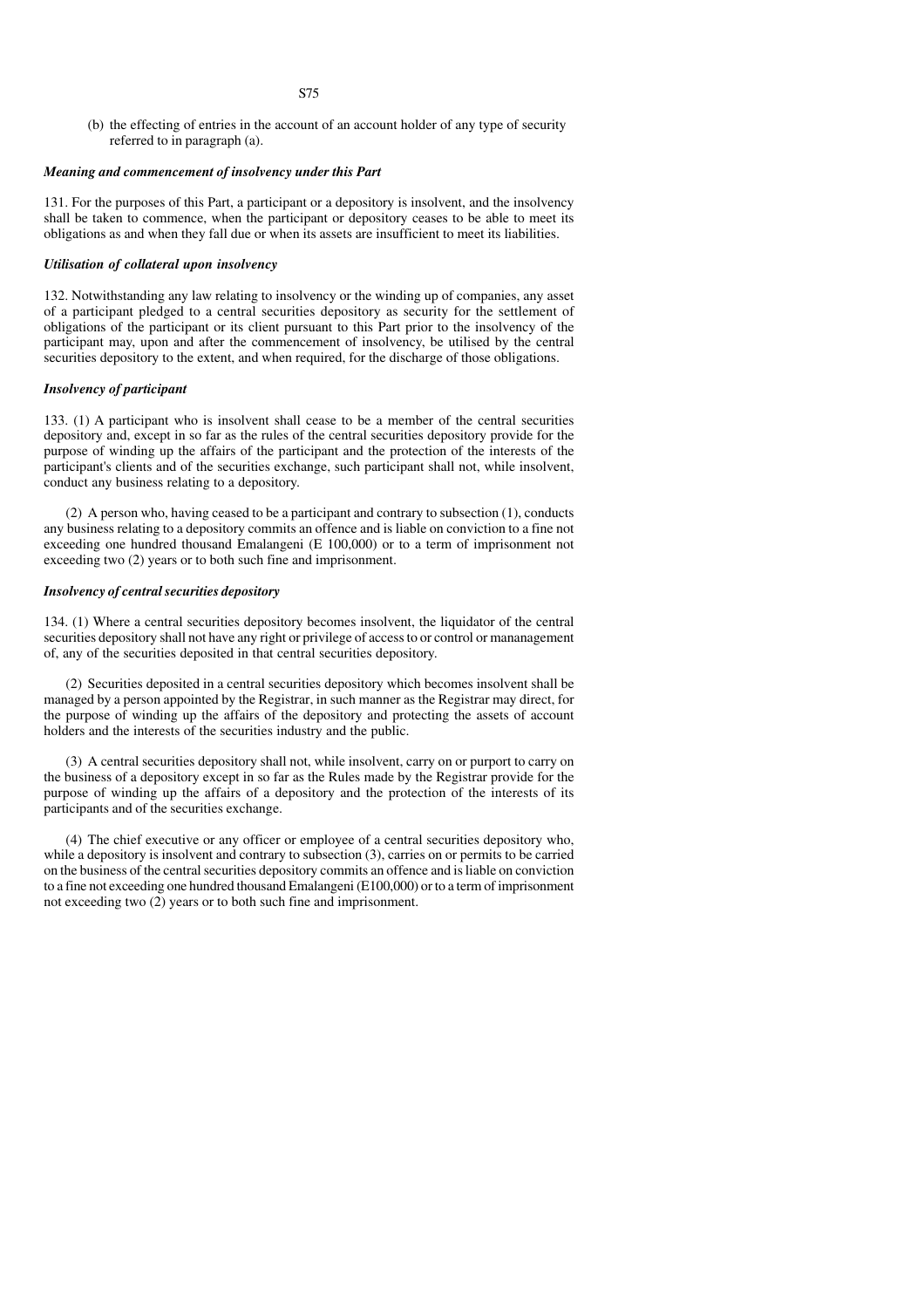#### *Irrevocability and finality of settlement*

135. Where a participant is wound up, the winding up order shall not affect any settlement that shall have become final and irrevocable under this Part prior to the service of such order on the central securities depository.

### *Netting agreements, rules and procedures*

136. Where a participant is wound up, the provisions of a written netting agreement or arrangement to which the participant is a party and any netting rules or procedures applicable to such participant shall be binding upon the liquidator in respect of any settlement obligation:

- (a) which has been incurred prior to the commencement of insolvency or prior to the issue of a winding up order;
- (b) which is to be discharged on or after the date of the winding up order; or,
- (c) the discharge of which was overdue on the date of the winding up order.

#### *Restrictions on disclosure of Information*

137. (1) A central securities depository shall take all reasonable measures in accordance with Rules made by the Registrar under this Part to preserve the confidentiality of restricted information acquired in the course of its operations and relating to the business affairs of its participants and account holders or relating to the deposited securities in its custody.

(2) Except as provided by or under this Part, an officer or employee of a central securities depository, whether during or after the officer's or employee's tenure of employment, and a participant or other person who has by any means, access to information relating to the business affairs of any account holders, or to their securities accounts, shall not give, reveal or otherwise disclose such information to any person except as permitted by section 138.

- (3) A person who:
	- (a) fails to take reasonable measures contrary to subsection (1); or,
	- (b) gives, reveals or otherwise discloses any information contrary to subsection (2),

commits an offence and is liable on conviction to a fine not exceeding thirty thousand Emalangeni (E30,000) or to imprisonment for a term not exceeding one (1) year or both such fine and imprisonment.

#### *Permitted disclosures*

138. Section 137 shall not be construed as precluding the disclosure of information:

- (a) which an account holder, or the account holder's representative, has given permission in writing to disclose;
- (b) in a case in which the account holder is declared insolvent, or, where the account holder is a company, the company is being or has been wound up;
- (c) in criminal or civil proceedings under this Part or any other law or with a view to instituting any such proceedings;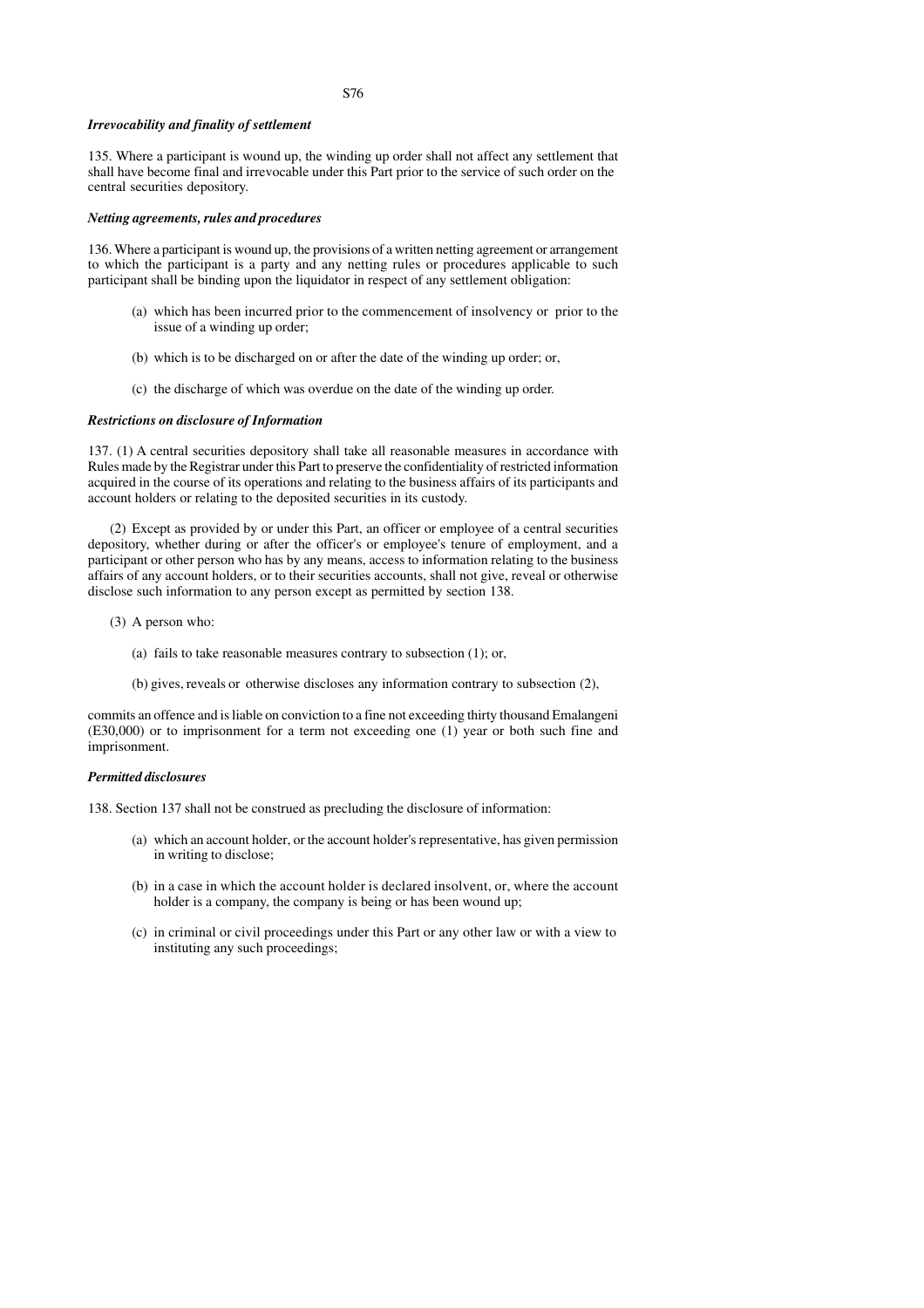- (d) to an issuer in respect of compiling or submitting a list of holders of record;
- (e) for the purpose of enabling or assisting the Registrar or the Central Bank to exercise their functions under this Part or under any other law, pursuant to a lawful order of the Registrar or of the Central Bank;
- (f) for the purpose of enabling or assisting a securities exchange, upon a written request made to the central securities depository, to discharge its functions in accordance with its rules, when disclosed pursuant to a lawful order of such securities exchange;
- (g) for the purpose of enabling auditors of a central securities depository or its participants to discharge their functions;
- (h) if the information is or has previously been available to the public from any source; or,
- (i) the disclosure of which is authorised by the Registrar by Rules made under this Part.

#### *Regulation of access to electronic records*

139. (1) Subject to any Rules made under subsection (2), a central securities depository may give access to its electronic record to its agent, a securities exchange on which the deposited securities are listed, a clearing house for a securities exchange, issuers and any other person as may be specified in the Rules of the central securities depository.

(2) The Registrar may, for the purposes of regulating access to electronic records issue Rules prescribing the extent to which a user may have, or should be prohibited from having, access to the electronic records of a central securities depository.

- (3) A person who:
	- (a) being a user, unlawfully gains access, or attempts to gain access, to the electronic records of a central securities depository, whether by means of any device or apparatus forming part of the electronic records or by any other means, beyond the extent to which the person is authorised to have access by the central securities depository under subsection (1) or under any Rules made under subsection (2);
	- (b) unlawfully gains access, or attempts to gain access, to an electronic record of a central securities depository, whether by means of any device or apparatus forming part of the electronic record or by any other means; or,
	- (c) unlawfully interferes with, or impedes, or attempts to interfere with or impede, the operation of an electronic record of a central securities depository,

commits an offence and is liable on conviction to a fine not exceeding one hundred thousand Emalangeni (E100,000) or to imprisonment for a term not exceeding three (3) years or to both such fine and imprisonment.

(4) In this section "user" means a person having access to the electronic records of a central securities depository in terms of subsection  $(1)$ .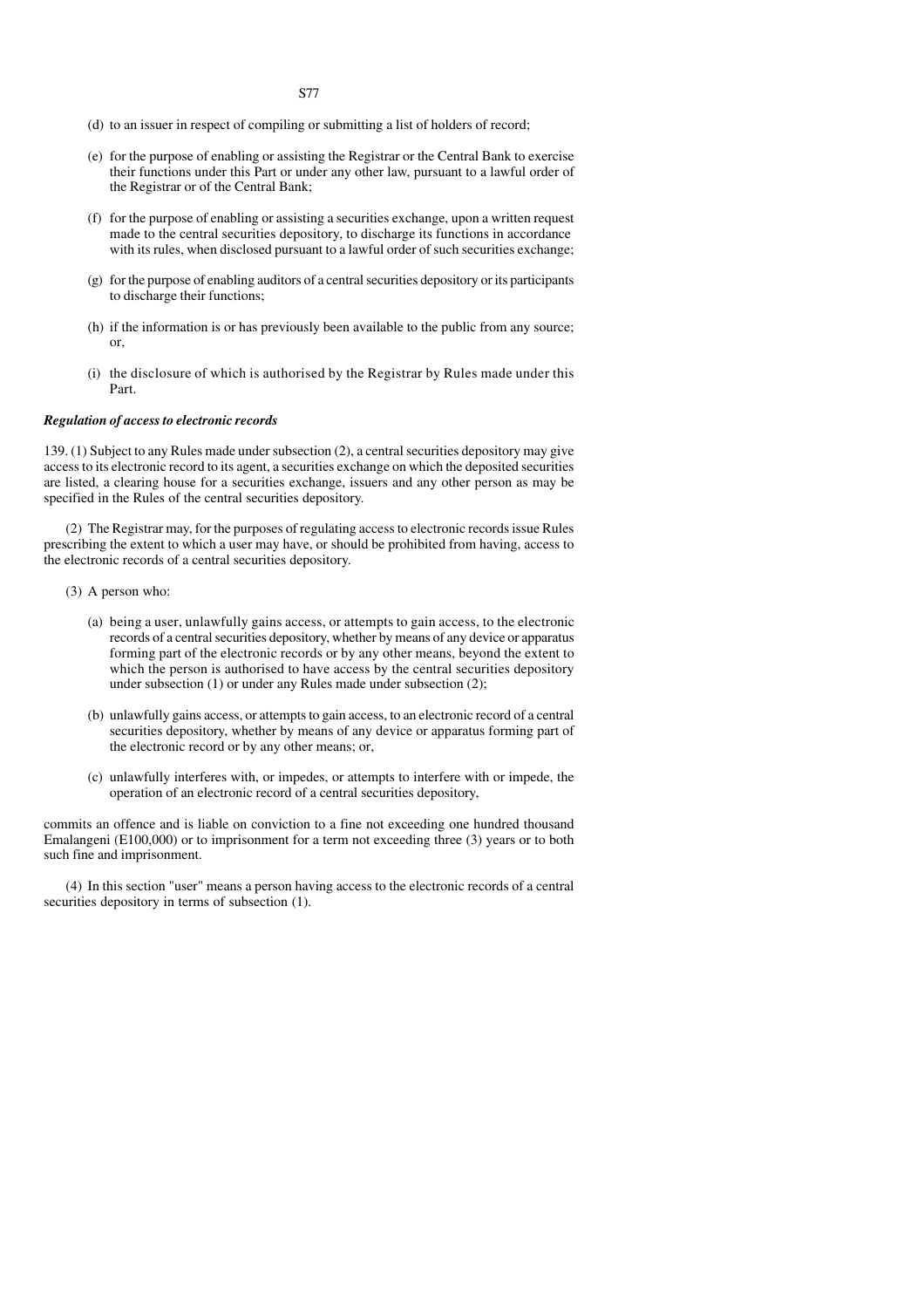#### *Reports and accounts*

140. (1) A central securities depository shall submit to the Registrar:

- (a) a yearly report within three (3) months after the end of its financial year on the activities of the central securities depository during the previous year;
- (b) financial statements audited by an auditor approved by the Registrar within three (3) months after the end of its financial year; and,
- (c) a report to the Registrar on any other matters of importance pertaining to the functioning of the central securities depository.

(2) A central securities depository shall, within a period of seven (7) days after receipt of a written request from the Registrar, or within such further period thereafter as the Registrar may allow, furnish the Registrar with such information in relation to the central securities depository as the Registrar may request.

# **PART XIII TAKEOVERS**

#### *Application*

141. This Part applies to issuers of listed shares.

#### *Takeover offers*

142. (1) In this Part, a "takeover offer", which includes a merger, means an offer to acquire by or on behalf of a company:

- (a) all the shares, or all the shares of any class, in another company, other than shares which at the date of the offer are already held by the offeror; or,
- (b) any shares in the offeree company which results in the offeror acquiring effective control of the offeree company.

(2) For the purposes of subsection (1), "acquiring effective control" means the acquiring of shares in an offeree company which together with shares, if any, already held by the offeror or by any other company that is deemed by virtue of section 143 be related to the offeror, carry the right to exercise, or control the exercise of, not less than fifty (50) percent of the rights attached to the voting shares of the of offeree company.

#### *When companies deemed to be related*

143. Where a company is:

- (a) the holding company of another company;
- (b) the subsidiary of another company; or,
- (c) a subsidiary of the holding company of another company,

that first-mentioned company and that other company shall for the purposes of this Part be deemed to be related to each other.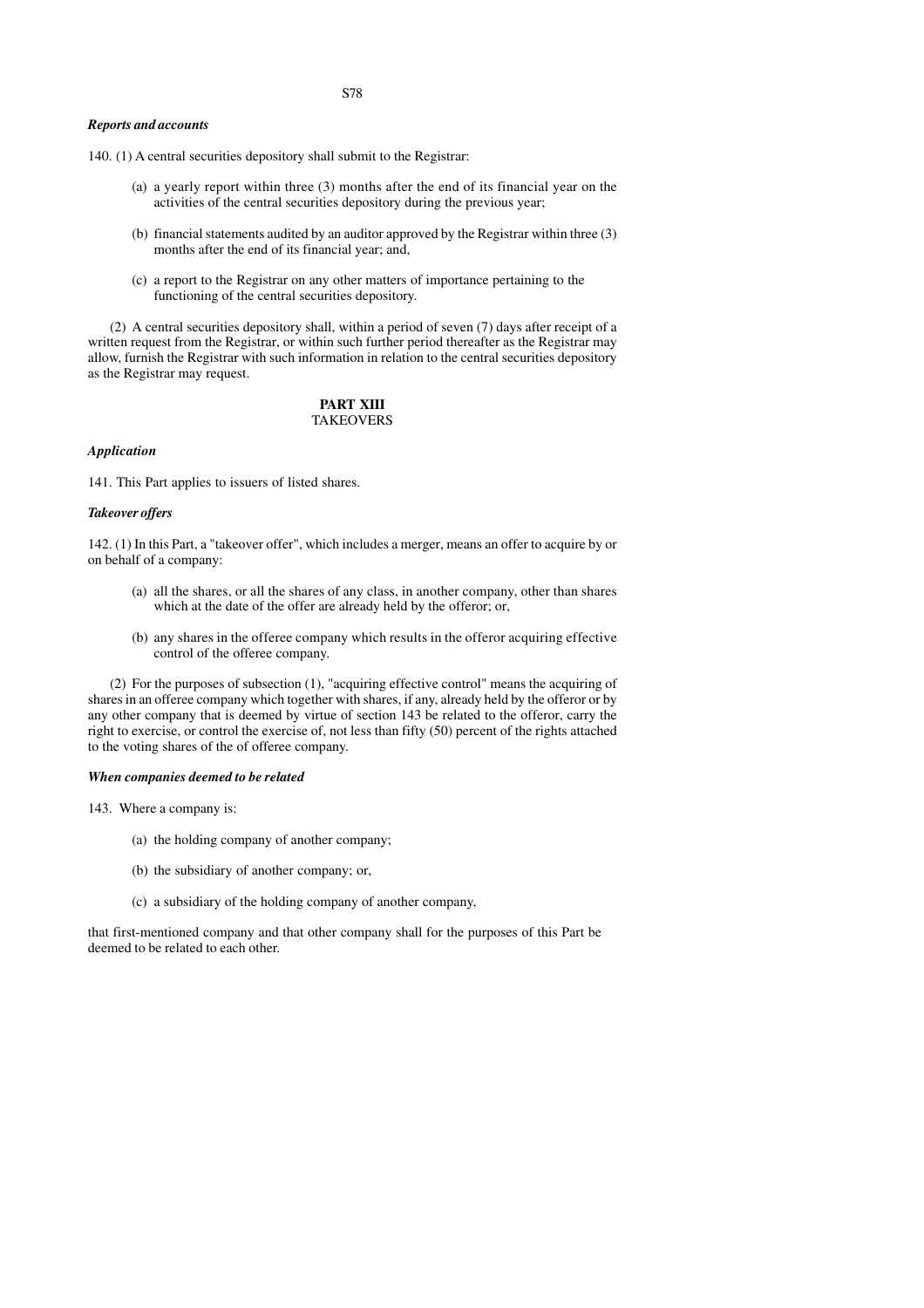#### *Conduct of takeovers*

144. (1) The Minister may make Regulations with respect to the making and conduct of takeover offers.

(2) A person shall not make or pursue a takeover offer except under and in accordance with Regulations made by the Minister under subsection (1).

# **PART XVI** MISCELLANEOUS PROVISIONS

# *Regulations*

145. (1) The Minister may, after consultation with the Registrar, make Regulations as to:

- (a) all matters which by this Act are required or permitted to be prescribed by the Minister;
- (b) generally, all matters which he considers it necessary or expedient to prescribe in order that the objects of this Act may be achieved;
- (c) the efficient administration of this Act; or,
- (d) the protection of the investing public.

(2) Without prejudice to the generality of subsection (1), the Minister may make Regulations prescribing the matters necessary or expedient to give effect in Swaziland to the provisions of any treaty, convenction, arrangement, memorandum of understanding, exchange of letters or other similar instrument relating to capital markets to which Swaziland or the Registrar is a party.

#### *Period of licences*

146. Licenses or certificates of registration issued under this Act expire on 31 December of the year for which they were issued but may be renewed on application to the Registrar in the manner and form prescribed by the Registrar.

#### *Transitional provisions*

147. (1) Notwithstanding the provisions of section 12 of this Act, the Swaziland Stock Exchange shall be deemed to be a licenced stock exchange for a period of two years of coming into effect of this Act.

(2) The Swaziland Stock Exchange shall prior to the expiry of the period of two years make an application to the Registrar for a licence under the Act and shall continue to operate as licenced securities exchange until the licence has been granted ,refused or withdrawn.

(3) The terms of any deed created before the commencement of this Act in pursuance of a collective investment scheme may, notwithstanding anything in the deed or other instrument, be varied or supplemented by a deed made between the trustee or custodian and the manager under the scheme, or otherwise as the Registrar may approve, to enable compliance with the requirements of this Act and any Regulations or Rules made thereunder.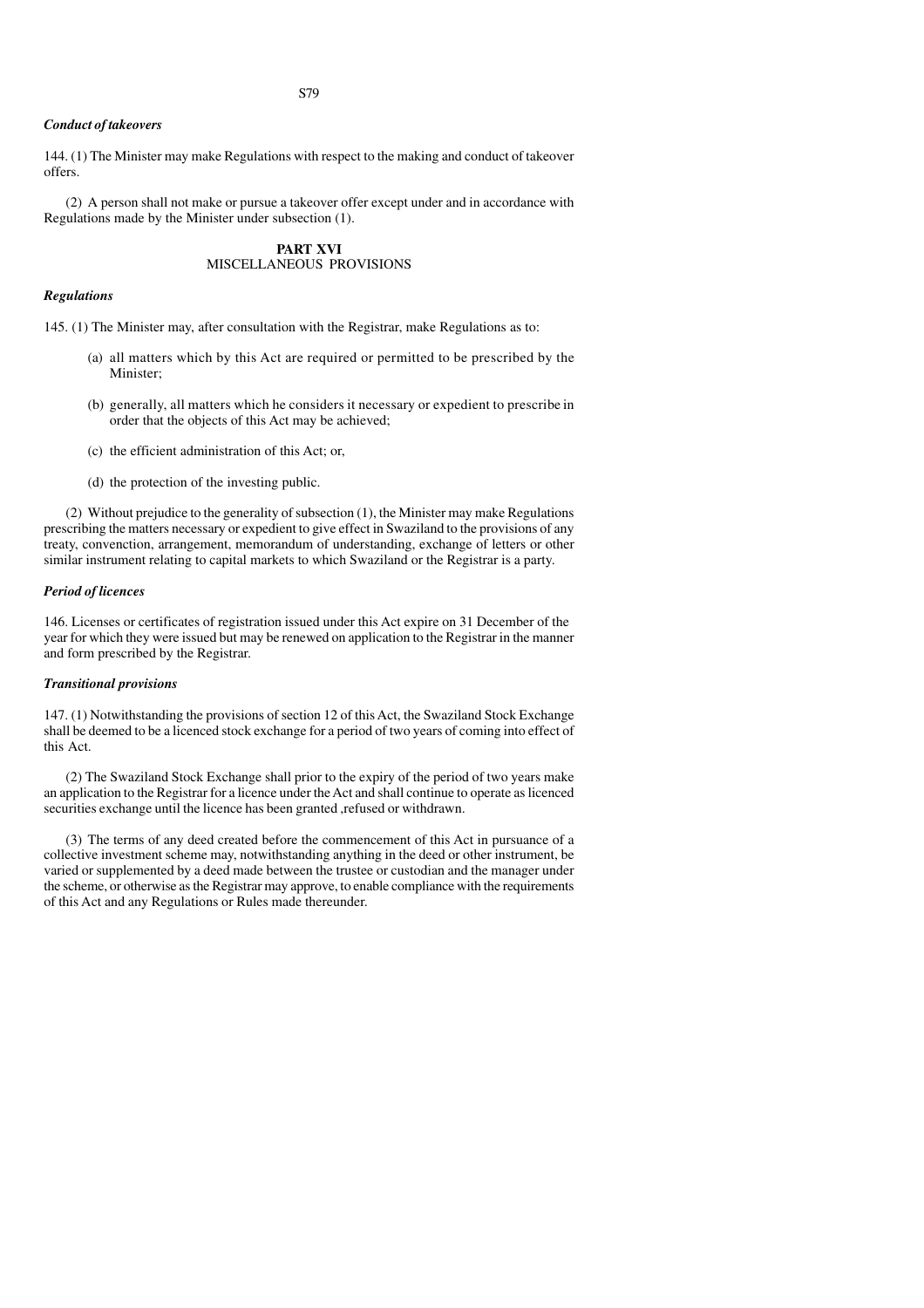S80

#### *Exemption from liability*

148. (1) No liability shall attach to members of:

- (a) the Board;
- (b) the committee of a securities exchange; or,
- (c) a central securities depository,

for any loss or damage sustained by any person as a result of the *bona fide* exercise or performance by the Registrar, the Board, the committee or members of a central securities depository of any power or duty conferred or imposed by this Act.

(2) Subsection (1) shall not be construed so as to prevent any person from recovering, by action in any competent court, compensation for any loss or damage sustained by that person, which was caused by negligence or breach of contract.

#### *Prohibition of misleading names*

149. (1) A person who is not a licensed person, its agent, or representative shall not, without the consent of the Registrar, use the word "stock exchange", "securities exchange", "stockbroker", "investment adviser", " asset manager", "portfolio manager", "fund manager", or any of their derivatives in any language, or any other word indicating the transaction of securities business, in the name, description or title under which such person is transacting business in Swaziland, or make or continue to make any representation to such effect in any bill-head, letter-paper, notice, advertisement or in any other manner whatsoever for the purpose of transacting securities business in Swaziland.

(2) A person who contravenes subsection (1) commits an offence and is liable on conviction to a fine of five thousand Emalangeni (E5,000 or to a term of imprisonment not exceeding six (6) months or to both such fine and imprisonment.

(3) Nothing in subsection (1) shall prevent a person from using the words in subsection (1) or any of their derivatives in any language if it is:

- (a) for the sole purpose of establishing a company to the end of applying for a licence or registration under this Act; or,
- (b) included in the title of a staff association or a pension or provident scheme or fund or similar organisation connected with a licensed person.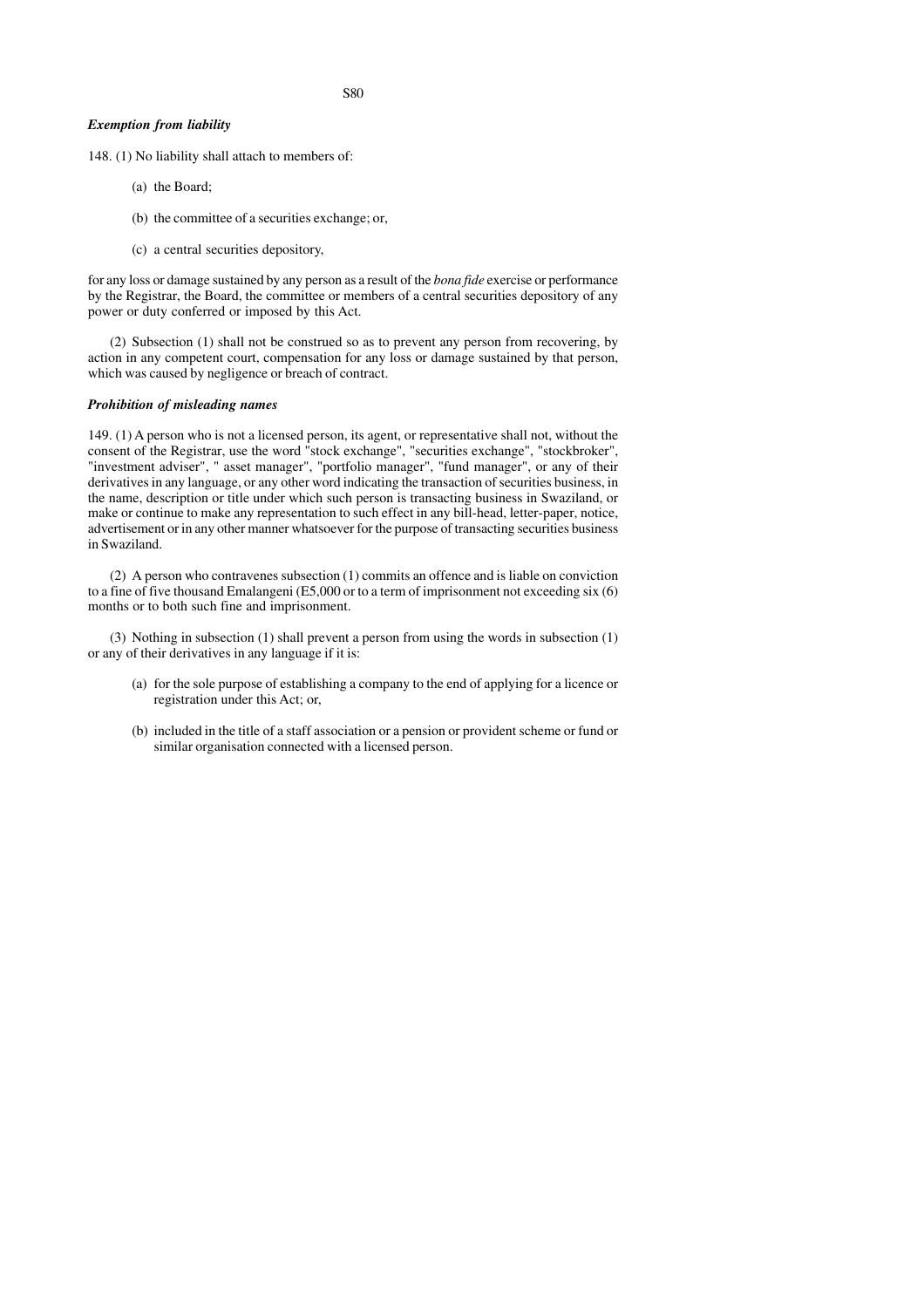# **PART C**

# LEGAL NOTICE NO. 223 OF 2010

### THE FINANCIAL SERVICES REGULATORY AUTHORITY ACT, 2010 (Act No. 2 of 2010)

THE APPOINTMENT OF MEMBERS OF THE BOARD OF THE FINANCIAL SERVICES REGULATORY AUTHORITY NOTICE, 2010 (Under Section 7)

In exercise of the powers conferred by Section 7 of The Financial Services Regulatory Authority Act, 2010, the Minister for Finance makes the following Notice -

# *Citation and Commencement*

1. (1) This Notice may be cited as the Appointment of members of the Board of the Financial Services Regulatory Authority Notice, 2010.

(2) This Notice shall come into force on the date of publication in the gazette.

# *Appointment of members of the Board*

2. The following persons are appointed as members of the Board of the Financial Services Regulatory Authority -

| (a) Mr. Muhawu Maziya                                                                          | Chairperson |
|------------------------------------------------------------------------------------------------|-------------|
| (b) Mr. Theo Mason                                                                             | Member:     |
| (c) Ms. Gigi Reid                                                                              | Member:     |
| (d) Mr. Modern Samketi                                                                         | Member:     |
| (e) Mr. Walter Matsebula                                                                       | Member:     |
| (f) Mr. Nkosinathi Maseko                                                                      | Member; and |
| (g) Principal Secretary, Ministry of Finance<br>or a representative of the Principal Secretary | Member.     |

# *Term of office*

3. The members of the Board, other than the one appointed under section  $2(g)$  shall hold office for a period not exceeding three years with effect from the 1<sup>st</sup> December, 2010.